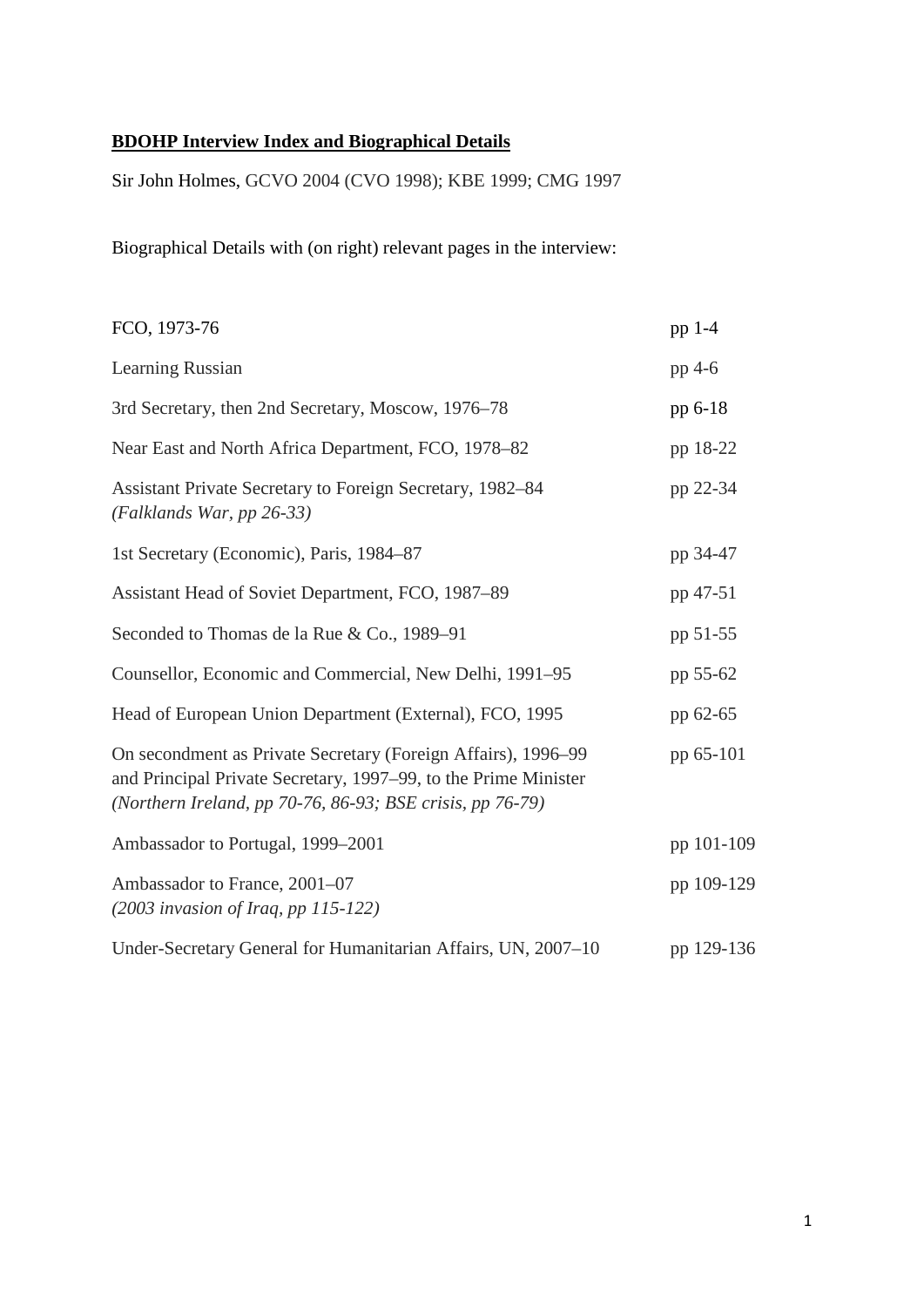# **RECOLLECTIONS OF SIR JOHN HOLMES GCVO, KBE, CMG RECORDED AND TRANSCRIBED BY CATHERINE MANNING**

*Today is 11 January 2018. This is the first interview for the British Diplomatic Oral History Programme with Sir John Holmes, Catherine Manning recording. John, I am going to ask the question that we always start off with, which is: what was it that led you to join the Foreign Office in December 1973.*

JH: I had been studying Classics in Oxford, and suddenly as I got well into my fourth year, the realisation dawned on me, as it did on most of my fellow students: Good Lord, we're going to finish quite soon; we'll have to get a job. My parents had made clear that they had been happy to support me hitherto, but that was it, so I needed to find something that paid money. My initial idea of becoming a barrister couldn't work because in those days you didn't get paid much, if at all, for a year or two. I applied for all sorts of things, in the way that students did then, for example for various company graduate trainee schemes. And I also applied for the Foreign Office. That was not because I was particularly interested in international affairs at the time, at least more than most students were, or because I spoke foreign languages – I'd learned Greek and Latin, so I could do languages, but I certainly wasn't a modern linguist. I applied because I thought the FCO would be interesting. I had some awareness of it because my brother had applied and failed to get in, as it happens. In any case I went through the rather lengthy entry process of exams, and then the two-day recruitment session when they tested you for all sorts of things, and then a terrifying final interview, I remember, with me facing half a dozen people behind a polished table somewhere in Whitehall, asking me really difficult questions. Finally they offered me a job before anyone else did, which must have been in early 1973, and as I knew it was difficult to get into, I took it. It was as simple as that really – more of an accidental process than a longstanding ambition. But I've never regretted it.

I actually joined a little bit late, in December 1973, rather than the usual September, because I went off on a travel scholarship from my college. They paid me \$1000 to go around America and do what I liked for three months. I had a Greyhound bus ticket and saw more of America than most Americans have ever seen, including a lot of dull periods crossing the Mid West, which certainly teaches you just how big America is. When I got back to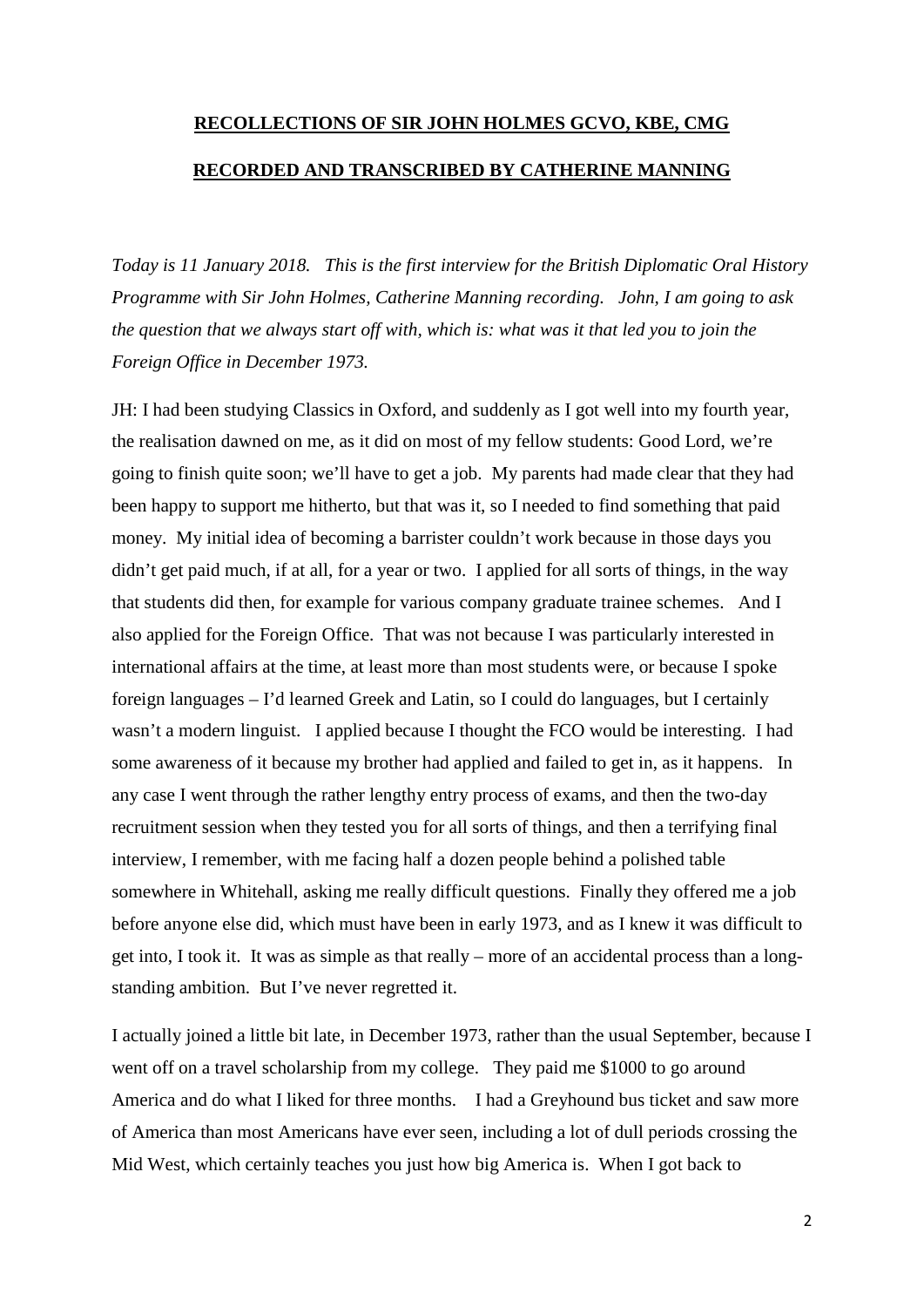Washington at the end of our trip, I went to one of the Watergate hearings, which was fascinating. It was also the time of the Arab-Israeli 1973 war and I remember watching very dramatic TV pictures of that in the house where I and a friend were staying. So at least there were a couple of examples of historic foreign policy events being enacted in front of my eyes.

CM: You said you weren't especially interested in foreign affairs. Were you interested in politics?

JH: Yes, but only as an outside observer. I wasn't part of any of the Oxford political party organizations or a member of the Oxford Union. Being at Balliol, which was the revolutionary college at the time, where all demonstrations started and finished, I was close to that sort of student politics, for example the protests about files supposedly held on students, and demonstrations against Edward Heath, who was a Balliol alumnus. Not that I was particularly involved myself, but it was there, happening all around me, because Balliol was such a political place. Even the master, Christopher Hill, was a communist. I'm a political junkie these days, but I wasn't then.

CM: When you arrived in the Foreign Office you were sent off to be Assistant Desk Officer for Malawi in Central and Southern Africa Department. Was there any preliminary to this? How did you come to the department?

JH: I think I went straight there, to be honest. Because I started a bit late I had missed the introductory week, or perhaps two weeks, that the other fast stream entrants had had - there were about twenty people who joined the fast stream, as it was called then, at the same time each year. But I hadn't missed very much, because the induction was pretty minimal in those days. They told you a little bit about what the Foreign Office was, how the departments worked and the structure and so on. And that was about it. There were occasional courses that they allowed you to do during your first year. I think I went to one about international law; and something about international economics and trade. At some point I also went off for a week-long course in Brussels to learn about the European Community, as it then was, which we had just joined. But overall the induction and training were minimal. It was very much learning on the job, sink or swim.

The first job I had was not much of one really. The department didn't need me; I couldn't contribute very much; I didn't know anything about anything international, and I certainly didn't know much about Malawi – I was never allowed to go there. I was sitting in a room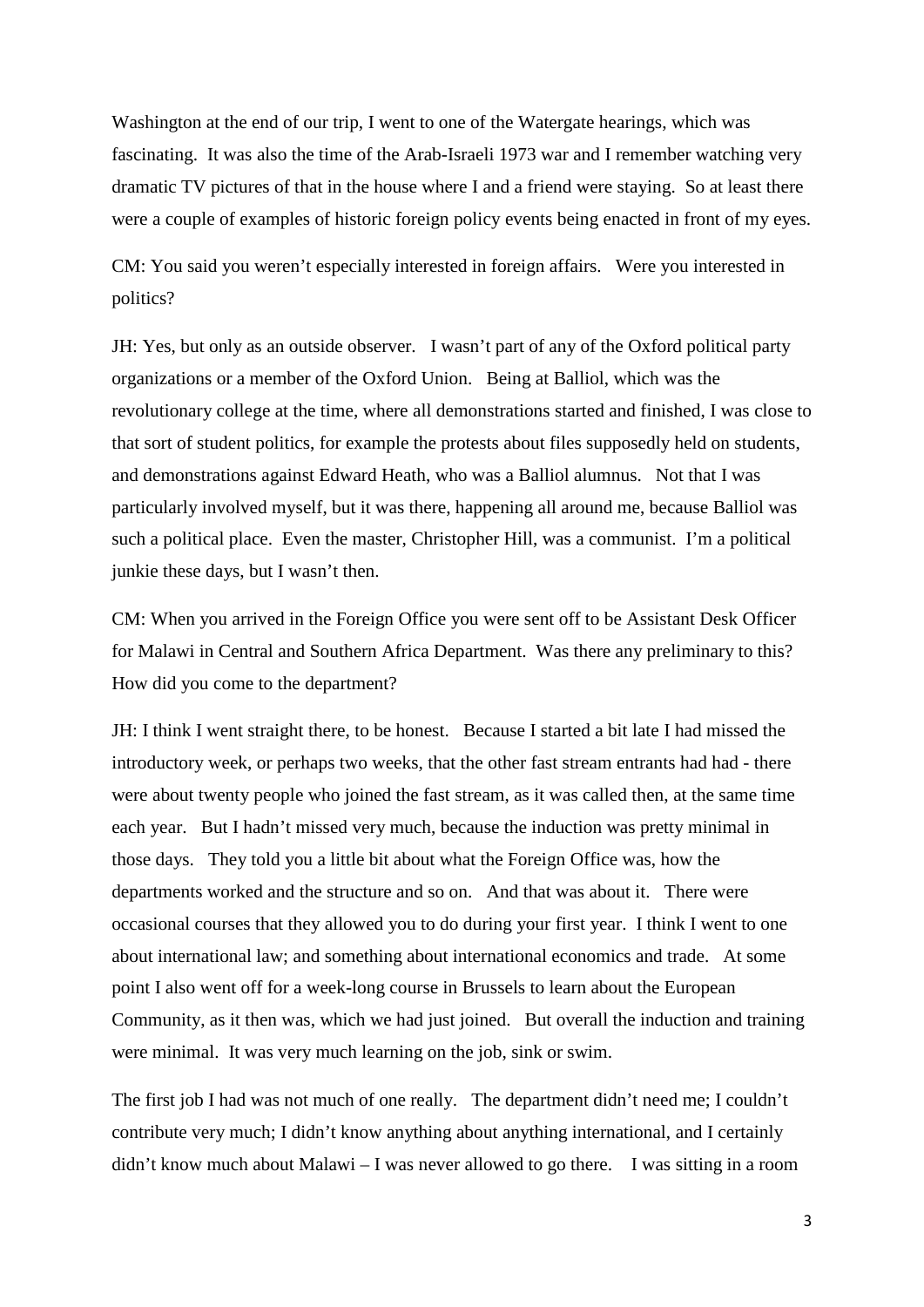with an experienced Grade 6 officer, David Small, I think his name was. He was in charge not only of Malawi but also Botswana, Lesotho and Swaziland and maybe somewhere else as well. He made sure that I didn't do anything particularly stupid – not that I had much chance. But it was a way of learning how it all worked, and for example how you wrote in the FCO. You would draft something to the High Commission, or a note to go up the chain in the office, and David Small would tear it to pieces, in the nicest possible way, because it was complete rubbish to start with. You learned by doing; that was how it worked.

At a certain point, relatively early on, maybe early in 1974, all the new entrants were given a language aptitude test – it was called MLAT, though I can't remember what the M stood for where you were tested for your ability to learn a hard foreign language. The language they used was Kurdish, because they reckoned, quite rightly, that no one would know any Kurdish. They were interested in your ability to learn, for example, how to count from one to ten in Kurdish and then retain it long enough to regurgitate it later in the test. If you passed that - not everybody did, but most people had enough ability to learn at least some hard language - they assigned you a language depending on what they calculated the needs of the service were going to be. They knew they needed every year two or three Russian speakers, a couple of Chinese speakers, a Japanese speaker, four or five Arabic speakers, and, from time to time, someone who spoke Finnish or Burmese or whatever it was. That was of course on the assumption that all the fast stream would stay in the FCO, which was not an unreasonable assumption as most people did stay in those days, at least for quite a number of years. If you passed, you were allowed to say what language you wanted to learn. I opted for Modern Greek, because I knew Ancient Greek and I thought going to Athens would be not a bad posting. But that was disregarded for whatever reason and they assigned me to Russian. As soon as they assigned you to Russian, you knew – anecdotes to the contrary notwithstanding – that you'd being going to Moscow when you'd finished. You didn't know exactly when or to do what, but your first overseas posting was going to be Moscow.

CM: If you were interested in learning Modern Greek, you were clearly still partly in a Classical world; you weren't making a careerist choice. Did it even occur to you: My next thirty years are going to be spent in this organization and it might be better for me if I chose Arabic or Russian. You just chose what you thought was interesting.

JH: Looking back, I don't know how well thought out my interest was. The anecdotal way of looking at this was that you didn't want to learn Arabic, because you got stuck in the Arab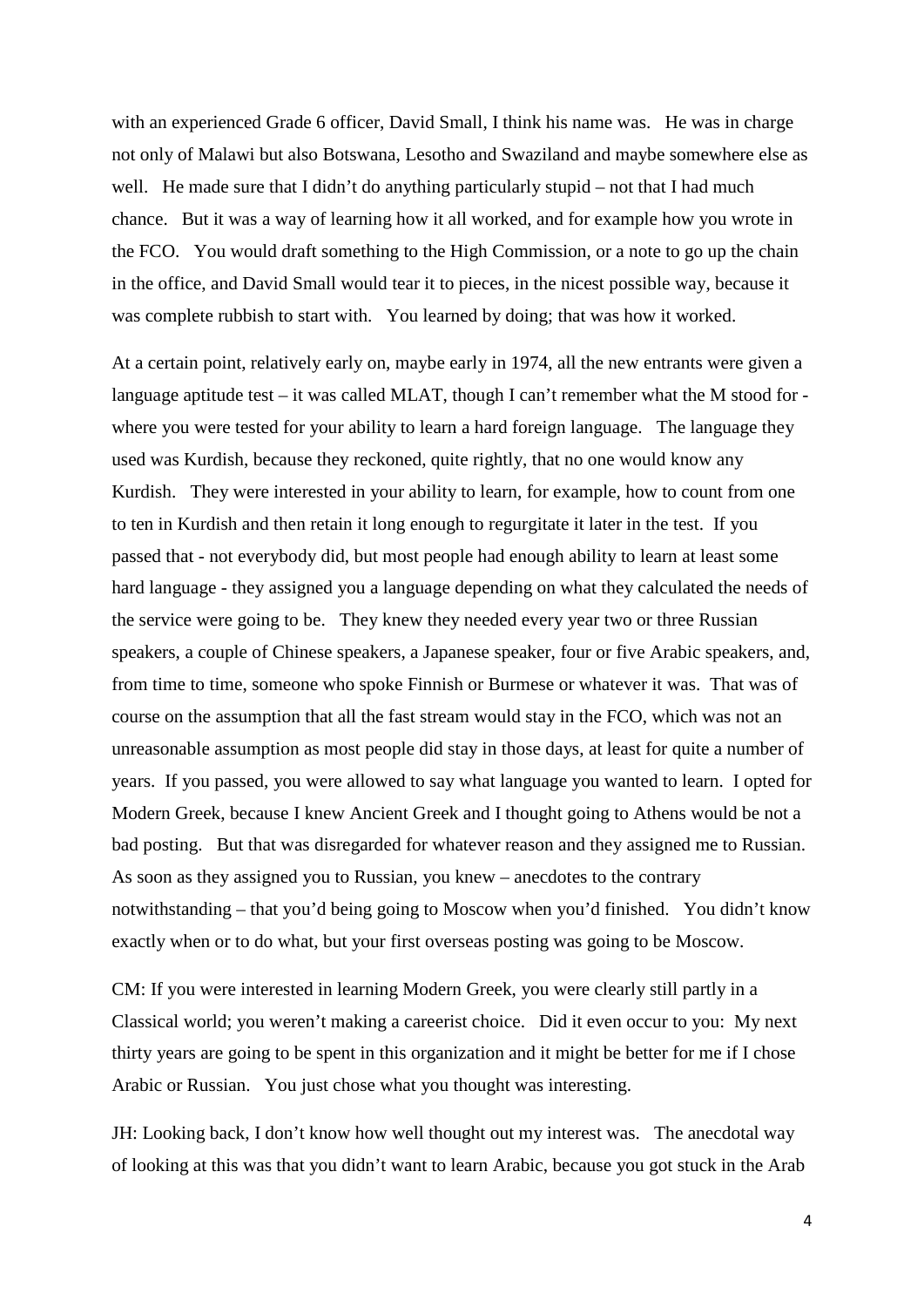world. There were twenty two Arabic-speaking countries you could go to, about twenty one of which were pretty unpleasant. In any case you learned a version of Arabic – classical Arabic – which virtually nobody actually spoke. I didn't particularly want to learn Chinese either. China was not then the country it is now. It was a disagreeably backward Communist regime and not a place you really wanted to go much in personal terms. Neither was Russia particularly attractive as a place to live for that matter. That's why I thought learning Greek and going to Greece would be a good thing to do as well as making sense, given my classical background. But in the end I wasn't upset when they assigned me Russian. I was at least going to be involved in something central to all our foreign policy concerns. It's difficult to remember now how much the Cold War, and therefore the Soviet Union, dominated everything we did. Everything was looked at through that prism, so at least you were going to the place which mattered if you learned Russian.

#### CM: How did they teach you Russian?

JH: In those days future Russian speakers were usually sent off to Beaconsfield to the Army Language School, where they had a very regimented approach. The armed forces were teaching Russian to a lot of people at the time, not least because they were needed to go to places such as Berlin to listen in to what Soviet officials were saying to each other. I didn't want to go to Beaconsfield because I had heard about their very military way of teaching. You learned thirty words a day and of course the vocabulary was naturally rather militarily oriented. I reckoned that I wouldn't really need much the word for, say, tank trap. So I said that I would rather do it another way. In those days there was an FCO language school in a rather rickety place called Palace Chambers, near Westminster Bridge, where Portcullis House is now. A woman called Anna Shuvalova taught Russian there. She was a astonishing character, the classic White Russian countess who'd left Russia in 1917 or shortly afterwards, and whose first language had been French. She was a difficult and formidable lady, who a lot of people couldn't get on with or had fallen out with, so I was a bit wary. But I said I would rather learn with her, and I did. I had something like a year and a half with her. The big advantage was that, once I got beyond the initial stages, I was able to spend my time just talking to her - or rather she just talked to me about her life, her experiences and her views. She was connected to the Russian emigré circles in London and Paris, and for example made me read *Russkaya Muisl,* I think it was, meaning *Russian Thought*, which was the emigré magazine. So she talked to me in her good old St Petersburg Russian. I also spent a lot of time, once I became good enough, reading Russian literature,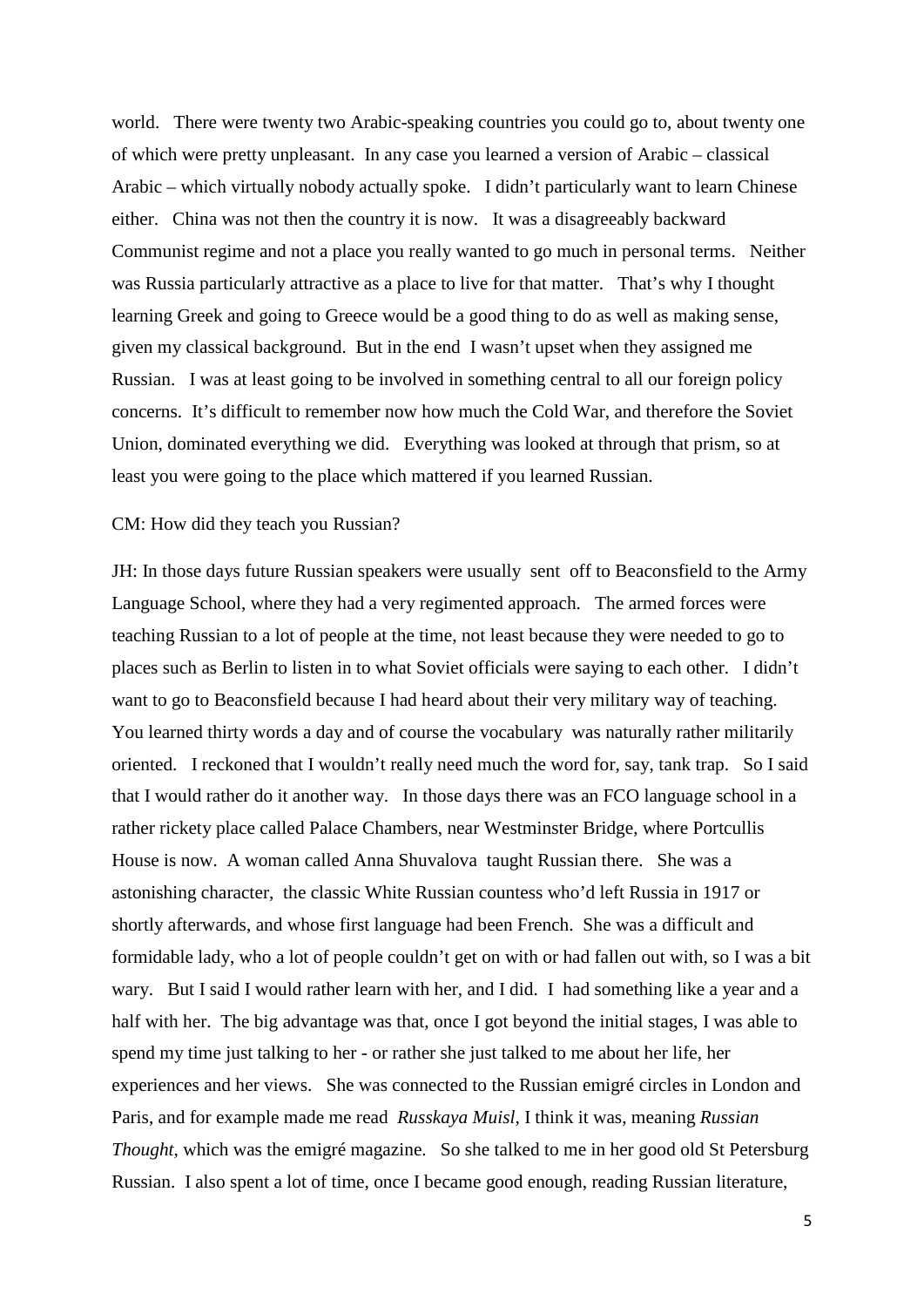mainly Tolstoy. I actually read *War and Peace* in Russian. It took a long time, obviously, but Tolstoy's Russian is quite simple, if old-fashioned, and quite easy to understand. I read other authors as well, even Dostoyevsky, who is difficult to understand in Russian as in English, because the words are long and the sentence structure is complicated. In any case that was how I learned, by reading and by talking to her, rather than being in a classroom, and I thought that was great. I would do an hour or two a day with her, sometimes a bit longer, and then I worked at home, with tapes and all the usual stuff. The result was that, when I got to Moscow, I think I spoke Russian better than many of my contemporaries because I was used to talking it in a reasonably natural way. I also spoke, apparently, with an imperialist St Petersburg accent, which I thought might be a problem, but in fact some people in Moscow quite liked it, because they recognised that their own language had been bastardised during the Soviet period by all sorts of horrible new words and pronunciation.

#### CM: Did people comment on it?

JH: They did occasionally. They could tell that I had learned Russian from someone not in the Soviet Union. The other interesting thing I did was that, because you couldn't spend time with a family in the Soviet Union because the security risks were rightly considered to be too great, I went off for a total immersion period in Paris, with another White Russian family. I think I spent six weeks there in 1975. It was a fascinating experience. I lived in their tiny Paris flat. My hostess was another former countess who'd arrived in Paris after leaving Russia during the revolution, and stayed there, as many such emigrés did, not least because their first language was often French. She had had to make a living by becoming a seamstress. Her partner, who I don't think was actually her husband - I never quite got to the bottom of this – was a Ukrainian peasant, with a completely different background from hers. He'd fought for the Whites until the last possible moment in 1921, when he'd had to leave, and had then made his way to Paris. He was extraordinary in the sense that he hardly spoke French, even though he'd been in France by then for almost sixty years, and was still completely absorbed in the past. They used to invite their White Russian friends round to meet me. We also used to go to the White Russian naval club in Paris and meet all these extraordinary characters, most of whom were by then seventy, or in some cases eighty. I was a bit of a trophy for my hosts, but it was certainly good for my Russian as a total immersion, and also an extraordinary social experience. These people were still dreaming of going back to Russia, even though it seemed completely impossible at the time, because the Soviet Union was so well entrenched, or appeared to be. Some of their children were so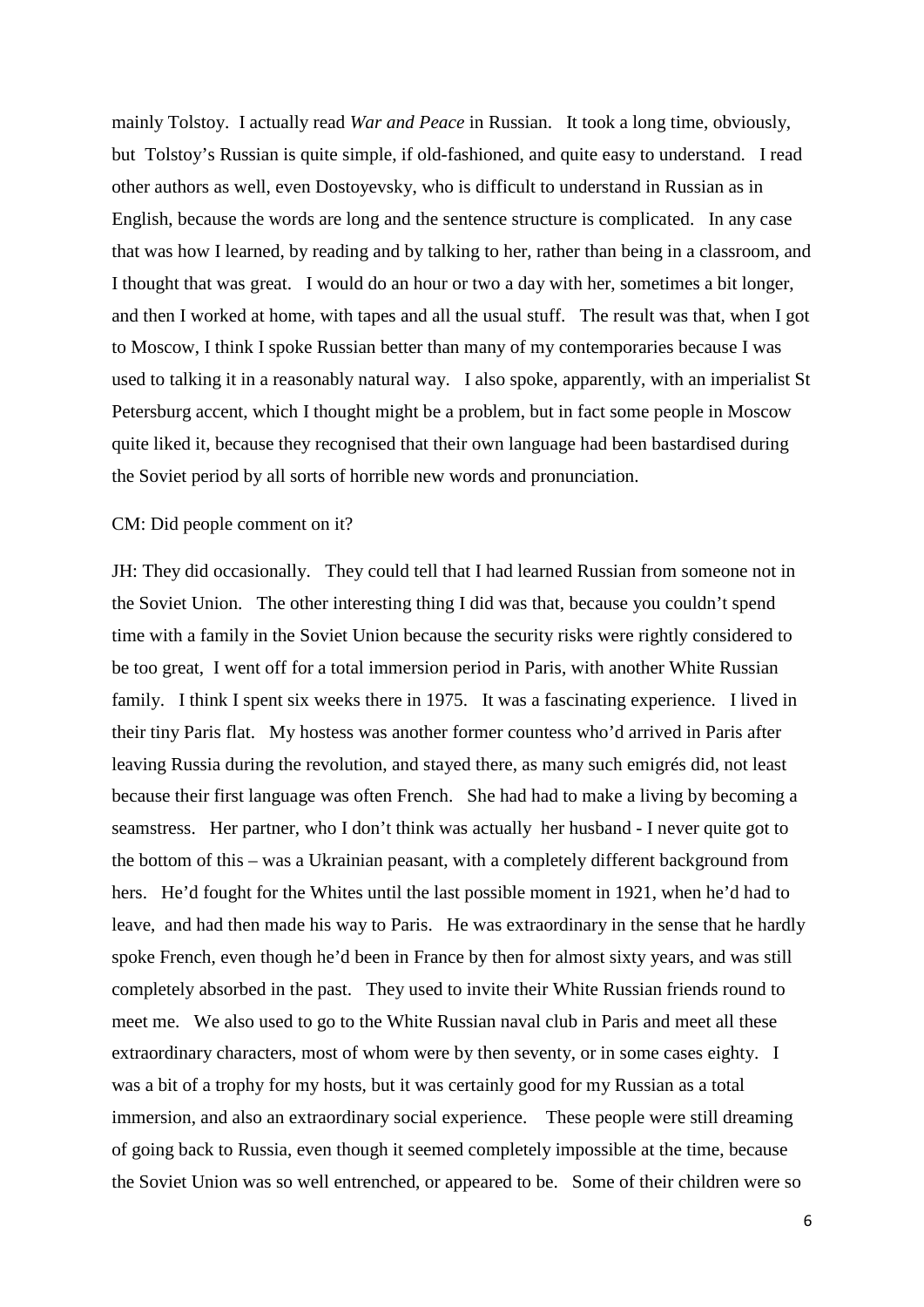fed up with hearing about Russia, and how wonderful it had been in the old days, that they rather reacted against it, wanted to become as French as possible, and didn't want to speak Russian. They didn't want to wallow in nostalgia for the past and indulge in impossible dreams for the future. But the generation below that, who were naturally much more French, were at the same time very interested in their Russian roots and therefore in learning Russian, even though they didn't speak it at home.

After all this, for some reason which I can't now remember, my posting to Moscow was delayed. I started language training in the summer of 74 and would normally have gone a year later, but in fact it was delayed until the spring of 76. That meant I spent longer than I would have otherwise done learning Russian.

It also meant that I went back into the Office for a while, because they didn't want to leave me for two years learning Russian and doing nothing else. So I worked for a short time in United Nations Department and then went off to the UN General Assembly in New York as a Reporting Officer, from September to December 1975,working, slightly bizarrely, on the Fifth Committee, which was about UN finance and administration. It was a completely different sort of experience, but I rather enjoyed it. I was always interested after that in working in multi-lateral diplomacy, but in fact I never did, at least until I went to the UN after I left the FCO more than 30 years later. There were some big set piece debates going on at the time, for example about the Middle East, which were really interesting to watch.. I also remember an intensive Korean debate. At the time, the General Assembly had a set-piece item every year about which country, if any, between the North and South, should be recognized. Every year both countries turned up in massive force for the debate. I remember the North Korean delegation in particular would stride as one down the UN corridors, more or less knocking people out of the way as they went.

### **3rd Secretary, then 2nd Secretary, Moscow, 1976–78**

CM: Early in 76 you went off to Moscow as Third Secretary.

JH: Yes, Third Secretary Chancery, as it was called then. I was also promoted to Second Secretary while I was there, a function simply of turning 26 in those days. We got there in May 76, two weeks after Penny and I got married, so that was quite a lot to take on – much more difficult for Penny than for me, even though it was quite a good time to arrive, because the summer was coming, so we had time to adjust before the ghastliness of the winter.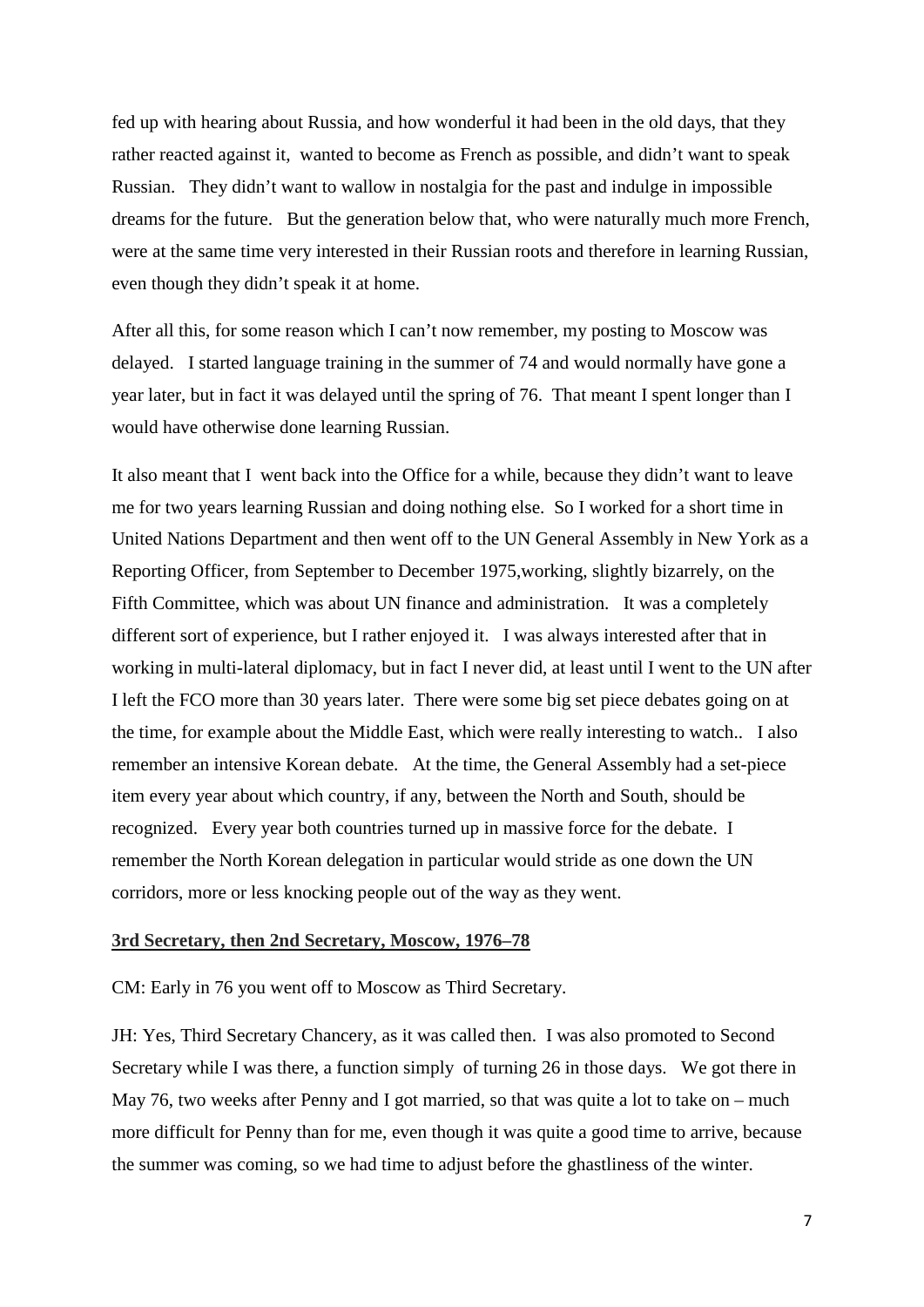There was a big Chancery room in the Embassy, in those days in an old palace just over the river from the Kremlin. My responsibilities, in so far as I really had any, were relations with Asia, Africa and Eastern Europe, a slightly bizarre mixture.

It was an odd existence for a foreign diplomat in the Soviet Union in those days, because it was almost impossible to meet and interact with anybody from the country itself, either Russians in an ordinary social way, or even official Russians. Occasionally you would go to the Foreign Ministry and talk to somebody, but an awful lot of the time was spent reading Soviet offoical material. Every day we read *Pravda* and *Izvestia*; and we would read other publications which had something about foreign affairs in, looking for something interesting about Soviet foreign policy, and usually not finding it. We would also read more detailed publications coming out from the academic think tanks, such as IMEMO, the main foreign relations institute, which produced long articles every month, and try to divine from the propaganda barrage what was going on behind the scenes, and draw some conclusions about how thinking was evolving. But the material to work on was very limited, because it was extremely heavily controlled, as you can imagine. One other thing we used to do was to attend sessions at a place in Moscow where the public used to go to listen to talks by officials, and were then allowed to ask questions. You could sometimes divine from the exchanges what was worrying ordinary people, and where they were frustrated by the lack of real information in the official media.

It was mid to late Brezhnev era. He was in charge throughout my two and a half years there. It was a stagnant period from most points of view. He'd been in power for quite a long time already. He was old; and already ill. When he appeared in public, he was puffy, because he had something which meant they were pumping him full of steroids. When he appeared on the balcony of the Lenin Mausoleum for the major annual events, he looked as if he was being propped up some of the time. The country was already becoming a gerontocracy, though it got much worse later. If there was a minor change in the Politburo there was mega-excitement among the Kremlinologists, but really nothing much seemed to be happening. We knew extremely little about what was really going on inside the Politburo, or inside the mind of people like Brezhnev. Kosygin, the Prime Minister, had also been there for years; Gromyko, the foreign minister, likewise. Ageing ideologues like Mikhail Suslov had been there as long as anyone could remember. They were in their seventies or even eighties by then. There was not much new thinking. There was no reform and no sign of any reform. Gorbachev was no doubt there somewhere, first secretary of something,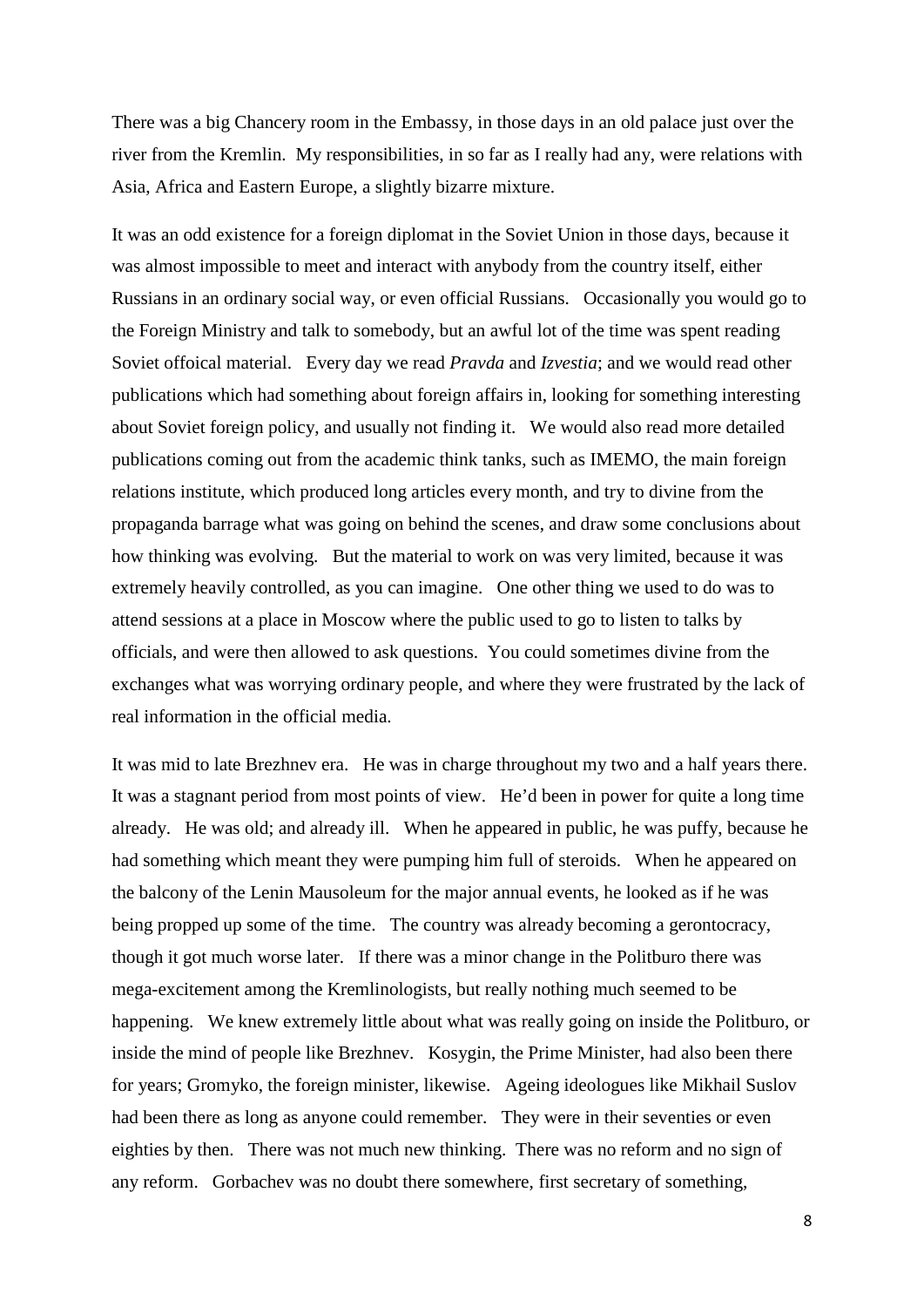somewhere in the provinces, but no one had ever heard of him at that point, or, if they had, they wouldn't have thought he was any different from any of the other grey apparachiks of the time. The Kremlinologists had to spend their time analysing who stood where on the Mausoleum for the October celebrations and the military parades, and looking at the fine print of articles to try to work out who thought what. There was always a lot of speculation about doves and hawks inside the Politburo, especially from the Americans, who loved this stuff, but it is not clear to me that there was really much substance to this. The truth was we didn't really know. Of course, we had some intelligence information as well, but it did not really give us much insight into key people's minds. All in all it was a rather dull period from that internal point of view.

On the other hand, it's interesting, looking back on it, to remember how much the Cold War dominated all of our thinking about everything, including all aspects of foreign policy. We felt in Moscow that we were on the front line of an existential struggle between two systems. It's easy to forget, knowing what happened later, that we certainly did not seem to be winning the foreign policy struggle at that particular moment. This was the time of a lot of change in Africa and Asia; the liberation and decolonisation movements of the late 60s and 70s were coming to an end, but were still influencing thinking and events. In one of my areas of interest, Africa, this period was the aftermath of the Portuguese revolution when Angola and Mozambique became independent and then became battle grounds between East and West. For example, in Angola, there was a struggle going on between the MPLA which was the Left-aligned, Communist-aligned liberation movement, and UNITA, which was the Westaligned liberation movement. We somehow thought that UNITA were good guys. Jonas Savimbi was the leader and he was our bastard, as it were. The Russians and particularly the Cubans, who intervened militarily in Angola at a certain point when I was in Moscow, were obviously supporting the bad guys. In reality both lots were no doubt equally awful; ideology meant virtually nothing to them. In a way we knew that, but everything at the time was viewed through the prism of the east-west struggle that was going on in lots of different African countries, and in Asia as well. The Americans had of course just lost the Vietnam War.

So it felt like a time when the West was under pressure, not economically from the Russians, but in terms of global influence. The wind was in their sails in much of the third world, because they were supporting the liberation movements and we were behind the old dictatorships, or that is how it could be caricatured. That was what dominated the context of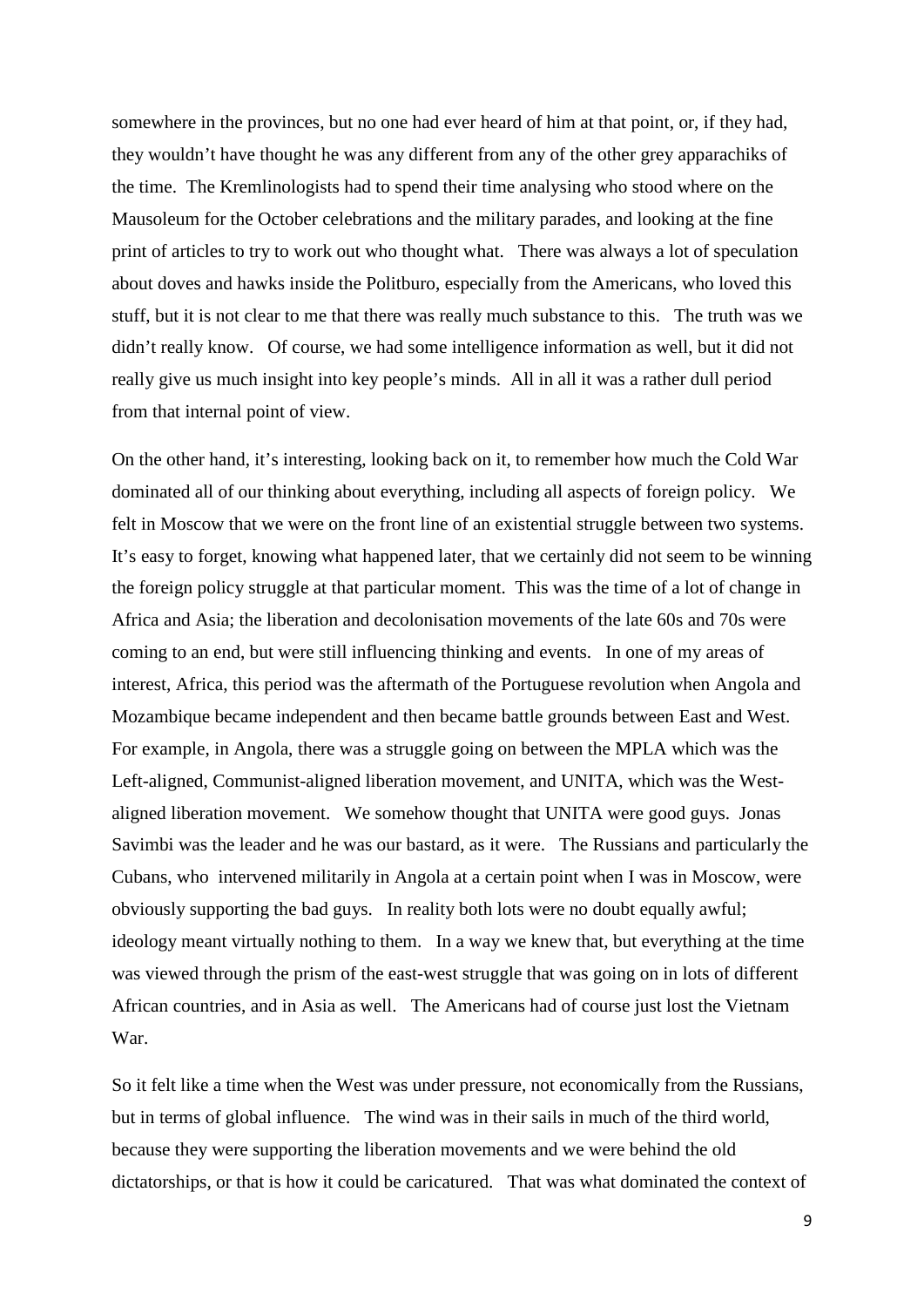the work I was doing, trying to look at what was going on in Africa and trying to trace how Soviet thought was evolving and how far these countries were actually becoming Communist, or whether this was just a nonsensical way of looking at things. You couldn't get much sense out of the Russian Foreign Ministry: they wouldn't tell you anything and they probably didn't know much anyway because all the real issues were being handled by the Party. We didn't really have any access to the Party at all for these purposes. We could and did talk to academics, but again they had very little possibility to talk to you in anything but the most basic Soviet propaganda terms. Still you could see that things were happening in the real world. And the way that official sources wrote about how things were happening in Angola or in Mozambique could tell you something about the way the Russians were thinking about it, for example whether they were worried about how deeply they were becoming involved; or whether they thought they were winning. There were occasionally quite dramatic developments. While I was there, the Russians changed sides in the Horn of Africa. They had been for some years the great supporters of Somalia and a dictator called Siad Barré. They'd poured money and weapons into Somalia, because they'd thought they were the pioneers of helpful change from their point of view, and anti-western. Then, after the revolution in Ethopia, the Russians calculated, correctly, that Ethiopia was much bigger than Somalia, and was therefore a better long-term bet. Siad Barré was just another dictator; and not any kind of Communist really, whereas the Derg in Ethiopia, after the overthrow of Haile Selassie, could be seen as more genuinely ideologically aligned with Moscow. So the Russians simply changed alliances overnight, and started to devote all their money and weapons to help the Ethiopians defeat the Somalis. This was quite a big deal in the context of the time.

One thing I spent a lot of time on was Soviet relations with China. It is hard to remember now how deep the hostility was between the Soviet Union and China at that particular moment. They really hated each other, even though they should objectively have been Communist allies against the west. They just about spoke to each other, but it was a very antagonistic and suspicious relationship in most respects. One of the amusing things – amusing in some ways and unamusing in others – was the way the Chinese Embassy in Moscow behaved. The building was enormous and had a huge plot of land surrounding it on Ulitsa Druzhbi, Friendship Street, which was somewhat ironic at the time. The Embassy had been designed for 800 people, or whatever it was, and there were only about 100 of them left, so they were rattling around in this huge embassy, all living on the premises and growing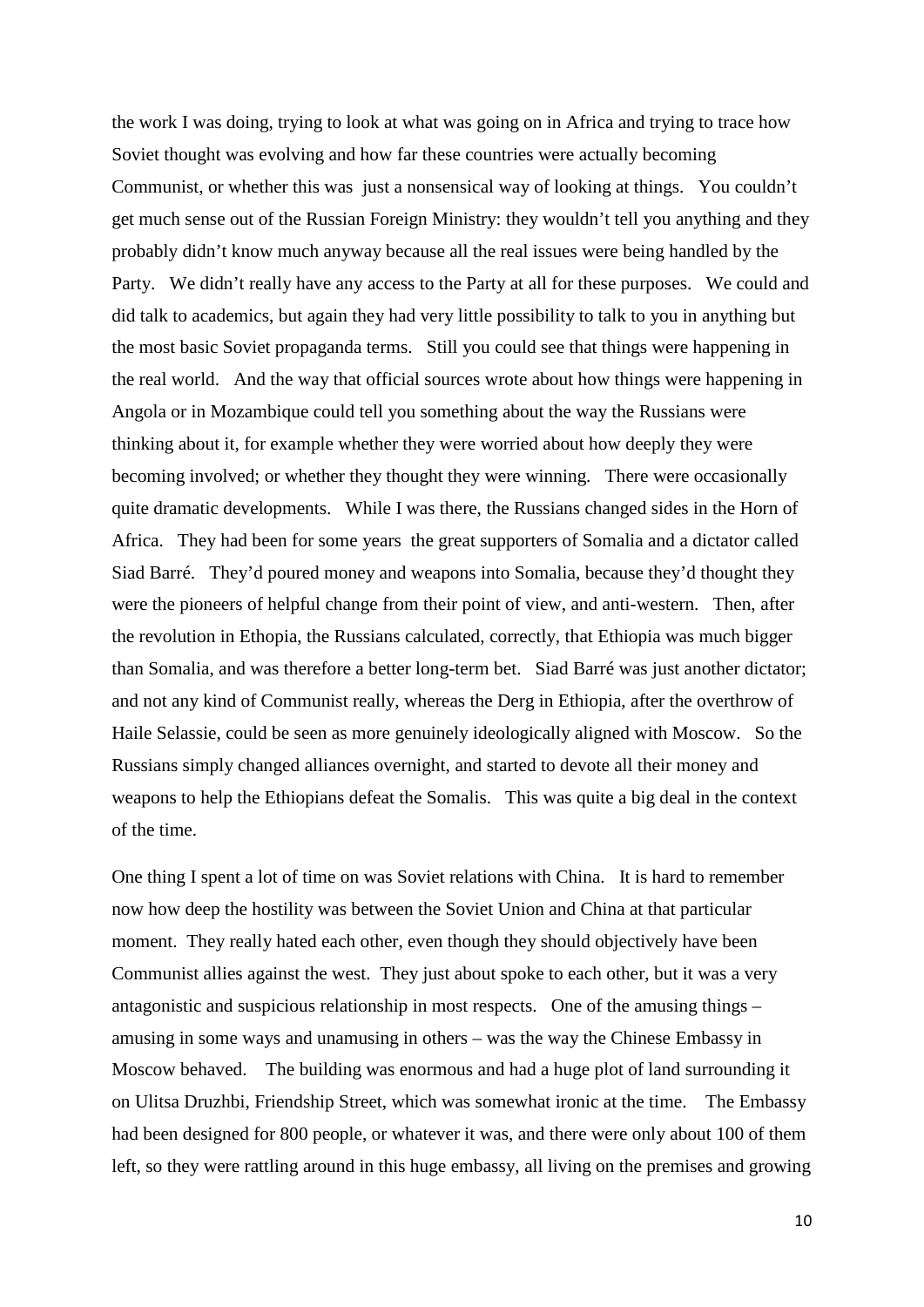a lot of their own food, because they didn't trust Soviet supplies. One result was that they cultivated diplomats from the countries which they thought were the most anti-Soviet. We were definitely on that list, as were the Americans; and the Japanese were always high on the list too, because at that stage they were very hostile to the Russians, because of the Kurile Islands dispute. The Egyptians were considered to be anti-Soviet at the time; probably the Pakistanis, because India was in bed with the Soviet Union in various ways. The Chinese would gather these groups of what they thought of as anti-Soviet diplomats for dinners at the Embassy, which were ghastly occasions in most respects. The food was all right but they plied you with drink of various kinds, including Maotai, which is in my view one of the more disgusting spirits in the world. I recall the Japanese were always able to drink more than anybody else. It was segregated before and after dinner; the wives were separated from the husbands, and the Chinese wives – such wives as there were, because the diplomats weren't allowed to have their wives with them unless they also worked at the Embassy - always had sad tales to tell. They were not allowed to have their children with them, and ended up not seeing their children for years at a time. In any case we would have these dinners and rather stilted conversations, and then the Chinese would show us a propaganda film, and we would go home, rather drunk. It was an odd illustration of the way things were at the time.

When we were in Moscow wasn't the worst time in Anglo-Soviet relations; it had been worse before and got worse again afterwards. Before, you'd had the expulsion of the 105 Soviet spies in 1971, which had obviously made relations extremely difficult. By 1976, we were in a slightly thawing period, but this was a relative term. You were definitely on enemy territory. You were regarded as imperialist spies and any kind of contact with the ordinary population was not only difficult for you, but also very difficult for them, because you were putting them in danger by doing it.

We lived in a complex of apartment blocks in Ulitsa Vavilova, off Leninskiy Prospekt. There were four or five apartment blocks, all for foreigners, with a wall round them, guarded by militia men at the gate. So, of course, ordinary people couldn't get in and out. You could take them in in your car or walk through with them, but they were being watched and filmed, and so it was obviously dangerous for them, unless they were licensed to have contact with foreigners, as some Soviet diplomats and academics, and occasionally others, were. This meant it was extremely challenging to have any sort of normal relationship with the ordinary people of the country. It's difficult to exaggerate how odd that was as a sensation. There was also the feeling that we were being listened to and followed all the time. In reality, we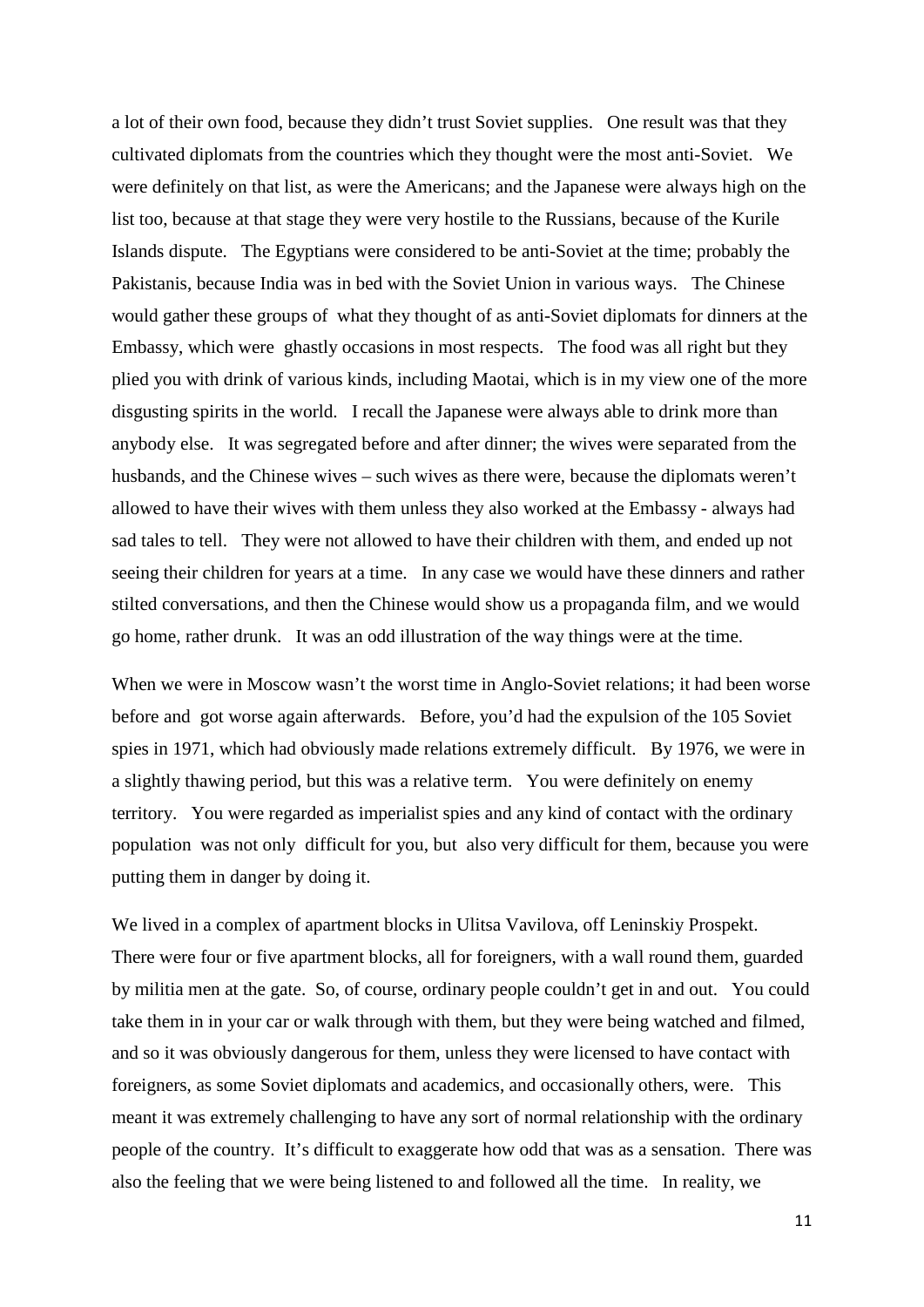probably weren't, because even the KGB didn't have that amount of resources. But they did have microphones in every flat, which they could turn on. There was a floor on the top of the building which had no number but was where the listeners and tape recorders were supposed to be. There were lots of anecdotal stories at the time about people talking to the light fitting about what they needed and why doesn't somebody fix this or that thing, and it would be miraculously fixed the next day. Sometimes people would go home and find a Russian hat on the table because somebody had been in there. Or a cigarette still alight. You never quite knew whether this was done accidentally or deliberately. Occasionally people's tyres would be let down or slashed in the car park. These things were presumably a tactic to keep foreign diplomats on edge. It was certainly a difficult atmosphere in which to live. You were conscious of this state apparatus surrounding you, regarding you with extreme suspicion and following you everywhere you went. You couldn't really go very far anyway, because there were tight travel restrictions. You could move around inside Moscow and we could travel freely to the British Embassy dacha, in the woods outside Moscow. There was also a diplomatic complex outside Moscow to which the road was open. To go virtually everywhere else you had to apply in advance for permission to travel, through an exchange of diplomatic notes, and you often didn't know until the day before whether you were going to get permission. If you heard nothing, you couldn't go. So it was a very constrained life. All the foreigners were in the same boat, not just the westerners. The East Europeans, and the Third World diplomats, who were supposedly the friends of the Soviet Union, lived in the same complexes, as did virtually all businessmen and journalists. Foreigners who lived outside these complexes were very few and usually odd special cases.

The fact that everybody was in the same boat created a kind of esprit de corps and an active social life between different kinds of foreigners. For example we mixed a lot with the British journalists and businessmen who were there, and those of other nationalities as well. There wasn't much to do in the evening otherwise, apart from going to the Bolshoi or going to watch Soviet films, which wasn't that much fun. The entertainment scene at least enabled you to pick up some information, and get a feel for how life was for, for example, African diplomats living there, whether they had different experiences and how they were feeling about the Russians themselves.

CM: You mention in your notes that part of your job was being private secretary to the Ambassador.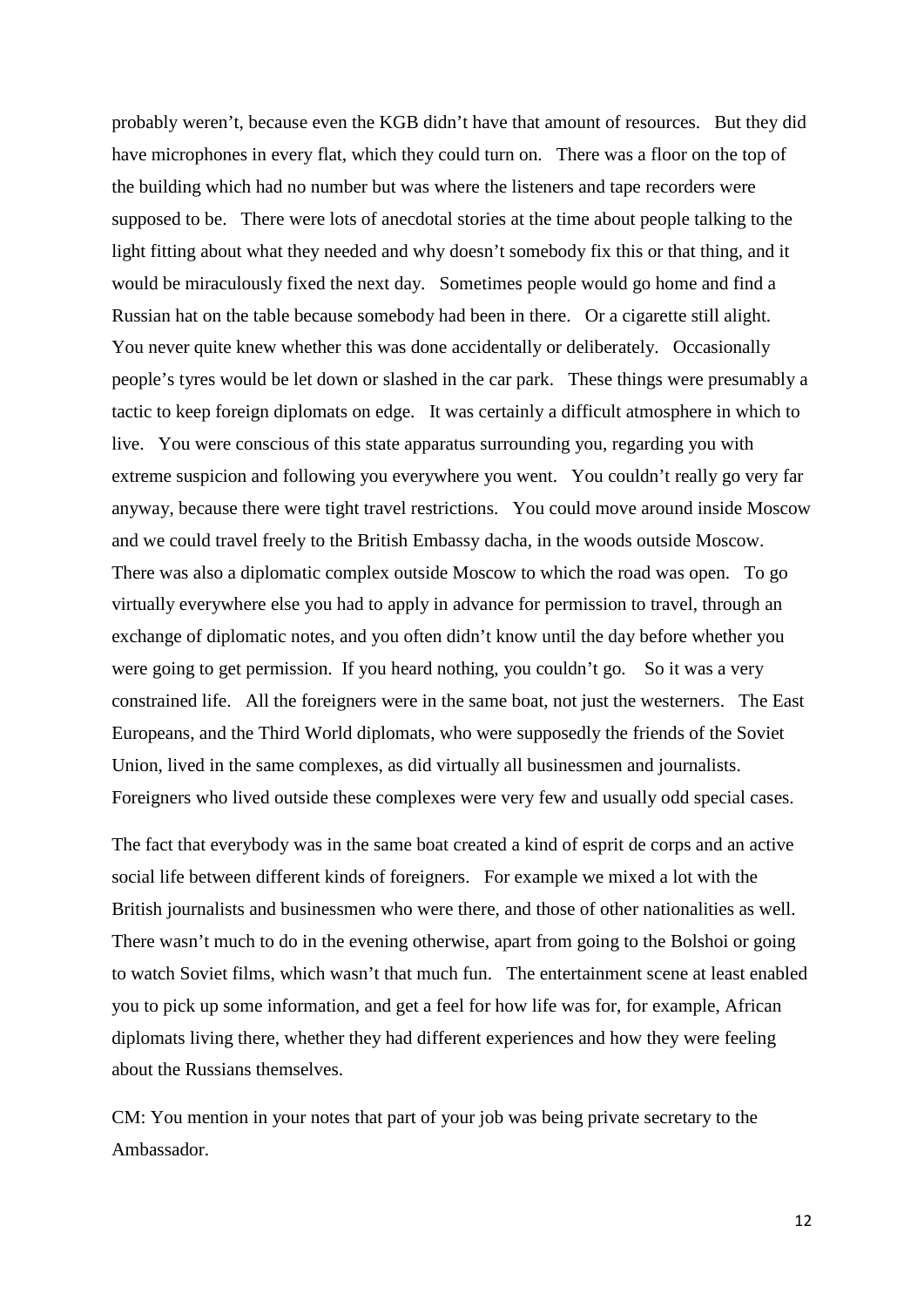JH: Yes. In fact I had three Ambassadors during my short time. It was Terence Garvey when I first arrived, then Howard Smith for most of my time, and Curtis Keeble briefly at the end. In previous times they'd had a full-time private secretary, but I had a chancery job as well, so this was a add-on to my responsibilities.

CM: Did you ever meet the foreign minister while accompanying your ambassador? Was there access at that level?

JH: I did go with him to the foreign ministry when he went to see senior officials or junior ministers, of whom there were quite a number. Access to the foreign minister himself was limited, unless your foreign minister was in town. I can't remember if I was actually at the meeting between David Owen, when he came as Foreign Secretary, and Gromyko. Probably not, I imagine, but I was certainly at the briefings and wash-ups. It was an interesting contrast between a very young, keen Foreign Secretary and Gromyko, this incredibly experienced, grim-faced Monsieur Niet figure. It was also characteristic of the exchanges of the time in that as I recall it was mostly a point-scoring argument, with little discussion of anything real. I suppose in many ways we had little to talk about bilaterally, except probably visas, because there were always endless visa problems.

Being private secretary was good, because it enabled me to go with the Ambassador not only to the Foreign Ministry, but also when he was travelling outside Moscow. Howard Smith didn't speak any Russian, unusually, because almost all British Ambassadors before and since did speak Russian. He usually travelled with his wife, and Penny came with me. These trips put quite a lot of strain on me, in the sense that I was often the main means of communication. I wasn't trained to be an interpreter, and sometimes the Soviet side would provide interpreters, but otherwise I had to do it, in so far as I was able to do so. I suppose I was good enough to do it in a crude sort of way. We went to a lot of what are now independent countries, but which were in those days provinces of the Soviet Union: Kazakstan, Uzbekistan, Tadjikistan and Ukraine for example. We also went to Azerbaijan and Armenia and Georgia in one trip. They were fascinating visits in many ways, but also often very stilted, as you can imagine. We would go to a collective farm and to a factory; we would meet the local mayor. There were always official dinners, which were awful affairs: long-winded, heavy, poor food, and lots of vodka. Howard Smith didn't like drinking, but one of the characteristics of this period, because relations were so difficult in lots of ways, was that the only thing we had in common was our experience in the Second World War. So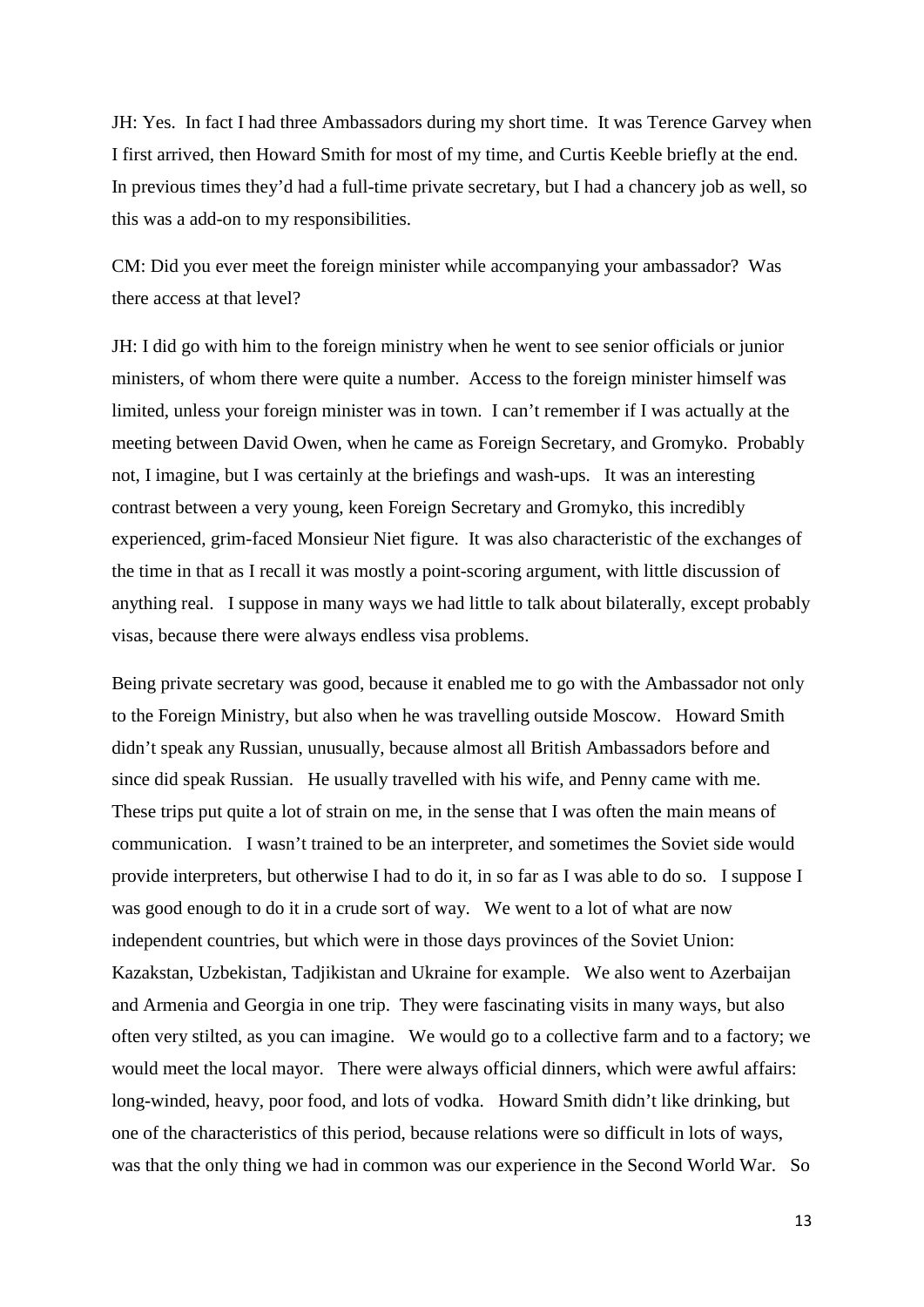at these occasions, people would always go back to the good old days when we were fighting the Germans together, and Anglo-Soviet friendship in the War would be endlessly toasted with vodka. And of course you had to drink the whole glass, not just sip it. The Ambassador didn't want to do that, so I had to do it on his behalf. When we went to factories or collective farms and were given, as we often were, a slice of utterly inedible pink and green cake, I had to eat it to show willing. I probably also had to drink something at 11 o'clock in the morning as well, as another excuse for our hosts to drink vodka. So by the end of the day I had already had rather a lot. Then there would inevitably be speeches at the end of dinner. The Russian ones would mostly be about Anglo-Soviet friendship, and why couldn't we go back to the good old days of the Second World War. Then the Ambassador would have to give a return speech, which I would have to translate, by which stage I was probably a bit woozy. In any case he wasn't good at making concise, clear speeches. He tended to trail off a bit – he was quite a low key character – and tell shaggy dog stories, which were impossible to translate, certainly with my level of Russian. So I did resort on various occasions to saying, ´The Ambassador just made a joke, and it would be polite if you laughed. They thought that was funny and they did laugh. All in all, I think I probably saw more of the Soviet Union than most people in the Embassy. The only snag was having to travel by Aeroflot planes, which had a pretty terrible safety record. I remember one journey from Tadzhikistan over the Pamir mountains in a rickety old crate, when we were all fairly convinced we were not going to make it – it didn't help that there were terrified old ladies getting up from their seats around us, still clutching their bags of chickens or whatever, in order to pray in the aisle. But we got there somehow.

CM: On these visits, were you struck by how people lived in these places?

JH: You were struck above all by the poverty and drabness. There wasn't much prosperity or liveliness around. Even from the rather odd perspective of a foreign ambassadorial visit, you could see these were grim places to live. In places like Tashkent, apart from the historical sites - which were not what they are now, because their religious aspects were disapproved of, though you could still visit them - there was street after street and quarter after quarter of hideous Soviet-style blocks of flats. They were badly built, uninspiring places to live, completely inhuman-seeming, as indeed were the outskirts of Moscow where we lived. Apart from the ambassadorial visits, we were also encouraged to travel a bit on our own. In our first year, Penny and I went on a visit to a place called Kazan. Kazan is these days a rather attractive city, because its old kremlin has been restored, as have some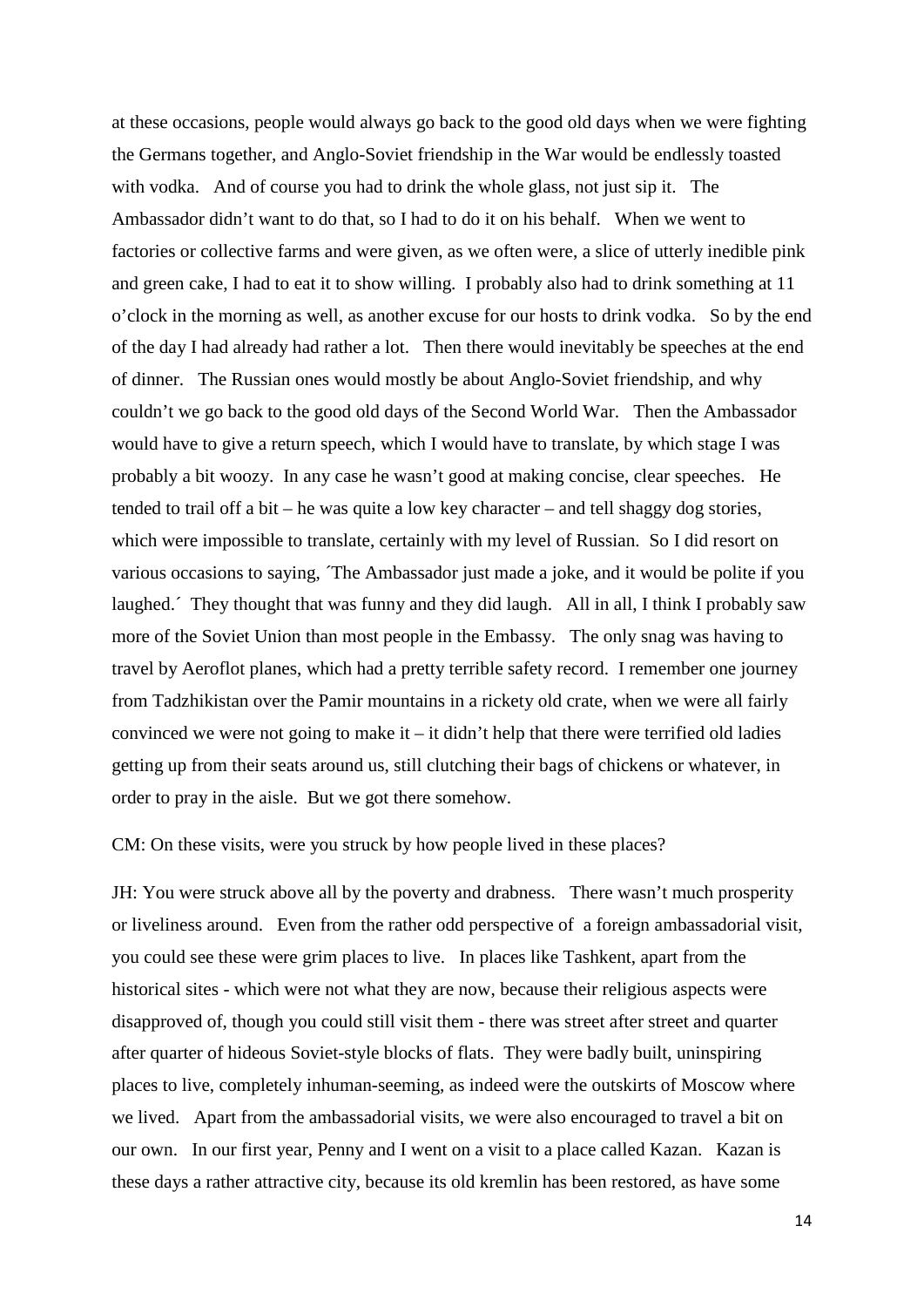nice old churches. But it was different then. We went in October-November, not a great time to go - before the proper winter and just miserable and cold and damp. They were close to the most depressing two days of our lives. We had a meeting with the mayor and with one or two other officials, although we were terribly young. The rest of the time we spent wandering around the town, and there was nothing to see of interest. People looked miserable; there was no entertainment; there were no restaurants or even cafes. Well, there was one so-called cafe which was awful beyond belief. There was literally nothing in the shops. It was extraordinary. One of the things we were tasked to do by the Embassy on such trips was to look at the food supplies in the shops and do reports when we came back. In places like that there was almost nothing, and nothing fresh at all. There was tinned fish from Bulgaria and pickled cabbage and potatoes. There might be a market but again with very little in it. If you were lucky you might see a fly-blown piece of meat – at a price that most of the people couldn't afford. It was hard to imagine what most people existed on. They weren't starving, but the diet was terrible, because it was potatoes and cabbage and bread and tinned fish and nothing else. People looked pasty and unhealthy, although not necessarily very thin. It has always incidentally been one of the mysteries to me where all these tall slim girls come from in the post-Soviet period, because there weren't any then, or at least if there were, they were well hidden. The most attractive girl I ever saw in Moscow at the time was one of the Embassy cleaners, which was of course not a coincidence, as she no doubt doubled as a KGB agent.

The Baltic States were interesting to visit. The Ambassador wasn't allowed to go there, because that would have amounted to recognition of Soviet control of the Baltic States, which we didn't accept, because of the way in which they had been taken over by force. There were still former Baltic state embassies in London at that time, with a few remaining old diplomats. We were allowed to go because we were so junior that it didn't matter for recognition purposes. Penny and I went to Latvia and Estonia one Easter - it must have been the Easter of 77, I think. They were recognizably different and a bit better in some ways than a lot of the rest of the Soviet Union, because they were a bit further west and they had a bit more of recent relatively prosperous history to them. At the same time they were very gloomy because people felt that they were never going to escape from the Soviet Union. You couldn't be there in 1977 and imagine they ever would escape, because the Soviet grip was so apparently total. When it did happen, only fifteen years later, it was almost literally unbelievable. No one in 1977 could express political views of any kind, certainly not to us,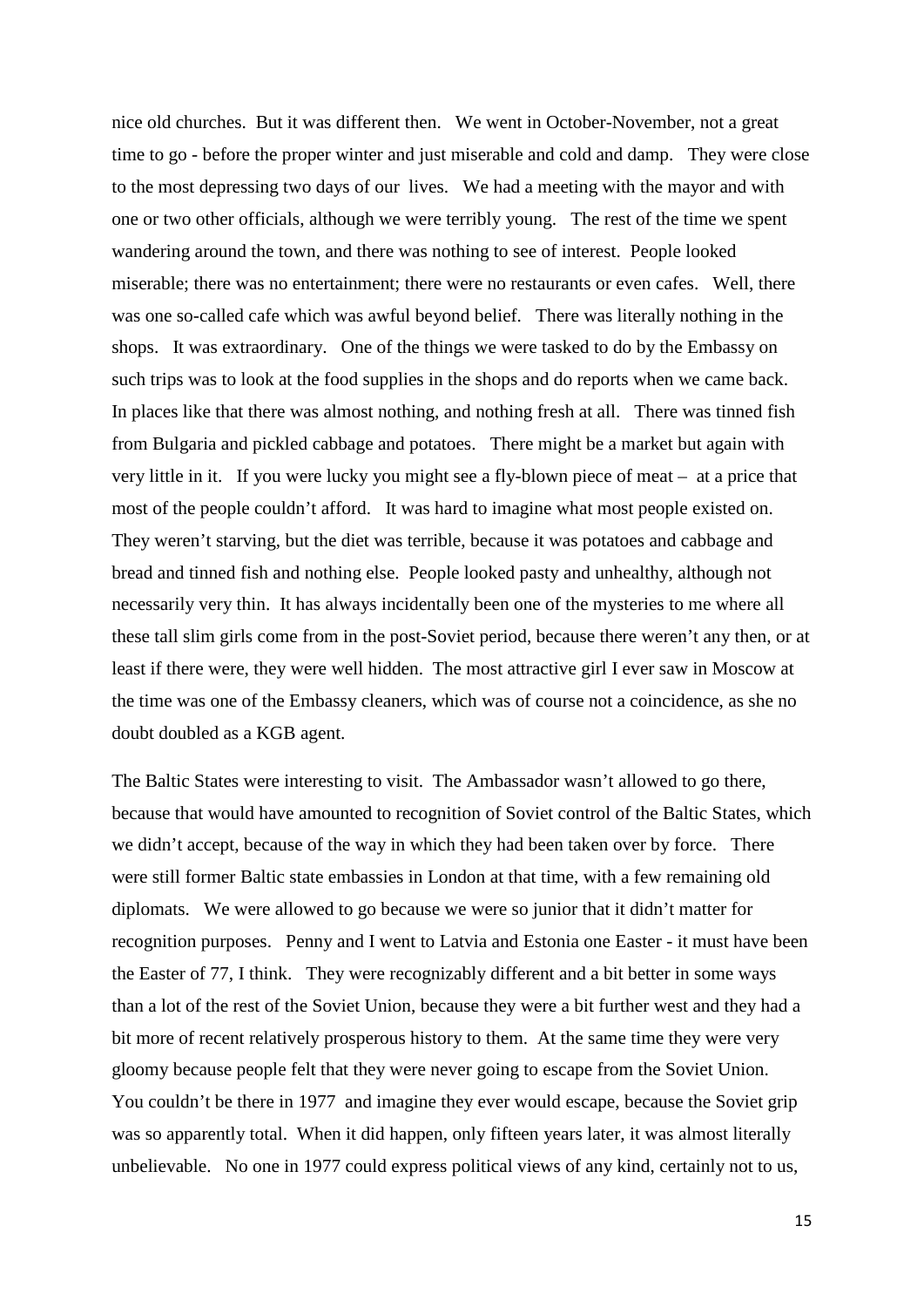except very privately. You couldn't meet people in any kind of normal way. There was no visible resistance, whatever people though privately. I am sure there were dissidents hidden somewhere, but at that time the dissidents in Moscow and elsewhere were seen as a somewhat dodgy commodity, because they were heavily infiltrated by the KGB, and because they often only seemed interested in getting hold of material goods from the West such as pairs of jeans, through diplomats like us, rather than being genuine free thinkers. In any case, it was depressing from a freedom point of view to go to these places around that time, and think that they would never emerge from the Soviet yoke. And yet they did. One of the weird things about the Soviet Union, when we were there, was the contrast between the internal Soviet reality and this country that was being successful in a global political sense, attracting support from Third World countries and the so-called Non-Aligned Movement, which was then much more pro-Soviet than it was pro-American. So you had a contradiction between this hugely powerful military structure, with enough nuclear weapons to destroy everything and everyone many times over, and huge numbers of forces - how good they really were, who knows? But they could certainly do the basic things like crush Czechoslovakia or Hungary if they needed to - and this successful diplomacy round the world on the one hand; and a country that manifestly didn't work in so many ways on the other. Not only was there no food in the shops, but people were miserable and repressed, and there was absolutely no freedom of movement. Some churches still existed, but religion was heavily sat on. The only people in the churches were little old ladies; no one else went. Agriculture was awful; because it was collectivised, there was no incentive to be productive. On the industrial side, central planning meant massive inefficiencies. It really was a place in those days where the people pretended to work and the government pretended to pay them. Everybody found a way of surviving somehow, through barter or corruption, but as an economy and society, it was simply unsuccessful. A Soviet workman could not put a window in properly: it would always be bodged. That applied throughout the economy: it just didn't work well. Of course, they were putting all their money and their brains into the Armed Forces, and into the nuclear effort and the space programme, and whatever helped their international prestige. But the underlying economy and the politics didn't work properly at all. Still, sitting there in 1976,77,78, you just couldn't see how the system would break, because the grip of the KGB was so total. People just didn't step out of line. If you wanted to be anything, and be promoted in whatever line of work you were in, you had to become a Party member, or certainly keep your mouth shut about anything remotely political. I suppose the other side of it was that, if you did keep your mouth shut and got on with it, by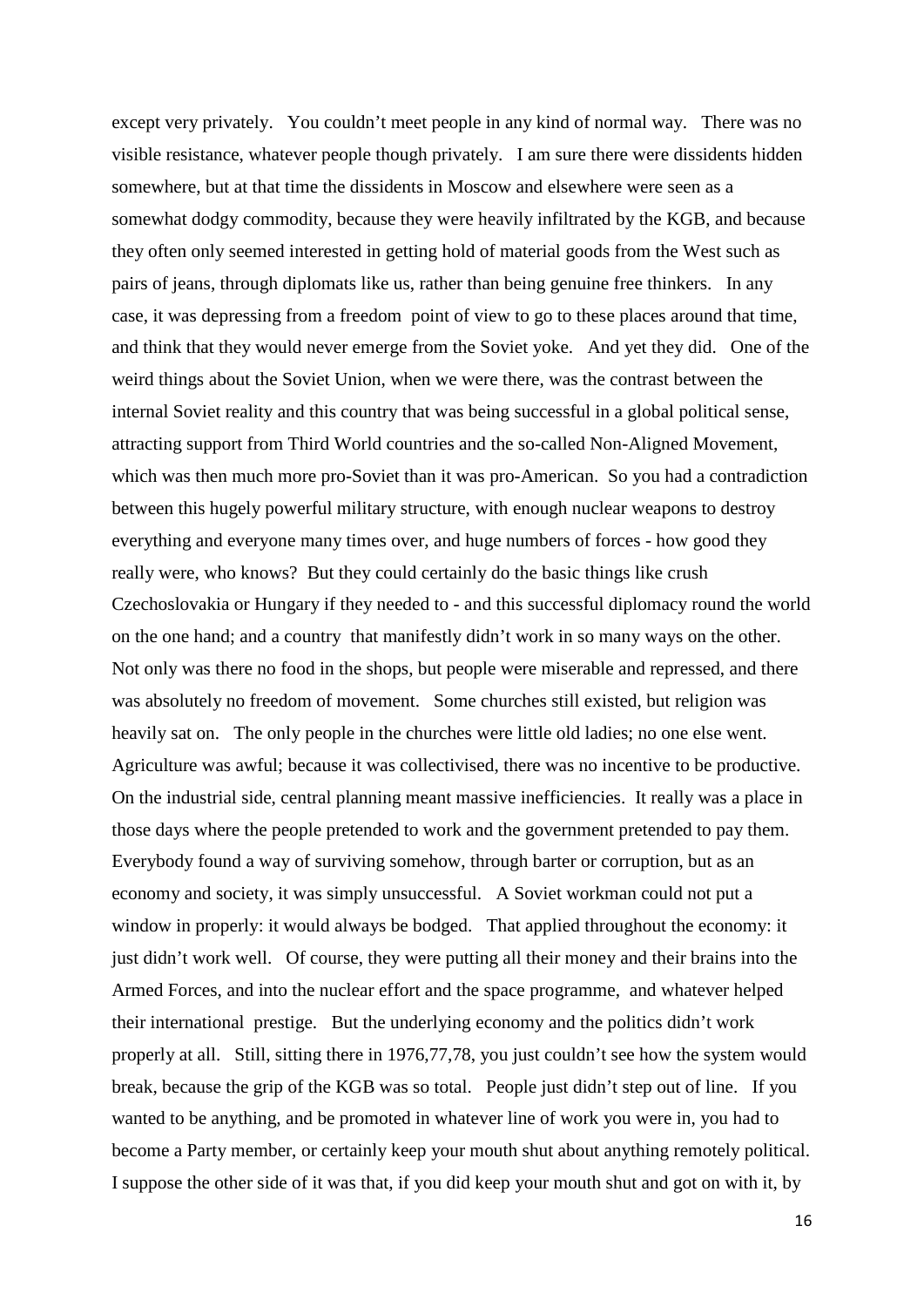this stage of Soviet development, the regime didn't interfere much with your personal life, unlike in China at the time, where the government and party wanted to control everything, including personal life. In the Soviet Union, there was no restriction on how many children you could have, except for the fact that you had a tiny flat and you probably couldn't afford to have more than one. Nevertheless you could see that people were drinking vodka too much and the health of the population was poor  $-I$  think even then life expectancy was declining because people were so unhealthy. The health service was pretty terrible. Even though the doctors and nurses seemed well trained, in the hospitals, there were third world standards really. That was certainly my impression when I once had to help a British tourist who fell ill in Moscow when I was on duty once – the hospital we went to was not a place you would want to have to rely on – and that was Moscow!

CM: In your notes you mention visiting Poland and East Germany in 1977 and the different perspective you had of Moscow looking back at it from further west.

JH: I dealt with Eastern Europe at the time, and we spent a lot of time trying to find out what the East Europeans really thought about what was going on, particularly on the economic side, inside their collective organisation known as COMECON. You knew that in general they hated Soviet domination, but it was hard to find practical evidence of what was really happening. I remember at the time, there were protests in Poland about how people used to be able to eat 2kg of meat a week each, and now they could only find or afford one kilo, and how terrible this was. At the same time in Moscow, there was no meat to be seen in the shops, and not much of anything else either, even though it was a bit better than Kazan. There were so-called peasant markets where you could occasionally find fresh vegetables, but they were very expensive and most of what was on sale was just more pickled cabbage. So when Penny and I took the train to Warsaw and then to East Berlin, these cities appeared really good compared to Moscow, at least in terms of the daily life of the people. Of course, they were politically controlled and repressed by the Russians and they hated that, but there were cafes, there was food in the shops, there was a much better standard of living. They had a bit more freedom, not much, but at least a little more freedom to live normal lives. Warsaw and East Berlin just felt much more like cities where you might be able to live some kind of life. If you went from London to Warsaw, you thought Warsaw was terrible. If you went from Moscow to Warsaw, you thought Warsaw was pretty good. If you were complaining in Warsaw about only getting a kilo of meat a week, in Moscow you didn't get a kilo of meat a year. That was the odd thing about the Soviet Empire. The middle was poorer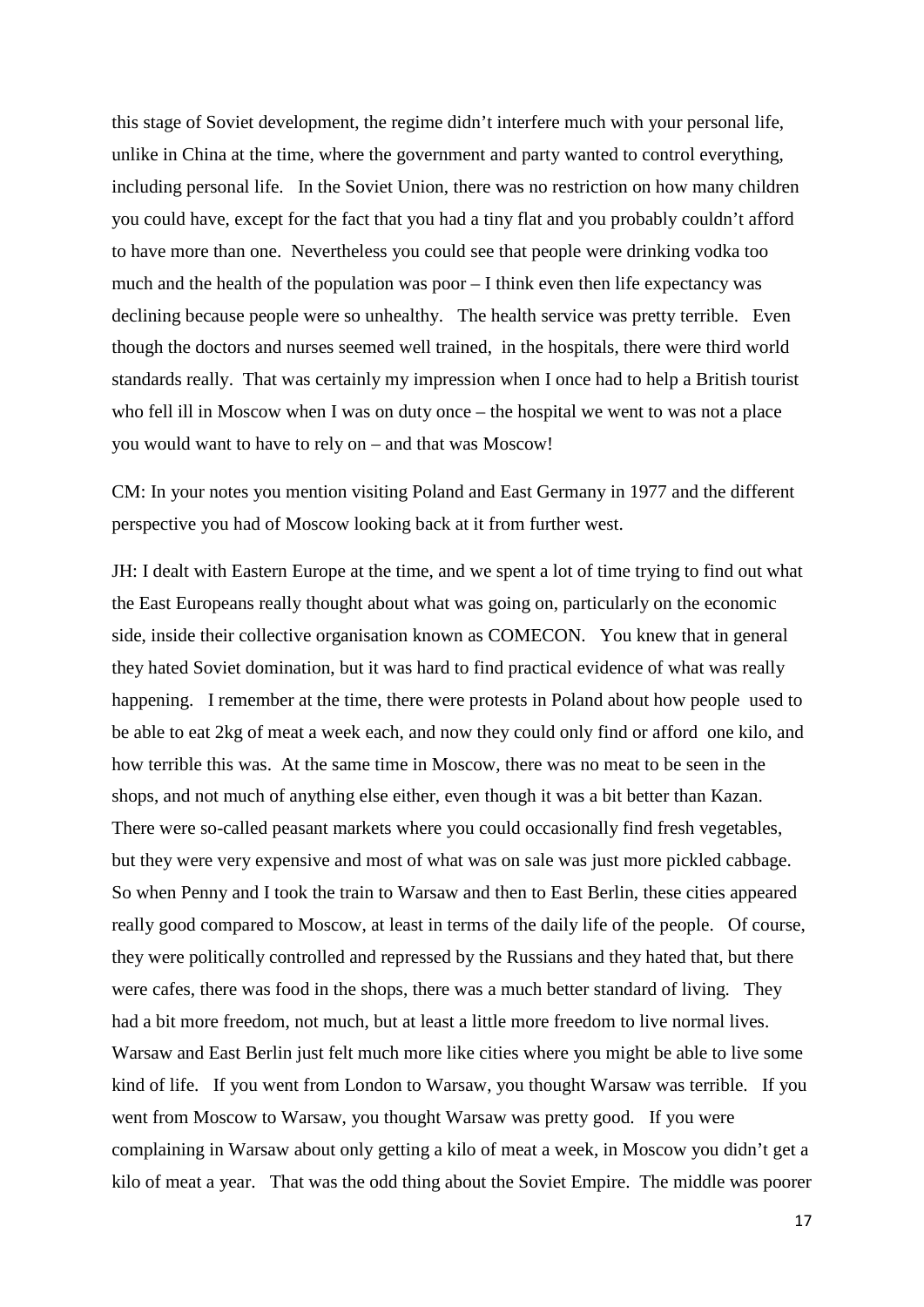than the outer bits. The Poles and other East Europeans complained endlessly that all their best produce was being syphoned off to Moscow, but there was not much evidence of that for the Russian population. The Party maybe was benefitting in some ways, but it certainly wasn't helping the population. East Berlin was a step up from Warsaw - the East Germans were the people who came closest to making communism work, so there were cafes and restaurants that were perfectly respectable. They weren't up to western standards, perhaps, but for someone coming from Moscow it seemed pretty good.

CM: One last thing about where you lived and how you lived. You were in Leninskiy Prospekt ...

JH: The flat was uninspiring, but comfortable. We were on the eleventh floor; we had a balcony. It was an endless sea of blocks of flats everywhere. Our flat was furnished by the Embassy and their idea of taste was not necessarily our idea of taste, but it was fine. We drove into the Embassy every day and there was no traffic in those days, so you could drive easily and park anywhere, except when it snowed heavily.

CM: And you subsisted on the Embassy shop, Stockmann and the Diplomatic Gastronom.

JH: Yes, exactly. From the Diplomatic Gastronom, in exchange for hard currency coupons, you could get a lot of produce that you certainly couldn't get in the local shops, for example meat. You had to buy five kilos probably, because that was the only quantity they sold it in, but you could also get fresh vegetables and mushrooms and such like. Then you could order supplies for other things from Stockmann's in Helsinki, and the Embassy shop had a limited supply of Western products: baked beans and chocolate and marmite and porridge. We weren't living a particularly spartan life, because of the access to those things. It was an odd experience to go to the Diplomatic Gastronom, which was quite discreetly labelled and to come out on to the street with your trolley full of food, and see the passers by looking at you. In a way they were used to it, because the Party also had shops like that where the Party members bought their food. But still it was uncomfortable. It was an odd society where money didn't count in some ways. Money couldn't buy what you needed without some other means of access. It was your influence in your workplace, or the government, or best of all the Party, or maybe even simple barter. You could for example swap goods you could buy in the city with your family in the country, and then you could actually get a rabbit or a chicken.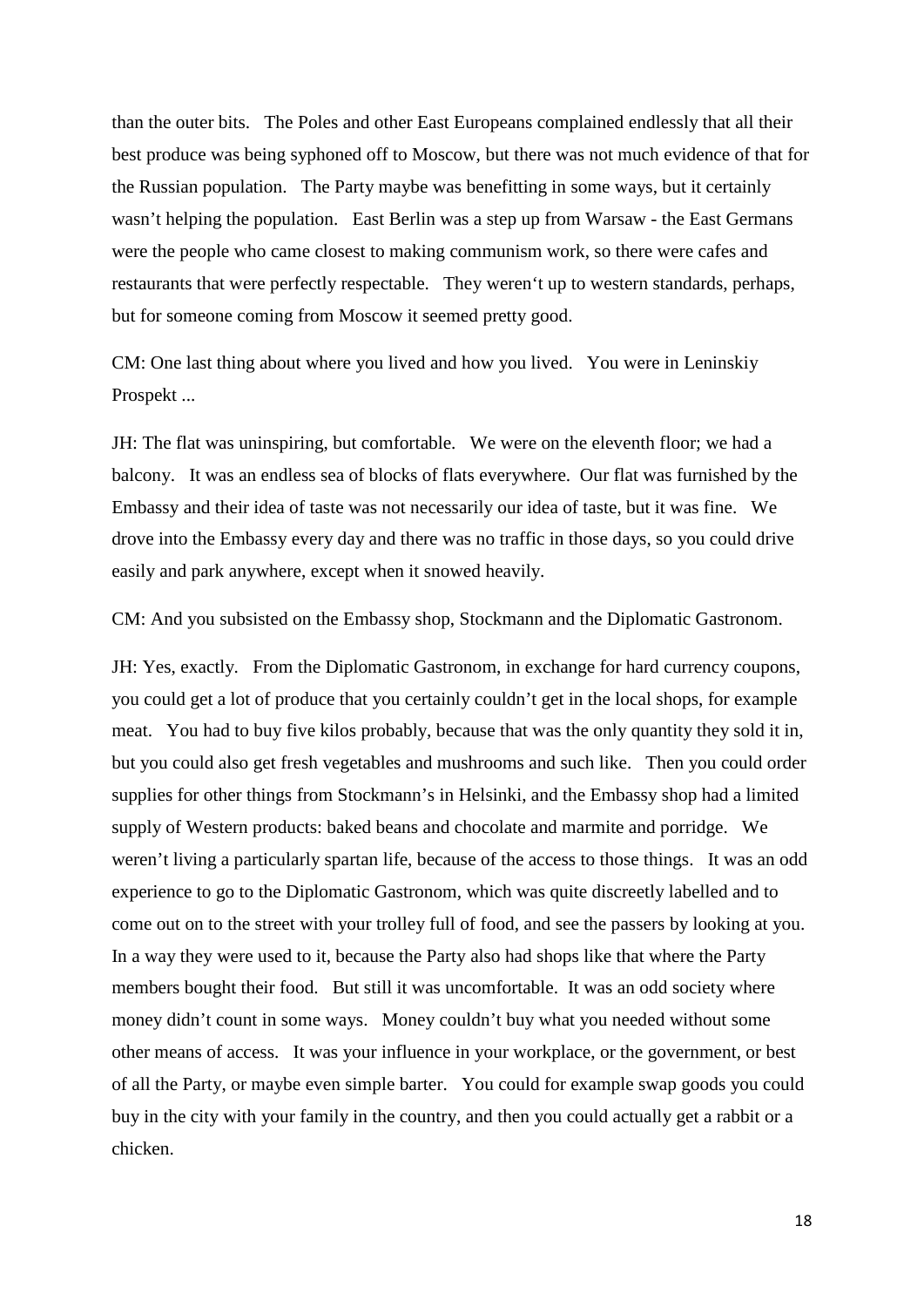#### CM: Did you or Penny feel oppressed by what you have described?

JH: We survived reasonably well. We weren't there that long, only two and a half years. But we were glad to get out, frankly, when it finished. It was fascinating, but it wasn't much fun a lot of the time, except for the parties and good friendships we made. One anecdote which illustrates the pressure we felt under. You learned very quickly that you were not supposed to talk about other people, or other people's problems, or indeed about your own problems, in any place where you could be overheard, because that would be revealing vulnerability which could be used against whoever it was. The KGB were obviously expert at picking up sensitive information and blackmailing people. After our first year we had a period of leave in the UK, and I remember very vividly being at a dinner party with some friends in London when someone started talking about some other friends of ours who were having marital problems and I said,  $\delta$ hhh, you can't talk about that. Everyone looked at me as if I was mad, and I suddenly realised, I'm in London not Moscow. It was hardwired into your brain after a year in Moscow that you really couldn't talk freely. So it was oppressive in that sense. You had to escape regularly. We used to go to Helsinki for the weekend from time to time, because of that oppressiveness, and it was such a relief.

One of the most peculiar aspects of the experience was being in a place surrounded by millions of people with whom you had almost no contact. You could walk around among them, go to the market, go to a football match, but you couldn't have any meaningful interaction, which was uncomfortable, and artificial, and unpleasant. It wasn't a fun place to be. Businessmen used to come and spend a week there and hate it. If you happened to be on the Friday night plane out of Moscow with all the businessmen, when it took off everybody cheered because they were so pleased to get out in one piece.

#### **Near East and North Africa Department, FCO, 1978–82**

CM: With relief, John, you left Moscow in 1978 and you came back to London as desk officer for Lebanon in Near East and North Africa Department and two years later you went on to become the desk officer for Arab-Israel in the same department. Did you visit the Middle East?

JH: I did, several times, particularly when I took over the Arab-Israel portfolio. I went to Lebanon early on because it was important to understand something about what the country was going through at the time. A complicated civil war was under way, and getting worse all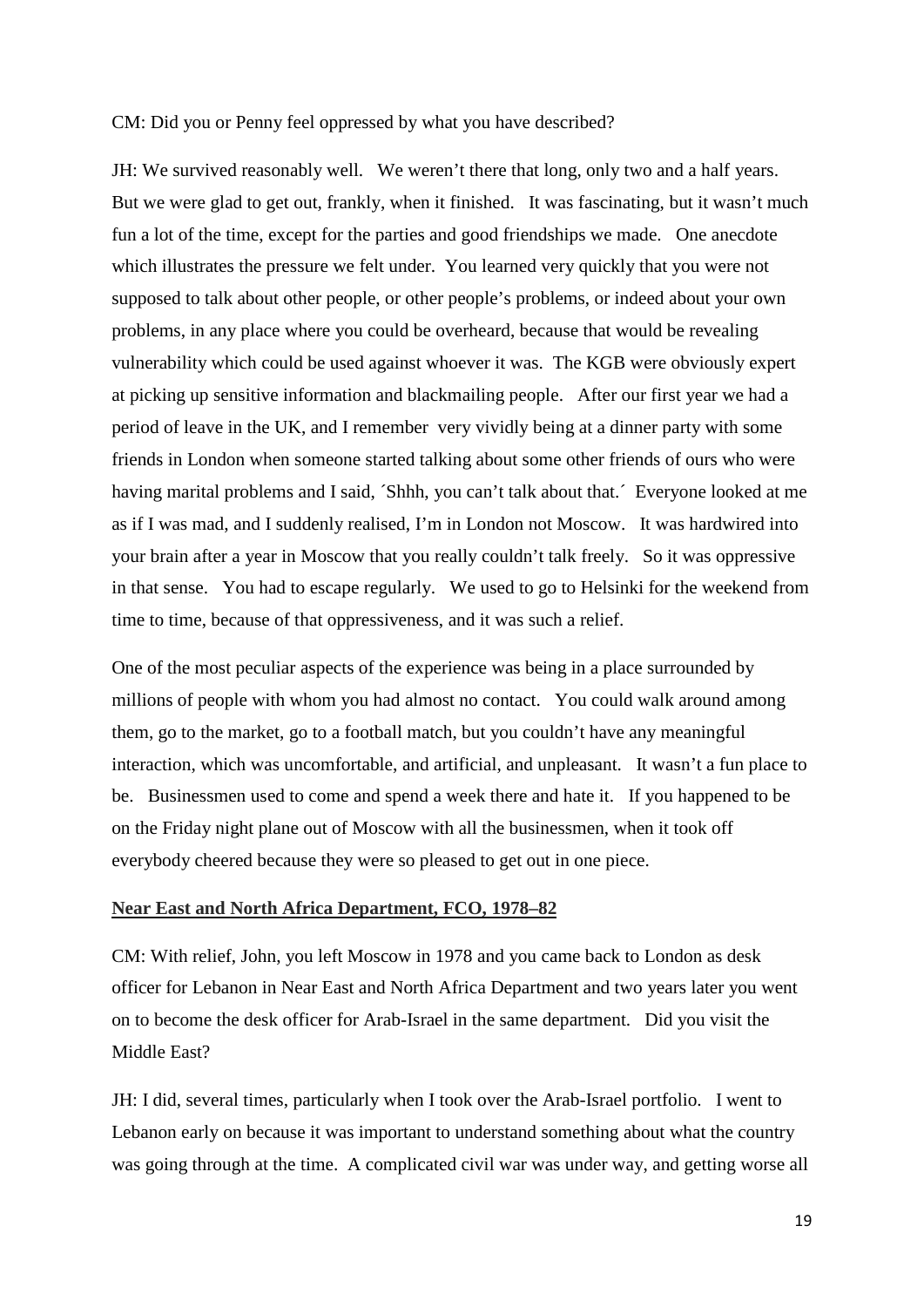the time. Bits of Beirut were being shelled and there were terrible things happening between different religious and political communities. One of the odd things I remember was the contrast between the rather glitzy, glamorous life-style still going on in Beirut and even more in a port north of Beirut called Jounieh, and the horrors of the war, where people were being blown up and shelled, and children were being orphaned. Somehow these things co-existed for a while; they still do in a funny sort of way. One of the most important local publications was a weekly magazine called *Monday Morning*. Half of it was ghastly pictures of the war and half of it was pictures of the social glitterati, sunning themselves on their yachts in Jounieh and skiing in the mountains, without any apparent discomfort at the contradiction. One other thing I remember, which seemed symbolic at the time. There was a British couple there who ran an orphanage, and a lot of orphans were being created, so they were overwhelmed by demand for places. They managed somehow to get a slot on prime-time Lebanese television to make an appeal , which they did with heart-rending pictures of children, as you can imagine. But they got absolutely no money from anybody. That somehow symbolised the way in which people were very self-absorbed, selfish, and didn't care. It was odd sitting in an office in London with three or four people in it, and receiving quite senior Lebanese politicians, who had come to see me. I didn't know or control much really, but people in the Middle East often had an exaggerated impression of the influence of the British.

Beirut was quite dangerous at the time, but you could still go there, which I did. There was a front line and bits of it were off-limits. Yet people in Damascus still used to go to Beirut for the weekend at the time, because Damascus was so awful, like a Soviet empire city, while you could have fun in Beirut. The complexities of Lebanese politics were huge, then as now, with rapidly changing alliances which were hard to follow. We weren't a big player in politics in Lebanon; it was much more of a French thing.

In contrast, in the Arab-Israel dispute we were a relatively big player. Because of the past the Palestine Mandate and our role in the creation of Israel and the Balfour Declaration - our attitudes were seen as deeply important and symbolic by both sides. The struggle for our weight on one side or the other was therefore pretty constant. Many people no doubt overestimated our influence because of that history, and because they thought we were the best way of getting at the US. In a way we were, of course, but often our ability to influence American policy on the Middle East was overestimated. People assumed that we could do more than we could, faced with the reality of American policy with all its problems of the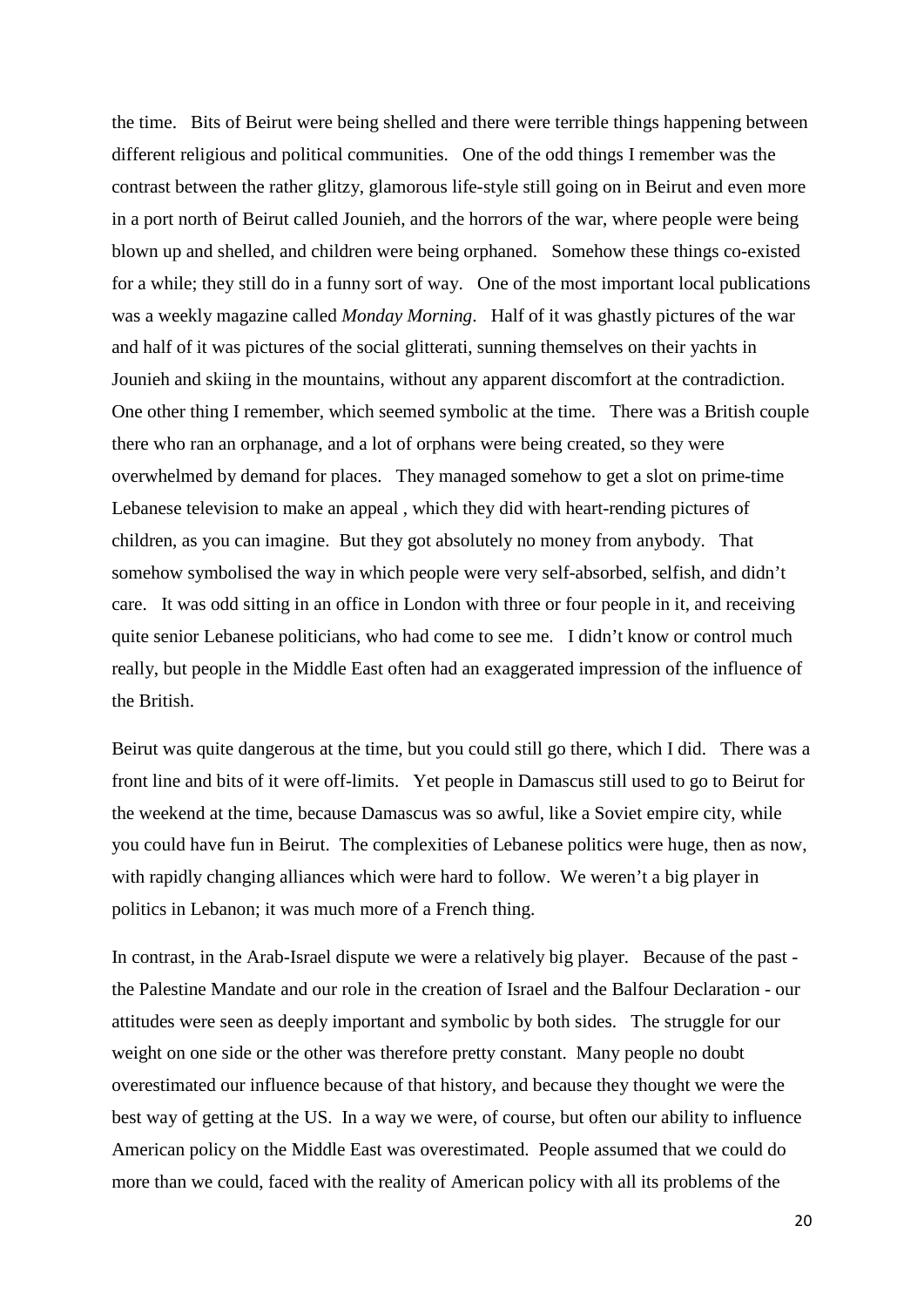Jewish lobby and the special relationship with Israel. Nevertheless we were a reasonably big player. It was also a time when European policy was beginning to develop as a separate item, and we were an important part of developing European policy on Arab-Israel. That was partly because our views were diverging from those of the Americans more than they had perhaps in the past. To caricature, we and other Europeans had more sympathy for the Palestinians than Americans did, officially anyway, and a bit less sympathy for Israel than the Americans did, officially anyway. And we didn't think that the policies of the US at that time were going to lead to a lasting peace. As Europeans we were therefore trying to carve out for ourselves a separate position, to have some influence, not just for its own sake, though to some extent it was also a way of Europe showing it existed in a significant foreign policy area, but also to steer things in the direction we thought they should go. A lot of time was spent trying to work out a unified European position, because individual countries had different starting points. We the British were always more inclined to be understanding of, if not always sympathetic to, the US position. The French obviously wanted a more independent European view as a matter of principle, and were also more sympathetic to the Palestinians. That had become their default position to cultivate the Arabs and the Palestinians, having been very close to Israel at an earlier stage. So they were outliers on that side. The Germans didn't have much of a foreign policy at the time, and were completely tied anyway in this area because of the Holocaust and what they could say about anything to do with Israel, so they kept pretty quiet. The Italians tended to be much more sympathetic to the Palestinians; the Dutch were more on the Israeli side. There was a constellation of views inside the European Union. We had significant posts in the region, and a lot of experience, a lot of knowledge, so we played a big part in trying to find the right balance. The culmination of this was the Venice Declaration in 1980, I think it was, which was more sympathetic to the Palestinian cause than we had been hitherto, in the sense of accepting more readily self-determination for the Palestinians and a Palestinian homeland and the essential need to involve the Palestinians themselves in the settlement. This was code for talking to the PLO, which was not official policy at that stage. We were heading in that direction, not as fast as the French would have wanted us to go, not as far as they had gone, but that was the way we were going. That was quite an important moment. We also, as Europeans, subsequently worked hard to develop our own comprehensive peace plan, including detailed ideas for the solution of problems such as Jerusalem and the future of the Palestinian refugees. The Israelis hated all this, obviously; the Americans were also unhappy with our trend of thinking, but I suppose they calculated it didn't matter in the end, because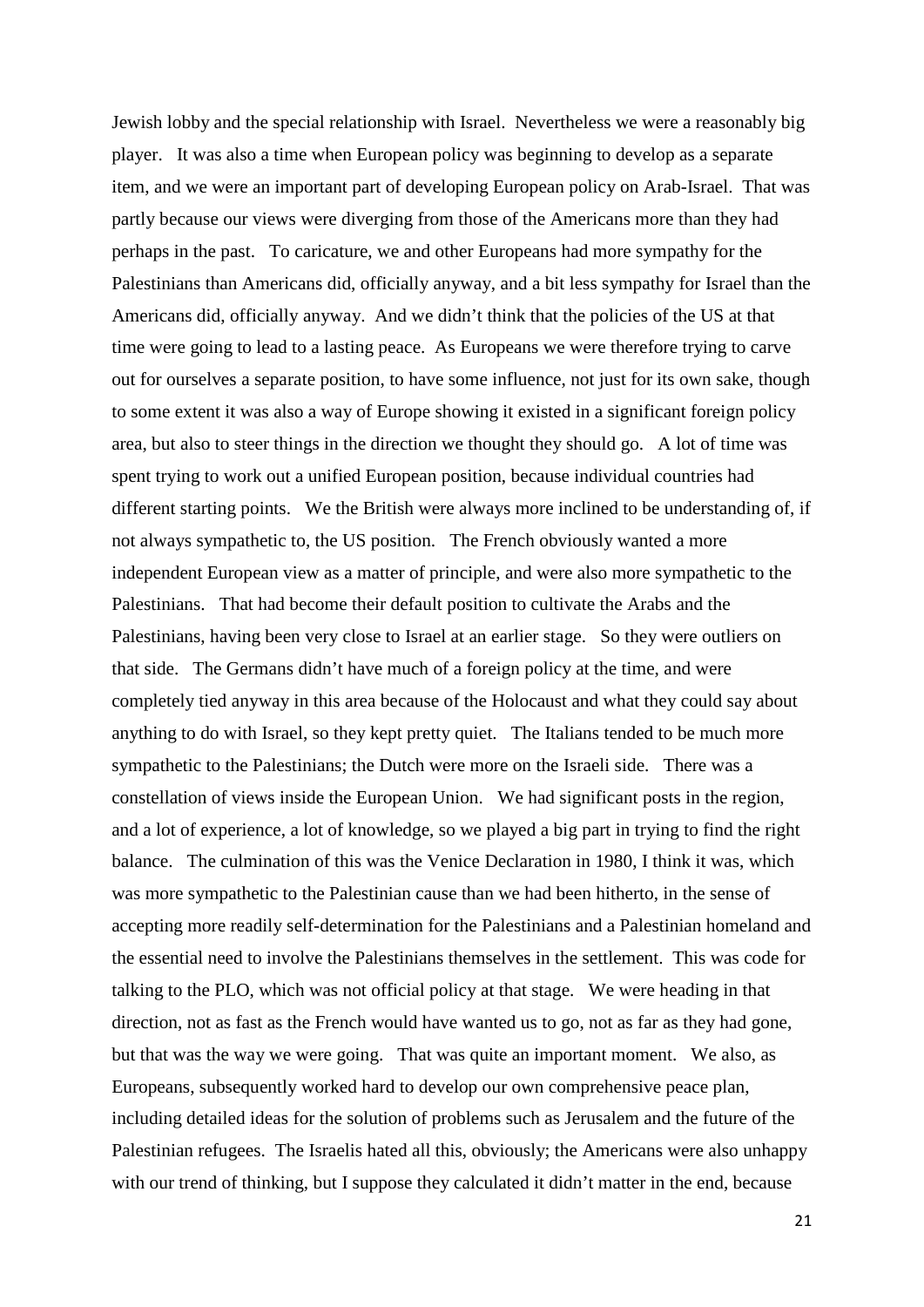we couldn't do much about it. The idea that the Europeans could play a separate role wasn't ultimately realistic, because the Israelis wouldn't accept us as a mediator. It was always a problem, that they would only accept the Americans in this role - it still is, by the way – while the Arabs thought the US disqualified themselves by being too close to Israel. So while it was slightly unrealistic to have our own peace plan, it was a way of balancing Western policy, which had become rather unbalanced in the direction of Israel.

Events at the time were dominated by what Sadat had done and the agreement between Israel and Egypt. I didn't meet Begin and Sadat personally. I was too junior. But I did brief Mrs Thatcher after she came into power in 1979. She had her own very clear views on the Middle East, not necessarily very well informed ones, but she was the MP for Finchley, a very Jewish area, and she was clearly identified in many ways with Israel. We, the Foreign Office, were seen by many as the Camel Corps and sold out to the Arab cause, so it was a tricky assignment, a few months after she became Prime Minister, to give her a briefing. I must have gone over to No. 10 to do it. I went with a man called Donald Maitland, who was the Deputy Secretary at the time, known as the 'mighty mouse' because of his physical size and excellent brain. In a way it was a bit weird for me to do this, because I was junior and there were lots of people in between me and Donald Maitland - an assistant, a head of department and an assistant undersecretary - but anyway it was decided that I had sufficient expertise. Maybe no-one else fancied it. It was pretty terrifying as a prospect, but in the end it did not go too badly. She was clearly sceptical about everything we were saying. We were putting forward the case for a balanced policy between the Israelis and the Palestinians and the need to recognise the Palestinians as a separate nation with their own rights. It couldn't just be about Israel and their security fears. She listened politely, and the questions she asked made clear that she didn't really believe in what we were saying, but she didn't actually tear us to pieces in the process, so we got out of the room feeling that we'd escaped lightly, compared with what might have been. She probably listened to us, a bit.

Just one more thing to say about the Arab-Israel role. I was the first British diplomat to have that role who wasn't an Arabic-speaker. I think that the Israelis, when they heard this, were cockahoop that finally they were going to get a non-camel corps view of the dispute. But I fear that they were sadly disappointed in me, because I may have been more over the other way, as it were, because I didn't feel the need to be defensive about the fact that I was an arabist, who knew the Arab world well. I was freer to take a balanced view. Not that I was anti-Israeli, I wasn't at all, but I wasn't pro-Israeli in the way that the Israelis would have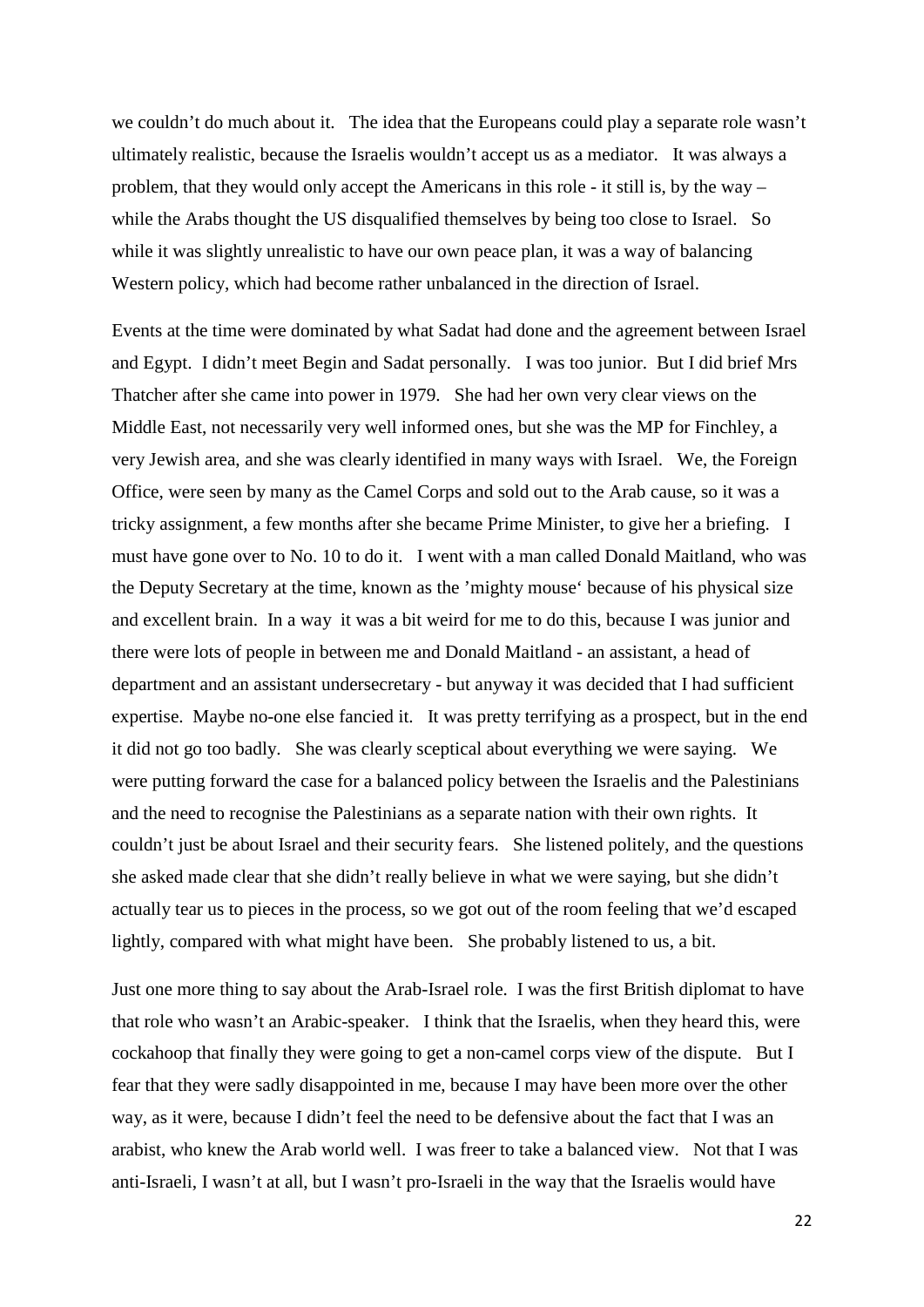liked me to be. It was a time when, as I have said, we were developing a more nuanced position on the Palestinians, and I and John Moberley, who was the Assistant Under Secretary at the time, started the first British dialogue with the PLO. At the beginning it was confidential; it became public later. We'd had some contacts with the PLO in Beirut, and in Tunis, when they went to Tunisia when they were expelled from Lebanon. But this was the first time we were talking to them in such an official way, in London, not as the sole legitimate representatives of the Palestinians, but because we thought that they were players that needed to be talked to. The talks didn't amount to much at the time, but symbolically it was quite a big step. The Israelis hated this. Their attitude was simply that the PLO were just a bunch of terrorists. So why are you talking to them?

CM: There wasn't anybody else that you could have had contact with that could have represented the Palestinians?

JH: No, except a bunch of groups, the PFLP and various others, who were much more extreme than the PLO about Israel and much more violent than even the PLO were, so yes, they were the only ones. That was the conclusion we had reached, that whether or not you accepted them as the sole, legitimate representatives of the Palestinians, they were the best representatives of the Palestinians, for better or for worse. Therefore if you wanted a solution you needed to talk to them.

#### **Assistant Private Secretary to Foreign Secretary, 1982–84**

CM: After four years on the Middle East and all its intractable problems, you moved to be Assistant Private Secretary to the Foreign Secretary and your responsibilities were the Middle East, Africa and Latin America. Latin America was new, but the other areas you had done before. This was a very important move and the Private Secretary's role inside the Foreign Office is famous. Lord Carrington was Foreign Secretary at the time. What would you like to tell us about being APS?

JH: Being at the centre of things is always fascinating and, as is always the way in these things, proximity is everything. If you're with the Foreign Secretary constantly during the day, and in touch with him through the system of boxes and files that you're putting through every night, you have a significant degree of influence, even if you don't want to abuse this. Because it's also true, and I'm not sure that everyone always got this right, you have to be a channel in both directions. You're not just the means for telling everyone what the Foreign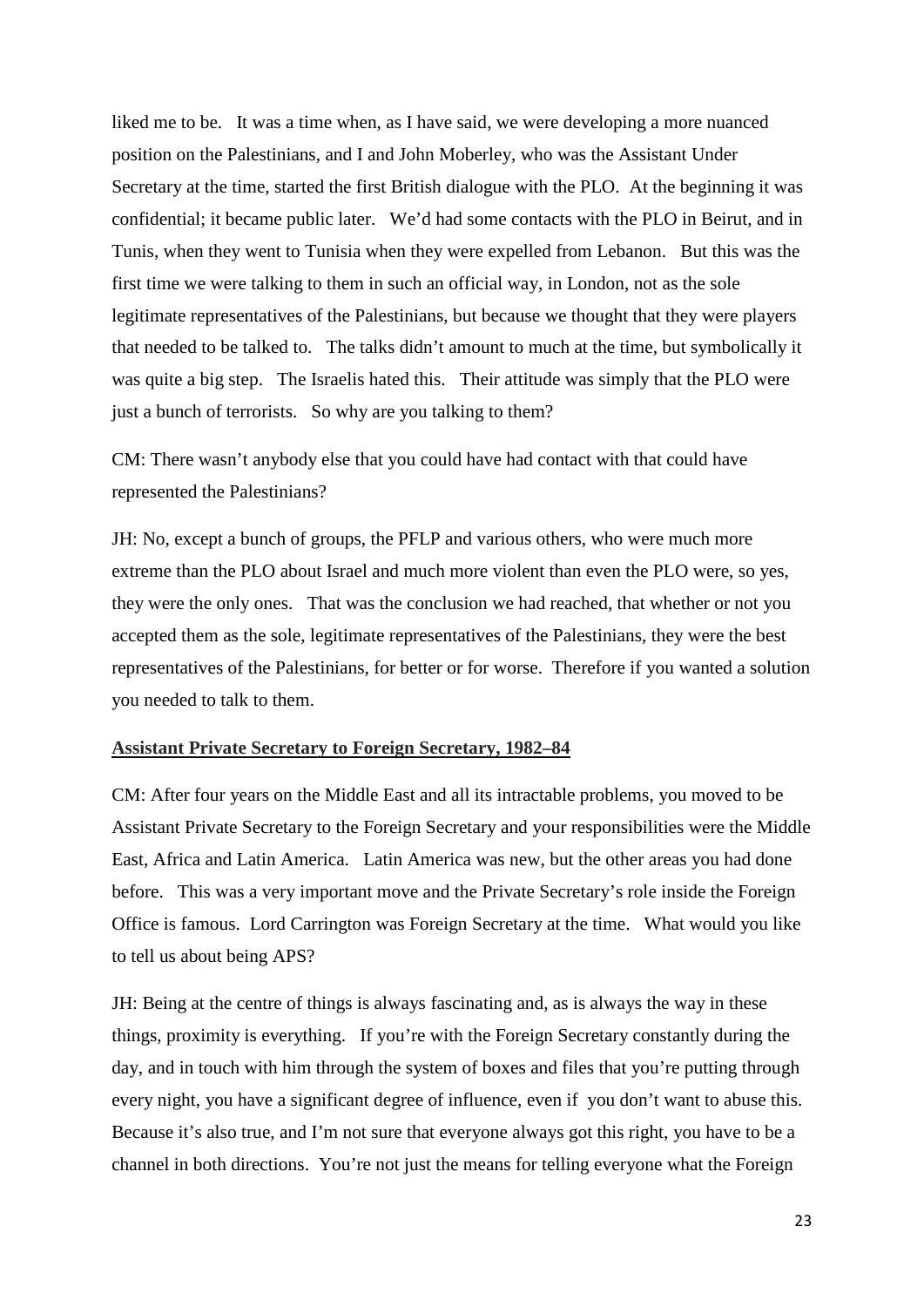Secretary wants them to do, and shouting at them for not doing it properly. While you need to do some of that, you're also the channel for the Foreign Office, the departments and the senior officials, to make sure they have the chance to get their views to the Foreign Secretary. Nevertheless, you do have a position of influence out of proportion to what your age, experience and rank is, when you are doing one of these jobs. I was Assistant Private Secretary; the Private Secretary was George Walden when I started and then it became Brian Fall later. You have influence because on the files, called submissions, that go into the Foreign Secretary you put your little hand-written notes, private secretary slips on which you wrote your views. These were ephemeral, because when the files came back out again you took the slips off and threw them away, so no one was ever going to know what you had said. You might say, *This is the usual garbage from this department*, *so I wouldn't take this advice;* or *I think this is absolutely right, Foreign Secretary. If I were you, I'd say yes.* Or you might say nothing. You didn't have to make a comment, but usually you'd say something. You might say, *What the department is forgetting is that ...* Or *the politics of this is more complicated than the department are suggesting.* Whatever it might be. You also had quite a lot of influence through how you then sent the instructions back to the department, either reflecting what the Foreign Secretary had said to you in person, or what he'd written, either on your note, or sometimes on the submission itself. It was all paperbased, obviously, in those days. That was the only thing there was. So every night a whole lot of files and papers would come up for the Foreign Secretary to see, documents for him to sign and telegrams for him to read. You had to select the telegrams he read, so again you had quite a lot of influence in deciding which telegrams he should see and not see out of the great mountain which had come in. You couldn't put too many in, because he couldn't read too many. So all in all, it was and is a significant position. You travel with the Foreign Secretary. You're in all the meetings about your subjects. We had a daily meeting with him when he was around, and when he had time, to talk about travel or the political issues of the day. You also saw a lot of Cabinet stuff coming through, which was mostly nothing to do with us, on domestic policies of the day, but the Foreign Secretary was part of a number of Cabinet committees so we had to put in those bits of paper in case he wanted to express a view about any of them. It was all fascinating, but obviously long hours and hard work.

CM: What about the personalities? You had Lord Carrington, Francis Pym and Geoffrey Howe as your Foreign Secretary.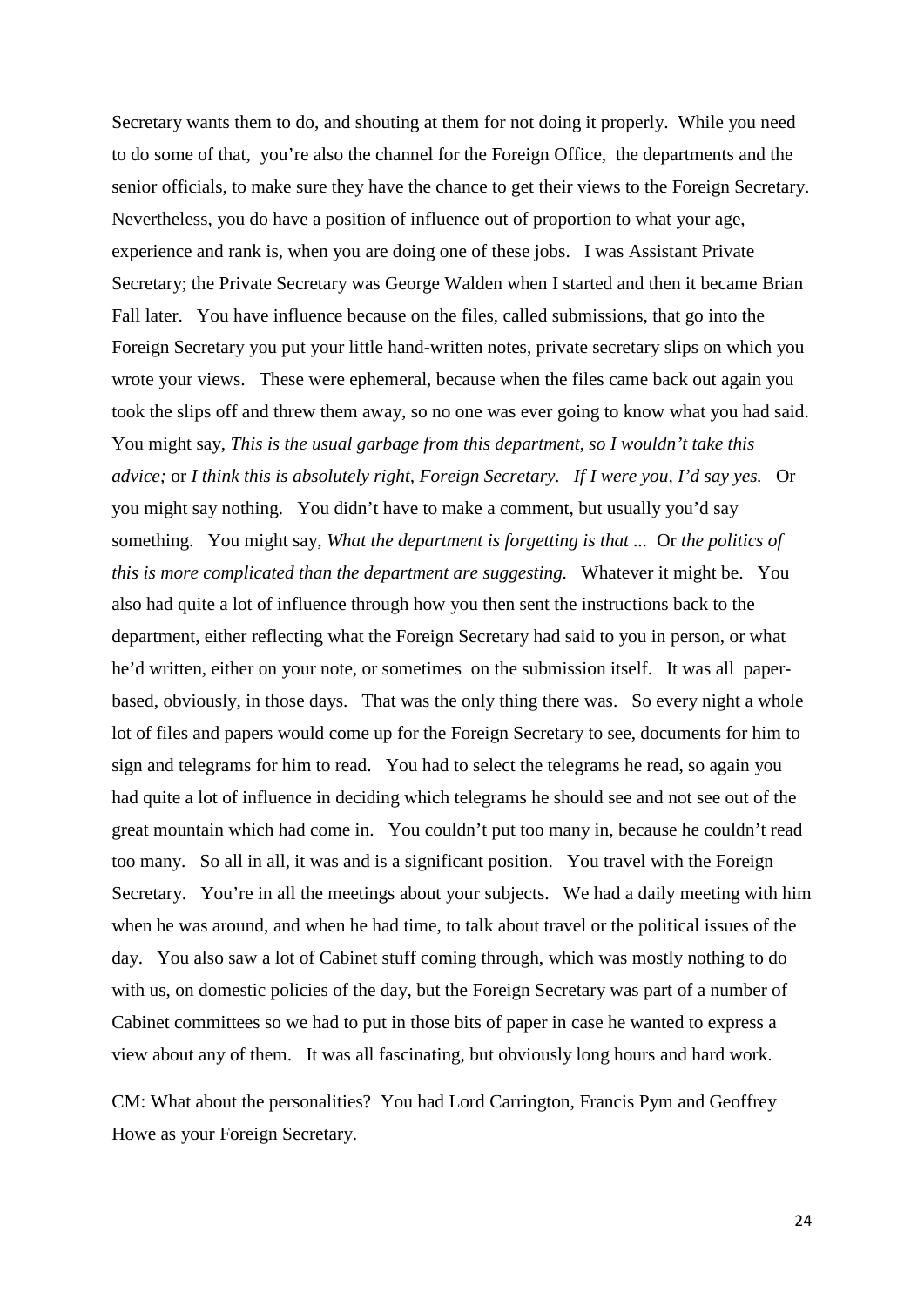JH: Lord Carrington was everybody's favourite. He was a lovely man, is a lovely man, still alive as we speak, because he was an old-fashioned sort of politician. He was extremely charming, disarmingly so; he cultivated a deliberately non-intellectual approach to people and to subjects, but this was misleading because he was extremely sharp and was quite capable of the devastating question in the middle of an apparently innocent and rather social sort of conversation. The knife would go in at a certain point if he wanted to do that. All his staff loved him; I was only with him for three months, so it was a very short time really, but I also loved him. The Foreign Office as a whole loved him. When he had to resign because of the Falklands, the farewell party was a wake. There was not a dry eye in the house. He was a very dignified man, and he was also a big political beast. His main advantage in some ways was his relationship with Mrs Thatcher, not an easy person to deal with. She had strong views about most things, including about foreign policy issues, even if she was not neccesarily the best informed person about foreign policy. In one obvious sense Lord Carrington didn't care whether or not he upset her. It didn't matter to him if he got fired, because he wasn't on that political trajectory. He was never going to be prime minister because he was a lord. He wasn't old, but he wasn't young either, and he probably thought this was going to be the pinnacle of his career. So he could within reason say what he liked to her and if she had said, ´I don't agree, you're fired,´ he could say, ´OK, fine,´ which gave him a lot of freedom which his successors did not have. He was able to take her on intellectually and politically, and he had that self-confidence that comes with his sort of background. He'd resigned honorably once before, when he was a junior minister of agriculture, in the Crichel Down affair, so he had a reputation. He was also great to work for in my short experience, very nice in every way, and I've remained in touch with him and remained friends.

Francis Pym was very different, brought in at a crisis moment because of the Falklands. He had been Chief Whip at one point. He was a funny character. A nice man, he wasn't intelligent in the intellectual sense, not as quick or bright as many who had been in that role. And he didn't know much about foreign policy at that stage at all. He was plunged into the crisis of the Falklands head on and that wasn't very easy. But he had a political nose, that's what he had. He could see where he wanted to get to with something and had a sort of dogged persistence about getting there if he thought it was important. But it was pretty miserable for him mostly, because Mrs Thatcher thought he was weak and not very bright, and so she could bully him, which she could and indeed did. So it wasn't a happy time for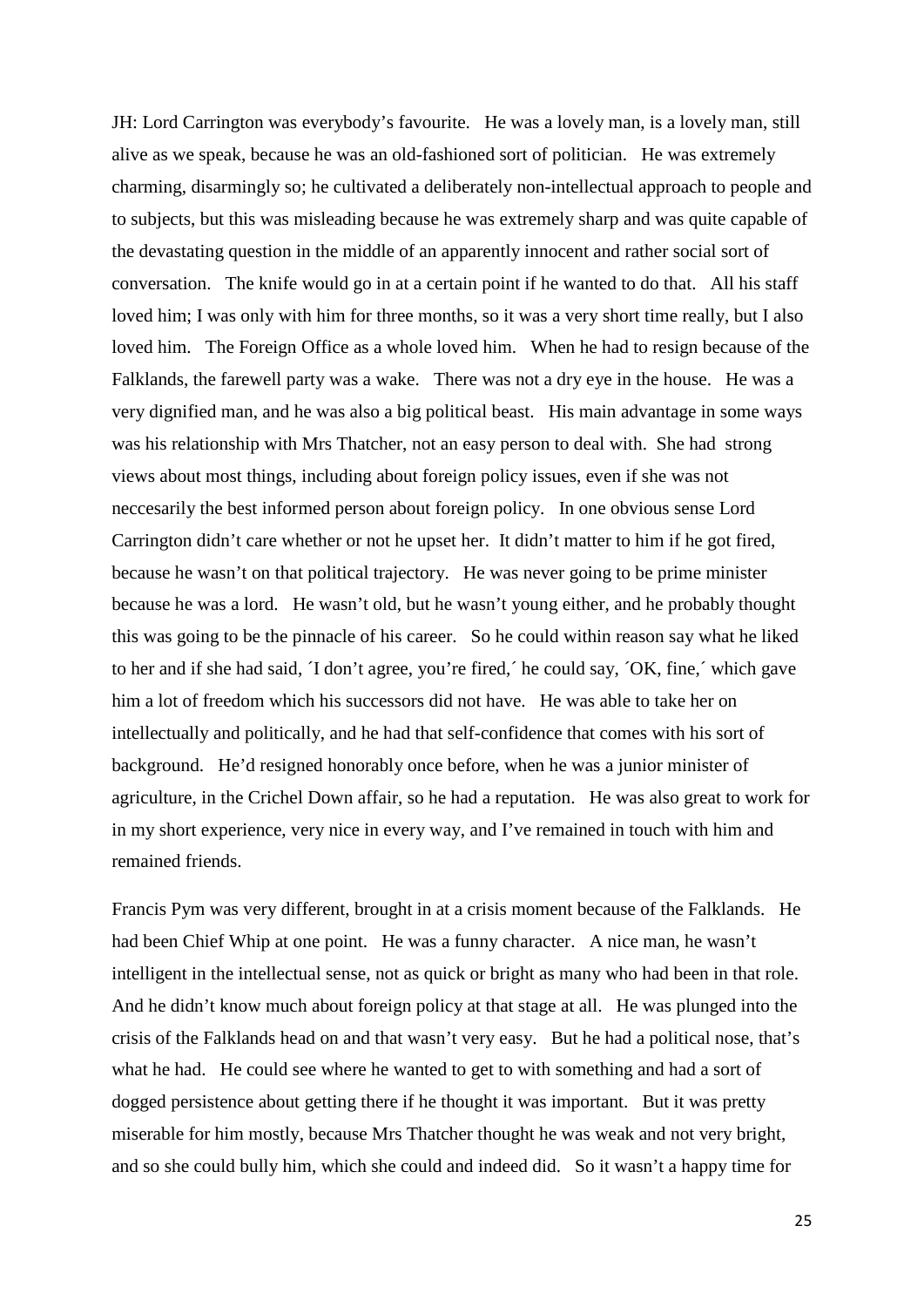him or for us. On the Falklands, he had minimal influence; it was very much run by her. I remember a couple of phone calls between them - we used to listen in to them to take notes where he was just effectively sat on. She could be very brutal. He lasted a year or not much more before he was moved on, and then Geoffrey Howe came in. Geoffrey Howe was obviously a big political beast. He'd been Chancellor; he was a very bright man, though he didn't know much about foreign policy, just what he had picked up from a long political career.

His first few weeks were interesting because when he got the papers from the boxes in the evening, he'd read every word of them, because he was a voracious reader. He'd even read all the annexes, which was always difficult, because sometimes civil servants bury bad things in the annexes. And on every piece of paper he'd ask three questions. He wouldn't say yes or no, he'd just ask three questions. He was a lawyer, and that's how he dealt with things. After a few weeks, this was becoming an exponential problem, because each piece of paper generated three more, so at a certain point we had to form up and say, ´Foreign Secretary, this can't go on. When we put something in to you, it's for you to say yes or no. Of course, if you have questions, ask questions, but you can't just ask more questions and not answer any of the existing ones, or this is just not going to work.´ Gradually he settled down to a more normal rhythm, but his capacity for paper was still much greater than many Foreign Secretaries before or since. He liked to be sure he had all the information in front of him, and had marshalled all the facts before he made up his mind. He became a rather good Foreign Secretary in the end, because when you are there for five or six years, just by virtue of being there, and being sensible and intelligent and forming relationships, and taking the right decisions, you tend to become a good Foreign Secretary. But in the early days, it was a different time and a bit difficult. Of course he had many difficulties with Mrs Thatcher too. He had to endure many humiliations before the worm finally turned, much later on. I wasn't there very long with him, six or nine months, perhaps. But I enjoyed working for him; he was nice, bright and good to work with. Again I stayed in touch with him from time to time afterwards

Those were the foreign secretaries. As for senior officials, I can't remember all the personalities now, but one of the things about being in the private office is that you quickly develop a view, which is a collective view, but also your personal view, about who is any good and who isn't, and which departments are effective and which are not. You know which departments, when you get something from them, you can just say, Fine, here it is,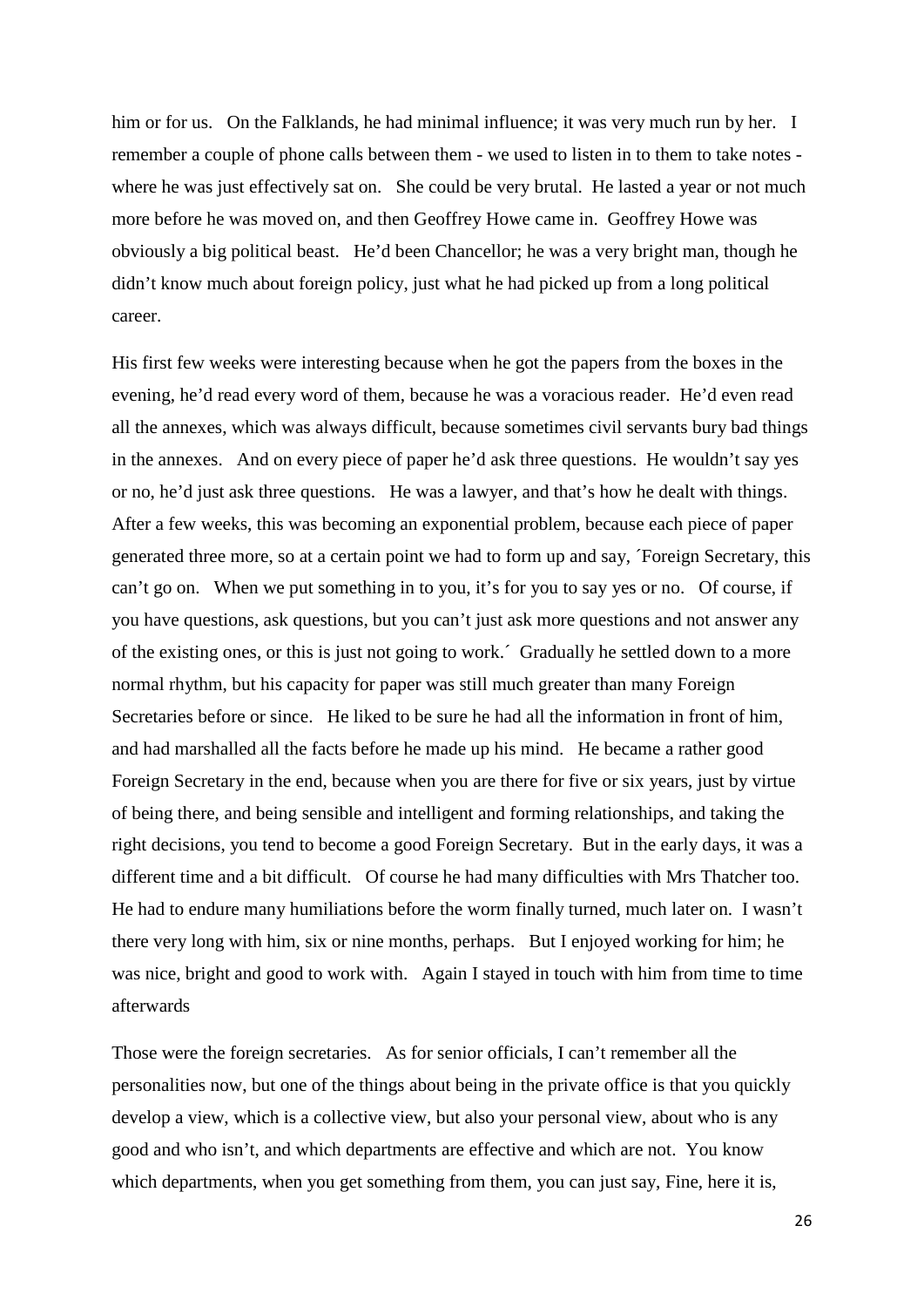Foreign Secretary, do you agree or not? Or I think this is right. And there are others where you say, Oh, no, not the same old stuff, badly written, not well directed, no idea of the politics. You know which are the good undersecretaries and which are not, and the ones which are trying to hide and not take decisions, or not be responsible for anything, and will pass on a difficult submission (a submission being the thing that came up from the department) saying, I haven't had time to read this properly but I'm sure it's fine. You knew which people you should put in front of the Foreign Secretary and which ones you shouldn't. There were some subjects where you'd want the head of department, some where you'd want the assistant undersecretary, and some where only the deputy undersecretary would do. Sometimes you'd really want the desk officer, because he was the one who knew what he was talking about, would not be frightened by the Foreign Secretary and would speak out for what he wanted; while in other cases, there was no way the desk officer would work; you had to have someone more senior. In general, you needed to know how the system worked and where the strengths and weaknesses of it were, including for example when you might want to bring in to a policy discussion the permanent secretary, who is a very important player in the FCO world, but not necessarily always central to policy - how far did you want to involve him and how far you didn't.

Then there is a whole other world of junior ministers to be factored in: which ones of those matter and which don't; which ones do you want to have their view, and which ones it doesn't really matter what their view is. You know which ones your boss appreciates and which ones he doesn't. There is a whole micro-climate there. It's dangerous because you don't want to abuse your position as part of the private office and the influence you have, just by proximity. Some of the subjects you may know very well, because you've done them. Arab-Israel I knew very well. Others such as South America – well what did I know about South America? Virtually nothing. So you had to be careful not to become a brutal executor of your master's will, rather than a two-way channel of communication.

CM: John, let's come now to the big event of your time in the Private Office, and of British foreign policy in the last thirty years, the Falklands War. You were in Israel with the Foreign Secretary when you had news of the Argentine invasion. Was it a horrible shock or was it something you were half-expecting?

JH: I think we had got the impression by then that something might be about to happen, but we were still completely shocked when it did happen. If we'd known it was going to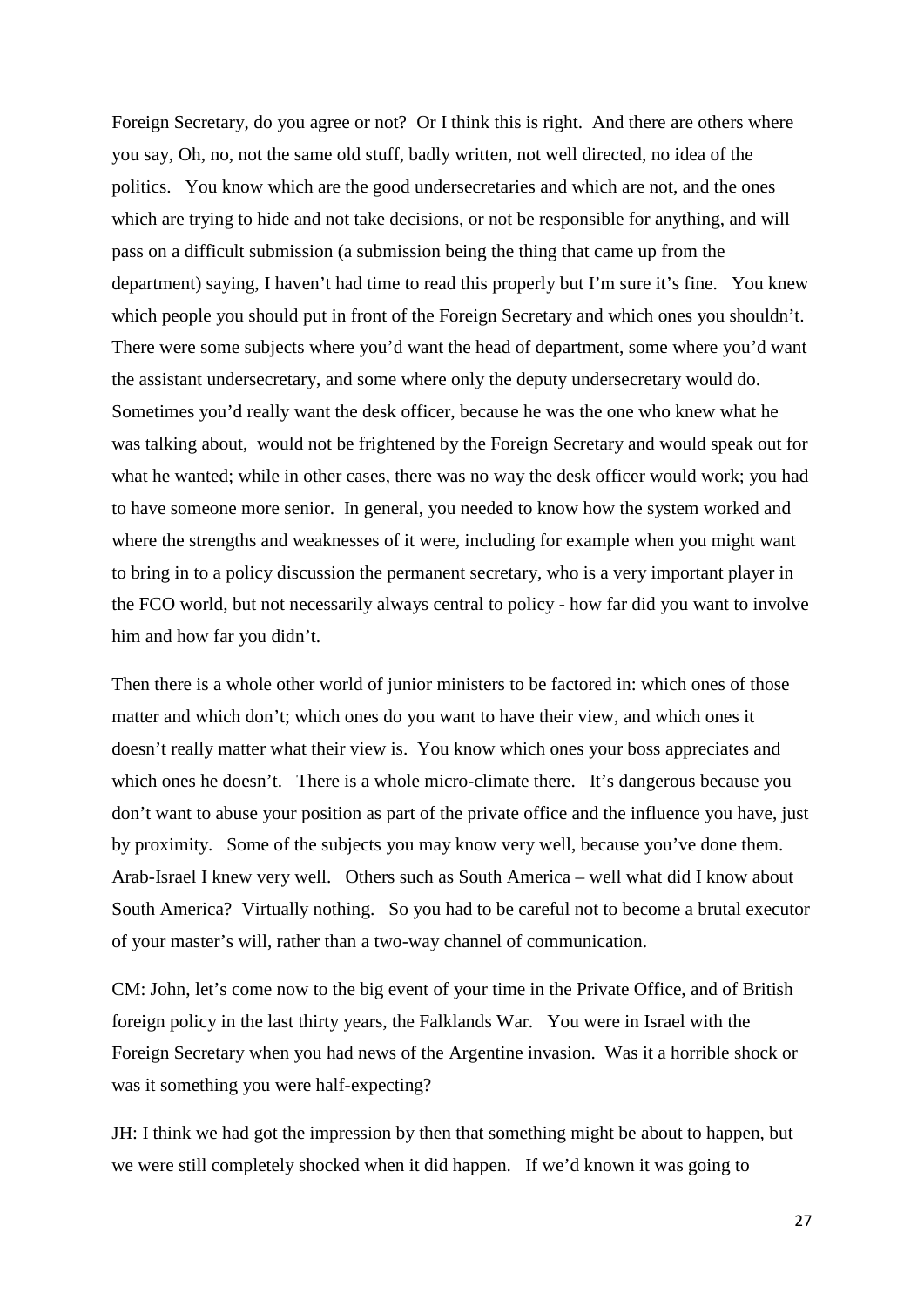happen, obviously, we wouldn't have gone to Israel. But it wasn't a complete surprise. There had been a build up, and notably the incident of the Argentinian scrap metal merchants in South Georgia. I remember this began to happen just as I started in this job. It was hard for me to know what significance it might have, but others with more knowledge and experience no doubt should have done better. I recognised something worrying was happening, but perhaps in retrospect, not as much as I could have done. Not that there was much we could have done about it by then. In any case it was a shock. I had to wake up the Foreign Secretary in the middle of the night to tell him what was happening. We finished our business in Israel and got back to London as soon as we possibly could. It was obviously a very difficult moment.

One of the most interesting things was the way that Mrs Thatcher reacted to all this, and indeed Lord Carrington too. They were very clear: this is unacceptable; we have to reverse it. I think if I'm honest my own instinct would have been that this is really bad, but I'm not sure what we can do to reverse it militarily. We need to try to find a way of negotiating some mutually acceptable way out. There was of course a whole history of prior negotiations about the Falklands. The Foreign Office was almost always coming from the position that we must surely be able to find a way out of this conundrum. Do we really need these islands? What are they for, from our national interest point of view? Aren't they just ruining our relationships in the region to no good purpose, and costing us a lot of money too, given the tiny number of inhabitants? That was a view despised in much of the House of Commons, for obvious reasons. In any case, the natural instincts of the Foreign Office after the invasion would have been to say that we have got to find support for our position and start a negotiation about how we get the Argentines out, and how we find a solution for the future, which could perhaps be a condominium or whatever. Whereas the instinct of the politicians, including Lord Carrington, who was not a belligerent person by nature, was: we are going to go and get those islands back by force and we are going to do it now. I can remember getting back to the Foreign Office and having a meeting with Lord Carrington and others there, and that's what he said. I remember being slightly open-mouthed at the idea of sending a military expedition off in a few days' time. You have to remember that the Task Force left only a very few days after the invasion. It was a bit of a fiction actually, because while some ships sailed from Portsmouth with great flag-waving, they then had to collect all the rest of the ships, find the soldiers and weapons to go on them, and assemble the real force at sea later, as it were. But it was still a very powerful signal of intent. My recollection is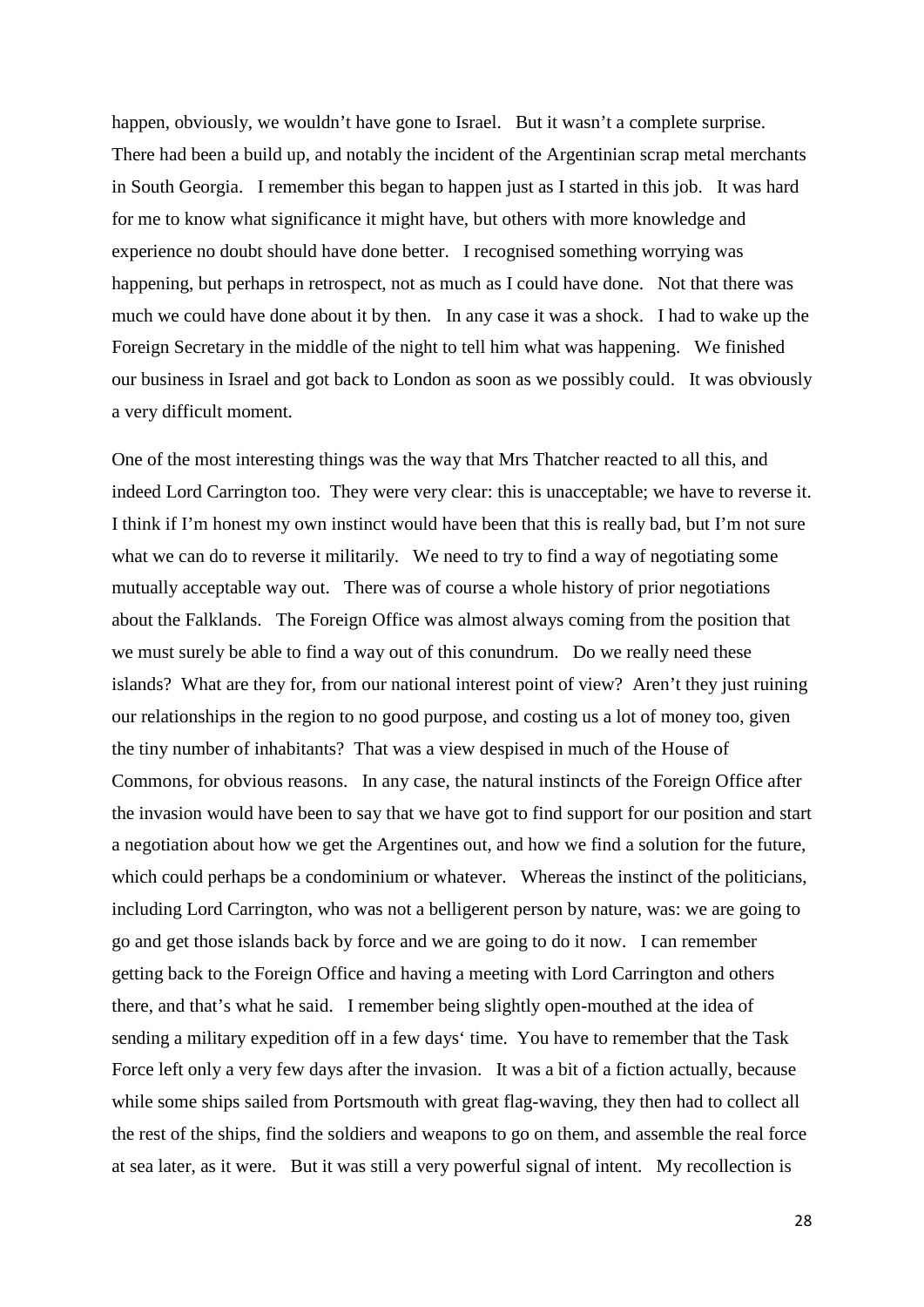just of being amazed that that's what we were really going to do. And there were lots of obvious questions. Could we actually do that? The risks were huge. Was it really worth doing that? The decision was taken so quickly that we were going to go and get them back by force if they didn't leave beforehand that contrary opinions weren't really allowed to develop. You might have thought that Lord Carrington would have been saying, Well, I don't know, are you really sure. Aren't there any real alternatives? But no: he was absolutely clear that that's what we had to do. In any case there wasn't much room for debate. The Prime Minister was completely clear that we were going to go and get the islands back. I might have had my private doubts about the good sense of this, but it was the audacity that was so striking.

The first few days were mainly composed of trying to establish a coherent position on what we were trying to do, but also to answer questions about whose fault this was, because the Commons was baying for blood. Somebody had to take the blame for this catastrophe that had happened to us. Lord Carrington was perfectly clear that it wasn't his fault. One of the key elements in this was that HMS Endurance, the ice-breaking warship that we'd always had stationed there, as a symbol of our willingness to defend the Falkland Islands, was going to be withdrawn, at the insistence of the MOD and the Treasury. The decision had been taken to withdraw it, over the dead bodies of the FCO, because we had argued that this was exactly the wrong signal to send. But money and the need for defence cuts talked and the FCO view wasn't accepted. So Lord Carrington didn't feel that, whether or not we could have handled the issues better in the immediate run up to the invasion, he was the one who had taken the wrong decision. He believed that John Nott, the then Defence Secretary, and the MOD, with the Treasury, had taken the wrong decision, against our advice, so if anyone was resigning it should be John Nott. But John Nott made very clear very quickly that he wasn't going anywhere. And Mrs Thatcher wasn't going to sack him. As I recall, one of the key questions was how were the press going to react to this. How were the Sunday papers going to react – I think the invasion happened on Thursday. There had been statements in Parliament during the week which had gone reasonably well, even though we had to draft them at terribly short notice. But most of the Sunday papers were very hostile to the government, to Lord Carrington, saying somebody's got to go and maybe it should be him. Although he didn't want to resign, and didn't feel he deserved to resign, there were two things which weighed very heavily. He did think somebody had to resign. There had to be some sort of sacrifice, to acknowledge there had been a mistake. But more importantly in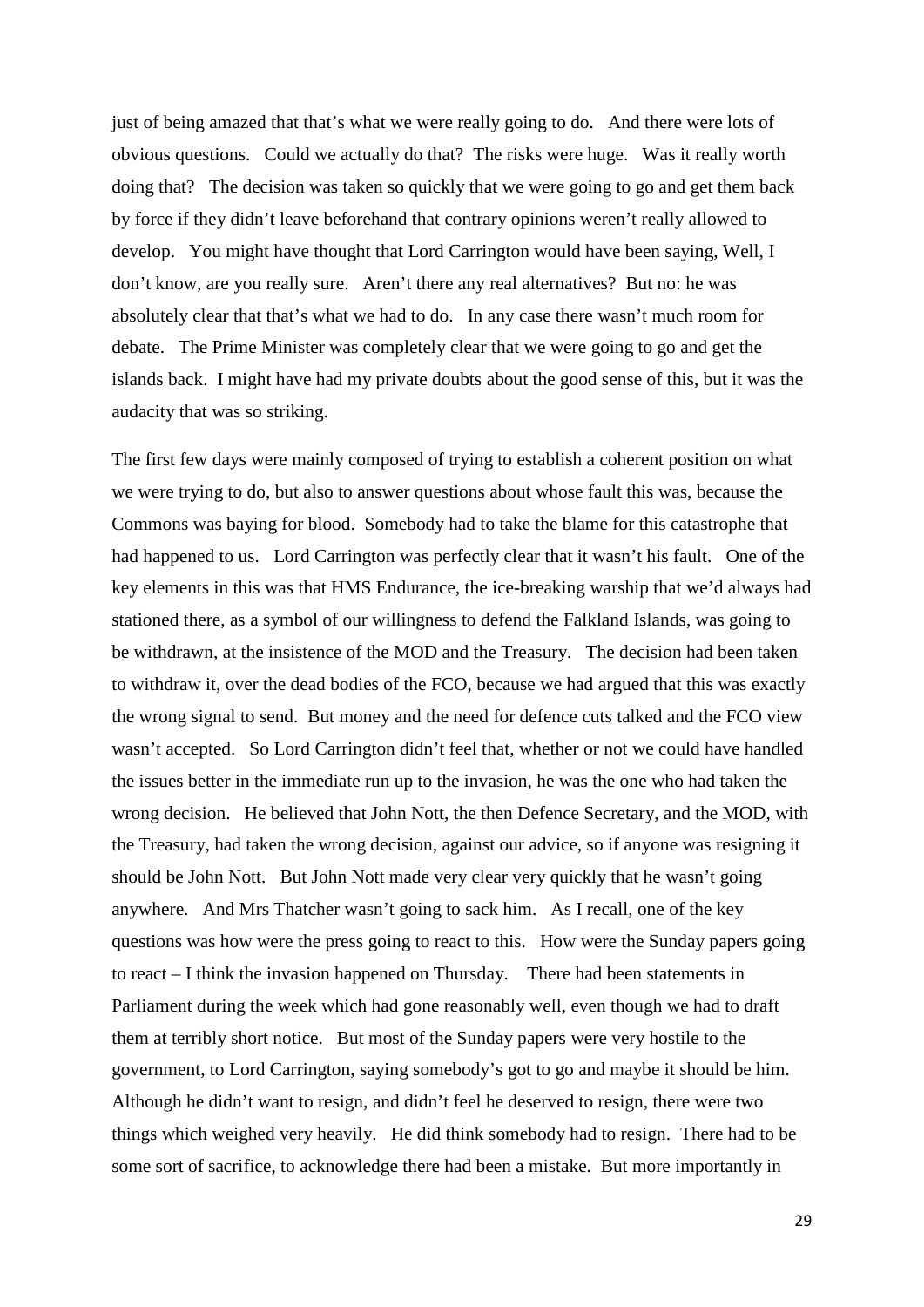some ways, he realised that his ability to speak only in the Lords meant that his position would ultimately be indefensible. He couldn't defend himself in the House of Commons, not only in that immediate moment of trying to defend the FCO against the accusations that our failures or omissions had caused the invasion, which he could have dealt with, but later too. The House of Commons was going to be an extremely important bear pit for everything that was going to happen in the next few weeks, including fighting a war, and he couldn't deal with this properly sitting in the Lords. Actually, I think he was right about that. There was a lot of debate about whether he should have resigned or not, but that is what he felt and that is why he went. It was a huge shame in every possible way because he had a position with Mrs Thatcher: he'd successfully persuaded her to accept the Rhodesia settlement, which she was extremely unhappy about in lots of ways; he had that prestige, that easy way with people. He was a huge loss. But that's politics; he had to go. At least he was seen to have done the honorable thing. He had that in his mind as well, of course. I recall that there was a further hostile editorial in, I think, *the Times* on the Monday morning, and he just said, I can't do this. So he resigned and was gone the same day, on that Monday. Then Francis Pym arrived and we had to try to brief him up straightaway. It was extremely intense.

CM: How did the work of the Foreign Office and of the Private Office in particular link in with the MOD and Mrs Thatcher and the whole conduct of the war?

JH: There was a War Committee which the Prime Minister chaired. The Foreign Secretary was obviously on it and I think we may have had the Permanent Secretary or some other senior official on it as well, perhaps Sidney Giffard, who was the responsible Deputy Secretary at the time. The policy was being driven above all by Mrs Thatcher, obviously, so she was the key player. A lot of our diplomatic effort was devoted first of all to the UN and getting support for our position and against the invasion in New York, which we did remarkably successfully. We also had to keep the Americans on board, and to keep the Europeans on our side. We particularly had to make sure the French were as helpful as possible, because of the French Super Etendard jets which the Argentines had, and the Exocet missiles they used once hostilities started. It was vital that the French gave us the technical details so we could try to combat them. The Chileans also suddenly became extremely important as a platform for military action. We had to try to keep the South Americans in general from being too hostile – there was a whole lot of basic diplomatic activity we had to do. But the main thing was the negotiations about the future of the islands, because all the time the Task Force was sailing there, there was more or less continuous negotiation to try to

30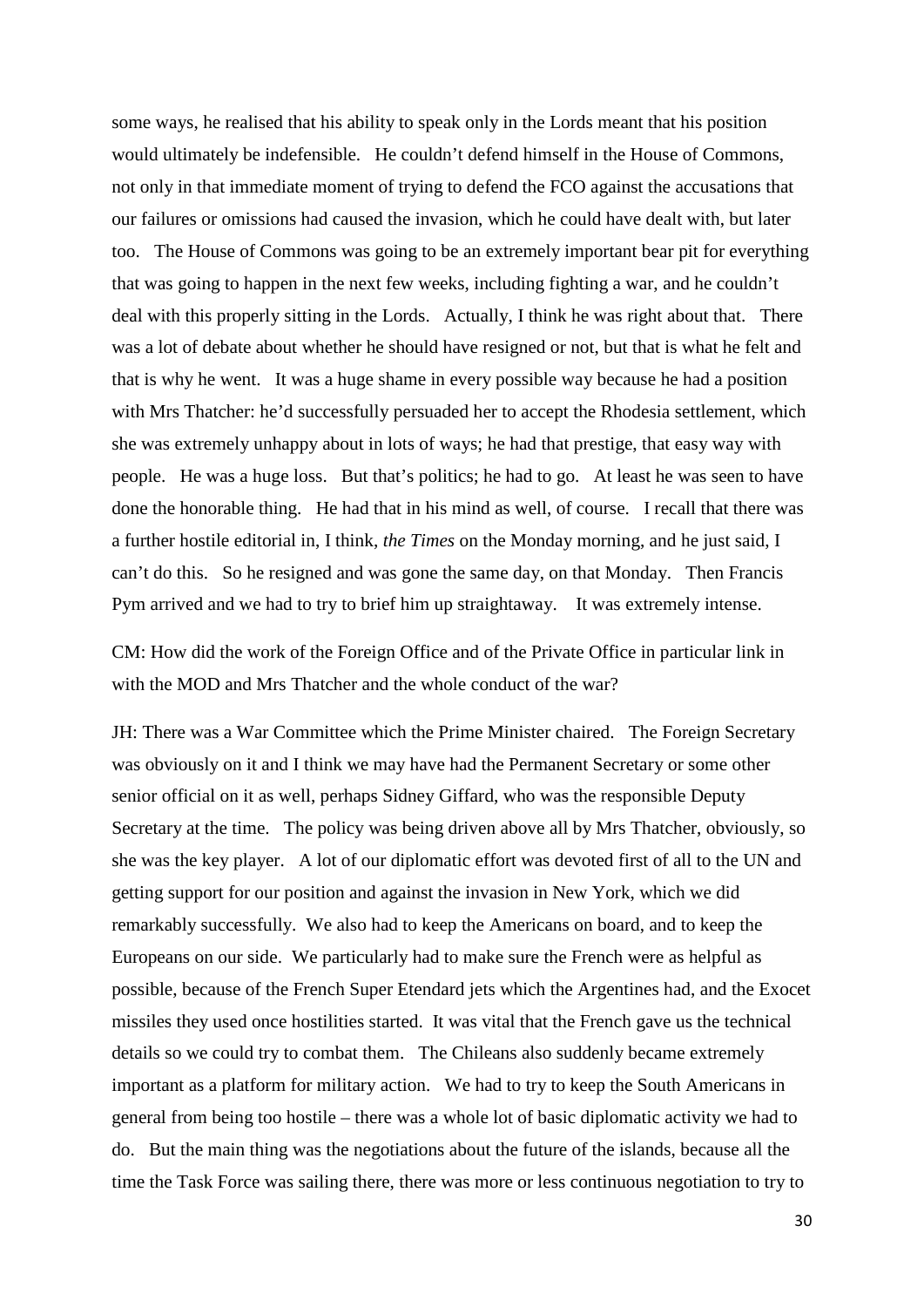find a non-military way out. There were mediation initiatives from the Americans, from Perez de Cuellar who was the UN Secretary General at the time, and from others too. The Americans were in a difficult position because they liked Argentina; they liked the dictatorship in Argentina. Jeane Kirkpatrick was the US UN representative and she was a great Latin America supporter. The Americans couldn't understand what we were doing. Why on earth were we going to war about what Reagan called a bunch of frozen rocks in the middle of nowhere? The Americans wanted to find a solution that didn't involve choosing between us and Argentina. Of course, we were a much stronger, more important ally than Argentina, but still they didn't want to break with them and needed to take account of the fact that the bulk of South American opinion was with Argentina, with the exception of Chile. The US Secretary of State, Alexander Haig, engaged in extraordinary shuttle diplomacy, flying backwards and forwards from Buenos Aires to London several times, which was something like an eighteen hour flight, in an attempt to negotiate a way forward. Mrs Thatcher herself was pretty clear that the Argentinians wouldn't withdraw voluntarily, and she was right about that. She wanted to invade, I think. The Foreign Office had to be busy trying to look at ingenious half-way houses and diplomatic solutions, but I don't think any of the ideas put forward ever had much chance of success. Mrs Thatcher talked, she listened, but I don't think there was ever a realistic chance of a settlement of the kind that the Americans were promoting. Nevertheless a lot of effort had to go into the negotiations and into writing position papers to react to these various initiatives and proposals that were coming from lots of quarters during that period of several weeks before the Task Force actually got there. That was the extraordinary thing. You'd sent off this Task Force but it took them a long time to get there and to be in a position to do anything militarily. We had to assemble our land force, get them on the ships, or fly out crucial capabilities to Ascension Island. In fact, even before the Task Force actually got there, very difficult things started to happen, like the sinking of the Argentine cruiser, the Belgrano, by a British submarine, with great loss of Argentine life, and all the questions about whether it was sailing into the naval exclusion zone, or was on its way out.

#### *A short pause*.

We were talking of the Haig shuttle and the Perez de Cuellar initiatives. There was a huge amount of diplomatic activity, all of which would amount to nothing in the end, we were pretty sure, but of course you couldn't be absolutely confident of that. People forget now what a huge risk it was, sending that Task Force. We now know what happened: they were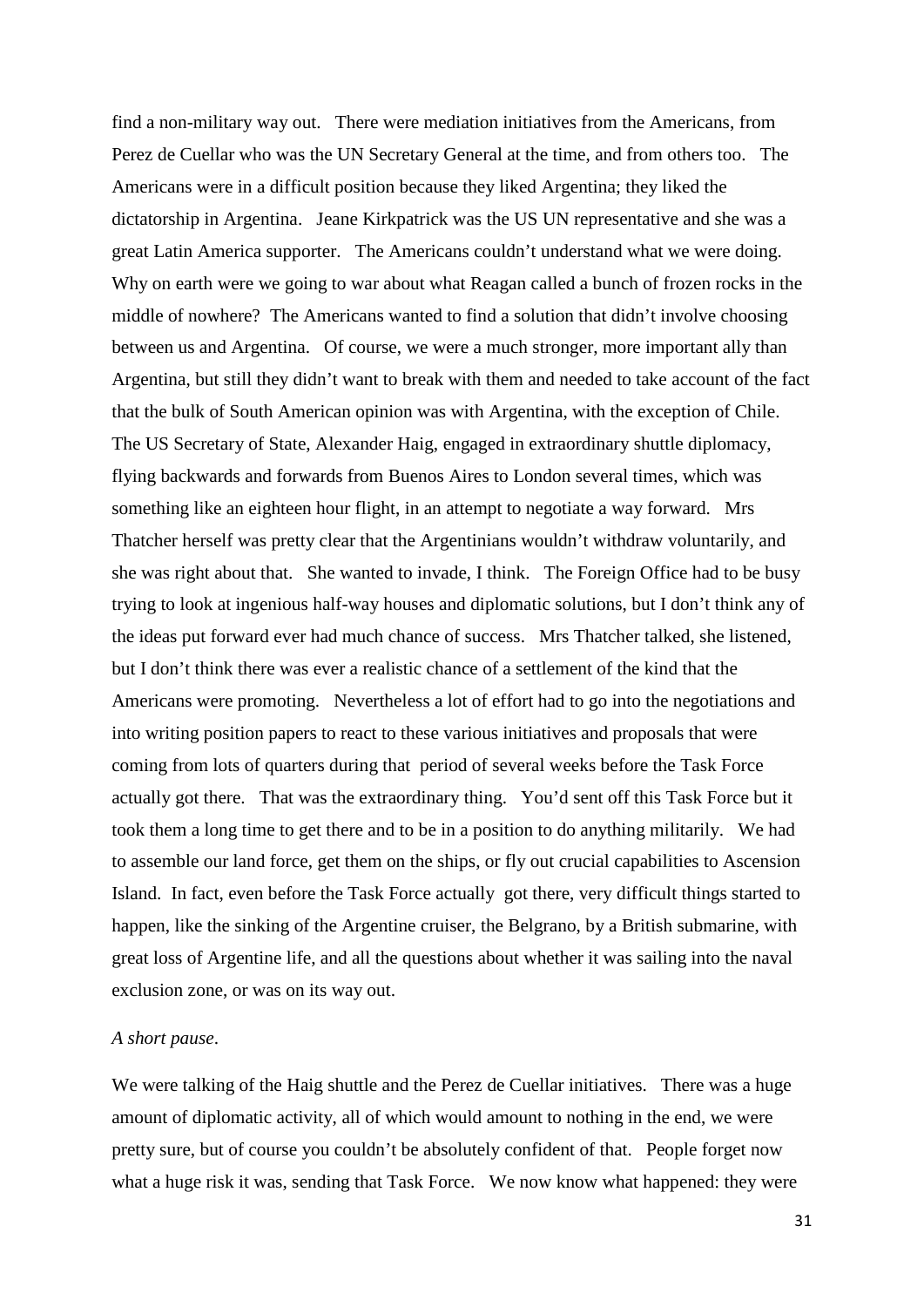successful; the Argentinian troops were mostly young recruits and hopeless militarily; our casualties were significant but not enormous. But the risks were huge and unpredictable at the time, for example of the the QE2 being sunk, or some major battleship being sunk, or having a major military defeat eight thousand miles from home when it was only four hundred miles from Argentina. That would have been the end of the government and Mrs Thatcher, and they knew it. So it was an immensely bold and risky thing to do.

CM: Did the politicians and the civil servants sit down and weigh up the risks and whether it was worth it?

JH: In this particular case Mrs Thatcher was perfectly clear what she wanted to do and what was going to have to happen, not least politically. People forget that she wasn't in a strong political position when this started: she was deeply unpopular; the government was divided about economic policy; the polls were not good. Being decisive in this moment was what made her reputation and her premiership in retrospect, but it wasn't so obvious at the time. She was taking a huge risk, but she was very clear about it and about the need for it, even if even she may have had her private moments of doubt. I think the Foreign Office and the Foreign Secretary at the time, Francis Pym, not the strongest personality you can imagine, and probably the Ministry of Defence, though they felt the need to redeem themselves in a way, were all thinking to themselves: good heavens, this is really risky. But we were going to do it anyway, because she was absolutely determined. The extent of the risks was why, although the diplomatic efforts were almost certainly doomed to fail, we did take them seriously, just in case we might have found a solution which would have enabled us to avoid them. But I don't think those negotiations were ever close to succeeding, although some ingenious ideas were produced and a lot of discussion was had. There was a lot of very good diplomacy at the time, for example by Tony Parsons, who was in New York and managed to assemble an astonishing amount of opinion behind us and get UN backing for what we were about to do, despite a lot of scepticism about the real strength of our case and our claim to the islands. I'm not sure we could do that now. That was one of the justifications for our then diplomatic effort, that it had over time created a lot of good will to call on round the world, which we drew on heavily to get that support. Nico Henderson in America was also doing an amazing job on the sofas of the TV studios, with his tie round the back of his neck, explaining why we had to do what we had to do. In fact the Americans were militarily extremely helpful, despite their diplomatic doubts. Cap Weinberger in particular gave us a lot of military assistance, for which he received a knighthood later, an honorary knighthood,

32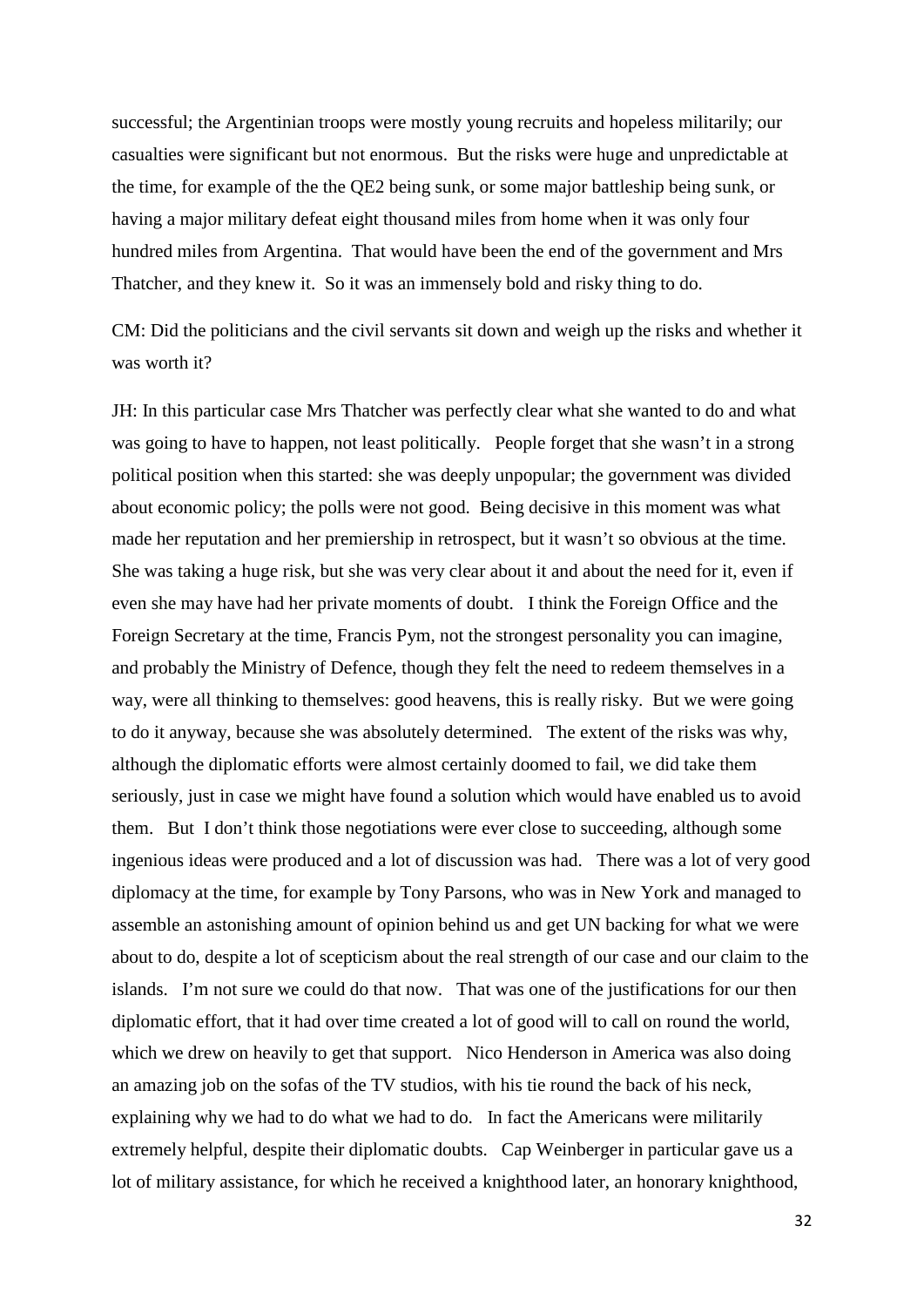even though this military help was not necessarily quite in accord with the balanced policy that the Americans were diplomatically pursuing at the time.

It was a very difficult period. The Foreign Office was not centrally involved in the military side of it; that was being done by the MOD; but it was an all-government effort for a while until the quick and successful result came at the end. I remember well those moments, which could have been much worse, when HMS Sheffield was sunk by Exocet missiles, when the Sir Galahad and other troop ships were attacked, and people were burned, with many casualties. And I remember those terrible MOD press conferences, with a spokesman – Ian Macdonald was his name, I think - who had this funereal voice. Whenever he came on, everybody thought, Oh no, what bad news is coming now? When he announced that HMS Sheffield had been attacked and was sunk, it was a huge shock to everyone. We simply didn't know then how many more of those deadly attacks there were going to be. In the end there were rather less than we might have feared. People tended to forget those moments once the actual invasion had been successful and the Argentines had surrendered. It was clear afterwards that their military effort had been very poor - they hadn't supported the poor bloody infantry on the ground and Galtieri and his military colleagues had no real idea what they were doing, luckily for us, even though defending the islands should have been much easier than attacking them from such a distance. In the end it was a much quicker and easier operation than we could possibly have dreamed at the beginning. There were certainly blips on the way, and casualties, as the troops moved towards Port Stanley, but the war was over by June. The land campaign didn't take more than a few weeks once we'd landed and established ourselves. The landing itself was dramatic, as narrated to everyone back home by the BBC. I also remember dramatic moments like when we bombed Stanley airfield for the first time, with Vulcan bombers flying endless refuelling trips all the way from the UK and back again. In retrospect the raid on the airfield didn't do much damage, but symbolically it was hugely important at the time.

Looking back on the whole operation, there was a sense that those who had been focussing on this issue in the Foreign Office, and our Embassy in Buenos Aires, had failed to spot what was coming, and should have drawn more attention to the risks. It was a secret operation by the Argentinians, but the question was whether we should have known more in advance, and taken the Argentine rhetoric more seriously. Different people reacted in different ways. John Ure, who was the Assistant Under Secretary at the time and had been very much an advocate of diplomacy with Argentina, was clearly under enormous pressure and really was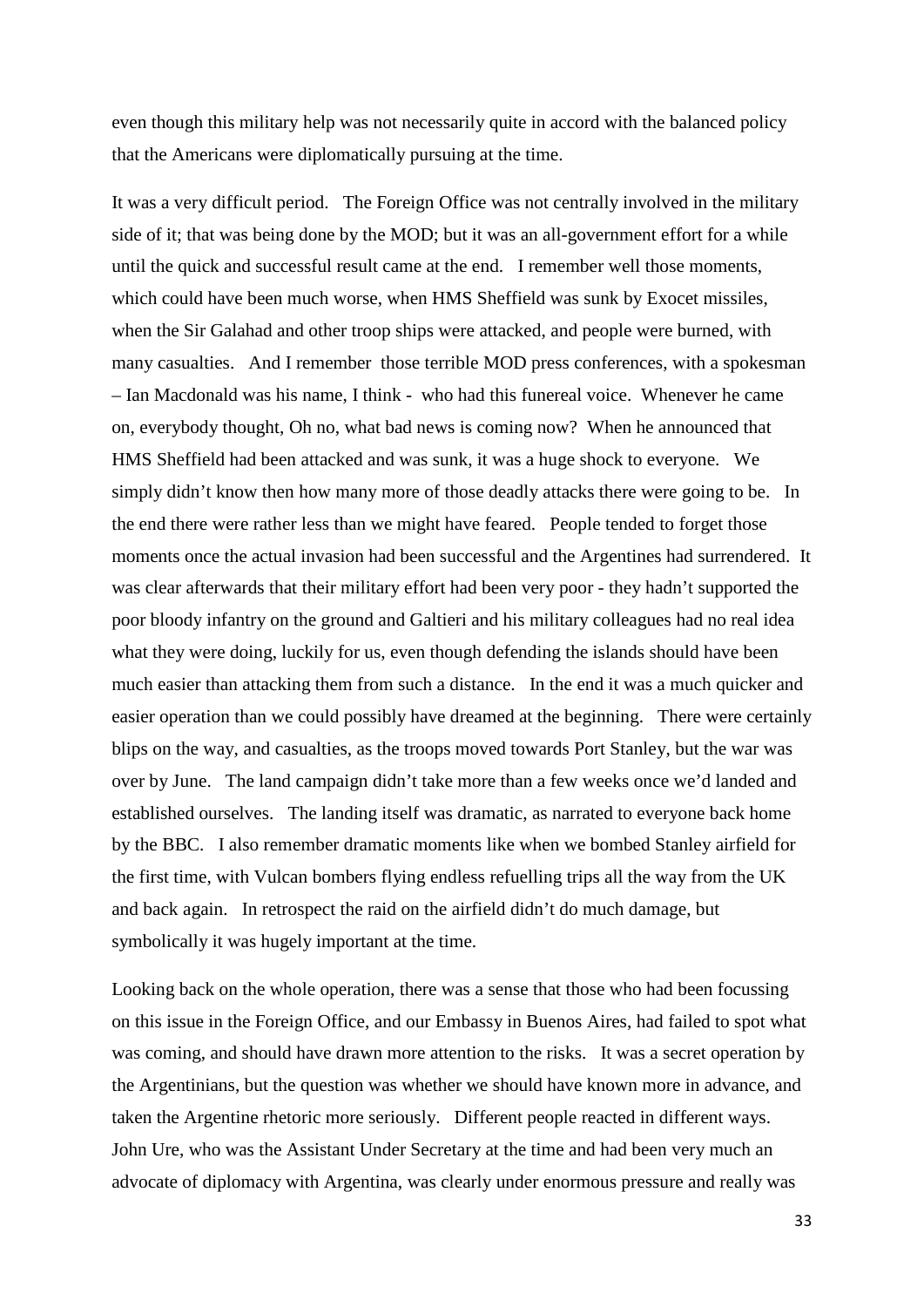not able to play much of a role in what followed. The Head of Department, Robin Fearn, was an absolute star. He had to take his share of the blame, but he was the one who kept a lot of the diplomacy going, and provided the real expertise we so badly needed, about the islands and the South American scene as a whole. He did not have as much support from above as he should have had. Michael Jay, who I think was the Private Secretary to the PUS at the time, had to make a lot of effort to fill in some of those gaps, producing and organising papers. It's important to remember that as a country we were not close to Latin America. When I was in the Private Office, the Foreign Secretary of the time, it was probably Francis Pym, but it might have been Geoffrey Howe, made one of those periodic speeches that Foreign Secretaries make about the need to relaunch our relationship with Latin America. I think he made the speech at Canning House, which leads on our relationship with that part of the world. It was one of those things that you knew that foreign secretaries had said every five years and yet virtually nothing had happened. The business community were not interested; it was just too far and too difficult. We're still doing it now.

CM: Other big issues of your time in the Private Office: the Hong Kong negotiations.

JH: Yes, I think the agreement was signed in 1984, when I was there. There was a lot of preparation for those discussions. Mrs Thatcher's instincts were all against making such an agreement. She didn't like the Chinese; she didn't like Communists; she didn't like giving up territory. So there had to be a huge effort to persuade her that actually we had no choice, because the New Territories had to be given up under the lease we had signed, and the rest of it was completely unsustainable, for example without guaranteed water supplies from China; the lease was up; the game was up and we had no choice but to negotiate the best terms for the hand over that we could. She took a lot of convincing, so the Foreign Office and Percy Cradock had a big job on their hands. That was one of the things on my desk – not that I myself had much particular expertise to offer in this area.

I also remember a lot of worrying about Belize. We had been trying to get out finally from Belize for a long time. Every time we tried to withdraw the garrison, the argument came back that, if we left, the Guatemalans would invade, so we can't leave. We kept going round that circle. Of course it wasn't the biggest issue on the government's agenda at the time, but it was one of those things that sticks in my mind. The Middle East was always a big issue in many ways, because those were terrible times in Lebanon, and the Middle East Peace Process was in one of those phases when it was going nowhere. The Israelis had invaded Lebanon in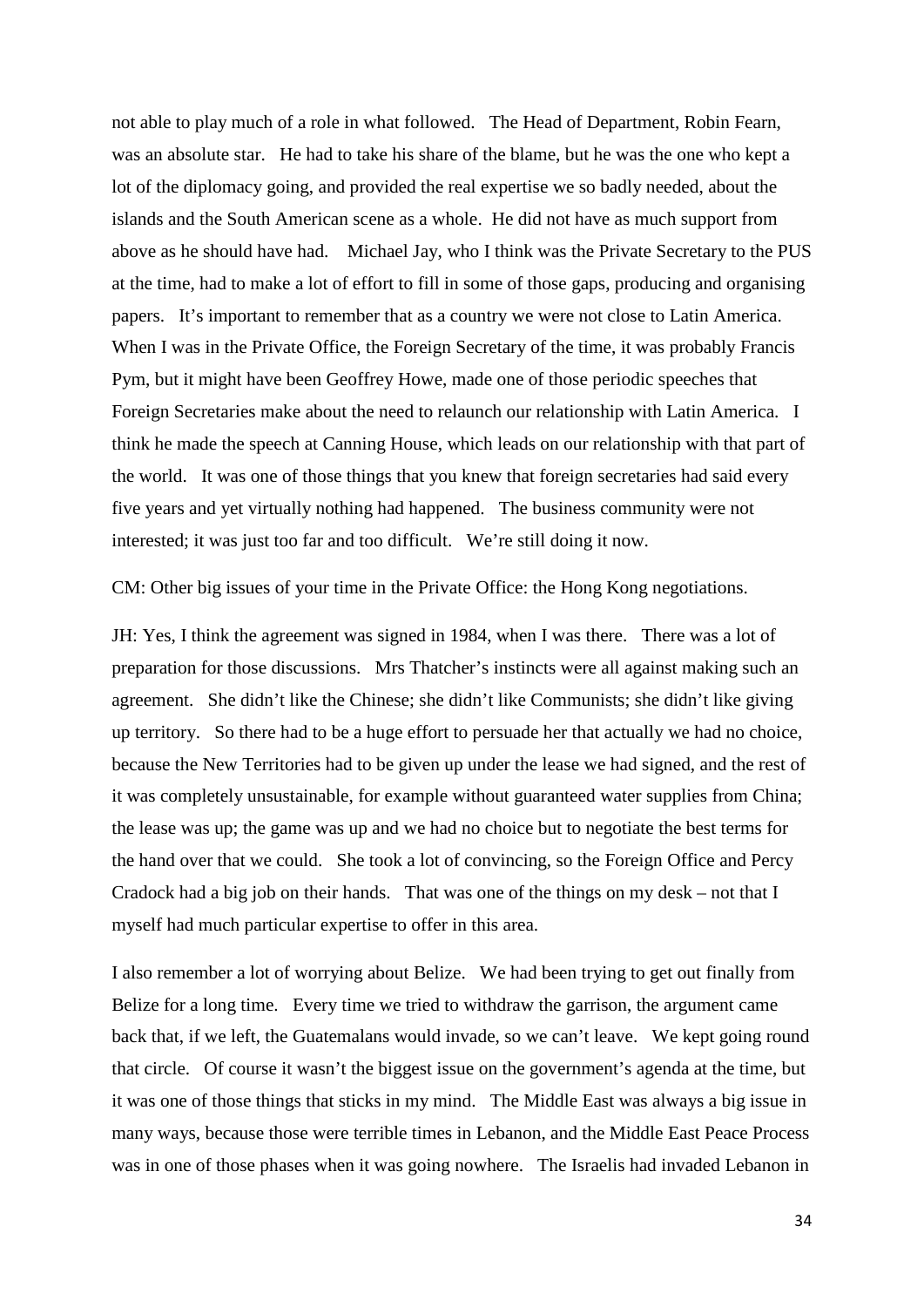1982 and then there had been the Shatila and Sabra camp massacres; we had seen the attacks on the American and French barracks in Beirut, which killed hundreds of people. Persuading the Israelis to withdraw from Lebanon and establishing UNIFIL (United Nations Interim Forces in Lebanon) were big questions that were very preoccupying at the time. The UK was not necessarily central to all of that, but we were a significant player in the Security Council and elsewhere. We had good information, good intelligence and we had views. We expected to be involved, more then than I think would be the case now.

It wasn't good having three Foreign Secretaries while I was in the Private Office. I suppose I was unlucky or careless in losing two in such a relatively short period of time. But it was fascinating to see the different personalities. It was also a difficult time for any Foreign Secretary because the dominance of Mrs Thatcher was increasing, including in foreign affairs. The Foreign Secretary had to struggle to find space to exist with an independent view. Charles Powell, Mrs Thatcher's foreign affairs Private Secretary, who joined her while I was in the Private Office, taking over from John Coles, was already beginning to exercise a lot of influence, though not as much as he did later. I got on well with Charles, having worked with him before in NENAD, but he was clever and a strong personality. So it wasn't the easiest time in some ways for the Office, but it was still fascinating to be there and watch it all from a box seat.

## INTERVIEW 2 WITH SIR JOHN HOLMES 25 JANUARY 2018

*Today is 25 January 2018. This is the second interview for the British Diplomatic Oral History Programme with Sir John Holmes, Catherine Manning recording. John, at our last interview we were talking about your time in the Private Office, when you were Assistant Private Secretary to the Foreign Secretary. When that came to an end in 1984, you went to Paris as First Secretary Economic. What would you like to say about Paris?*

#### **1st Secretary (Economic), Paris, 1984–87**

JH: I didn't know at that stage that Paris was going to figure quite as much as it did in my life later, when I became Ambassador, but it was obviously a wonderful place to be going. It was an interesting time in France in that the Socialist President, Mitterrand, who had started off in 1981 in a very radical way by taking France in a different economic direction, a much more Socialist direction, was by this time going in a different direction again. By the time we got there, which was early '84, he had already famously reversed course, and was now on a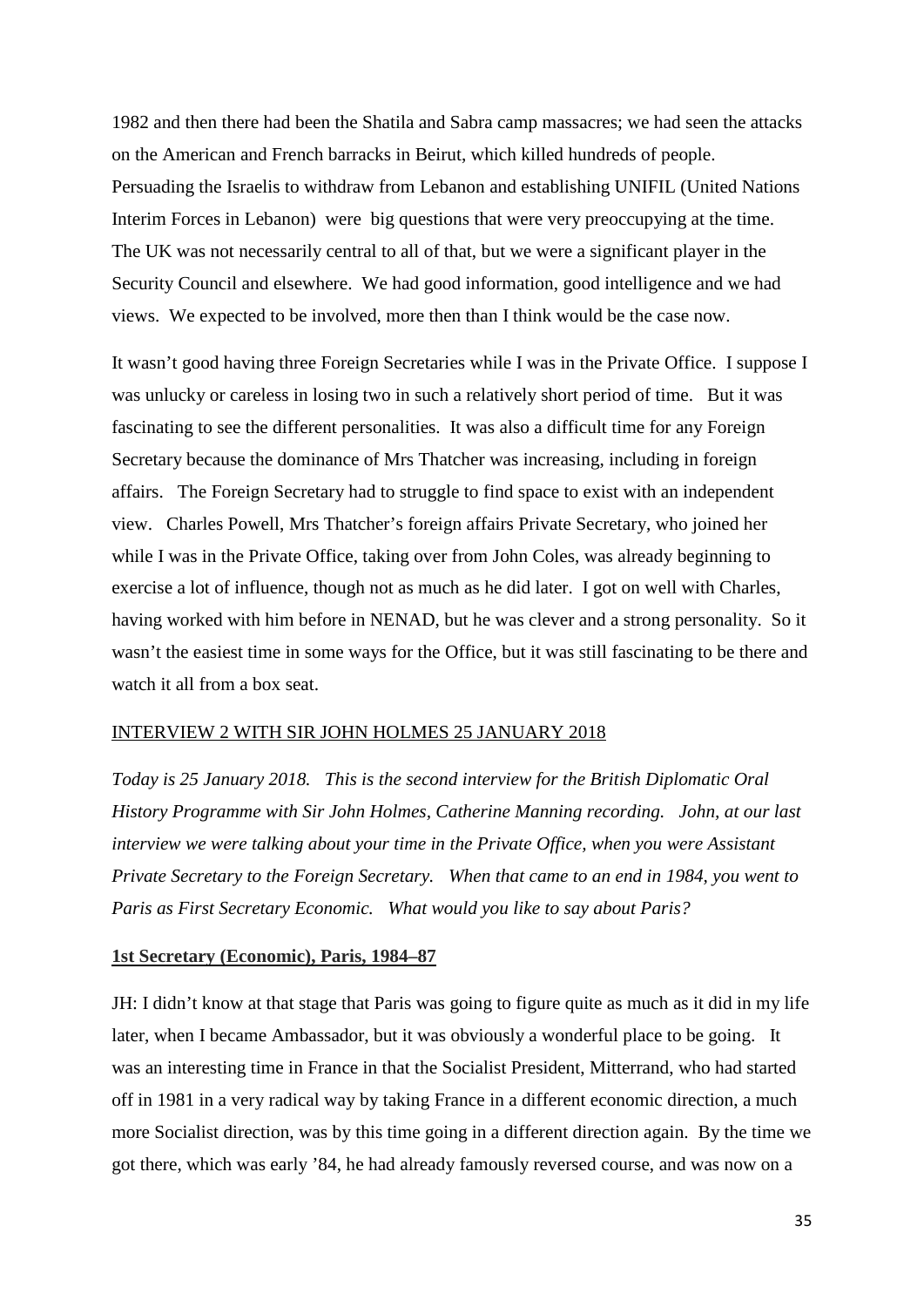more conventional economic trajectory, which was symbolized by his choice of Prime Ministers. Not long after we arrived, he appointed Laurent Fabius, a very young Prime Minister, more of a moderniser and much less of an old-fashioned, red-blooded Socialist than his predecessor, Pierre Mauroy. We lived in a nice house we rented in the suburbs, in Levallois-Perret - which is very smart now, but was then a very mixed *quartier* – with small children and it was an enjoyable period personally, apart from anything else.

CM: Did you already speak good French when you went there?

JH: Not really, at least until immediately before we went. I had done some French in the Foreign Office. The Office wanted everyone to speak French, but you weren't given time off to learn it; you were just supposed to know it or learn it in your spare time. I had already done one short French immersion course and then, just before Paris, I went off to do another one at Leeds University for two weeks. It was exhausting because the rule was that you spoke French every minute of the day, even when speaking to your wife in the evening, though I am not sure everybody obeyed that entirely. But that was the idea: all the meals, all the classes, everything was in French, which is excellent for your French, but also very draining. In any case, by the time I got to Paris, my French was certainly good enough to be readily useable.

CM: Because in Paris it is no holds barred: you are operating in French all the time.

JH: Yes. Some of the people we interacted with spoke English, but most average civil servants, and certainly most politicians, did not speak English, or not well enough to communicate properly. English was much more widely spoken by the time I went back twenty years later. But even then, most politicians didn't speak good English, although some spoke some English. In the 1980s civil servants in the outward-facing ministries would certainly tend to speak English - in the Quai d'Orsay obviously, and in some of the others but if you got into the more obscure bits of the administration, certainly if you went outside Paris and were in a remote prefecture, you couldn't communicate well in English. So French was absolutely indispensable. In any case, as usual, perhaps more so in France than anywhere else, people liked the fact that you spoke their language, and would speak much more freely in response. They could express themselves with much more nuance, and were much more likely to tell you things, even things they didn't mean to tell you, if they were speaking in their own language. For yourself, if you are speaking a foreign language, you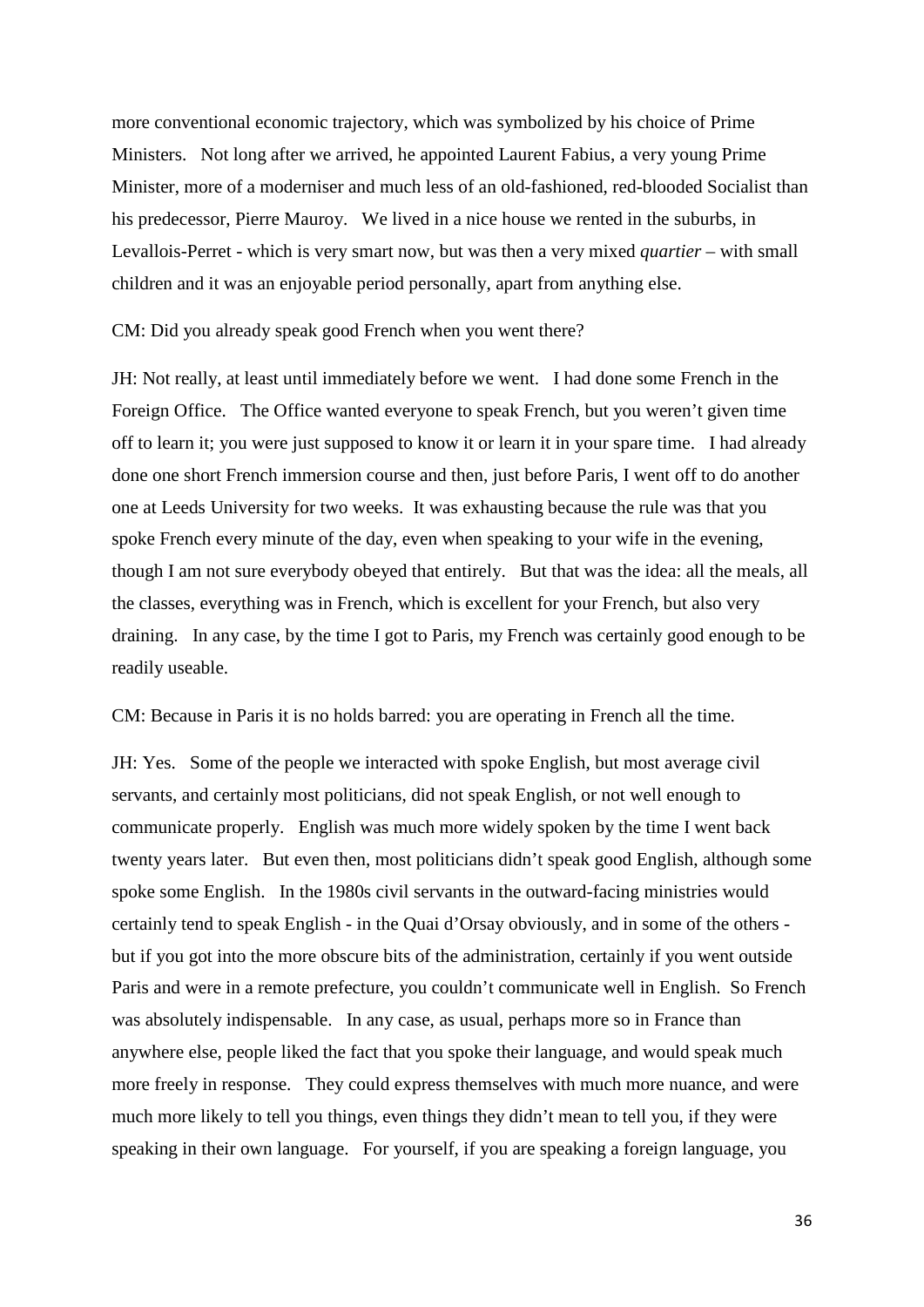speak it more slowly, you have more time to think, which can be helpful. In other words, operating in French made a lot of positive difference, and we spoke French all the time.

It was an interesting time because the new Socialist wave of administrators hadn't been in power for a very long time and they were determined to be much less old-fashioned in their attitude to everything. So they were more open than some of their predecessors would have been. They had this habit, which has probably gone again now, but which was prevalent then, of addressing everybody as *tu*, in the familiar form, even if they'd never met you before. Traditionally in France you used *vous* until you were asked to use *tu*. It was quite disconcerting in a way, but it meant they were a bit more relaxed, more open, more friendly. I was working on the economic and European Union side of things, so I wasn't involved in classic political diplomacy. One of my jobs was to stay in touch with the key technical ministries around industrial policy, which was a big issue in those days, and follow relevant European policy in areas such as energy, steel and car making. So I spent a lot of time with civil servants in those ministries, particularly with those people who were the close advisers to the ministers, in the *cabinets,* private offices as we would call them*.* French ministers had large *cabinets* in those days, so as well as the people in the line departments, they had probably fifteen, twenty or even thirty *cabinet* advisers, who were much more influential than the people in the line departments, and usually political appointees – the equivalent of Special Advisers in the British system these days. They were usually young, very bright, had come out of ENA or another of the really good colleges, and quite liked being taken seriously and given lunch by people like me. I'd take them to a good restaurant, and talk about whatever I wanted to find out about. I had my agenda and no doubt they had theirs, but it was an opportunity to get to know what was really going on inside the French administration. One of the features of life in France in those days, and I think it's still true, was that people, even if they were incredibly busy, would take time for a proper lunch. If you were paying for it, and gave them a decent glass of wine at the same time, they were happy to come and talk to you. That was the deal, which worked extremely well. So I got to know well some of these key, smart people in the Ministry of Industry and in organizations like *Eléctricité de France*, and *Charbonnages de France,* as well as Renault and Peugeot and companies like that, to find out how they were operating. The point is that we were quite interested – people in London were quite interested, not in the Foreign Office so much but in the DTI (Department of Trade and Industry) - about how the French government worked with key industries and companies, and in particular - this was what I was doing to a large extent – about how much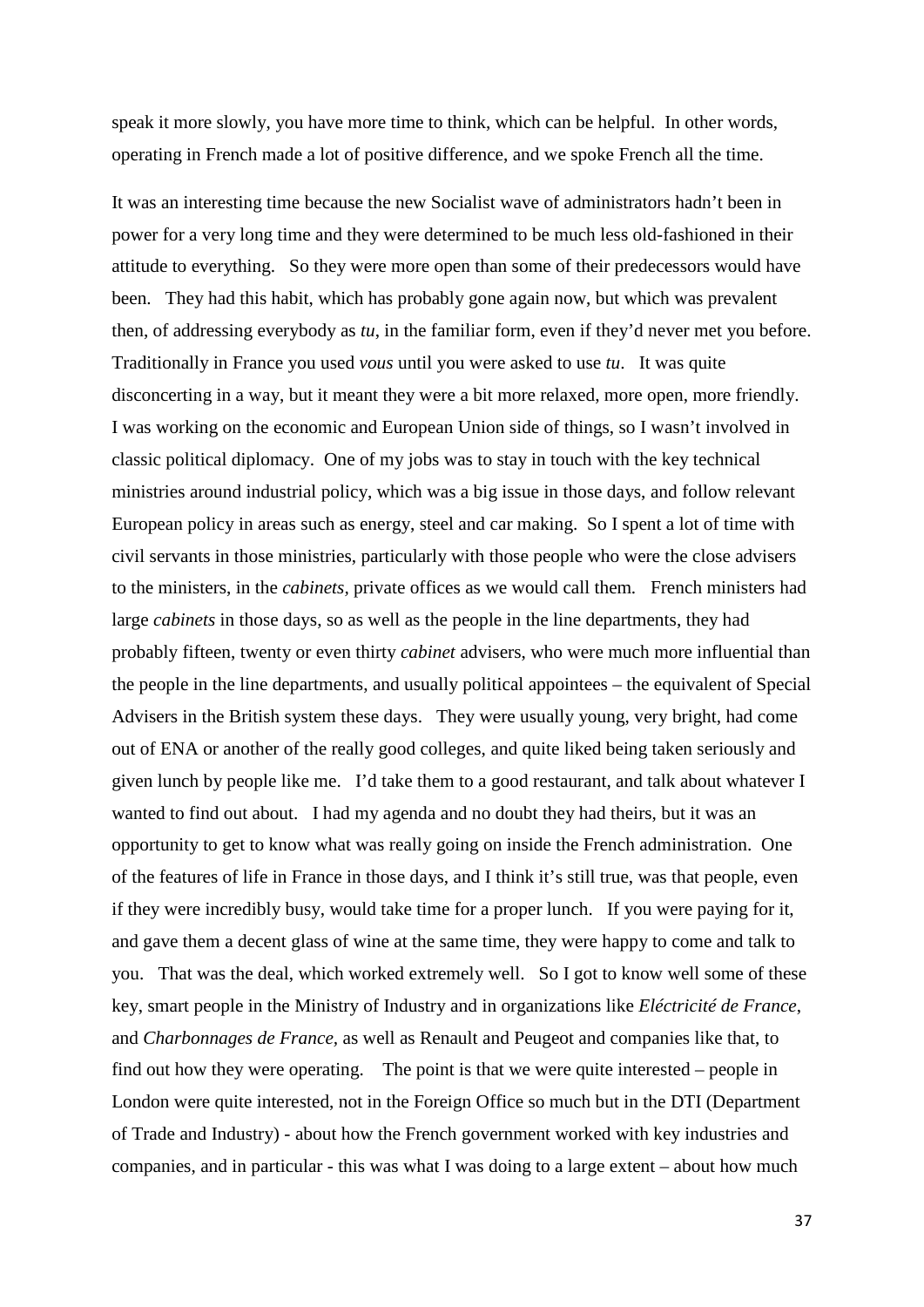they were cheating on the EU state aid rules, because there were very strict rules about what the government was allowed to do to help its own industry, because otherwise you were undermining the Single Market. The British Government had this default belief that the British were whiter than white themselves, and didn't do any of this stuff, while everybody else did, particularly the French, so they wanted to know exactly what was going on. You could bring a case against the French, or against any country, if you thought they were breaking the rules, or you could get the Commission to bring a case, more likely, and even get national policy overturned. So one of my jobs was to try and find out how much the French were breaking the rules in some of these key areas, particularly the car industry, the steel industry, shipbuilding, and some of the big engineering companies.

CM: Did you find that the British suspicion was true and the French were significantly breaching the rules, or was this an urban myth of the British?

JH: No, it wasn't an urban myth. They certainly were breaking or bending the rules in some areas. They had a whole raft of ways in which they helped not only big companies but also small companies, which we tried to track. Some of these were legitimate and some were on the edge of EU rules, or beyond it. They had ways of making sure that big companies were somehow kept afloat; these were companies in areas which were under strain everywhere in the European Union, such as ship building, or coal mining, or steel. For example, there was an excess capacity of steel making. Everybody was having to cut, so there was a big emphasis on trying to have a level playing field rather than allowing countries to subsidize their own companies to keep them afloat longer than their rivals in some other country, like the UK, for example. It was part of the French economic approach in general to favour incumbents. If a company or industry, or even an individual type of job, was already there, you did everything you could to keep them afloat to allow them to survive, rather than thinking, as was then the Thatcherite philosophy in the UK, that if their time had come, their time had come and they needed to go - let them go quickly and something else more profitable and more future-related will come along to replace them. The French approach was heavily influenced by the trades unions, of course, which were very left wing at that stage, and still powerful, at least in the public sector: their view in sum was that we must preserve existing jobs at all costs; the only real jobs are industrial jobs; other jobs are just frippery while this is the real thing; the proper hard-core of a country's economy is to produce things, physically. So the French did tend to put a lot of money into preserving industries, and keeping them afloat longer than we would have done. Our industrial base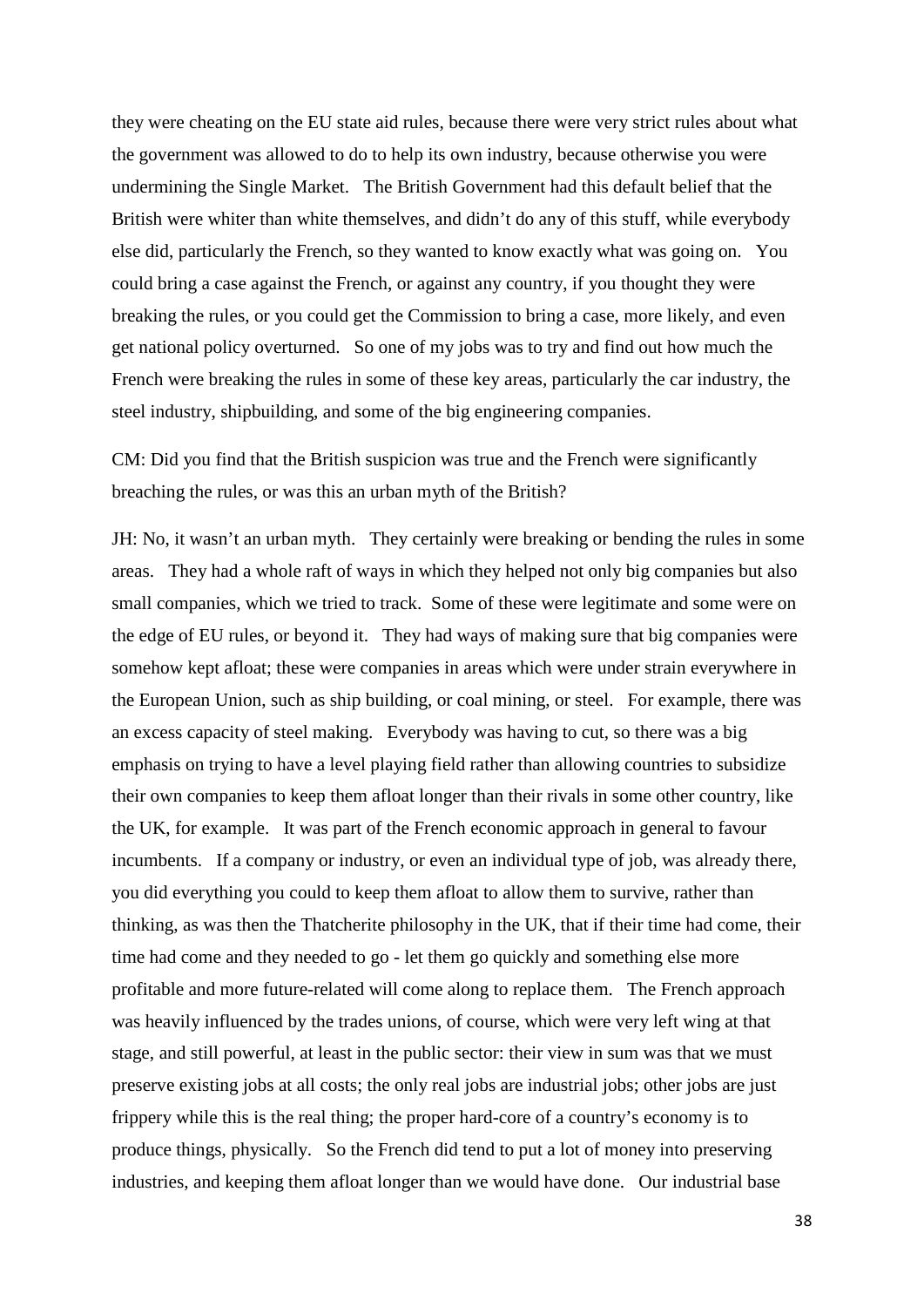was declining much faster than theirs was, although theirs was also declining, but they put more effort into trying to keep it intact. We simply didn't want to put a lot of public money into doing that.

I had a lot of interesting experiences talking to people about these issues, and I also used to go to see things for myself. I went to visit car factories, at Citroen, Peugeot and Renault. I went down a coal mine in Lorraine, which was one of the few coal mines still going in France at the time, which was a pretty extraordinary experience. It was the kind of coal mine that probably wouldn't have been open anywhere else, because the conditions were absolutely terrible and the financial losses huge too. I went to a steelworks and watched how they were mass-producing steel at the time. Always with this underlying idea: what was their industrial policy? Was it working? And how much were they cheating? I fed this information back to London and to our people in Brussels so we could try to keep the playing field level.

The British position was always a little bit hypocritical because we did some of this state aid as well. We didn't do as much as the French, but we weren't whiter than white. We also had our own political or other reasons for keeping some companies or industries going longer than would have been absolutely guaranteed by the market, shall we say. Other countries were also doing the same thing, so that was why there was a lot of emphasis across Europe on this state aid policy.

I also spent quite a lot of time following energy policy. This was a time when we were making a link between the UK and France with an electricity connector, so you could export power, or indeed could move it in both directions, which was good for both sides. We were interested in what French policy was, including on the oil side, because this was not long after the oil crises of the end of the 1970s.

I was also part of wider reporting on the French economy, though that wasn't my primary responsibility. The French economy was of special interest in London at the time, in the Treasury and elsewhere, because, although the French weren't pursuing the full-blooded Mitterandiste, more or less Communist, policies of 1981, they were still on a very different path from the British government. We spent a lot of time promoting in France some of the ideas we then had about how you should run economies. We made a big effort to tell the French about privatization, for example, and to promote ideas like PFI (Private Finance Initiative), where you used private money to build public buildings - much discredited now by the way, but very much in vogue then. The Economic Counsellor in the Embassy at the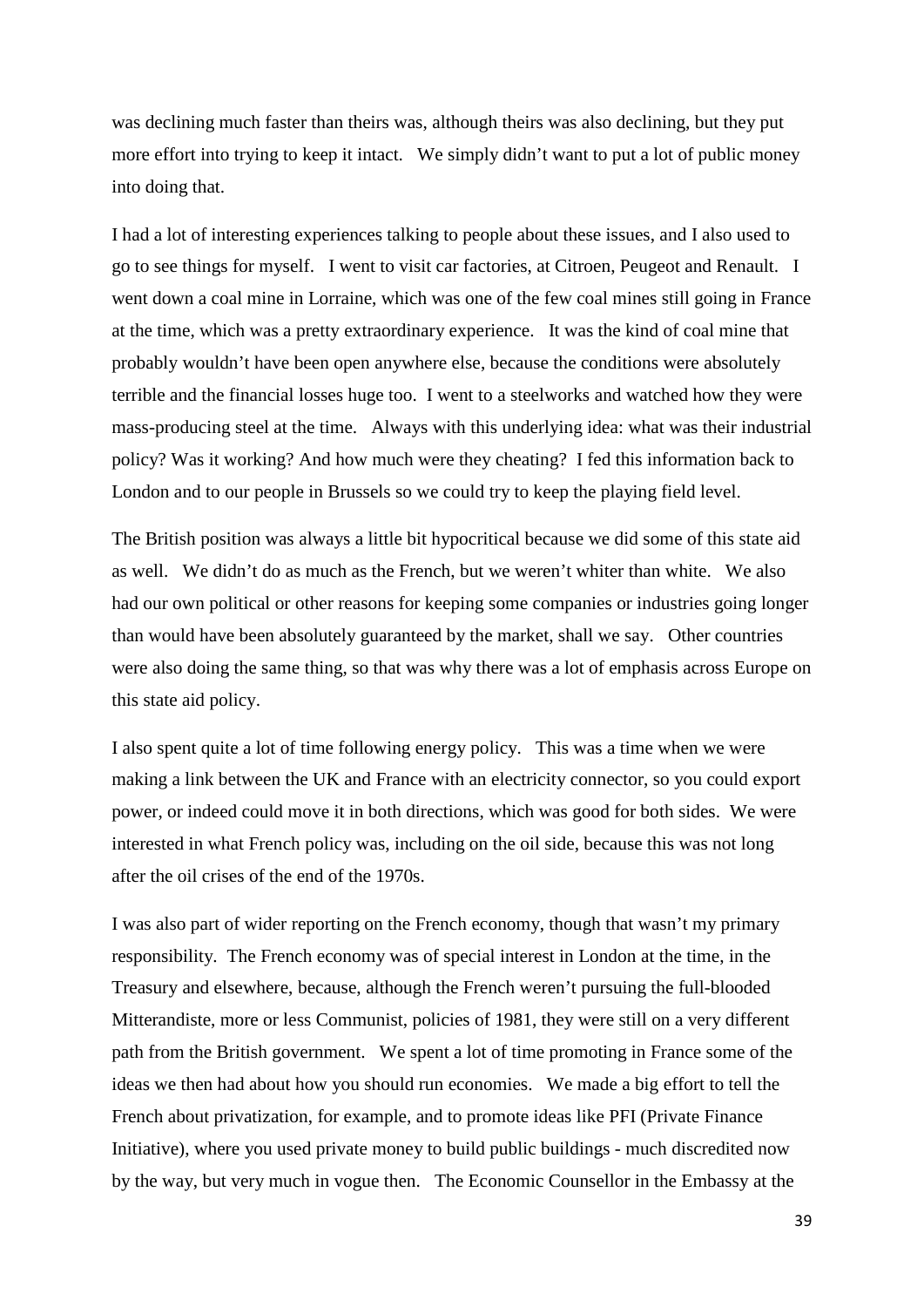time, Roger Garside, was a great believer in these Thatcherite policies and therefore worked to push a lot of these ideas on the French. It was a time of a lot of change in the British economy: for example the Big Bang in the City, which was destroying some old British banks, but allowing London to become a major financial centre in a way that it hadn't quite been before. This was watched in horror by the French, who didn't go for that kind of approach. So there was plenty of contrast and a lot of mutual interest in what we were each doing. Even if the French didn't want to follow us, they wanted to see how it worked. We held numerous seminars in the Embassy or in the Residence where we invited French businessmen, bankers, journalists, officials, ministers, to come and listen to this new philosophy from across the Channel.

This was all against the background of our position in the European Union. It was a classic time for our policy in Europe. We were in the thick of it, but usually the slowest train in the convoy, trying to hold back the processes of unnecessary integration, as we saw it. The particular issue that was most divisive at the time was our contribution to the European budget and Mrs Thatcher's famous handbag-waving: 'We want our money back', 'It's not fair' and so on. Not long after I got there, in 1984 I think it was, there was a European Summit in Fontainebleau where the first deal was done, whereby we got a rebate on our net contribution. The French had fought against this from the beginning, on principle, because they said that we were looking at this entirely from the wrong perspective, and also of course for less principled reasons. Our contribution, they said, was a purely automatic thing, just a reflection of how the system worked in terms of tariffs and fees and levies that were collected on trade and the size of our economy. And anyway, if the UK kept saying how successful their economy was, that naturally meant we had to pay a bigger fee. These were of course self-serving arguments, because the French were big net beneficiaries at that stage, particularly on the agricultural side, and the less we paid, the more they would have to pay themselves. So there was a lot of tension about all this, and quite a lot of disdain in the French system for the British behaving typically as a nation of shopkeepers, ignoring the nobler arguments about the European project. There was a famous phrase of Mitterrand's, which he used at the Fontainebleau Summit talking to the press, saying the British '*mégotaient*'. We all had to go and look up its meaning. *Mégot* is a cigarette butt, and his point was that we the British were scrabbling around after pathetic bits of money, as opposed to Mitterrand who was thinking great thoughts about the future of Europe. But in the end the French had to accept that we had a point and we got enough support from elsewhere to enable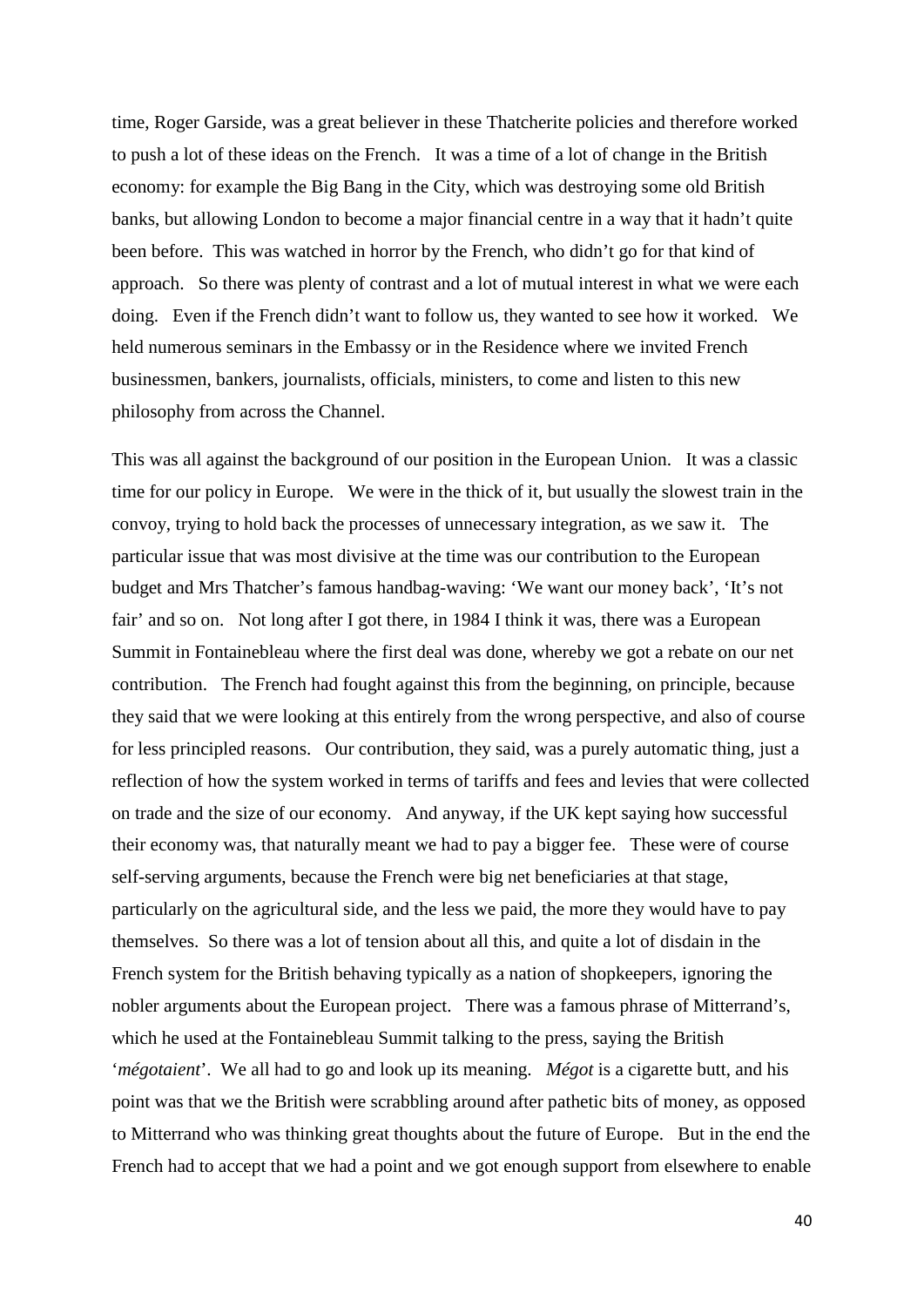a deal to be done. It was still an issue twenty years later, but that was the first time there was a practical achievement, a recognition that we had a case and that the rest of the EU needed to do something. The more fundamental problem was that this sort of argument constantly poisoned our relationship with the European Union in general, but with the French in particular, because they felt themselves to be the originators and main defenders of the European Union. They saw the European Union as their multiplier abroad. In those days they wouldn't now – they really saw the European Union as a bigger France. It was their construction and they didn't like the British coming along and changing the rules and wanting exceptions, as we always did, and rallying people against them, and using the small member states against them. All of this made for quite a difficult relationship on the European Union side.

The other big argument when we were there, from '84-'87, but also long before and after that, was about the Common Agricultural Policy, where we simply had a completely different view of what it should do, and thought it was too wasteful and expensive, as well as protectionist. The French on the other hand regarded it as fundamental to their view of their economy and their lifestyle, that they had to support the countryside and agriculture and try to keep small farmers going, rather than allowing them to go to the wall and be rationalized into bigger ones. They came at it from a different standpoint. They had parts of the countryside of France – a much bigger country than Britain – which were being depopulated and they wanted to keep people on the land, which has never been really an issue in Britain. We tend to regard ourselves as too full, as it were, as opposed to too empty. In any case the argument about the Common Agricultural Policy was pursued at every level. Gradually, we chipped away at it and made it more sensible. Probably even the French would think we did, now, although they wouldn't accept it at the time. But, again, it was something that made life difficult; it poisoned the relationship. It meant we couldn't really discuss easily and positively the bigger issues of where the European Union should be going. Rather we were just regarded as a nuisance, as opposed to the dominant and supposedly always positive relationship with the Germans. This was the time of the Elysée Treaty between France and Germany - I think it was signed in 1984 - in which the two governments agreed to consult systematically about everything and decreed that all ministers should meet regularly, individually and collectively. At the same time, it was interesting to notice that the French were often uncomfortable with the Germans, for obvious historical reasons, and also because they didn't think the Germans really shared their views on some crucial issues. We were a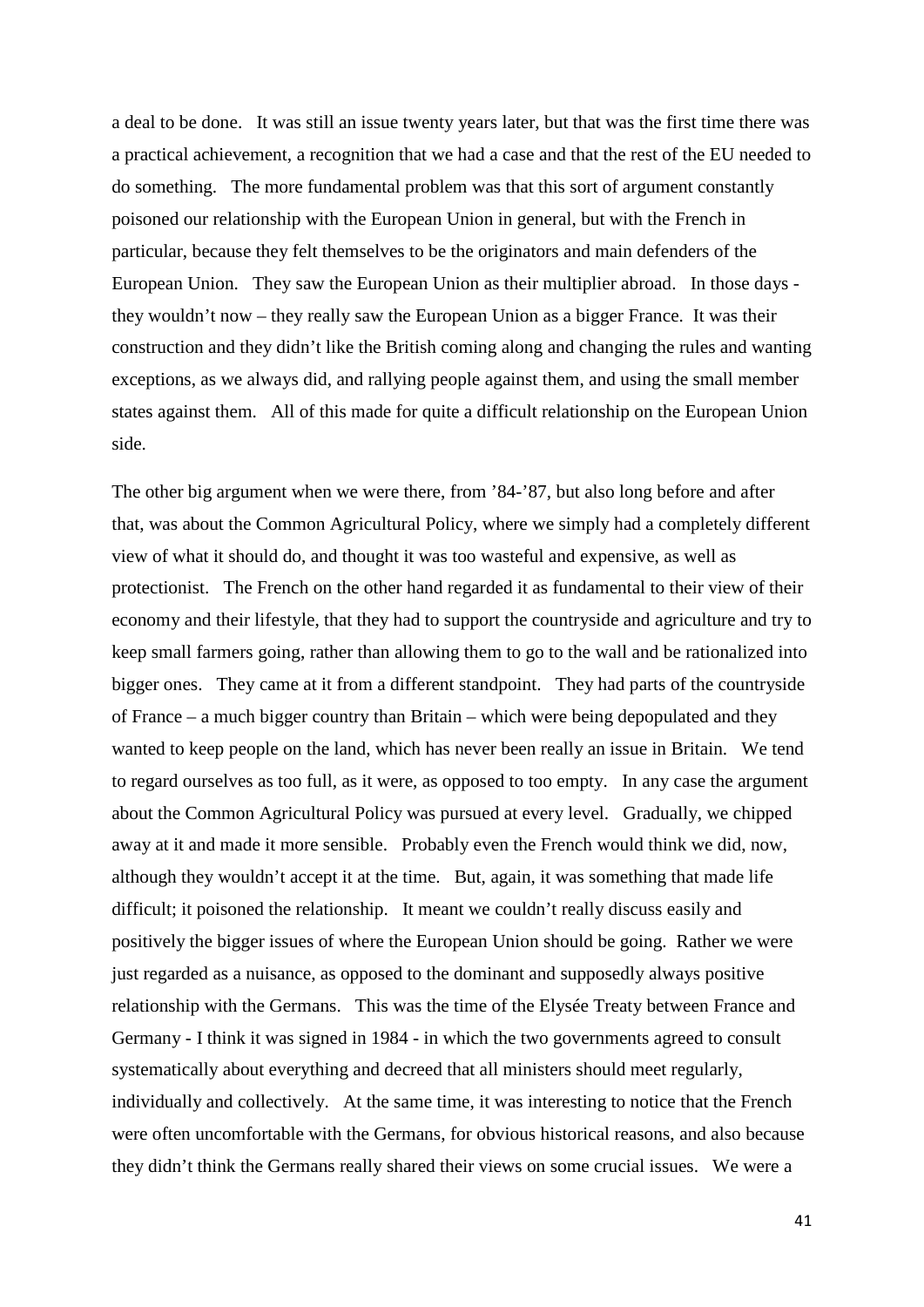much more important partner on foreign policy; the Germans didn't really have a foreign policy in those days, beyond Europe. So we worked with the French in terms of foreign policy and security in a way that the Germans never could. We didn't always agree with the French about every international issue, of course, but we had a relationship there which was important. In some ways and in some areas the French found us easier to talk to than the Germans, just as the Germans found it easier to talk to us in some ways than to the French. That was why there was always this idea even then - and it was much more evident later – that somehow we ought to be able to make this a triangle of three equal major powers with different points of view and different historical traditions, but working together to make a success of the EU. We always wanted to break into the Franco-German motor, as it was known, and make it a triangular motor, but we were never successful, and in fact were never likely to be. Even though the Franco-German relationship was never as good as it was claimed, and there were always problems, and they often disagreed strongly about some things, they would always find a fudge, a way forward, a compromise, because ultimately they both knew they had to do that to keep the whole European project moving. Whereas we were always an outsider, knocking at the door, but never quite sure whether we wanted to be in the centre of Europe or not, or wanted the European project to go any further, and often seeking opt-outs.

This was also the time when there was an agreement to build the Channel Tunnel, a project with a long history - and a long history of failure. One of my particular memories in this context was of an Anglo-French summit, I think it was in late '84. We had these set piece bilateral summits, usually once a year, when the Prime Minister came to Paris or the President went to London and brought a whole lot of ministers with them. Everyone had their own bi-laterals, and then there were plenaries and conclusions and communiques and so on, all over a couple of days. Mrs Thatcher came with a whole bunch of ministers for one of these summits, and the big issue on the agenda, apart from all the European arguments about budgets and whatever else was going on in the world at the time, was this: was there going to be an intergovernmental agreement to build a Channel Tunnel or not? I think at that stage the various projects which had been around – there were four main contenders, two of which were bridges and two of which were tunnels – had been narrowed down to the most realistic one, which was a rail tunnel. People would have liked a road link, but it was going to be too difficult and too expensive, and bridges – interesting that Boris Johnson has raised this question again recently – were also thought of as posing too many practical problems, for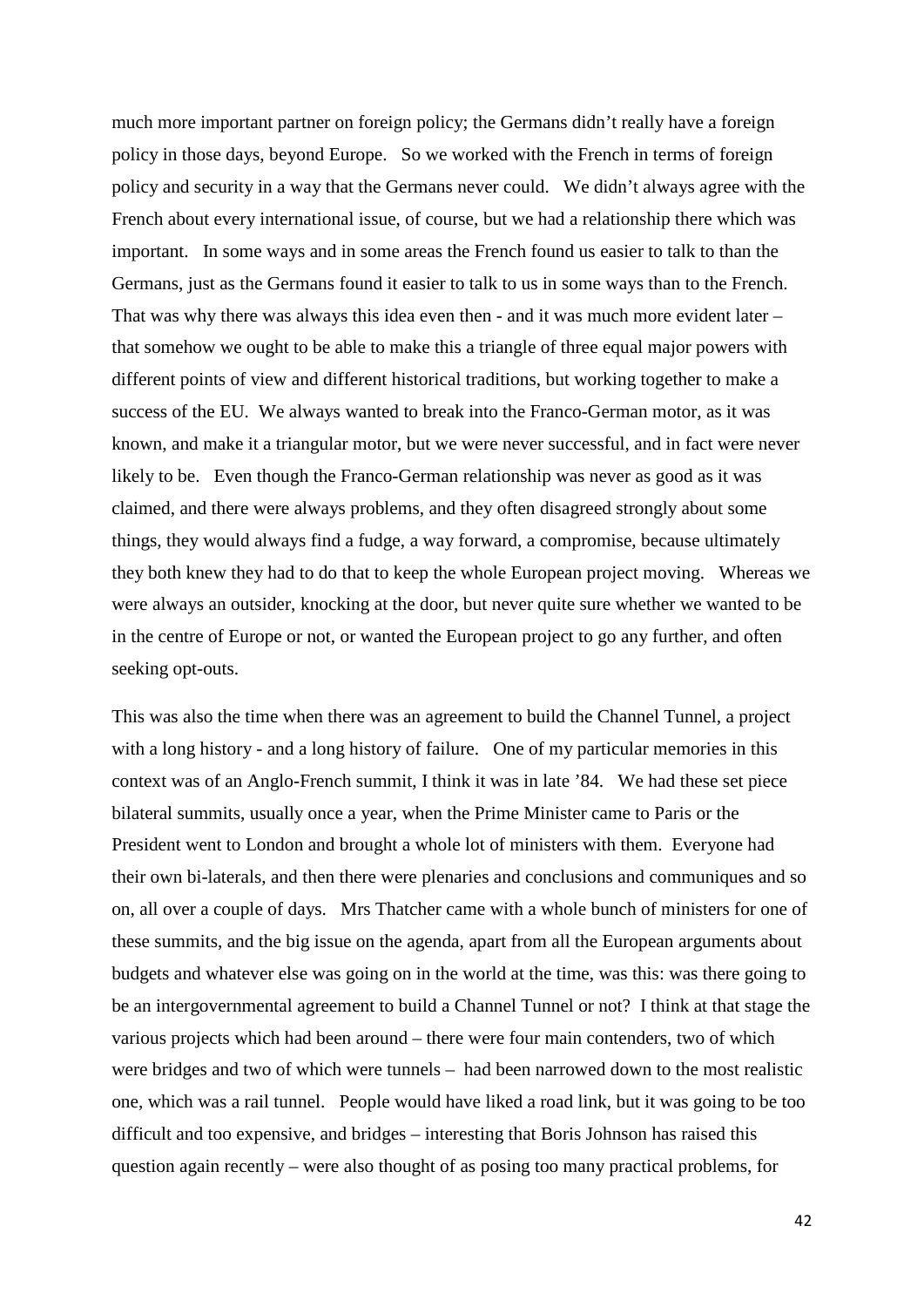example for sea traffic and protection from bad weather, as well as being expensive. So there was a viable rail project there to be picked up, but it was also clear that, while the French would have been prepared to spend public money on it, we were not. So if it was going to be built, it had to be built by private funding. Nevertheless, the governments would have to support it, and put something into it, for example underwriting the project in various ways. As I recall, the summit was happening with it being quite unclear beforehand whether Mrs Thatcher was going to agree to this or not. Her instincts from her grocer's daughter, ideological point of view were against these big projects, because they were always white elephants; they always cost more taxpayers' money than you thought; they always took much longer than you thought; was this really a priority? Did it really matter? There were plenty of ferries going backwards and forwards. What was the point? As against these arguments was the notion that this would be a very symbolic sign of the link between Britain and France, and indeed between Britain and the continent - the old mantra of 'Fog in the Channel, continent isolated' would be over. It would also be a legacy issue for any Prime Minister; finally implementing a huge project which had been talked about for hundreds of years. In any case it seemed clear that she hadn't made her mind up whether she wanted to go for this or not.

Late on the first evening, when the delegation had just arrived - I think there had been some initial meetings but the proper bilaterals were the following day - there was a gathering of the key British ministers and officials in the Residence, and I somehow managed to sneak myself in and hide behind a sofa. There was a DTI minister there, so I was accompanying him; I was his minder, as it were. As I recall, the meeting was upstairs in the *Salon Vert*, with everybody sitting around on sofas and chairs in a rather haphazard fashion; it wasn't a roundthe-table discussion at all. It was very informal, but fascinating. The ministers had a debate about what they were going to discuss the following day, but the main point was about the Channel Tunnel. Geoffrey Howe was there as the Foreign Secretary, sitting on the fence. Nigel Lawson as Chancellor was instinctively not a fan. Michael Heseltine, at MOD at the time and a great European, was obviously in favour. Peter Walker, I think he was Minister of Energy at the time, another great European, was also in favour. The Transport Secretary was Nicholas Ridley, who was a Thatcherite ideologue and didn't believe in this project at all. I think everybody thought, including Nicholas Ridley, that he'd basically won this argument; Mrs Thatcher was not going to buy this. It just wasn't the kind of thing she did. But there was a long debate with a lot of impassioned weighing in from Heseltine and others, and eventually it became clear that she was going to go with it. She'd been persuaded somehow

43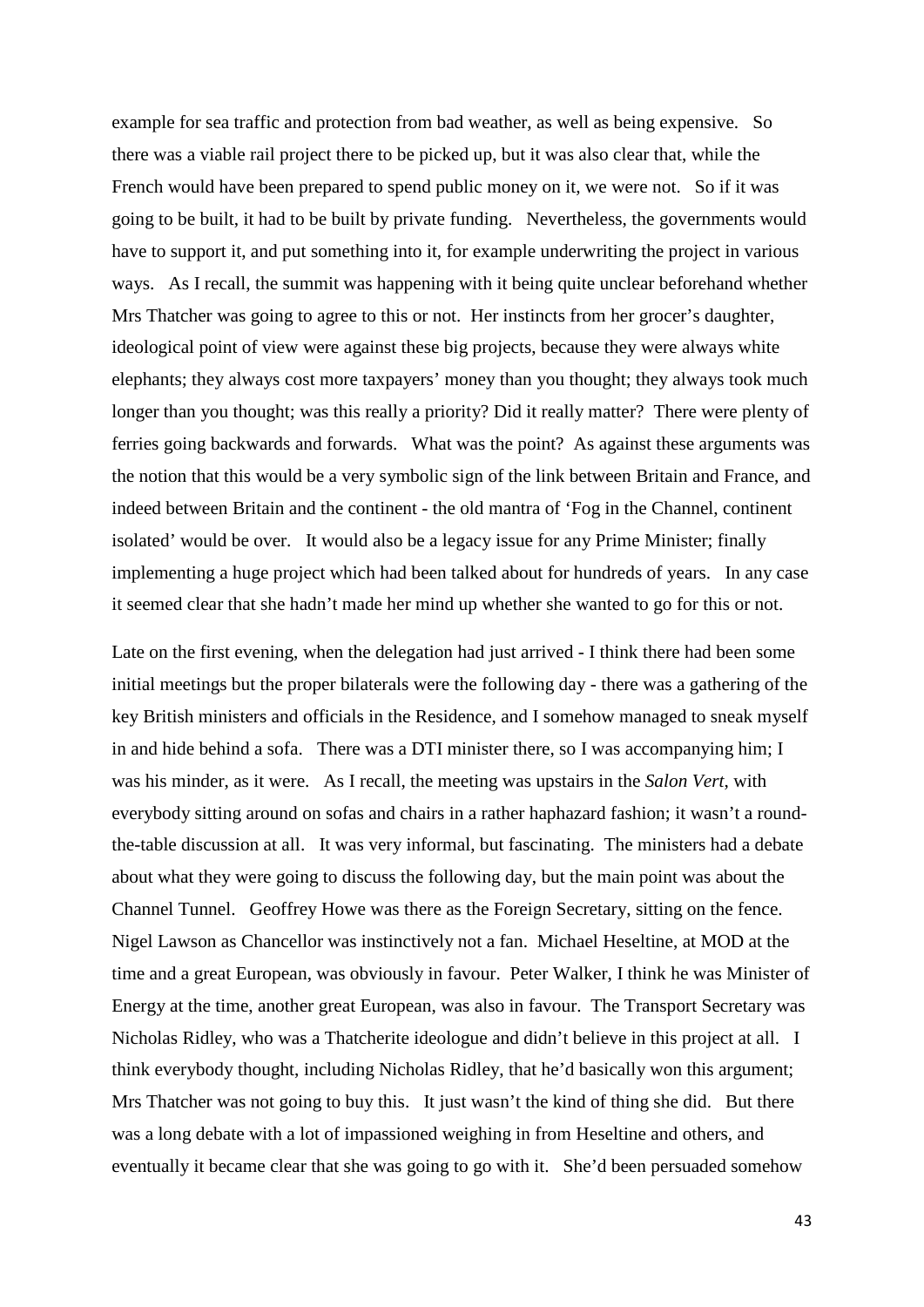that this was the right thing to do, and maybe influenced by the legacy point. As I recall, Nicholas Ridley was discomfited by the way the discussion went in the end. The next day she did do the deal and the rest is history. The company that built the tunnel went bust later, but at least we have the tunnel and it still works extremely well. So I saw a little piece of history there.

CM: You mention in your notes the *Rainbow Warrior*. Were you involved in that in any way?

JH: I wasn't involved directly, but it was such a fascinating saga. This was a Greenpeace ship which was sunk in a harbour in New Zealand, with one crew member killed, though this hadn't been intended by those responsible. The point about it, as we now know, was that this was a secret operation carried out by French intelligence operatives, even though they denied it for a long time. It had almost certainly been approved at the highest level, perhaps by Mitterand himself, although he denied it, and had certainly been approved by the Defence Minister. The reason for the operation was to try to silence Greenpeace protests against French nuclear testing in the Pacific. What was interesting about it was the different way this sort of scandal - and it was a scandal, both because of the original operation and because of the subsequent denial and attempted cover up – progressed and was handled in France from what would have happened in the UK. It was a scandal which would certainly have brought down a British government. If they had done something like this, then tried to cover it up, and then been caught out, and been gradually forced into more and more admissions about who'd actually approved it, and who'd done what and why they'd done it and so on, forced by outside investigations, not by themselves, no UK government could possibly have survived. And yet, somehow in France the scandal never quite took off. Even when the truth came out, the people who had done it were protected, got out of prison very quickly and were looked after in various ways.

There were other scandals of a similar kind, which grew and mushroomed and became issues in the press, and just when you thought that something dramatic had to happen – how can the government or whoever survive this? – they gradually deflated again and eventually disappeared. The ultimate sanctions were never there, because there was a culture of cover up; or perhaps more fairly there was a culture of mutual solidarity of not pushing these things too far. Everybody in politics had bodies buried somewhere and if you pushed too hard, as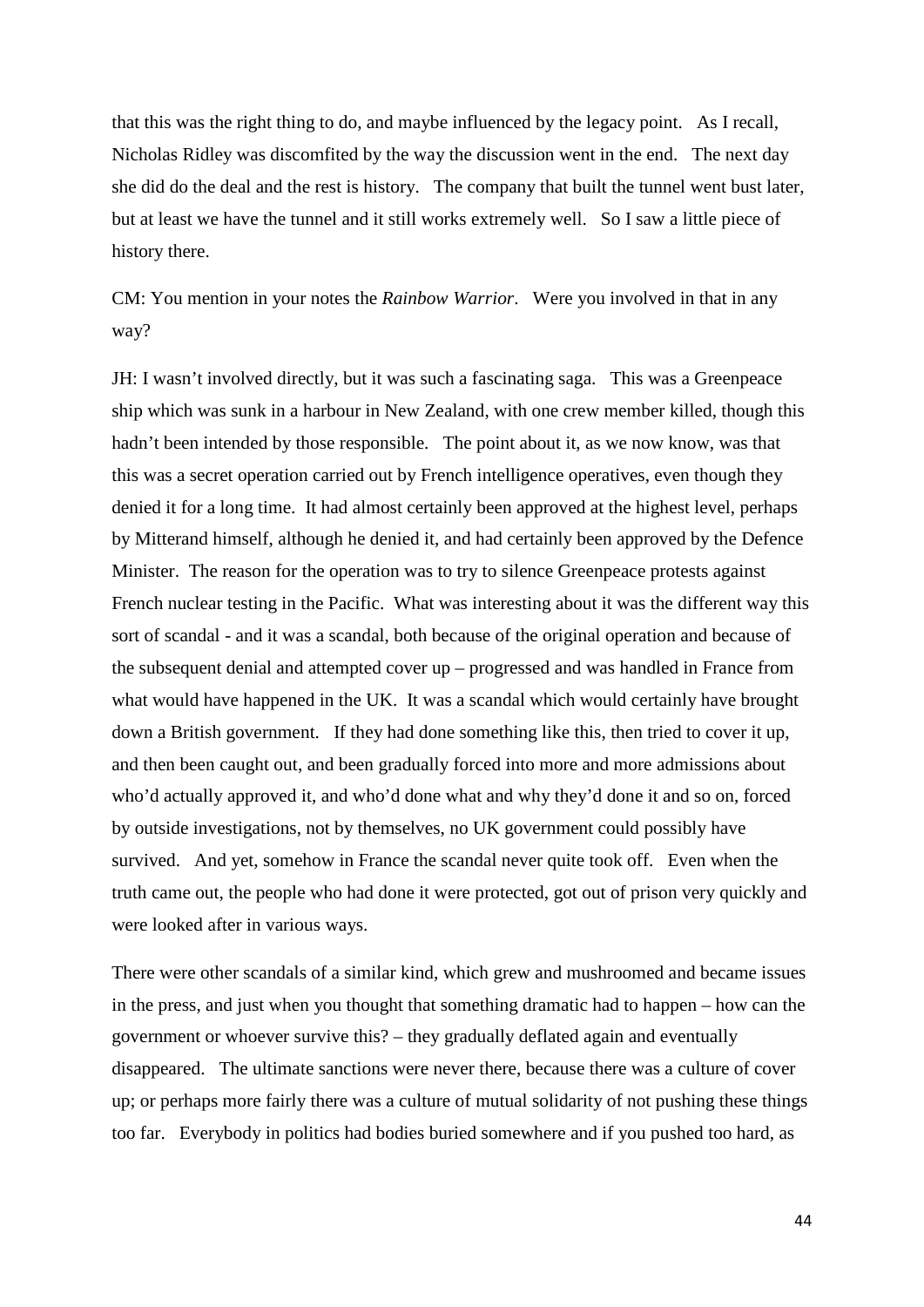the opposition, the other side knew where your own scandal was, so you had to be a bit careful.

Some of the press ran hard with the *Rainbow Warrior* saga. Indeed *Le Monde* ran with it every day for weeks. But it never quite came to a proper conclusion, and people lost interest in the end. It is difficult to know whether it was in the end elite self-censorship; that journalists didn't want to push it that far, or whether they met resistance, which they certainly did, so that the trail never quite reached the President. Various people were sacrificed along the way, including the Defence Minister Charles Hernu, but didn't really spill the beans fully. In this case there seemed to be little public outrage, because it was connected with French prestige and French nuclear policy - the glory of France, the *rayonnement de la France*. Some people were outraged, obviously, that this clandestine operation which had killed someone had happened in their name, but I think a lot of other people in France thought that NGOs like Greenpeace had it coming to them. This was the bigger interest of the state, so it was OK. France's nuclear weapon was in their terms a more important expression of their sovereignty and their power in the world than ours was. Because of the Second World War and their humiliation in that War they were more sensitive about their position in the world, and therefore more aggressive about it than we felt the need to be. Although our histories are very similar, our attitudes on that point were quite different. And there was more solidarity among elites when it came to international affairs. They fought like cats on internal policy, but on this kind of issue they tended to hang together more and not push attacks beyond a certain point. The French press was of course in any case a very much tamer affair than the British press, certainly then. They don't have, or didn't have then, anything like the British tabloid press. They had people writing erudite, learned articles about how awful this or that development was, but the screaming headlines and fierce assaults of the *Daily Mail* or the *Sun* were just not there.

The other side of this was that politicians' private lives, which were scandalous in various ways, including at the highest level of Mitterrand and Presidents before and after him, were never gone for by the press. The journalists in Paris all knew about these things; indeed very often the affairs were with journalists, which perhaps gave them an extra reason for not running with such stories. But the attitude was that a politician's private life was nothing to do with his activity as a politician, nothing to do with his judgment as a minister and not of rightful interest to the public. Of course, it was of interest to them, in a salacious way, but there was self-censorship of the journalists not to write about it and in a way self-censorship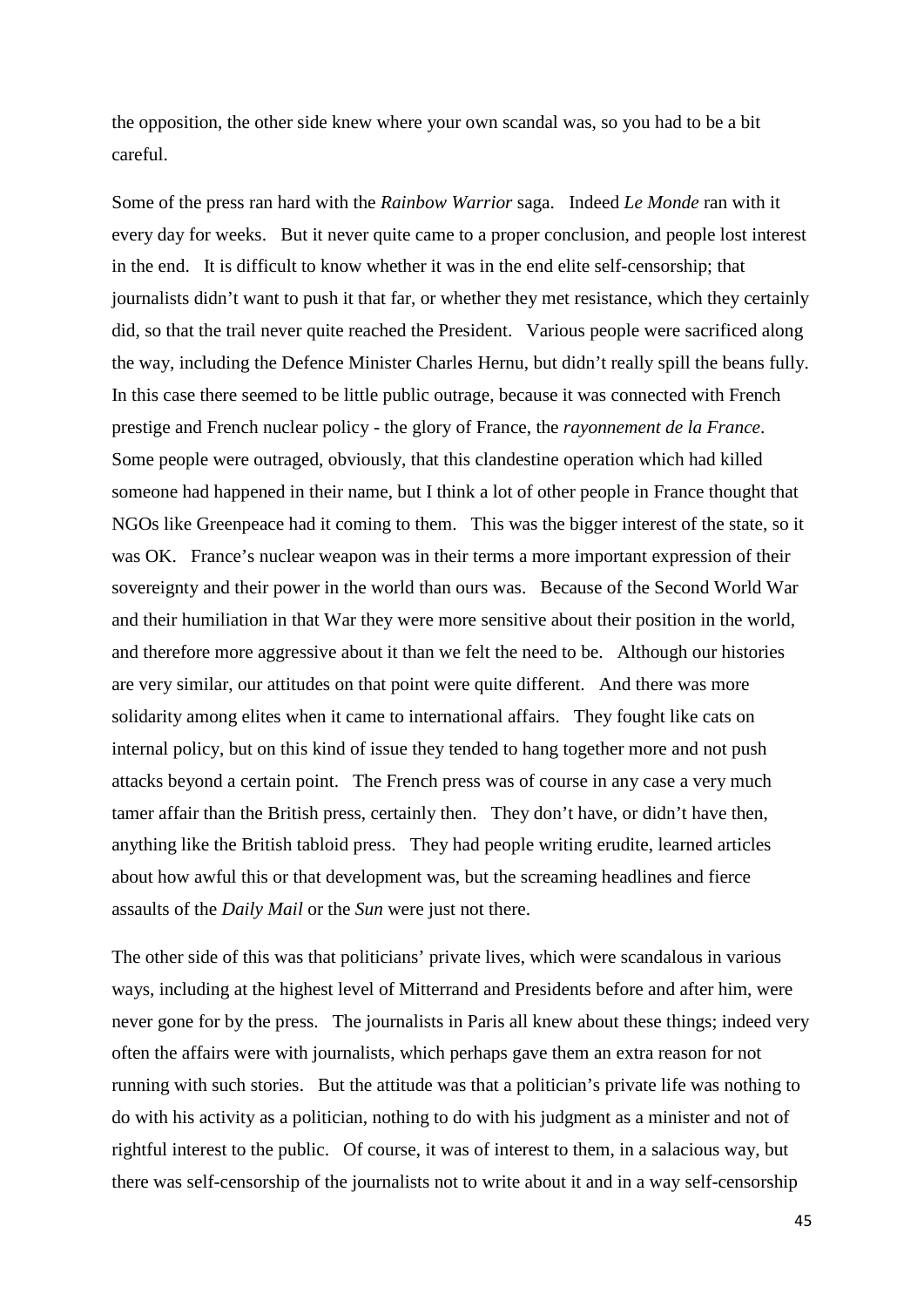on the part of the public not to be interested in it beyond a certain point. They assumed the politicians all had mistresses; it had always been like that; so what's the problem? I think that attitude has changed significantly now. I think it changed when people discovered after Mitterrand's death that he'd not only had a mistress all that time, but had also been keeping her in a flat at public expense, and had had a daughter with her, who only emerged publicly after his death. People also only found out after Mitterrand's death how ill he had been for so long. That too had been hushed up. I think many people were shocked that there was a whole side of Mitterrand which everybody around him had known about and connived at and that had never been revealed. People felt that they had had a right to know that their President really wasn't, by the end, totally fit to operate. I should add that when it came to money scandals in politics, rather than just the private lives of politicians, it started to get more serious, even in France.

CM: I have always felt that the French don't have the penny pinching attitudes to public finance that the Anglo-Saxons have. They like their government to project a fine image.

JH: I think it's a bit more complicated than that. The French public were OK with politicians' private lives: that's their business, we don't need to know that. The press doesn't need to write about it, and that's OK. When it came to money, I think they certainly believed that their President and other ministers should be kept in an appropriate style, which involved cars and flunkeys. They didn't really have a problem with that. They even accepted a level of corruption that we wouldn't accept. But when they thought those limits were being exceeded, that was a matter of legitimate public concern and those concerned should be exposed. That sentiment grew over time, to the extent that more recently there have been lots of scandals about ministers' flats and how big they are, for which ministers have had to resign.

It was quite shocking for me to discover when I was there that inside these ministerial *cabinets* I was talking about, the *chef de cabinet* or the *directeur de cabinet*, the effective head of it, seemed to have a slush fund. They actually had brown envelopes with cash in them which they could use for all sorts of things, in a way which was not accountable. There were no records kept, as far as I know, and I don't think anybody really knew what they did with it. They could give bonuses to their staff, or they could have some little operation that nobody knew about. That was inconceivable in the British system, literally inconceivable. And if the officials in France had such slush funds, you can be sure that the ministers did as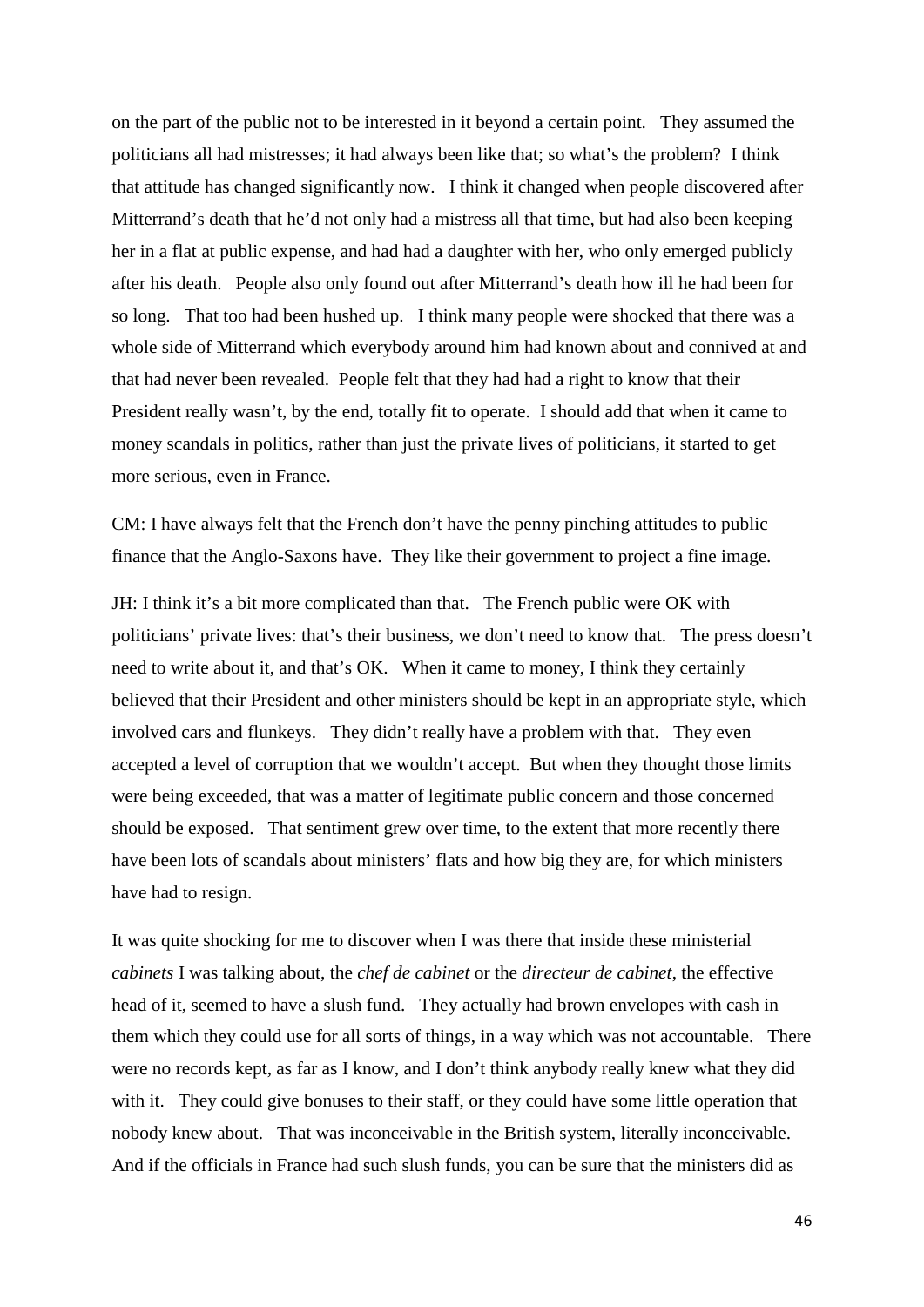well. Again this was more or less known to the press, and accepted as part of the system in a way that it wouldn't be in the UK. But if any of it went beyond a certain point, either with Mitterrand and his mistress, or later on with Chirac and flats in Paris, then there could be real trouble.

The *cabinet* system was a big difference between us. I had been a private secretary in London, where a minister had two or three private secretaries and a couple of other people, a PA and a diary secretary, and that was it. That was the whole ministerial office. In London, the real power or at least the real knowledge and expertise lay in the departments who funneled their views up to the top, and then decisions were funneled back down. The French on the other hand had these large *cabinets* as parallel structures.

CM: And what about the use of SPADs (special advisers) in Britain, which must have come in the late 90s?

JH: That's a bit of a replication of the *cabinet*, but even now it is on a much smaller scale than in France. French ministers might have had fifteen or twenty SPAD equivalents.

CM: And in France were the cabinets paid for by the civil service or by the political parties?

JH: I think they were paid for out of government funds. They operated like civil servants in many ways, but they were parachuted in from outside the normal structures, not necessarily knowing anything about the subjects in question, but no doubt thinking they knew a lot. Of course the system had advantages, because it meant that politicians had plenty of alternative sources of advice and were therefore not as reliant on their staid civil servants as perhaps ministers were in the UK. One of the features of the French system, I always observed, was that the government could turn on a sixpence; they could change policy very quickly and without warning, in foreign policy particularly. Our system was much more joined up, and was one where information flowed much more freely, where we didn't have this attitude that the French have, that information is power, so you keep it very close to yourself. In our system, once we had worked out a policy, everybody knew what it was and everybody promoted it in a very uniform way across the world: that's what the Foreign Office did. But it made it quite hard to change policy. The French had their own policies, of course, but they didn't necessarily share information and ministerial thinking in quite the same way. So they could change approach quite quickly, and nobody seemed to turn a hair when they did. It was quite normal. They could for example announce a major international conference on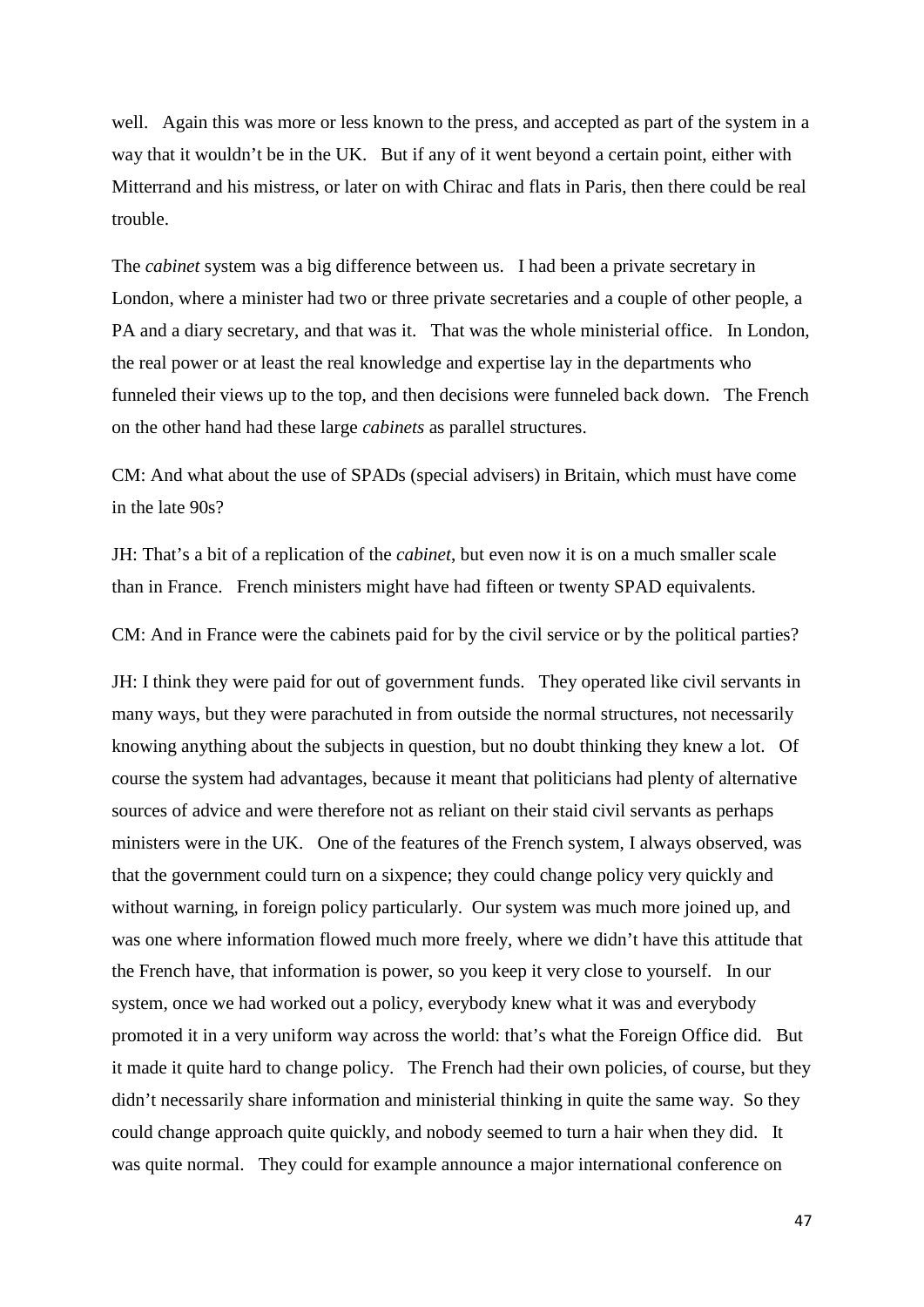some big issue at a moment's notice, without any preparation, without the press asking too many awkward questions about why they were doing it. And of course the President did not have to answer questions in Parliament or give press conferences except when he felt like it. All this had its advantages, and the *cabinet* system was part of it.

CM: You were in France for three years?

JH: It was about three and a half years.

### **Assistant Head of Soviet Department, FCO, 1987–89**

CM: You came back to London in 1987 as the Assistant in Soviet Department. Things in the Soviet Union were starting to get a bit more exciting by the end of the '80s.

JH: They were. I must have started there in late '87 as the Assistant - an odd title, but it just meant the deputy head of department. Gorbachev had come to power in '85 and had begun to bring in his new policies of *perestroika* and *glasnost*. The Soviet ice was beginning to crack, but that wasn't anything like so evident in '87 when I started in the department as it was when I finished a couple of years later. When I had been in the Soviet Union in the mid 70s it had seemed inconceivable that the comprehensive grip that the Party and the KGB had on the population could be broken, but by '87 it had become clear that Gorbachev had understood that the Soviet system didn't work, particularly economically.

CM: Did you see Gorbachev with Mrs Thatcher?

JH: Yes, there was a Summit in December '87, when Gorbachev was on his way to Washington. My recollection is that it was very brief, at Brize Norton. Of course the two knew each other already because they'd met originally in 1984, when she famously said, 'This is someone I can do business with.' But she was still extremely suspicious of anything to do with the Soviet Union and the debate still was, even then, in '87: is this Gorbachevinspired change for real, or is it just a lot of talk which isn't changing anything in reality? All the Soviet nuclear apparatus and military apparatus was still intact at that stage. Gorbachev had no obvious intention of destroying the Soviet Union or the Soviet empire. He wanted to go back to what he thought was the pure milk of Leninism - I think this was an illusion about what Leninism was actually like, by the way - which had started to go wrong as early as 1924.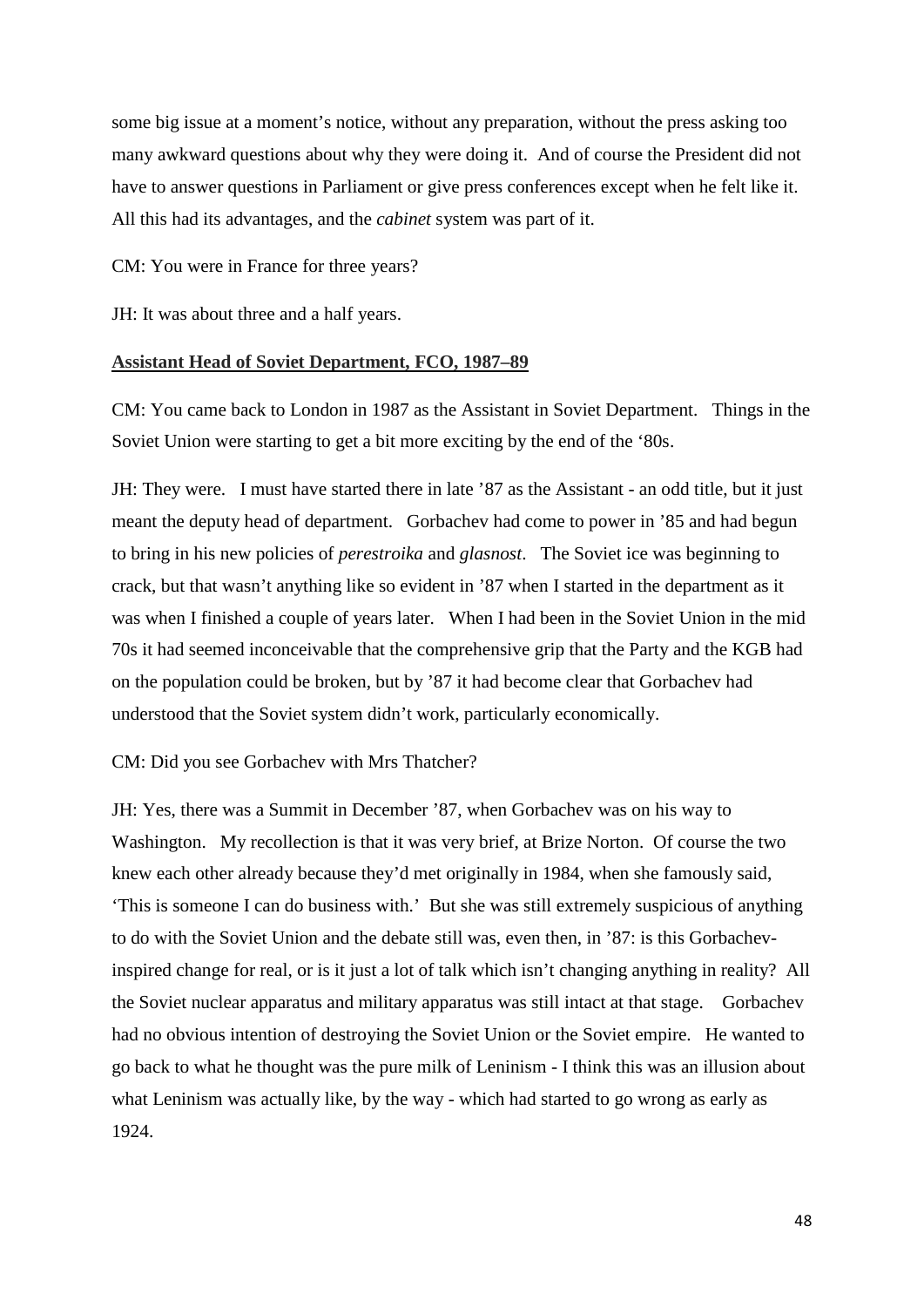I wasn't in the room when they had their meeting. I was too junior. In any case I would have been with the Foreign Secretary, who was having a separate meeting with his opposite number. All the entourages on both sides were there. But at least I got a glimpse of Gorbachev, and sensed the excitement there was around his relative youth and more dynamic approach.

When I got to the department in '87, it was still early days. There was lots of talk about economic reform, but the system hadn't changed substantially - and in any case the strains underneath were always hard to see from the outside. So it really wasn't clear whether Gorbachev's reforms were going to go anywhere internally, and meanwhile Soviet foreign policy at that stage didn't look very different. Things started to look really different by '88 because Gorbachev not only continued his reforms, and started to dismantle the power structure of the Communist Party, but he started to talk in a different way about some of the foreign policy issues. He was for example much more open to nuclear disarmament. There had been a massive issue about INF (Intermediate-range Nuclear Forces) in Europe. We were stationing American missiles, Pershings, in Britain and in Germany, which was very controversial. The Russians hated this, but they had their own equivalent weapon systems. So Gorbachev was beginning to propose to Reagan: Let's just abolish these weapons, get rid of them altogether, about which Reagan was extremely suspicious - and so was Mrs Thatcher. Overall, we always had the same question. How genuine is Gorbachev? How far is he going to go? Will he survive? We didn't know the answers to those questions at that point. So we were being quite cautious, but at the same time we were looking at what was beginning to happen, and increasingly saying to ourselves: well, something really does seem to be changing. And as time went on and more and more dramatic things started to happen, and then of course you had to take the reform process more and more seriously. My overwhelming impression from those two years was that, compared to when I had been in Moscow, only about ten years before, you read something more or less impossible to believe every single day. Some senior official or minister said something, or something happened that, looked at from the perspective of the mid-1970s, was extremely difficult to imagine. Surely whoever it was couldn't have said that and still be in office? Surely this or that development couldn't be happening without the Red Army trying to do something to stop it? But these were things that were being said and were happening, without being stopped by the Soviet leadership. And this process continued to gather momentum. Things started to happen in and around the Baltic States, for example, which had previously seemed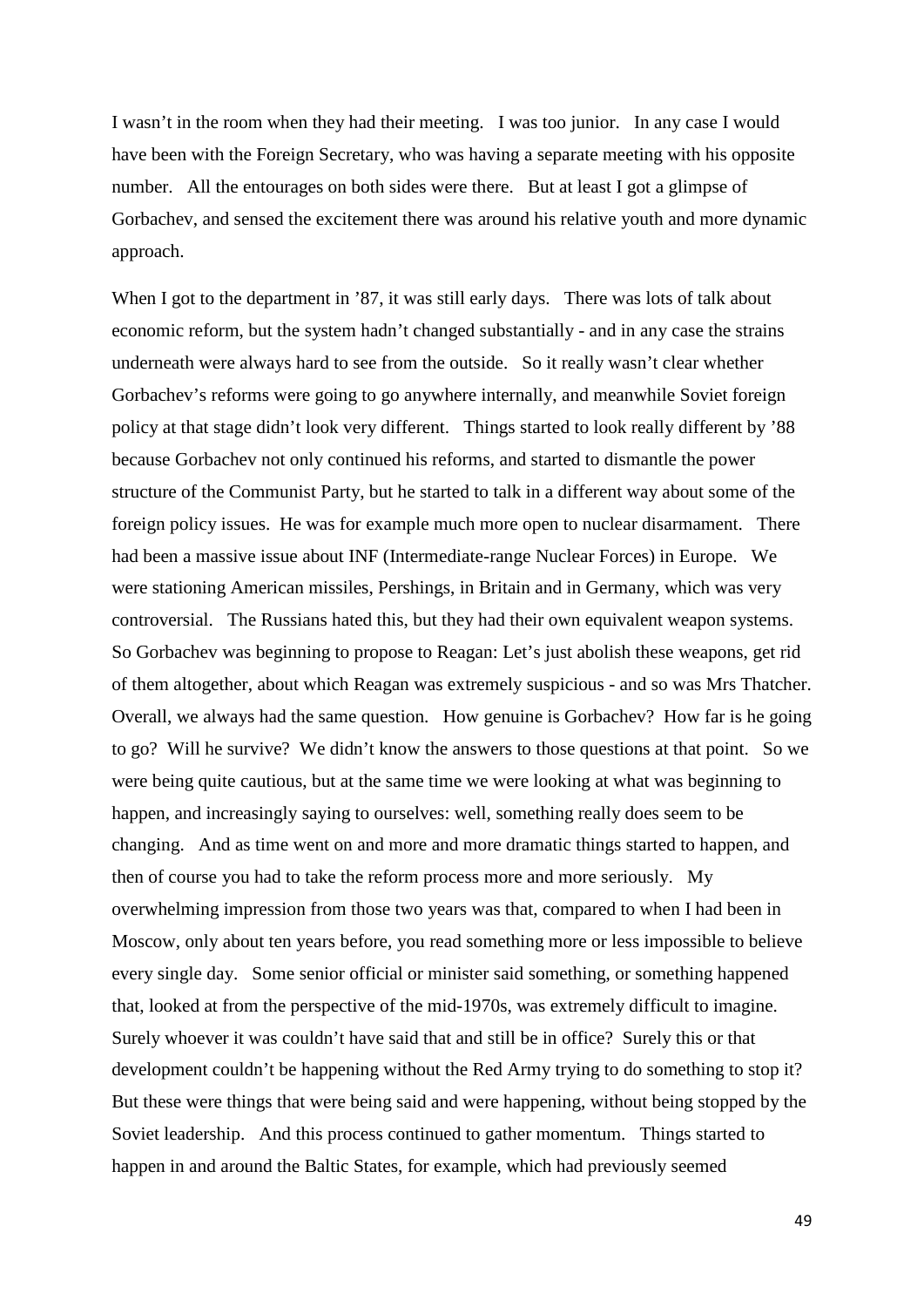impossibly stuck in the Soviet Union, with no chance of ever escaping that suffocating embrace. Suddenly the populations in those countries sensed an opportunity and began to demonstrate and sing, which was extraordinary, and to make claims about independence which had been completely impossible to imagine a few months before.

# CM: Did you go back to Moscow?

JH: Yes, twice during that time. It didn't look that different then, to be honest. Still a grey, dull, buttoned up place. One of the things I was doing while I was there was to negotiate a new visa agreement with the Russians, because visas had always been an issue. We were always refusing visas to people we thought were KGB agents, and the Russians were always retaliating. There were endless delays for visas for all sorts of people, and very complicated rules about different kinds of visas. It was a mess which wasn't working for anybody. We needed a new agreement to modernise the processes, and for example try to put in better, more efficient time frames for when certain visas should be granted, or at least decided upon. Businessmen needed quick visas, and some wanted multiple entry visas. Cultural links needed better visa contexts in which to operate. In negotiating all this, whatever the wider political developments might have been, I was of course still negotiating with the old Soviet Union: the same suspicious, slow, solid bureaucracy, with the intelligence services lurking in the background. The classic techniques of let's go on negotiating without breaks, and not give you any food until late at night, if at all, really did happen. It was a tough negotiation where the KGB was still no doubt there pulling the strings. We were talking to the Foreign Ministry, but occasionally funny people would appear in the room who seemed to have a lot of power. Nevertheless we did succeed in reaching agreement in the end, even if it wasn't a radical change - more of an improvement in ways of working than a completely different system. Interestingly we still have these visa problems with the Russians, thirty years later. At the time, the visa negotiation seemed like a microcosm of the whole system - new things were happening, but the old system was still there and all the old mutual suspicions were still there, so the question was how far could change be taken?

I left the department in 1989, when the ice was already cracking very seriously, internally, in places like the Baltic States. Even Ukraine was starting to talk about independence. The central Asian republics were beginning to say we don't actually like being part of the Soviet Union, and not being slapped down for saying it. Georgia and Armenia were beginning to make the same sorts of noises. Poland was beginning to drift away from Soviet control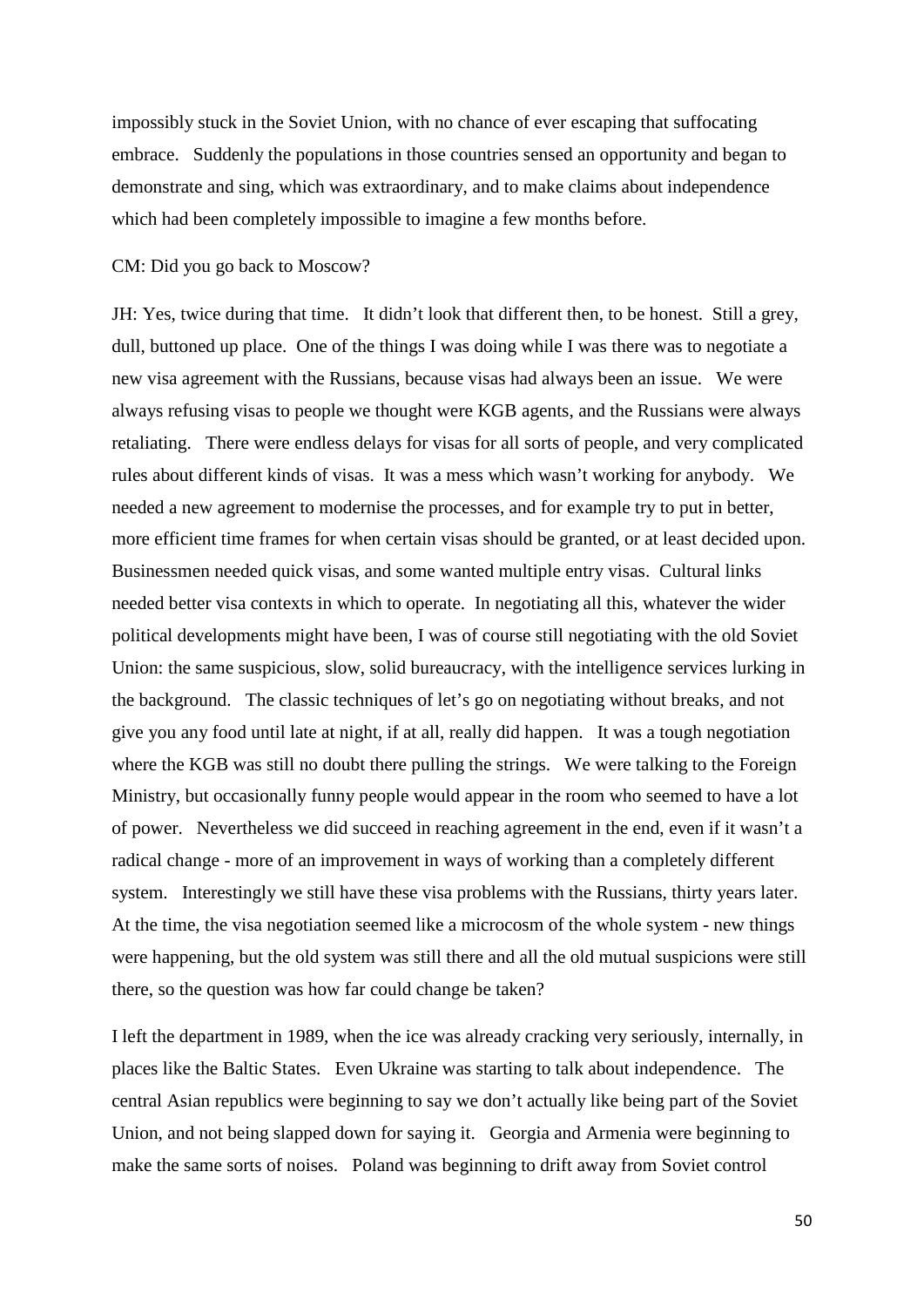under the influence of Lech Walesa and Solidarity. The crucial point was that Gorbachev appeared to be letting this happen. The critical concern was how long would he go on letting it happen, and would he in the end do what his predecessors had done before and say, 'That's enough. We can't have this. The Red Army's going in.' In my view, this is the greatest thing about Gorbachev: he didn't do that. All his predecessors had sent in the troops when they had felt forced to do so, in Poland and Hungary and Czechoslovakia. Even internally, Gorbachev didn't do this. There were some killings in the Baltic States, but no wholescale repression, no big army and tanks moving in. And he didn't do it in Eastern Europe either. There had to have been senior people inside the system saying, 'You have to stop this. Otherwise all is lost.' But, even though it wasn't his intention to dismantle the Soviet empire in Eastern Europe or the empire in the Soviet Union itself, when it became clear that this was going to be the effect of his actions, he didn't change course and send in the Red Army. I think he deserves a huge amount of historical credit for that. The West has of course always liked Gorbachev, not least for that reason, but many Russians have always hated him for exactly the same reason, for leading them to humiliation, as they saw it, and a historic catastrophe. I am sure he didn't think at the start, because he had been brought up in the way that he had, that if you gave people freedom in Eastern Europe or the Baltic States, that they would do what they did, and reject the Soviet Union and all it stood for. He no doubt thought they would have an internal reform, such as he was having in Russia, perestroika, glasnost, economic freedom, a bit more efficiency, but they would still want to be part of the system, and retain Communism. But absolutely not. That was the one thing they were not going to have. This all culminated – I had left the department by then – in the Berlin Wall coming down, which was the great symbol of how radical the change had been.

Traditionally, Soviet Department had simply managed many ghastly things, like visa wars, followed Soviet foreign policy and the terrible things they were doing in other parts of the world and tried to counter them, and tried to understand what was going on in the almost completely impenetrable Soviet political system. All of a sudden the whole thing was disappearing before our eyes. It felt very odd. I don't think even in '89, when I left the department, that we believed it would go as fast or as far as it did: the complete collapse of the Communist Party, the Soviet Union, the Soviet empire, all these countries all of a sudden independent, and then the formation of the CIS, the Commonwealth of Independent States.

There were a lot of factors involved. Economically, the system wasn't working; the Soviet Union couldn't compete and that was increasingly obvious to them. They were putting most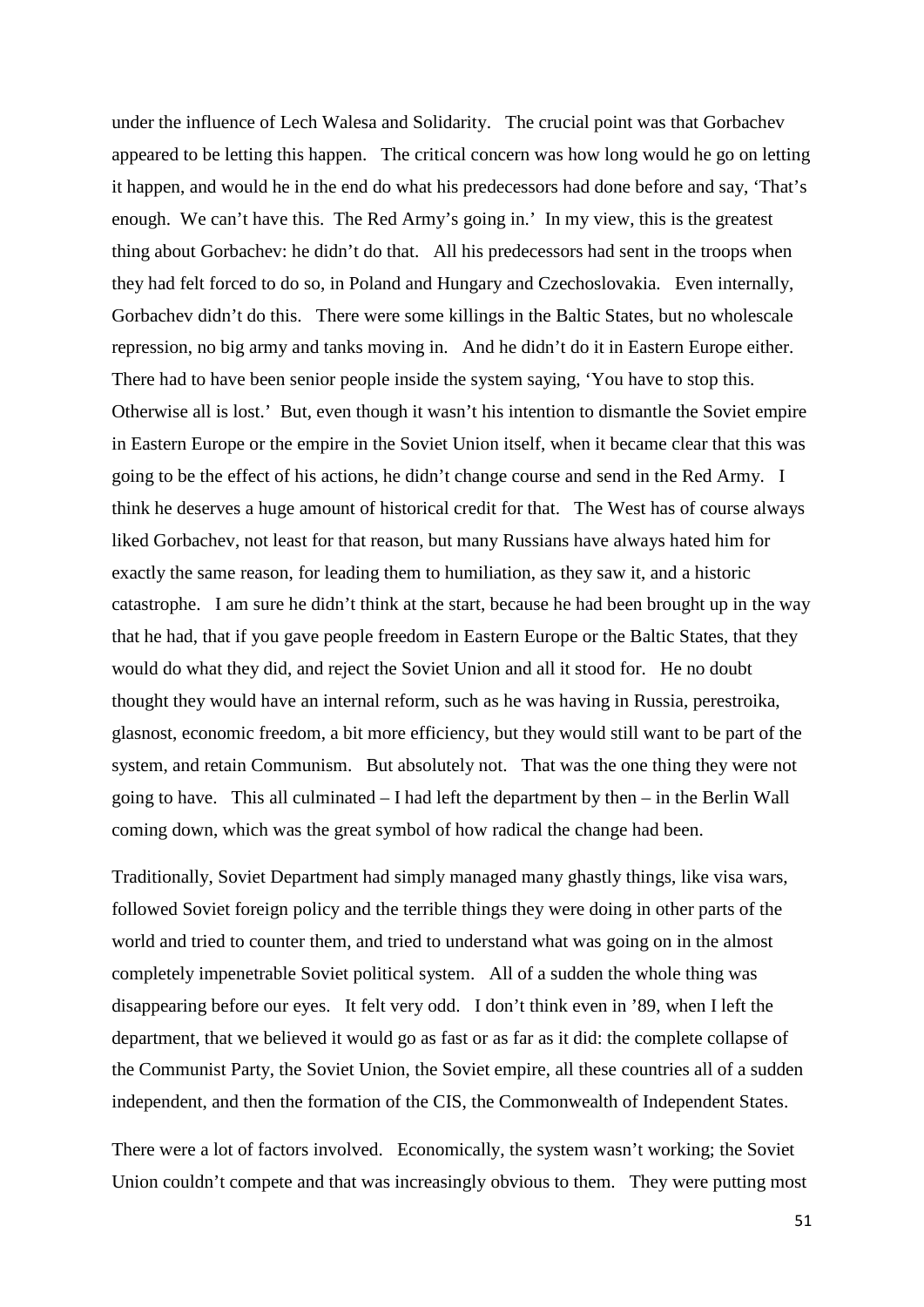of their budget into the military to try to compete with the west in the arms race, but we could do that much more easily than they could because they weren't generating the necessary resources. At the same time it was very difficult to change the economic system without changing everything. I think the point was that change had to come from the top, and you couldn't see it coming. Just as you wouldn't have imagined before he came to power that Khrushchev would do what he did in 1956, and denounce Stalin, because he had been just another Soviet bureaucrat, so Gorbachev had been rising through the ranks, but there was nothing to show, from his record or from anything he had said publicly, that this was a radical reformer with completely different ideas from everybody else around him. That's obvious in a way. You could never reveal your different thoughts in such a system, because you wouldn't get to the top if you did, so your own views about things could only become obvious once you were at the top. Then you were in a position where everybody had to start following you. The risk is that if you are then too far ahead of the rest of the system, you get deposed, which is why it's surprising in a way that Gorbachev wasn't deposed before he was. People were trying, but didn't succeed until '91. In any case, what I am trying to say is that the fall of the Soviet Union, or at least the timing of it, really wasn't predictable. You couldn't have followed Gorbachev and said in advance, 'He's the man who is going to be completely different.' It wasn't like that, and it isn't like that now in China. You don't know what potential leaders think until they get to the top. The Soviet Union could only be changed from the top, and once the top had said the old ways are no good, the system was so rotten that most of it collapsed more or less at the first push.

# **Seconded to Thomas de la Rue & Co., 1989–91**

CM: After two years in Soviet Department, you went on secondment to De La Rue. Did you ask for this?

JH: Yes. I asked to do it; I wanted to do it. There was an initiative at the time, which had been running for a little while, of exchanges between the FCO and the private sector. In my case De La Rue sent someone to the Foreign Office for two years and De La Rue took me from the FCO. There were a number of other companies doing it - BP for example - though not very many, because it was quite hard to find companies which really saw the advantage in it, and were prepared to make the effort. In my case I'd always wanted to go to see what the private sector was like and this was a risk-free way of doing it. I didn't know when I went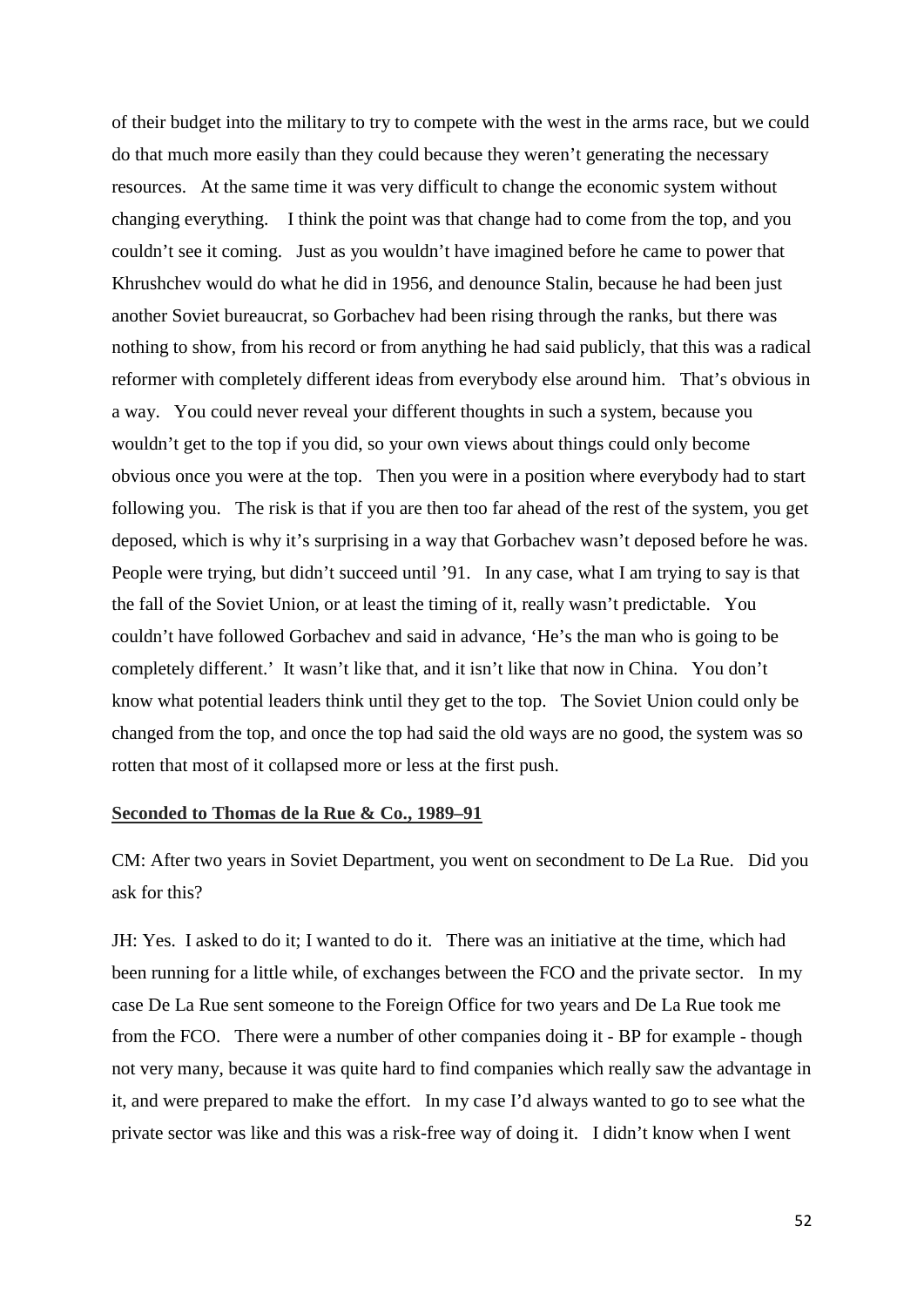whether I would want to come back. Not that I was unhappy in the Foreign Office, but I wanted to see what the other side was like.

CM: Can you describe for us what job De La Rue gave you to do?

JH: Yes. The problem with it in both directions was that you arrived as a middle level, presumably reasonably able, person in the Foreign Office or in the private company, so you had to be given something decent to do, while at the same time you knew absolutely nothing about what their business was. So it was never going to be very easy for the leadership to trust you with something serious. I think I did reasonably well in the circumstances. De La Rue put me in a department which was developing identity cards, automatic identity cards, which they produced for countries around the world. They had some big ID card schemes already in operation, for example in Malaysia, but with rather old-fashioned technology. The particular thing they asked me to do was to look at the market prospects for a computerbased card system, of the kind everyone has now, but didn't then, where a computer with a camera takes a photo of you, digitises the image, and then prints it onto a card along with your details in a secure way. De La Rue was essentially a security printer; that's what they did, mostly bank notes, but also passports and other key documents. The question was whether there was a market for this new computer product, and if so, where was the market and how would you go about selling it. I did a study of almost all the countries in the world.

CM: Was there anything in your Foreign Office experience to help you in this study, or did De La Rue say we want it done like this, or did you make it up out of your own head?

JH: I had to make it up as I went along really. I hadn't done anything like that before. There were some people there who could help me, who knew this market. I spent quite a lot of time talking to them, and visited some places to see what the market might actually be like. I spent quite a lot of time, although I knew nothing myself about the technical side of it, with a software company, with whom De La Rue were working, to see if they really could produce these cards with a good enough image to be recognisable. That was the big problem - at that stage the images often weren't good enough once printed. After a few months I produced a report about sales prospects which I presented to the Board. They said, 'That's fine. Now go and sell it.' So then I had to try to sell the product to some of the most promising countries. I went around to places like Cyprus and Malta, and tried to interest them. It was quite tricky and at that stage there weren't any real takers. It was no doubt more of a longterm sales prospect than an instant hit. In any case after a few months on the road, I moved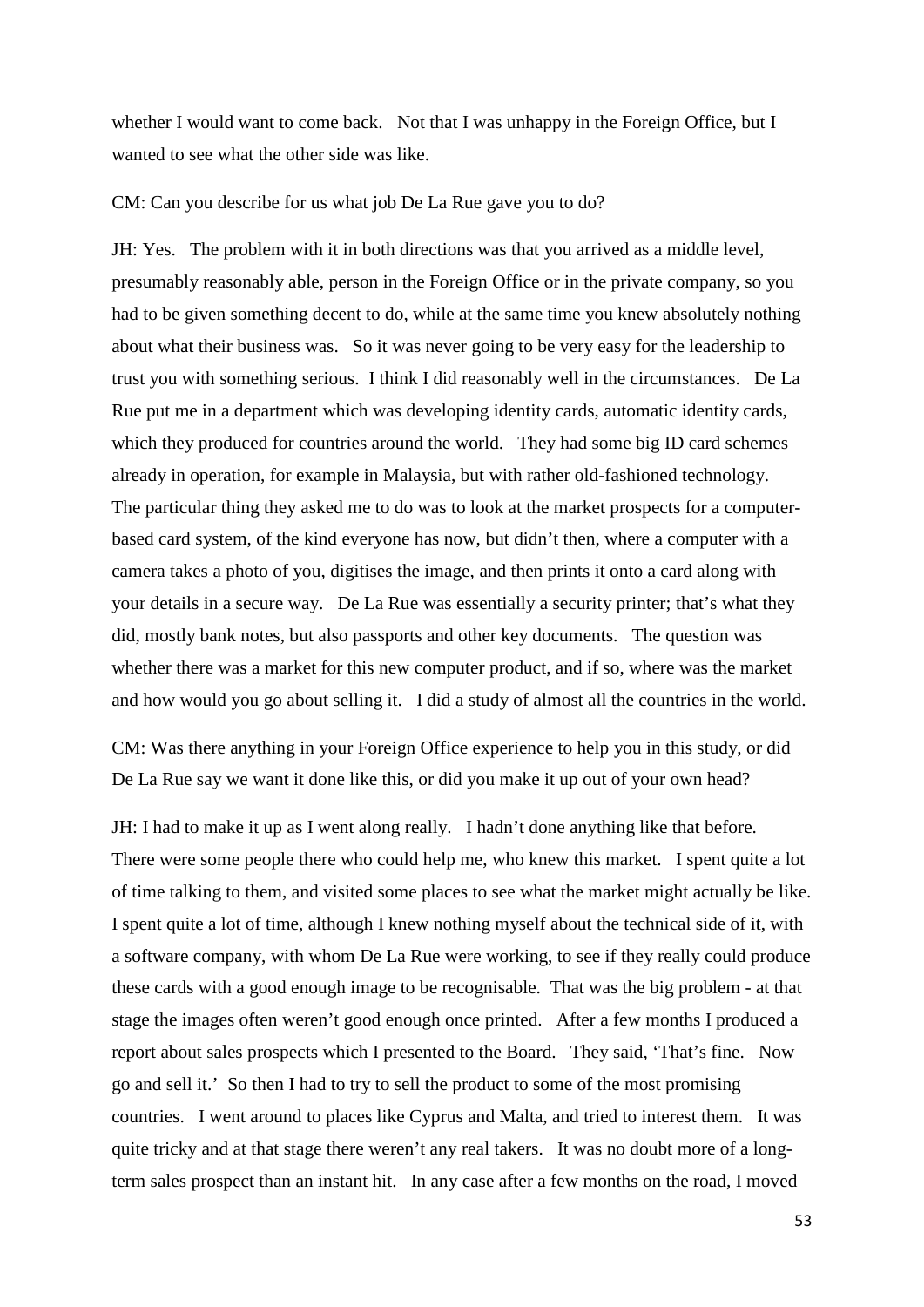on for a while to the currency side of things, which was much more the core De La Rue business. This was the very early days of the first ideas about the single European currency. De La Rue wanted to be in on the ground floor of how this was going to work and to be able to print some of the euros themselves, if they could get into that market. I visited the European Commission and asked them questions like, 'Are you really going to do this? How are you going to do it?' This was the printing side of it, not anything else. Of course we had no idea at that stage whether the UK would be part of it, and if we were, whether the Bank of England would be bound to print euros for the UK, or whether somebody else could do it instead or as well. I also did a bit of selling of De La Rue's bank notes in Eastern Europe and in Africa, visiting for example Rwanda and Burundi, I remember, and also places like Romania and Bulgaria, emerging from the Soviet tutelage, to try to sell them bank notes. Quite a different experience from what I had been used to!

CM: More generally, what was your reaction to work in the private sector as compared with the Foreign Office?

JH: De La Rue was a very specific company because it dealt mainly with governments, so it was logical to have an FCO secondee there in some ways. Printing currency is very closely connected to sovereignty and power, especially in developing countries, which was where most of De La Rue's business was, and is controlled very tightly by finance ministry and the central bank, with a lot of security. De La Rue therefore had very good contacts with governors of central banks and finance ministers. Occasionally, for example, they needed to do a very secret operation of printing a whole lot of new bank notes for a country. It happened while I was there for Nigeria, without anybody in Nigeria knowing that we were doing it, beyond a very few people at the very top of government. We flew in the bank notes in jumbo jets, and overnight the Nigerian government said, 'Tomorrow the bank notes are new and instead of a ten thousand Naira note, the main note will now be a new one Nigeria' or whatever it was. This was partly because the currency was physically worn out, because they got a real battering through much handling in damp and dirty surroundings, but it was also a way of flushing out illegal money. Bank notes and other security products were interesting in that sense. It wasn't like selling baked beans. These were sensitive items over which you had to deal closely and confidentially with the government. So in a way working for De La Rue wasn't as unfamiliar as it might have been, but still my perception was – not an original perception, obviously – that there was a huge difference between working in an organisation whose object was making money - at the end of the day, if the company didn't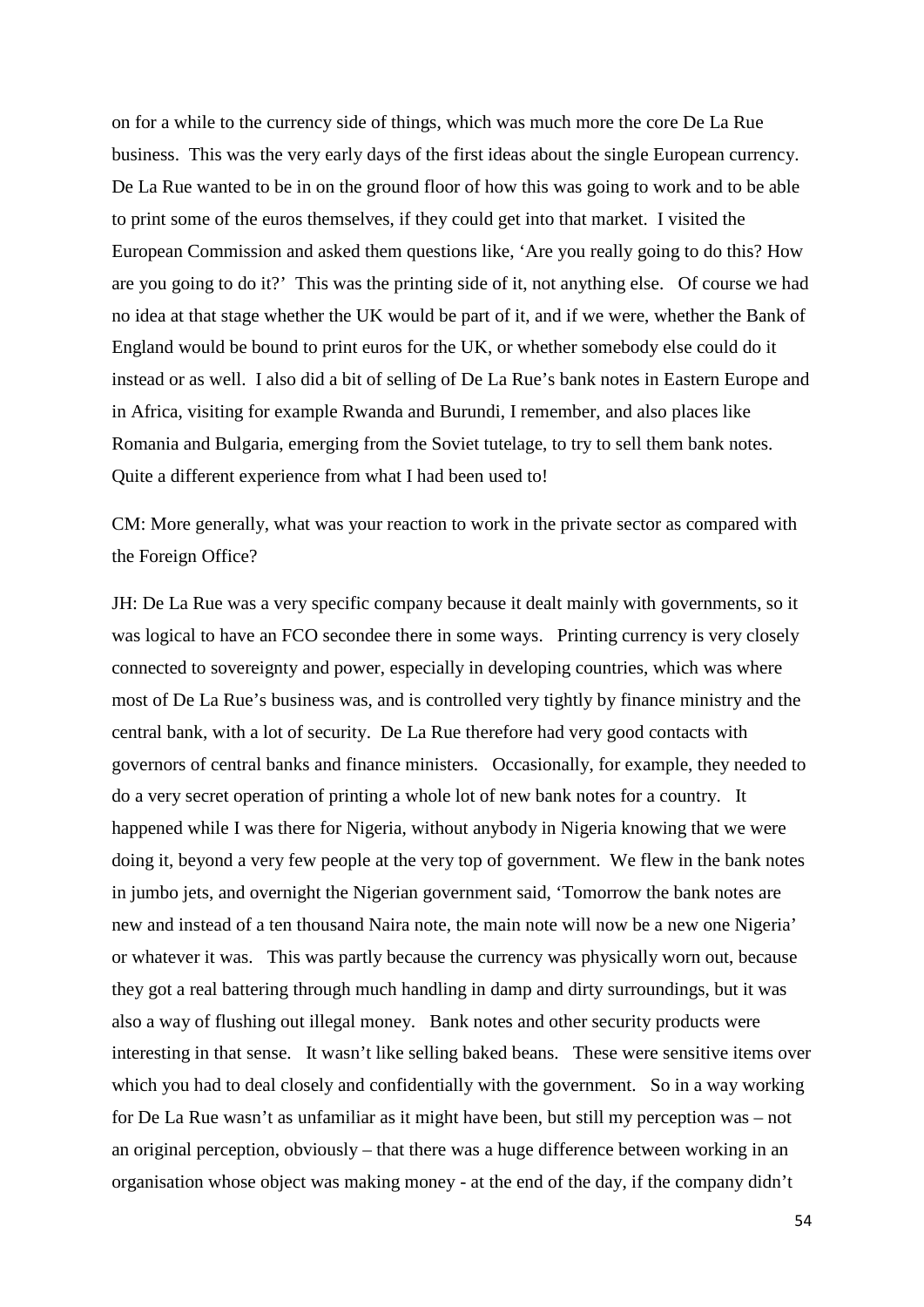make money, it died – and an organisation which, while conscious of costs, and increasingly so - the Foreign Office was already stuck in cycles of cuts – was not one whose existence was about money. It was about something else, to produce a common good, a foreign policy for the good of the country. I'm not necessarily making a moral judgment about which was better; I'm just saying it's a completely different attitude and a different experience. Another interesting aspect for someone coming from the FCO was the attitude to writing things down, and how decisions were made. The Foreign Office specialised in writing things down, if you like. You produced reports which made sense of what was going on; you polished them to make them comprehensible documents which could really inform readers in depth and be the basis of sensible decisions. When I got to De La Rue, I tried to do the same thing. People looked at me as if I were mad. What is this document? It's very nice and interesting no doubt, but we don't do things like that or take decisions like that. Of course, there were some written reports, but they were usually poorly produced and badly written. A lot of decisions were taken quickly on the phone; many decisions were taken in quick meetings on the basis of not much by way of preparation. The bureaucracy was terrible, in the sense that nobody recorded anything properly, so they never knew what they had agreed, which meant they were often arguing later about what they'd agreed. There were lots of good things about this. Decision making was obviously quicker, and had to be, than in an organisation like the Foreign Office. Those in charge were much more flexible when they needed to be, and much more focussed on whether something was going to work quickly or not, because if it was not going to work, there was no point in spending any money on it. The downside was poor record-keeping and unsatisfactory decisions on the basis of partial information. It was quite a shock in a way to find that some of my diplomatic skills were of no value. But I also enjoyed that contrast and enjoyed working in the company, though they were having some difficulties at the time. I remember in one of the areas I was working in at the time, about half the staff were fired to reduce costs, and it literally was: here's the black bag, you're off this afternoon. These weren't incompetent people. The management had just chosen some who had to go, hopefully not completely at random. The Foreign Office had itself been retiring people, but it was done in a much more civilised way than that, even though people in the Foreign Office didn't necessarily think so. That was a useful, and interesting, lesson in private sector ways.

CM: Were you attracted by this flexibility, agility to react and things like that?

55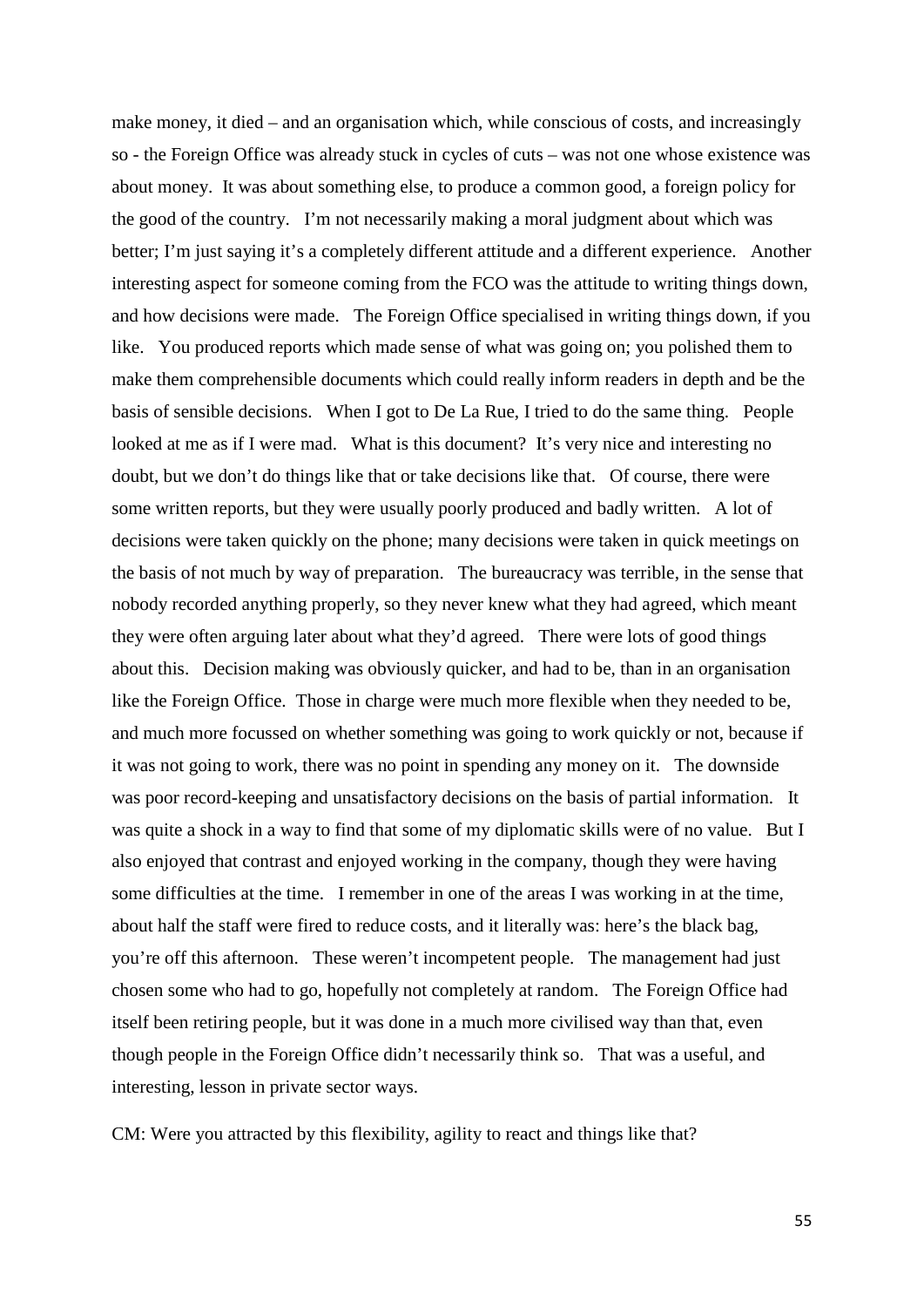JH: Yes, but not enough to want to stay in the end. Basically, what they did was not as interesting as what the Foreign Office did, even though security printing was quite an interesting product. Although they were better paid than we were, and had better packages of healthcare and cars and so on, the difference in that kind of company was not so radical as to make you think, 'Never mind whether it is interesting, I'd just like to earn three times as much, thank you very much.' So I wasn't seriously tempted not to go back to the FCO. I was happy to have done the secondment; I enjoyed it and I hope I gave them some value, at least, but I was content to go back when it finished.

CM: And presumably the hands-on experience of working in a private company must have been useful for your next job.

JH: I think it was, and it was also useful to say that I had had that sort of experience, to be able to say: I'm not just a civil servant who doesn't know what a company looks like and doesn't know what making money is like. I had been there and done it, to some extent.

# **Counsellor, Economic and Commercial, New Delhi, 1991–95**

CM: Your next job in 1991 was Counsellor and Head of Chancery in the High Commission in New Delhi at a time when India was just coming out of forty five years of autarky, or close to autarky, and entering the world economic system.

JH: The first thing to say is that I should have gone back to Moscow, in the sense that it would have been the normal and logical thing for me to do, to go to be Head of Chancery in Moscow, and then eventually, if nothing went wrong, later to become Ambassador. That's what people like me did, having learned a particular hard language. But the Foreign Office said to me at a certain point when I was away in De La Rue: you can still do that if you like, but we need to train some more people to speak Russian, and they then need to be found things to do, so if you don't mind, we think you might like to go to India instead. Obviously, it would have made sense to go back to Moscow, but even though so many fascinating things had happened there since my first stay there, Moscow was still not in my view a great place to live, especially for a family, and to be honest I didn't feel a fundamental love of Russia or Russians which drew me back there. I thought India would be more fun, more interesting for the family and for the children, and different, so I was not too hard to persuade. It meant my career took a different turn, and in the end I never went back to Moscow on a posting.

CM: What were your first impressions of India?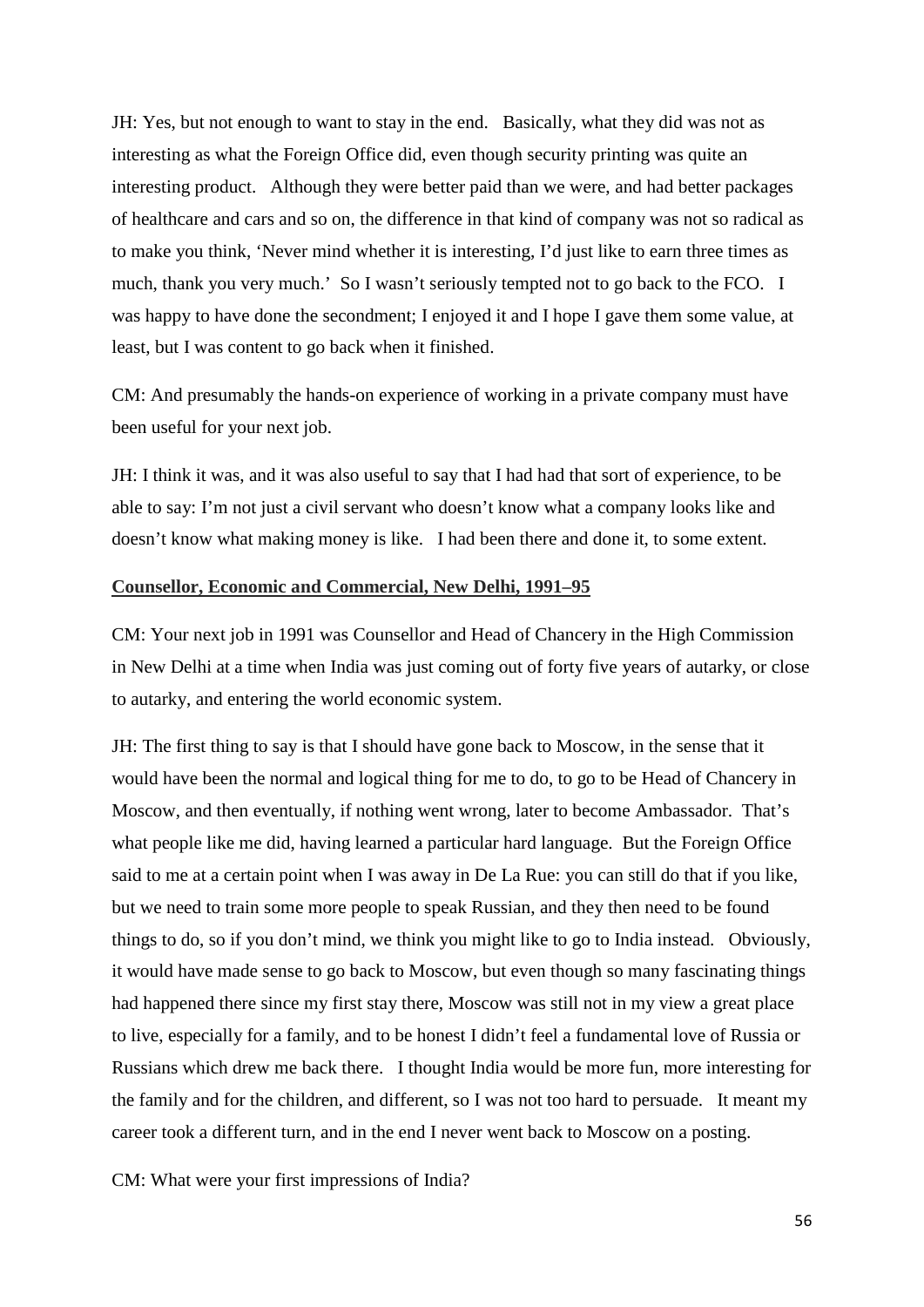JH: I think I can say I liked it from the start, because it was so completely different and interesting. I didn't mind the heat; that was fine. There were so many opportunities there, such an enormous country, and it was a place where it felt natural to be, because it was so much part of British history, for better or for worse, whatever you want to think about the colonial period. It seemed familiar because I had heard so much about it and read so much about it. Pretty much from the start we enjoyed our time in India enormously, which is not to say it was without its problems. We lived a very artificial life. We had a bungalow on the compound in the British High Commission in Delhi, which was great in the sense that our power worked, our water worked. So the things that people had to experience who didn't live in those circumstances, about the real India, we didn't experience. At the same time, it was a bubble, a British bubble with all the problems of living in a confined space. There were advantages: the tennis courts were there, the swimming pool was there, the facilities were there, I could walk a hundred yards to work. And yet I think that was a net disadvantage in a way, because we didn't see the life outside or live the life outside, or know the real India so well.

I started off as the Head of Chancery and the Political Counsellor, but with the knowledge that I was going to move, when the previous incumbent moved, to become the Economic and Commercial Counsellor, which is what I really wanted to do. I wanted to see what the commercial and economic side of diplomacy was like. It was quite interesting when I did make the move, because for the Indians, not least for our Indian staff, being Head of Chancery was seen as a serious thing, a proper political job. As our head bearer put it when we told him I was moving, 'Head of Chancery royal, sahib.' He meant being Economic and Commercial Counsellor was second rate by comparison – the taint of trade. So there was a real dilemma on his part, because he'd been the Head of Chancery's bearer for thirty years. We were staying in the same house, but the question was, were he and other staff going to move to where the new Head of Chancery was going to be, because they they couldn't cope with the drop in their status when I changed jobs. In the end they did stay with us, which was a relief. But before that, for the first few months I was there, I was Head of Chancery, with a lot of interest in what was happening politically in India after the assassination of Rajiv Gandhi, and always a lot of concern about what was happening in Kashmir, which was the main Indian internal issue of major concern to the outside world at the time, because of the tension in the relationship with Pakistan. We also followed very closely all aspects of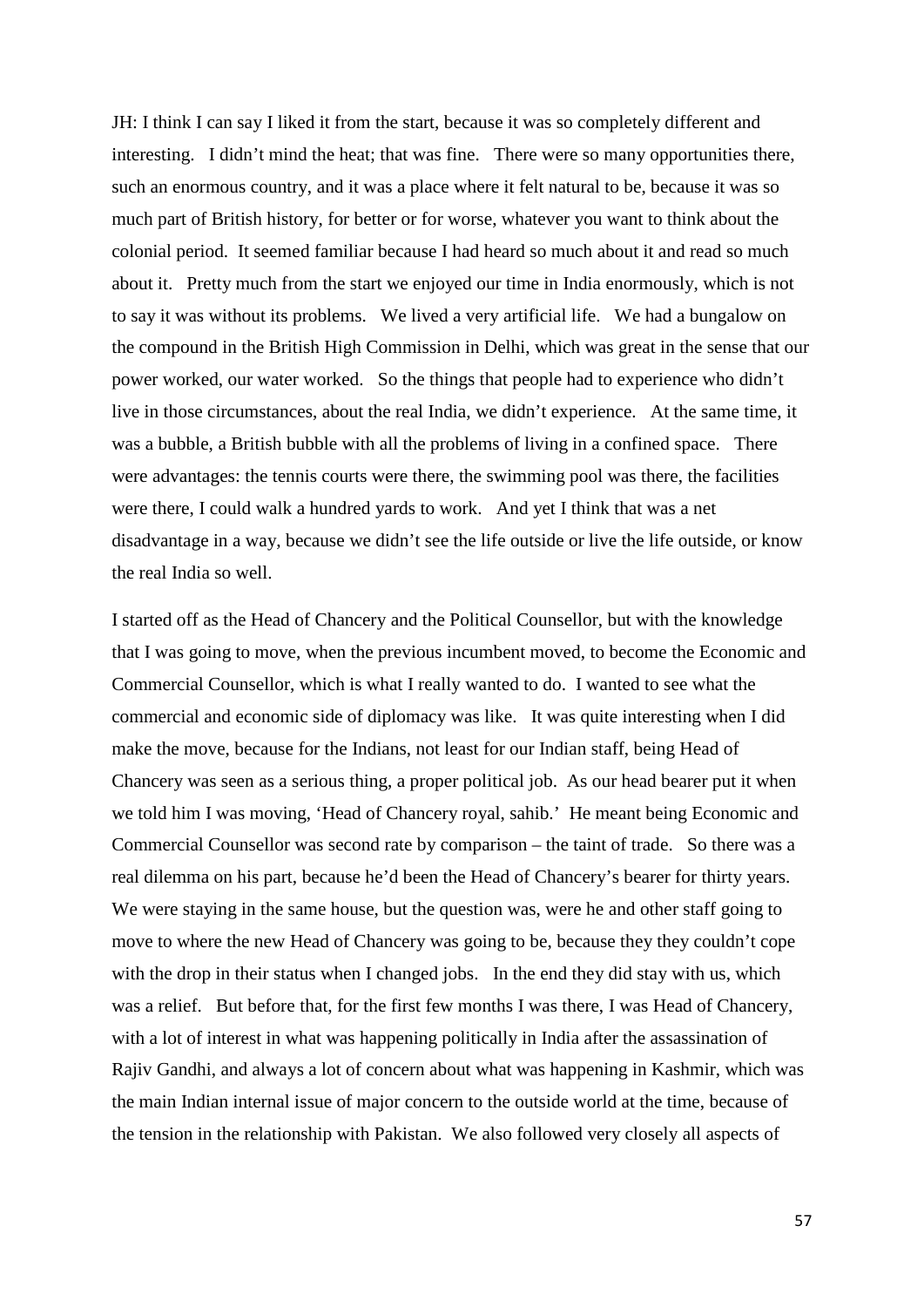Indian foreign policy, and the chances that it would evolve towards a less spiky political relationship with the west, now that the Soviet Union was no longer around.

#### CM: Who was the High Commissioner at the time?

JH: It was David Goodall when I first got there and then a few months later - I can't remember the exact timing - he was replaced by Nick Fenn, for the rest of my time there. Both were excellent High Commissioners, and rewarding people to work with and learn from. Peter Fowler was the Minister, the number 2, for most of my time, and was an old India hand. David Goodall I think had been there before, but Nick Fenn had not, though he had been in Burma. Both got on well with the Indians, and had less problems than some of those who followed them.

India is quite a shock to the system on first contact as anybody knows who has been there. I was there on my own for a little while before Penny joined me, and I made a big mistake when she arrived, because I took our car and drove her to Old Delhi with the children. I thought I'd show them what the real thing was like. It didn't go well, because it was hot, millions of people were rushing around in all directions and Penny had a real attack of claustrophobia, which took quite a while for her to get over. She finished up loving India more than anybody else possibly could, but it wasn't a good start. It was only when some other friends took her off on a trip on the train and said, 'Look, you need to get into this,' that she fell in love with the country, and has been in love with it ever since.

It was a good time to be in India, especially on the economic and commercial side. As I said, we had arrived just after the assassination of Rajiv Gandhi, which was a big trauma for the country, and the arrival in power of an improbable leader called Narasimha Rao, who was already old and had certainly been around Indian politics for a long time. He had no known particular views on things, was a compromise candidate, and no-one expected him to do anything much. The great joke about him was that he spoke thirteen languages but never said anything interesting in any of them. It was no doubt unfair, but you could see what those who made such comments meant. Nevertheless he quickly decided that the time had come to open up the Indian economy, which had been largely closed for many years, with the idea of self-sufficiency. Foreign investment had long been viewed with huge suspicion, because the view was that foreigners were just trying to do down India, and would do nothing for ordinary people, plus all the anti-colonial feelings were still there in some minds as well. Narasimha Rao wanted to change economic policy, working with people like Manmohan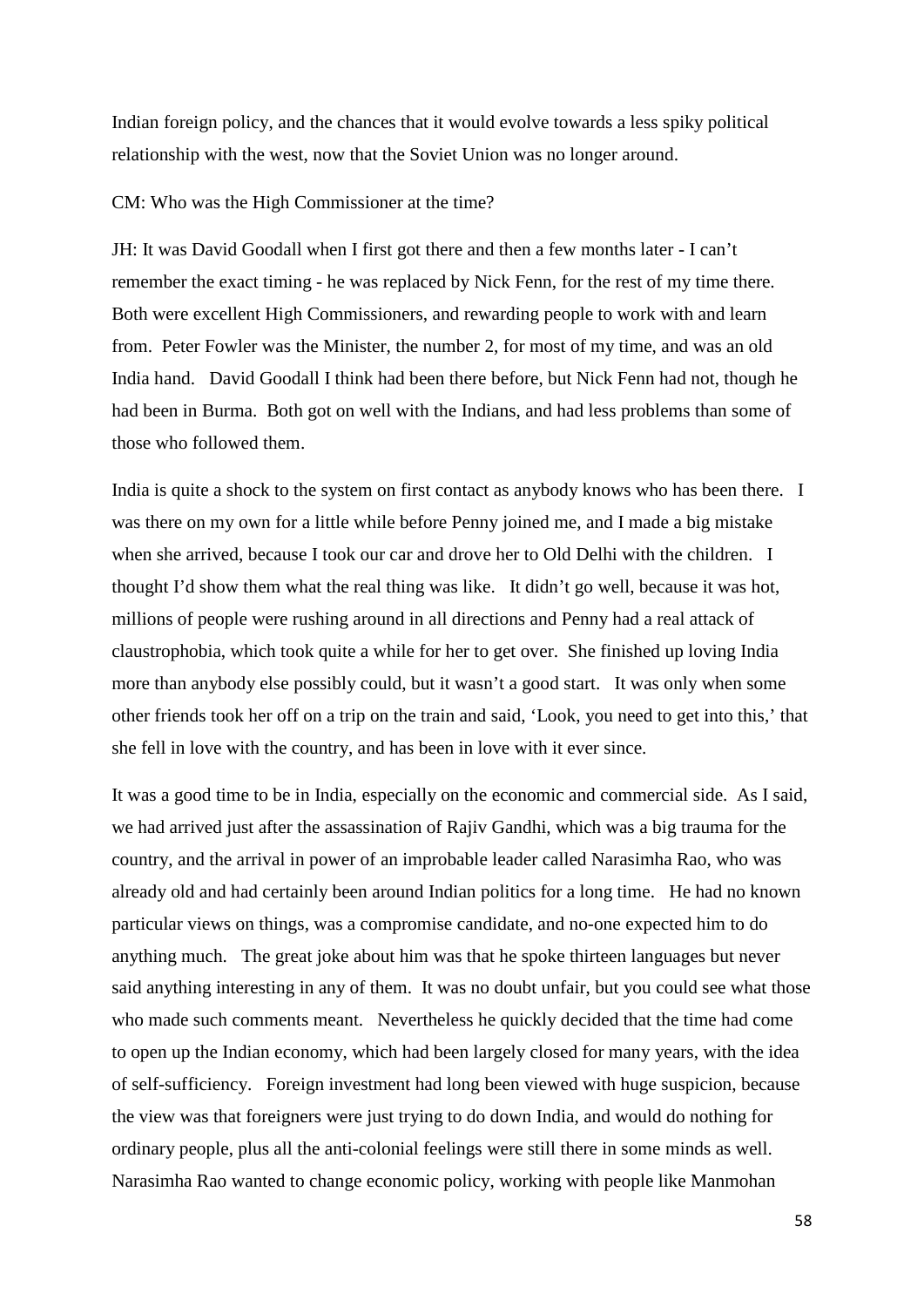Singh and Montek Singh Aluwalia, who could see that the Indian economy was struggling along with a growth rate which simply wasn't enough to lift people out of poverty or get the country moving in the right sort of way. So they started to open it up to foreign investment and to foreign entrepreneurs, which more or less coincided with my arrival, and especially with the time when I moved over to the economic and commercial side.

The overall relationship between India and Britain was tricky, not as bad as for example between some of the French colonies and France, but still the history was always awkward. The Indian civil service, who were the cream of the cream in the country, and extremely clever and capable, were in many cases also extremely prickly and very conscious of being patronised by westerners, particularly the British. They were just not prepared to accept any impression of being lectured to. In the period when I was there, they were not in fact as chippy and difficult as they had been previously; some at least were a bit more open. My impression was always that these people in the Indian civil service, in the Foreign Ministry in particular, had a tricky psychological mixture of superiority and inferiority. They were superior because they were very clever, because their country was much bigger than virtually anybody else's country, and because they had this sort of Gandhian, non-aligned approach, which could make them sound very smug about many issues. At the same time they were very conscious of how poorly their own country was performing in some ways, how bad the conditions were for most people, how terrible the contrasts were, what terrible things were happening all over India in all sorts of ways, about which they were embarrassed, even if they were never going to admit it openly. This combination of a superiority complex and an inferiority complex can make people particularly difficult to deal with. That's why some of the Indians were so prickly, in my view. It may also be that we were not always as tactful as we should have been about avoiding the impression of lecturing them.

One of the nice things about the commercial job was that you didn't feel this sense of inherent hostility on the part of the businessmen. They were more open, and more friendly to people like us. Quite a few of them were Sikhs, who tended to be jolly and to enjoy their whisky. So as a whole the businessmen were easier to deal with, and fun as well, without so many colonial hangovers. Many did quite a lot of business with the UK, and liked going to London; they felt at home there; they didn't feel badly treated or discriminated against. In contrast many of them hated going to Paris, for example; they thought the French looked down on them, which some probably did. It was partly the language as well; in any case the Indians didn't feel comfortable there, whereas they felt comfortable in London, which gave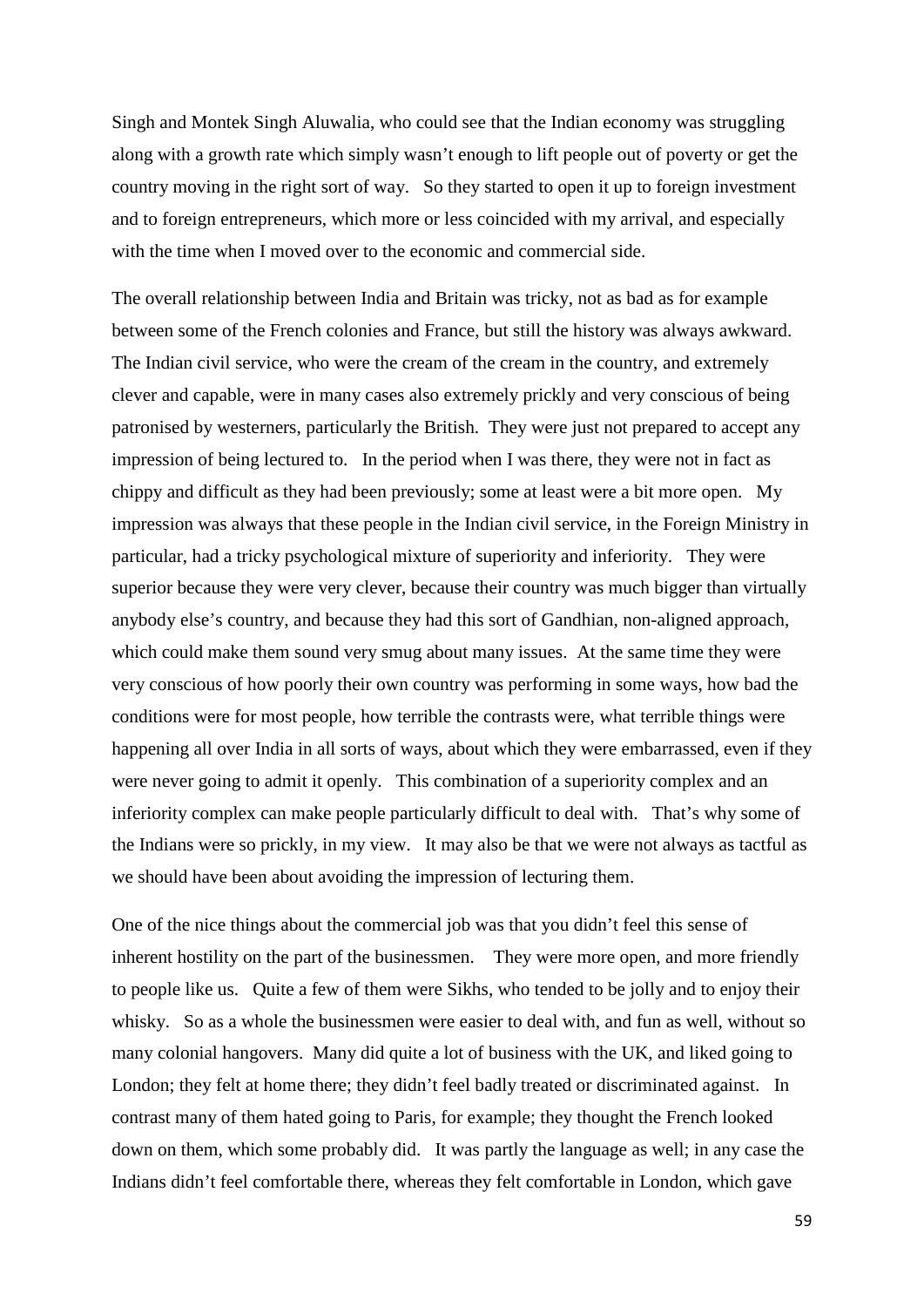us a considerable advantage. And for our part, the British still liked India. We felt an affinity and an interest which the French and other nationalities didn't feel. There were people who were very successful in business terms, but hated being in India. For example, many of the Japanese just found it difficult to cope on a day to day level. Their culture was one of fastidiousness and cleanliness, which made India hard to take for them, and they could not find locally anything they liked to eat, whereas the British were much more adaptable in that sense. Altogether we seemed to be playing on a fairly favourable wicket. And of course we had cricket itself in common as well.

Under Narasimha Rao, the Indians slowly started to reduce the rigid rules about business and investment. It wasn't a revolution, but it was quite distinct from what had come before, and a real opportunity for us. There were already quite a lot of British businesses there; there always had been. Companies like Unilever and ICI had long-standing and sizeable operations. But the really new and big possibilities seemed to be on the infrastructure side; the infrastructure needs of India were and still are almost infinite, so there were plenty of opportunities for companies. We started to talk about things like power stations and roads. The Indian view was that we urgently need more power stations and roads, but we haven't got the resources or capacity to build them quickly enough ourselves. We need people to come in and invest, and we're going to give you conditions which will allow you to make money out of their operations. That sounded easy but then became a very, very long saga which hasn't finished yet, twenty years later. Still there was an opportunity to start on a new footing, and there was a lot of interest, particularly from British power companies which had recently been privatised and were looking around for ways to exploit their new-found freedom.

One of the things we did was to establish something called the Indo-British Partnership, to try to put together big Indian companies and big British companies - to some extent smaller ones too, but this was essentially big business stuff - to make partnerships to think about investment in power or in toll roads or telecommunications, also beginning to open up, as well as in more traditional forms of import and export business, and to press the Indian government to create the right conditions for these partnerships. We had regular meetings of the Partnership and many ministers and senior business figures came to Delhi, as well as in the other direction. Exports started to go up quite significantly. The partnership was led on the British side by Bob Evans, who was the head of British Gas at the time. And on the Indian side I think it was Ratan Tata, one of the big figures of Indian industry. We had a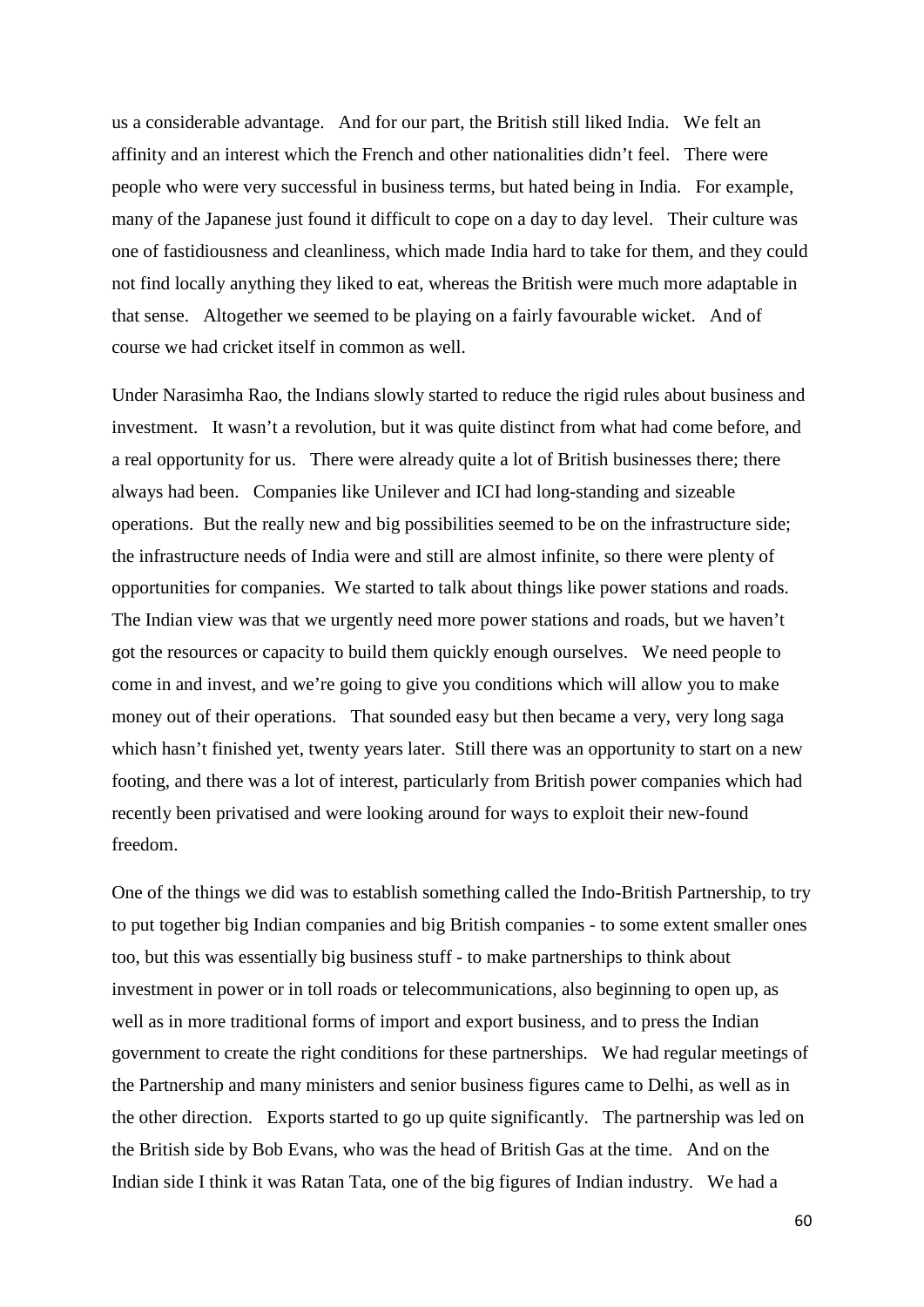very close relationship with the industrial federations, particularly the CII, the Confederation of Indian Industry, which was the most influential of them. I got to know quite well some members of the big Indian business families, the Tatas, the Birlas, the Tapas and people like that. We did a lot of socialising with businessmen: they were very hospitable. But one of the things we had to learn was how different entertaining was. The first dinner we ever went to in Delhi involved an invitation for 8.30, so we turned up fashionably late at 8.45. There was nobody there, including the hosts. We were given a whisky, and then another, and then eventually the hosts appeared. About an hour and a half later, other people started to appear. We were feeling rather drunk by this stage. Then dinner appeared; everybody ate quickly, and fled in a flash. That was the way it was done and we just hadn't really known. We quickly learned you don't turn up at 8.30, you turn up at 10, and you might have been somewhere else before and you might be going somewhere else afterwards, and you don't hang around with the food a long time, you just eat and run. As long as you know the rules, it's fine. We also had the opposite experience of trying to do dinners as you would do them in Europe: you invite twelve people and you place them round the table and so on. Well, it never worked like that in India, because some didn't come at all; some came and didn't eat; some came and brought three relatives. We learned you had to go with everybody else and do buffets, because that way there was maximum flexibility. Lots of the women seemed to be on a fast the day they came to dinner with you: you didn't quite know whether they really were on a fast or they just didn't trust your food. But in any case people were friendly and dinners were always cheerful occasions, as people came and went freely.

#### CM: What about travel?

JH: As part of being the Economic and Commercial Counsellor, I supervised the aid programme in India, which meant I had the opportunity and the excuse to go absolutely everywhere in India that I wanted - there was always a commercial opportunity or an aid project to be visited. We had a very big aid programme in India in those days, including major slum improvement projects in lots of cities. So we did a lot of travelling and loved it. I spent plenty of time in Mumbai, Bangalore and Madras, as it then was, and Calcutta. But sadly, there were also places we couldn't go at the time. We couldn't go to Kashmir, for example, because it was seen as too dangerous during all our time there. And we couldn't go to Assam, for the same reason. For personal travel, especially when the children came out for holidays, we used to travel quite a lot by car, which was always an interesting experience in India. All human life, and a lot of animal life too, was there on the road. The most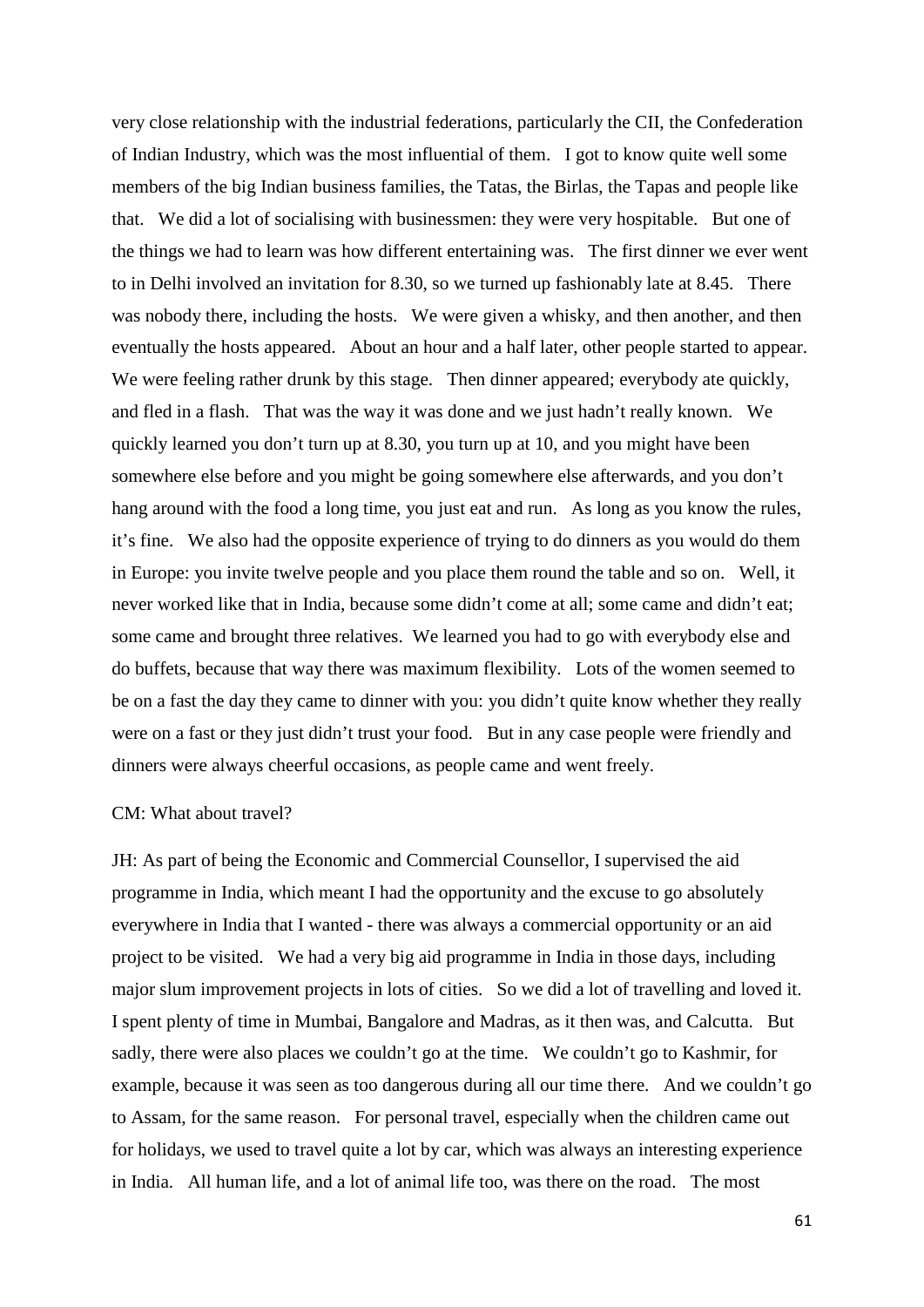exciting place we went to as a family was Ladakh; we drove all the way, round Kashmir, through Manali and places like that. It took us about a week to get there, with all sorts of adventures on the way: landslides and mountain roads that you were convinced you were about to fall off. We went through the most spectacular scenery on the way, including very high passes, well over twelve thousand feet, with the risk of altitude sickness. My eldest daughter Sarah and I then went with others on a white-water rafting trip, with further dramas and spills involved too. Penny was flying back with the other children; but the flights were all cancelled because the weather was bad, and she only managed to get a flight in the end by telling the children to cry at the airline desk! We also went to the so-called game parks – not a lot of game there usually - and the bird sanctuary at Bharatpur. We did see tigers once, in Kanha Park. And of course we did the usual tourist trips to Agra and the towns of Rajasthan, which were wonderful, and much less adjusted to tourists in those days.

More seriously we did some novel and interesting commercial promotion activities while I was there. The Royal Yacht *Britannia* came out, without the Royal Family, and docked in Mumbai, so we had all the business men of Mumbai for a reception on board, and the Royal Marine Band beating retreat on the quayside. Everybody loved it. We always used to try to sign some big deals on these trips. *Britannia* was a very good vehicle for that, because it had a certain difference and prestige. Then Concorde flew to India with a bunch of senior businessmen; we went to Delhi, Calcutta, Mumbai and I think Madras as well, or maybe Bangalore. The plane wasn't allowed to fly supersonically but it was still a major attraction. The group was led by a businessman turned politician and trade minister called Richard Needham; he was a difficult man to manage, but very good at giving speeches. I was full of admiration in a way. He was quite difficult to get out of bed on this tour. But when you eventually got him going, he'd have a piece of paper with two words on it, or maybe three, and on that basis would give a twenty minute speech of complete fluency and persuasion. He was a serious professional at that. Again a lot of agreements were signed. The problem was that a lot of them didn't go anywhere in the end. Many power projects never happened because the Indians could never quite get the rules right. They were too suspicious of being ripped off by clever foreigners. Enron, an American energy company which later collapsed amid tales of fraud, was one of the first on the scene and built a power station near Mumbai, and basically – it's a long story – the prices that they were allowed to charge had been set too high. The Indians realised this after a while and had to try and change it, which became a big scandal and cast a shadow on the rest of the power sector. The same was true to some extent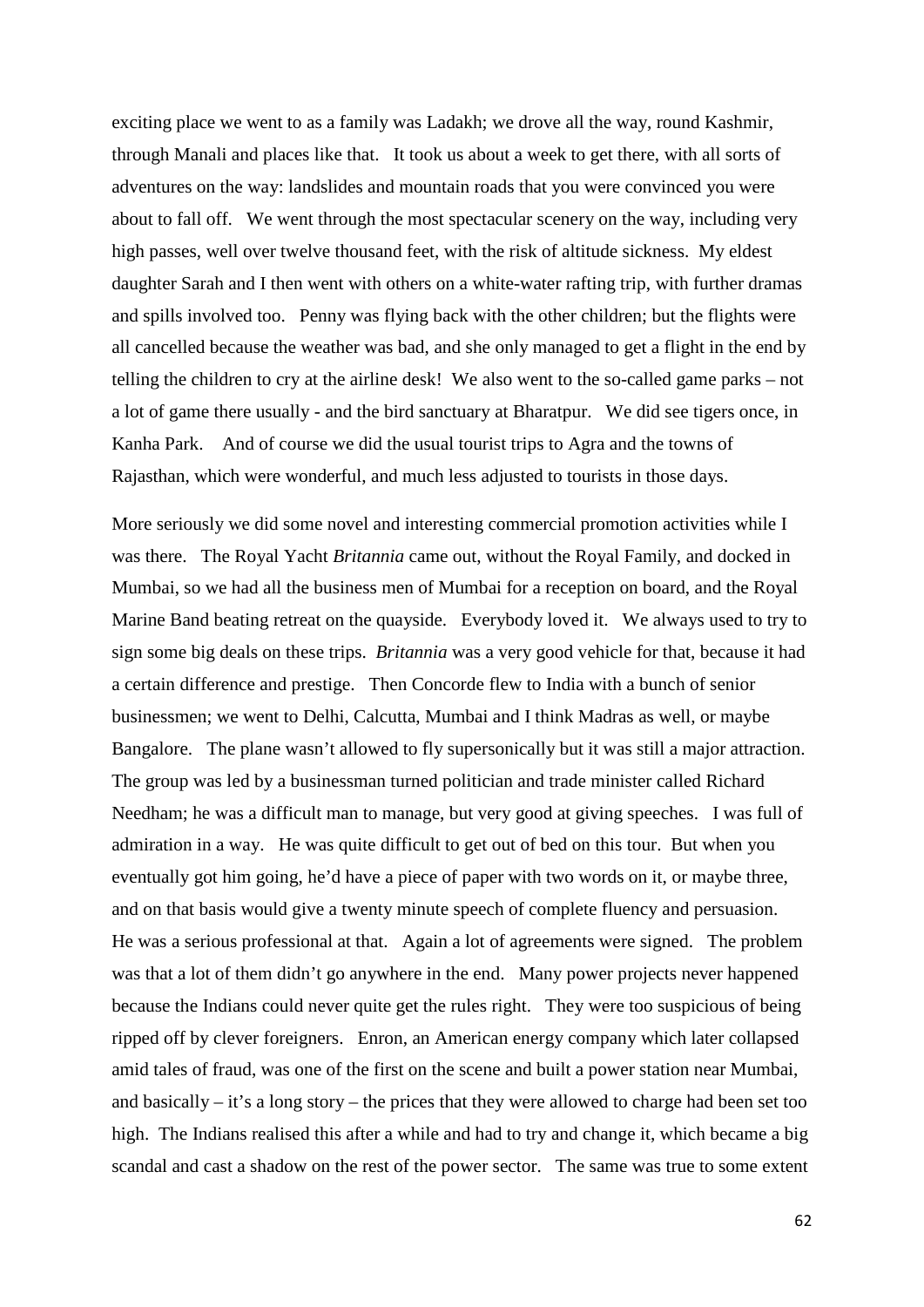in telecommunications. A lot of apparently exciting projects somehow never quite came off. So it was frustrating, even though I was there at the most optimistic initial period. There were always problems with the bureaucracy, and with the differences between the centre's rules and those of the states. Making things happen was a long business at the best of times, and companies had to have a lot of patience. Plenty of the companies were suspicious themselves and cautious as a result. I used to think they were often too suspicious and cautious, because the investments they were contemplating were usually not massive from their point of view. My observation was that a lot of these companies would go and invest a billion pounds in the United States without giving it much thought, because they thought they understood the Americans. But they were often ripped off, because if the Americans are selling you something, there's usually a good reason why. Still they thought they knew what they were doing and that the US was a non-risky environment. The same companies would argue endlessly at Board meetings about investing twenty million pounds in India. The risks were certainly there, and the speed of decision making was painful, but the potential rewards were also very high. The risk-reward ratio was actually quite good. But many companies didn't see it like that. Then there was always this interesting comparison, as there still is now, between India and China. China was already beginning to motor by then, and India was lagging behind, partly because the bureaucracy was so terrible. But from Delhi we used to argue that at least in India you had a political and legal system that you could recognise. It was a democracy, even if an imperfect democracy. You had things like courts and independent judges; they didn't work as you'd want them to work. They certainly worked very slowly; but there was a recognisable system there. There was a civil service and bureaucracy you could understand, even if you didn't like it very much. China on the other hand was the wild west. You could make a quick buck there, but you could also crash in flames very quickly. India was a bit more reliable. That debate essentially still goes on today. Of course, China has rushed ahead economically in all sorts of ways, but India still has many advantages. The old story of the tortoise and the hare may still be applicable. In any case there was a lot of interest and enthusiasm about trading with India when we were there, and on the whole it was a rewarding period.

# **Head of European Union Department (External), FCO, 1995**

CM: In 1995 you went back to London and you were Head of European Union Department External, but only for a very short time. When you went into that position did you expect to be there for three years, or was it just a holding position?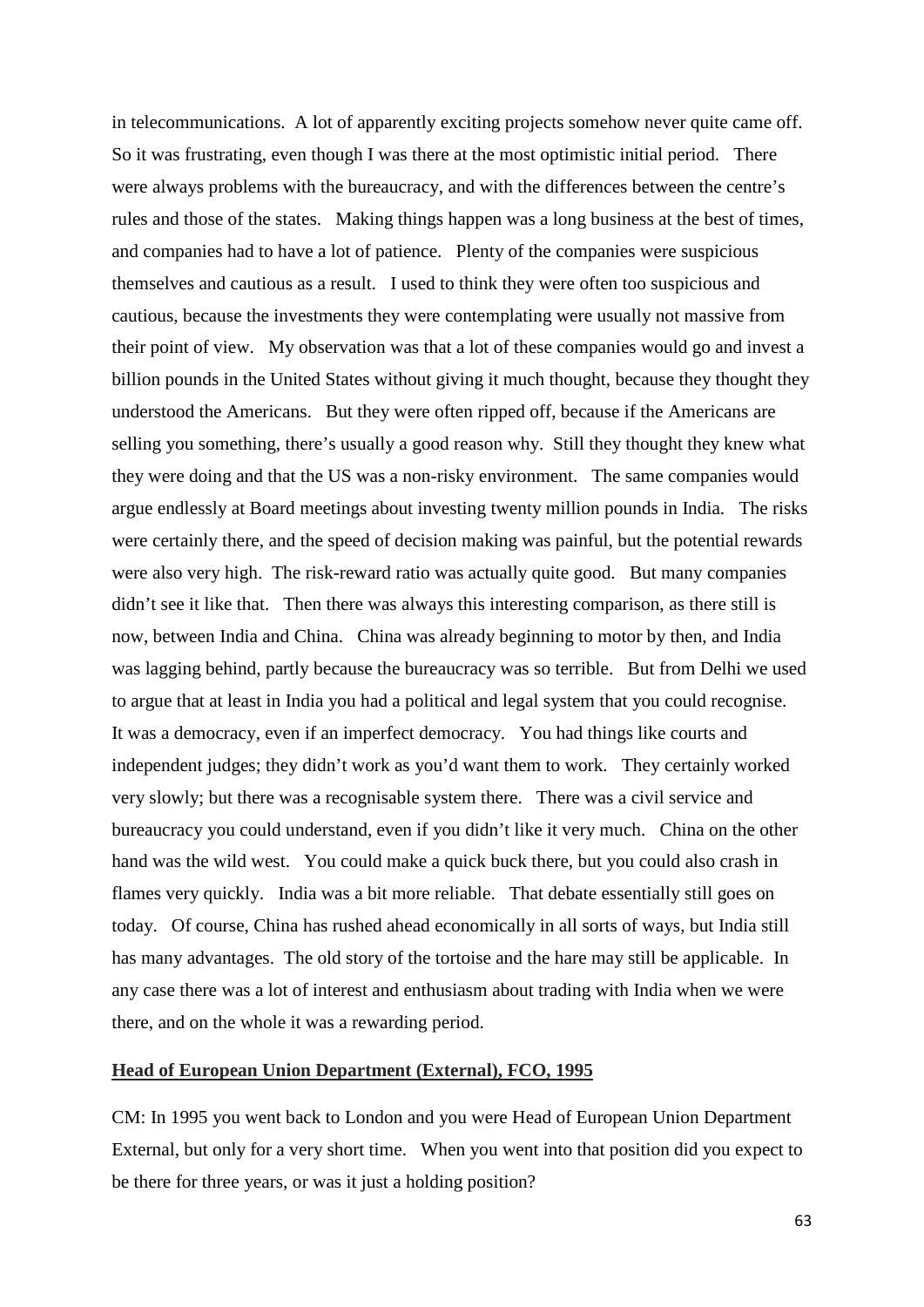JH: I didn't know at the time, because I was unsure about my prospects of the FCO private secretary job at No. 10. I knew I was one of the people competing for it, but I didn't know I'd got it until later. I think I might have stayed in EUD (E) if I hadn't got the No. 10 role.

### CM: Were you pleased to be going to an EU job?

JH: Yes. At that stage the European Union was what it was all about. That's where the future seemed to be, including working in Brussels, which I had always wanted to do, though that never actually happened for whatever reason. Brussels was where the real decisions were being taken, not just in foreign policy terms. My observation about it was that, if you were working in UKRep in Brussels in some committee or other, a lot of it was going to be quite hard grind, tiresome negotiation, referring back to departments in London and so on, but what you were talking about was often very practical and had a real world impact, whereas a lot of other things you might do in the FCO might seem more grand and exciting but also had a more tenuous connection to reality. You might be negotiating in one of the committees about the size of pineapple chunks or the noise of lawn mowers, rather tedious, low level stuff in a way, but getting the right result was very important for companies back in England. I was always interested in that. And these things had significance politically too, because for all the complaints about interference from Brussels and EU bureaucracy, these kinds of industrial standards were very important for growth and market access, in the EU and more widely.

### CM: What was your role as Head of the EU External department?

JH: Our remit was to a large extent about external trade. The EU were the negotiators on external trade deals, but we had a huge interest. The DTI were in the lead, but in those days we shadowed the DTI, and other so-called domestic departments, very closely on all European issues. So we had quite a lot of people working on that side of things. It was my first brush with the external trade rules and all the complicated business of the WTO and bilateral and regional deals.

The most interesting thing I did while I was there was to start thinking about further enlargement of the European Union, because there was a big debate beginning about how far the European Union should enlarge in the end. The UK was of course always in favour of maximum widening of the EU, partly because we didn't like deepening, and hoped widening would mean less deepening. But the question was who was entitled to join the European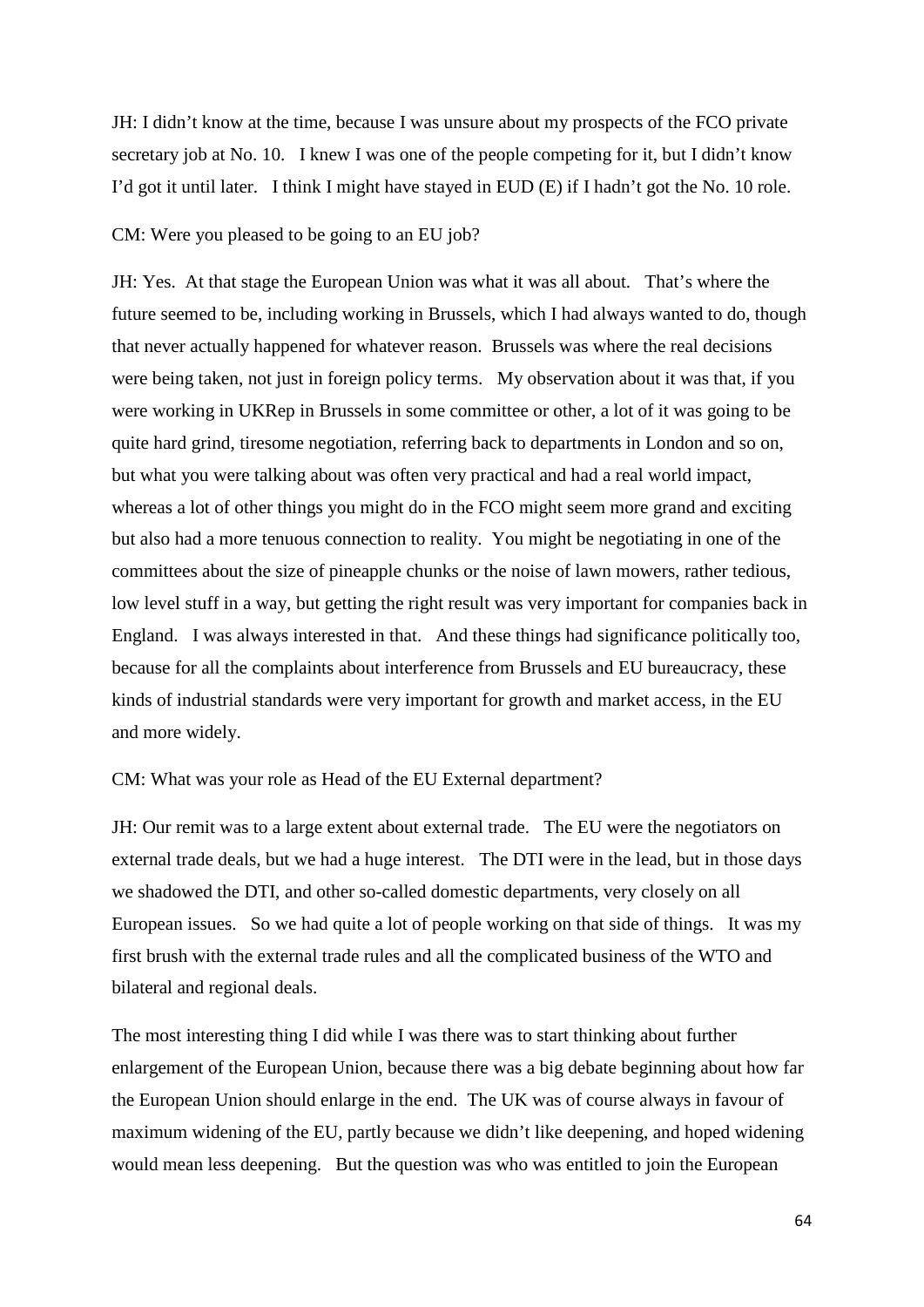Union, in theory, and who might do so in practice. I took it upon myself, I don't know why particularly at that moment, to write a paper about how far enlargement could go. Some of it was relatively straight forward. Of course, we were going to support the obvious countries in Eastern Europe: Poland, Hungary, Czechoslovakia, as it then still was, to join. It was going to be a difficult, long road for them, but the objective was shared and for us relatively clear, even though the French were very suspicious of the consequences in some ways. The Germans generally shared our keenness for their own East European policy reasons. The question was, where would and should this process stop? I can remember writing about this and suggesting, basically, that the limit might well be Ukraine? For me Ukraine was a European country, no doubt very difficult to absorb, and very difficult to say when it would be ready to join, but if they wanted to join, on what grounds would you say no? Ukraine was a long-term objective, but you shouldn't say no to it. Russia we always thought was a bridge too far, and we didn't really look at that. Interesting cases were Georgia and Armenia. Were these European countries? Not geographically, but how far should culture count? There were no real rules about this, so they could just about be seen as possibles. Turkey? Was Turkey European? A little bit, geographically, but culturally? Views were divided, then as now. Azerbaijan? Probably not. It was an interesting exercise to start looking at countries and trying to say which could be seen as European and which not.

CM: And what about the Balkans. We're in '95 and in the thick of the war.

JH: It was the time of the Dayton Agreement; it was concluded in December '95, so it was very much on everybody's agenda. You looked at all these Balkan countries – it wasn't clear exactly which countries would exist at that stage – but nevertheless, whatever mess they were in, these were all clearly European countries. So eventually they would qualify, and of course the possibility of membership of the EU would be a very powerful lever we could use to try to force rising standards of governance and commitment to peace.

CM: When the war started Jim Baker said, 'We haven't got a dog in this fight'. The Europeans said this was the European moment. But In the end we had to get the Americans to come in to sort it out. Was there any sense in your department that Europe had had an opportunity and failed?

JH: I think that was true in the military sense. We and the French working together had not hacked it properly, not that we necessarily blamed ourselves, but it hadn't worked. So we did need the Americans to come in. But it was still obvious that the Americans were not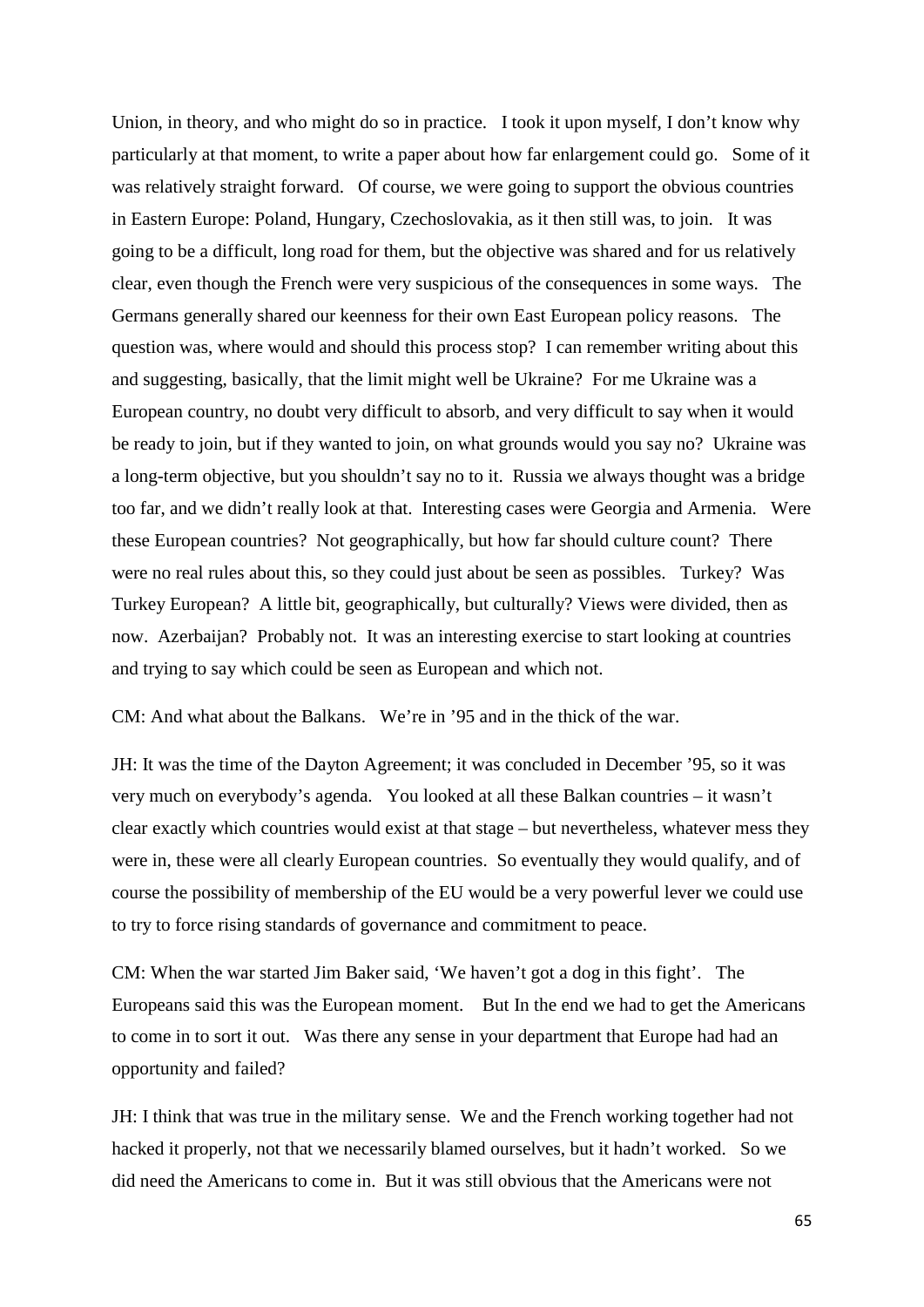really going to be interested in these places much in the long term, therefore Europe was going to have to deal with it. This was our back yard. As I have suggested, the one bit of serious leverage we had over all these countries was EU membership. It still is. It was a very powerful magnet, which you could already see working on the countries that were nearer to us in Eastern Europe. One of the interesting things was that people would talk as if the enlargement process was a negotiation. It wasn't a negotiation in any real sense. The EU said: these are the rules. You can fiddle around at the margins, but essentially you get what you're given. This is how it works; this is what you have to do internally to become a member. Of course there were still big questions to be answered. How long was it going to take for these East European countries to be ready? We were the ones pushing for them to join quickly, and I think rightly so, because one of the great successes of the European Union was the eastern enlargement and the effect it had on these countries emerging from the Soviet empire. This gave them a democratic and security anchor; this was what they wanted. Going back to the Balkans, Serbia is clearly a European country. If Serbia at some stage wants to join and is ready to join, on what basis are you going to say no to them, given what the European Union's founding document says, that it is open to any European country. Of course, the founding fathers hadn't defined what European meant. Which is why the difficult ones were countries like Georgia, Armenia, and Turkey. It was an interesting intellectual exercise.

### CM: How was your paper received?

JH: I think quite well. We weren't taking decisions at that point, but nobody had really sat down to ask where would the boundaries of the EU actually be - not necessarily now, but in twenty or thirty years' time. So people in the FCO were interested, and receptive to the underlying sense of openness to a wide membership.

#### INTERVIEW 3 WITH SIR JOHN HOLMES 15 FEBRUARY 2018

*Today is 15 February 2018. This is the third interview with Sir John Holmes for the British Diplomatic Oral History Programme. Catherine Manning recording.*

CM: John, I am going to start by asking you to tell us about the job that you moved to in No. 10 in January 1996. I believe your title was Overseas Adviser to the Prime Minister.

JH: It was also called Private Secretary for Overseas Affairs in the Prime Minister's Office. Obviously, it was a very coveted role - a great job but a complete nightmare at the same time.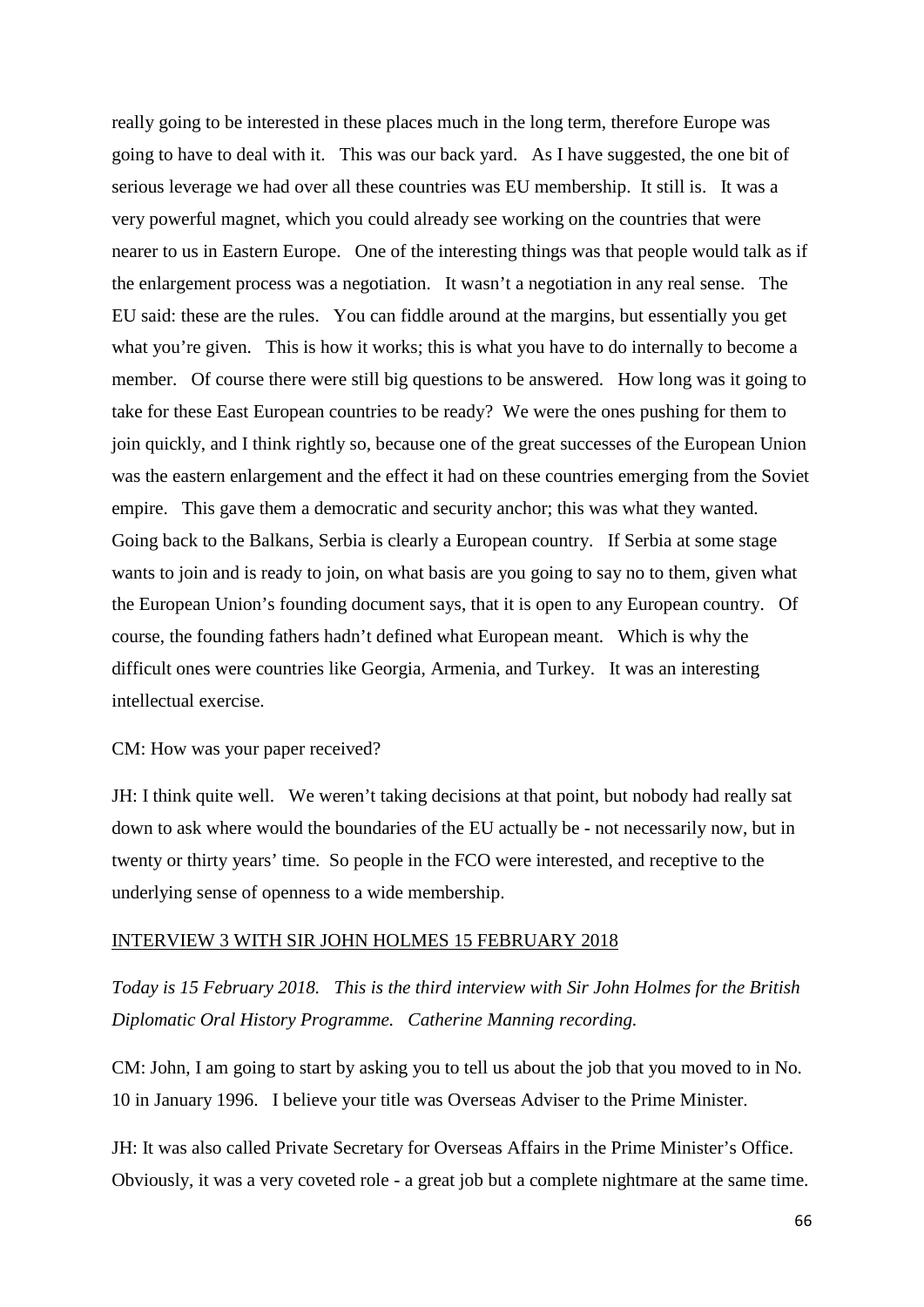I knew the latter before I started, because the hours were always ridiculous and the number of issues you were dealing with was absurd, so it was a challenge, but a challenge I accepted willingly at the time. I think it was more a sacrifice for my family than it was for me, as always with these things. Basically, I was responsible for advising the Prime Minister on everything international, particularly foreign affairs, though not so much international economic affairs, because there were other people who did that. I also dealt with everything to do with international security, because I was also responsible for the defence portfolio, and with overseas aid. So those were the three main responsibilities, together with dealing with the Intelligence agencies. The other part of the job, which was very prominent in my time, both with John Major and Tony Blair, was Northern Ireland. The Overseas Adviser, the Private Secretary for Overseas Affairs, was the person who dealt with Northern Ireland. It always seemed paradoxical that that was the case, because in an obvious sense it was not international; Northern Ireland was part of the UK. I don't know exactly when this became the situation, but I think the logic of it was that a lot of policy to do with Northern Ireland involved dealing with the Irish Republic, because they were so intimately involved in lots of ways, and with the United States, because the United States had in recent years taken a huge interest in this, with their sympathies for Irish Catholics and Irish nationalists, given the very large and influential Irish-American population in the US. In any case, that was the way it was, and all in all it made a pretty considerable portfolio.

There were times when I was in No. 10 when I spent 30-40% of my time on Northern Ireland, and occasionally even more, which didn't really leave enough time for the rest. On Northern Ireland we were dealing with something very immediate, where we were in control of policy, rather than some other foreign affairs issues where we were only one of many actors. It was often a matter of life and death for people, which gave it an extra edge, an extra responsibility, which you had to deal with the whole time.

No. 10 in those days, and it's still true to some extent, was a very small team. There was the Principal Private Secretary, Alex Allan during John Major's time. I was effectively the No. 2, the next most senior private secretary, dealing with international affairs, and then you had private secretaries who dealt with the Treasury and a variety of other departments, a Diary Secretary and then a very small supporting team. I had an assistant, who was very important because he could do all sorts of things I didn't have time for. But it wasn't a team as such; it was just the two of us dealing with all this. My assistant was Edward Oakden when I started, and Philip Barton later on. Both were first class. One mitigating factor for the lack of front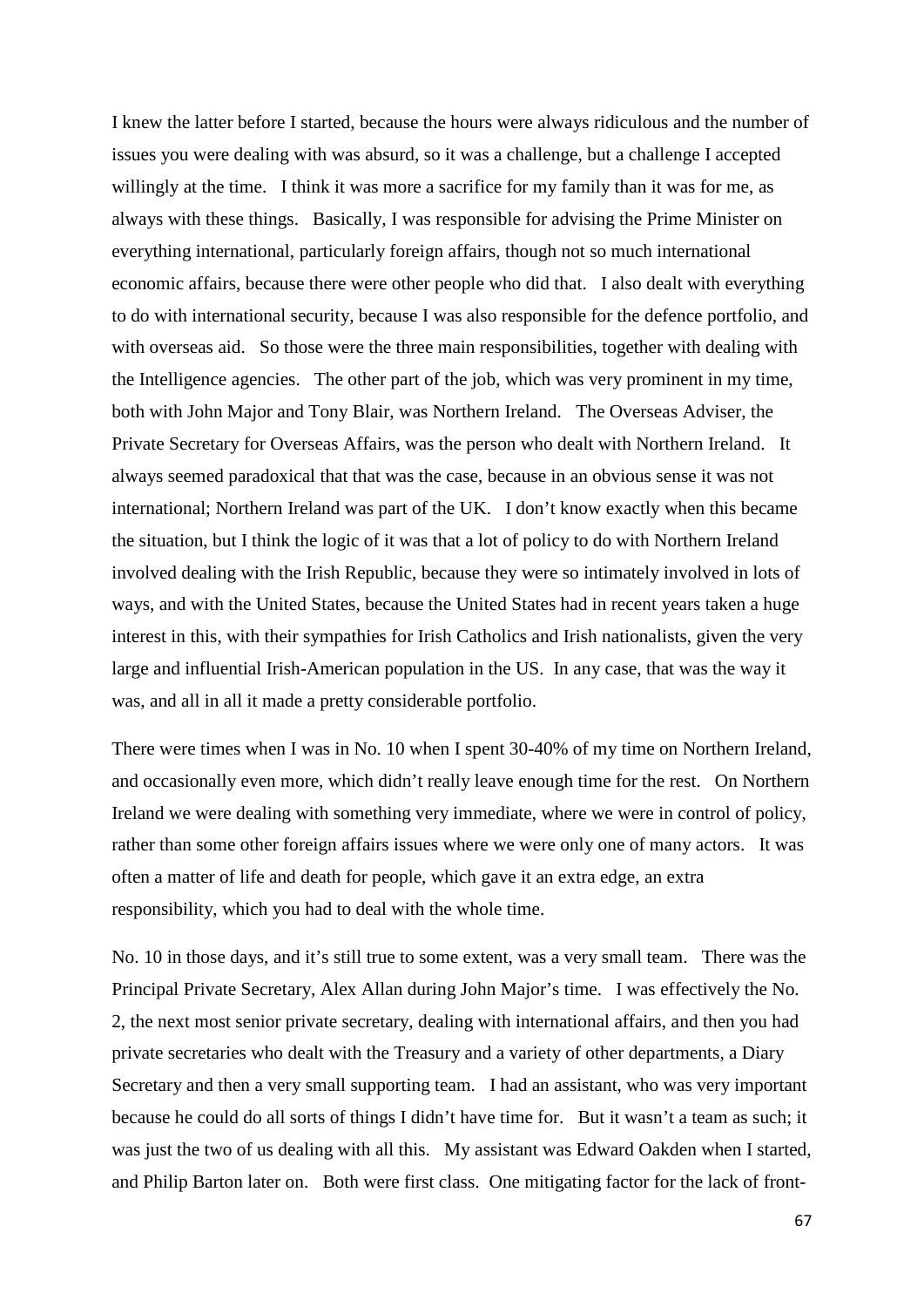line staff was the excellent support structure. There were clerks who would find quickly any and all papers needed, chase up briefing and so on; and lots of Garden Girls, as they were called in those days. The Garden Girls were a group of PAs, secretaries, who were based downstairs in No. 10, looking out over the garden, hence the name, who were available day and night. They would take dictation, which seems a weird idea now, because nobody does that anymore, but I could dictate records of meetings and letters and so on to them, and they would produce them beautifully minutes later, because they were just incredibly good. Of course the Diary Secretary was very important as well – Arabella Warburton under John Major and Kate Garvey when Tony Blair took over. Nevertheless, it was a very small team. There was important support from the Cabinet Office, because they had a European Secretariat and an International Secretariat and a Joint Intelligence structure. But they were a bit further removed from No. 10, both physically and in policy terms.

As always with these kinds of roles, proximity to the Prime Minister was everything. In Major's time, he used to work in the Cabinet Room, sitting at the Cabinet table, and Alex Allan and I were in the next room with our rather large desks. Every time he came in and out he went past us, so you could always get a minute if you needed it, which you did quite a lot of the time, or you could pop in and ask a quick question. The other private secretaries were in a further room beyond ours. Later, Blair took over the room where we used to work and everybody moved into the next door room. That was the set up. You had very close proximity to the Prime Minister; you were with him day and night when he was around. He lived in a flat above No. 10 and we would be in there, often very early morning or very late at night, whether his wife was there or not, whether he was in his suit or his pyjamas. So you did get very close to the Prime Minister. You were in a position to know what he really thought and to pass that on to others, but also to inform and influence that thinking when you needed to. As well as that interaction during the working day, there was the usual system of putting papers in boxes for him to read overnight or at the weekend: Foreign Office telegrams, recommendations from departments and so on. You had, just by virtue of that position and that proximity, quite a lot of influence on what was going on. At the same time, as I was saying in the context of the role of private secretary to the Foreign Secretary, you had to be careful that you didn't just become the principal's agent, telling everybody else what to do, because only you knew what the Prime Minister wanted, and getting too big for your boots. You needed to transmit the messages the other way, from departments and other advisers, not distorting them, and making sure the principal had access to that advice and you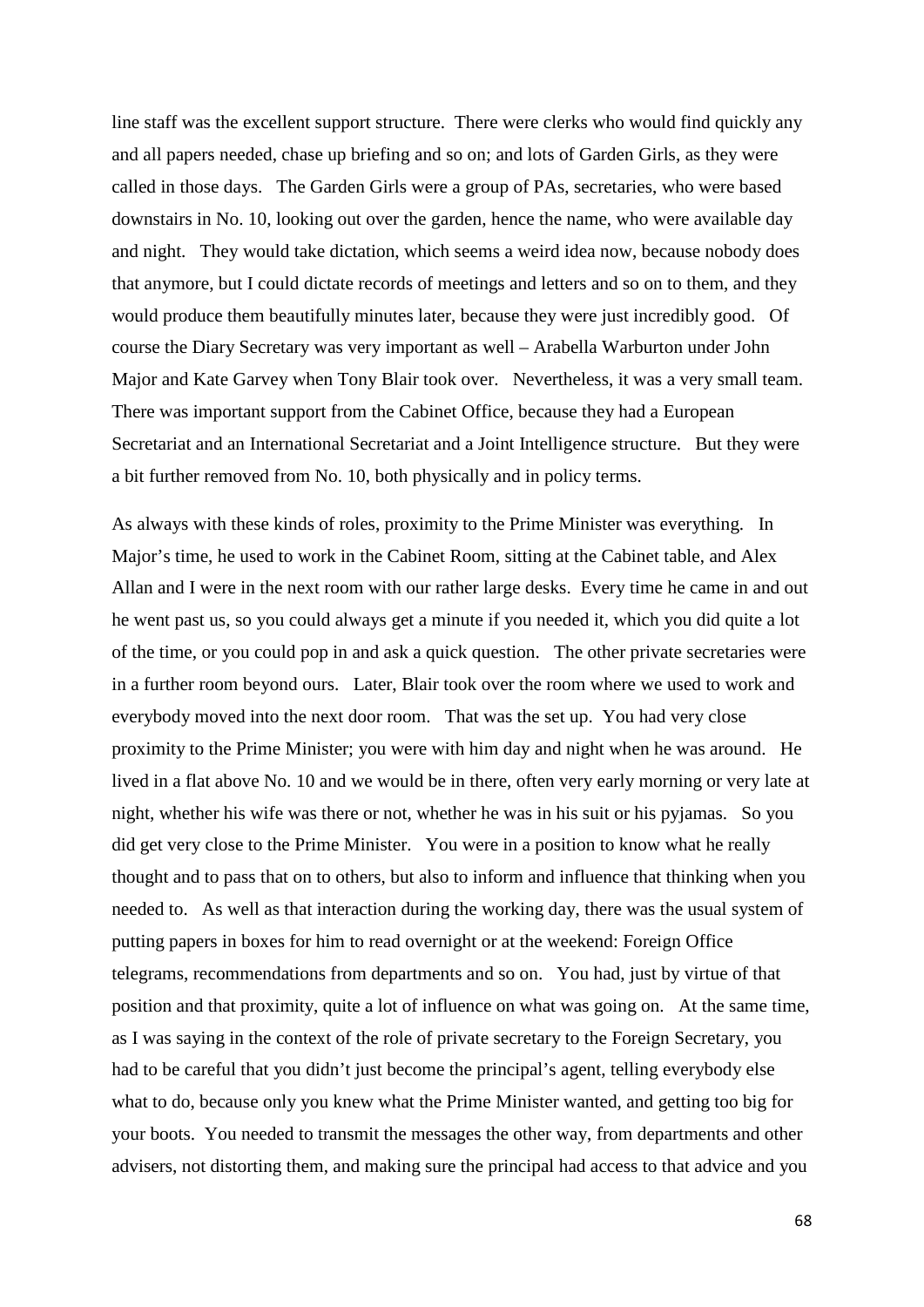were both treating it with sufficient respect, even if you didn't always think it was particularly good.

John Major was a diligent reader of his boxes. We tried to keep their contents within reason, because one of the things you quickly realize when you are in that position is that the job of a prime minister is a dreadful strain. His or her day is full from morning till night with meetings, a few of which are with foreigners, but most of which are not - to do with domestic policy, or political issues, or party issues. The point is that the Prime Minister in the British system has to do everything, unlike in other systems, including answering questions in the House of Commons every week, and keeping on top of his own constituency business. The US and French Presidents didn't have to do anything like that. In any case John Major almost always read what we put in, commented on it and would take decisions when he had to. He was an easy boss to work for: he didn't throw things; he didn't swear, very rarely anyway, and never at us. He respected what we said, so he was also very good to work for in that sense. He was a paradoxical figure in some ways, because at that point, he was pretty unpopular in the country, not particularly because of himself, but because the Conservatives had been in power for sixteen and a half years by then. It was already pretty clear when I joined No. 10 that they were going to lose the next election, short of some miracle. They didn't have a majority in Parliament of any reliability, and it was a very difficult time: the Government and he had less and less authority, because everybody could see that an election was coming; everybody could see that without some sort of huge upset, the Labour Party and Tony Blair were going to win the election, and win it comfortably. You couldn't say that to the Prime Minister, but that was the general view. In a way there wasn't much he could do by this stage; there wasn't much left he could achieve. He could manage affairs, which he did successfully, but it wasn't a time – this was the last eighteen months of his tenure – when he was going to start great new projects. A lot of time was consumed with fire-fighting and surviving. I say he was a paradoxical figure, because he was unpopular with the public, but pretty much everybody who knew him respected him, and whenever he interacted with people, they were always impressed by him and liked him. But that wasn't the public image he had. The image was a rather flat, wooden figure, who was not a big leader as prime minister. It's different now, maybe, but at the time and in the immediate aftermath of his prime ministership, I think people tended to see him as a short interlude between the big figures of Mrs Thatcher and Tony Blair. But actually he was Prime Minister for seven years - people tend to forget that – which is a long time, if you look at the history of British prime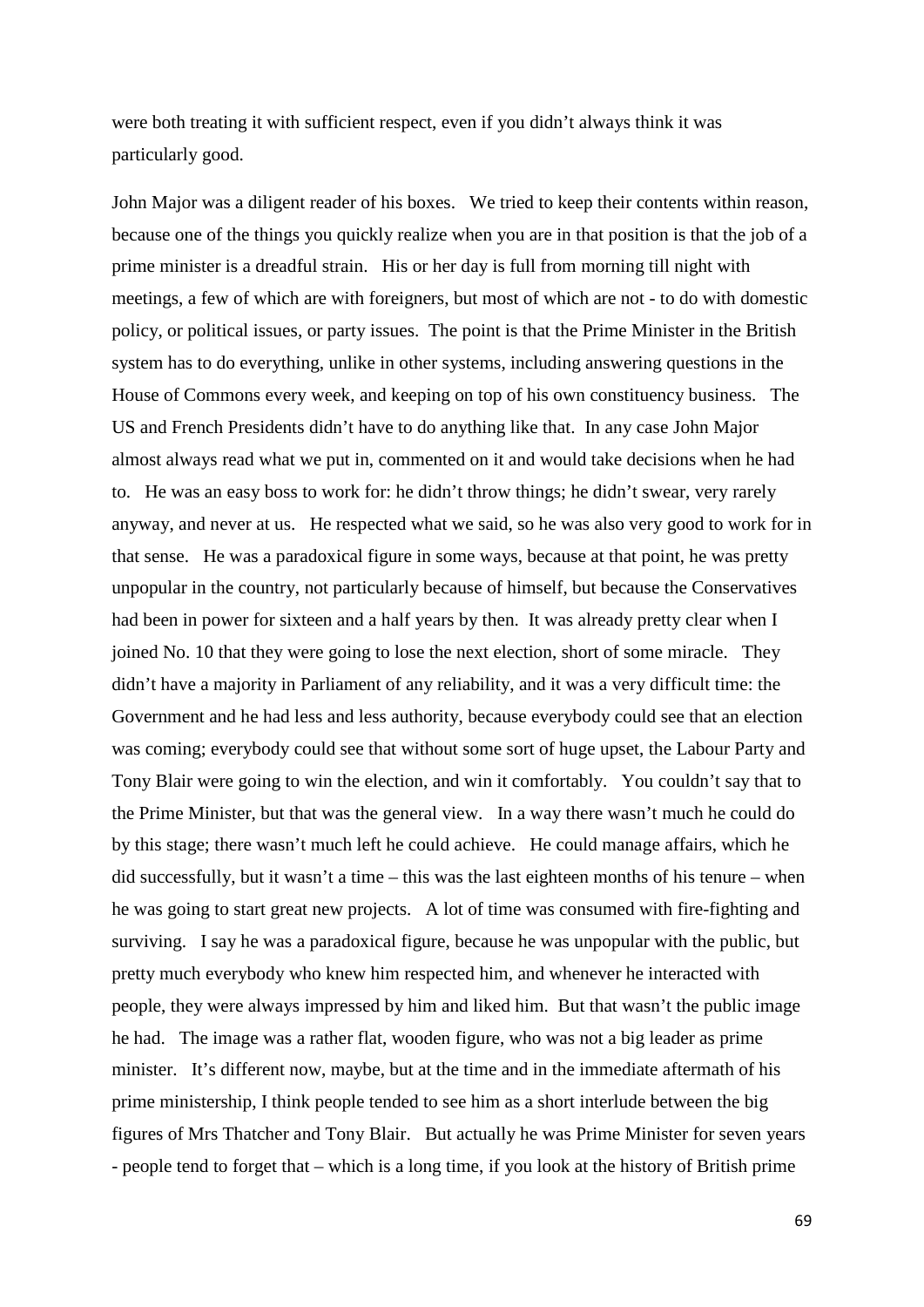ministers. Not many served as long as that. And although he had a difficult end to his prime ministership, and some very difficult moments along the way, he had won an election that no one expected him to win in 1992. And if you look at the strength of the economy he left, after the huge issues in the early 90s with Black Wednesday (16 September 1992) which were terrible, overall, he left the country economically in good shape. I think people recognize that more and more now, and increasingly appreciate him, but it wasn't obvious at the time that was how it was going to be. When I was there, he was tired, and he was a bit fed up with how difficult it all was. He had not too long before emerged from the most awful, protracted struggle in Parliament about the Maastricht Treaty with the Eurosceptics in his party, the Bastards, as they had become known, trying to undermine this at every stage. The Government succeeded in the end, but it was a very long and painful process. I think he felt worn down by that and worn down by all the pressures within the Party about Europe which continued to be very strong at the time. So it was not the easiest time for him, and not the easiest time to work for him in some ways, but still he was a good boss, whom I respected a great deal.

He was very sensitive about his public image. And indeed he was very unfairly treated by the press: there was all this stuff about the grey man, that was the image; and about how his favourite meal was egg, chips and peas at the Happy Eater, and he tucked his shirt into his underpants, and other similar stuff that the Labour Party spin doctors spread. He didn't have a thick skin. He pretended he did and he always said, 'I don't read the press any more.' But this often seemed to be followed by something like, 'Have you seen that piece on page 48 of the Evening Standard? It's an absolute disgrace.' He did read the press cuttings, even though the people around him tried to conceal from him some of the worst things that were said about him. I think he was sensitive about what he saw as his lack of education. He hadn't been university-educated - he had a rather exotic background, as you can see if you read his autobiography - and I think he felt sensitive about that. He wasn't part of the patrician Conservative Party. He came from a completely different background and had arrived in power as Prime Minister almost by accident, by default in some ways, after the fall of Mrs. Thatcher. All that meant he felt prickly about his position and sensitive to slights on it from the outside. That didn't make things any easier for him or for those who worked for him. Nevertheless, in my view he did a very solid job as Prime Minister. He was always trying to do the right thing. And he has conducted himself very well since he left office, by intervening rarely but always sensibly, which is what some others maybe have not done so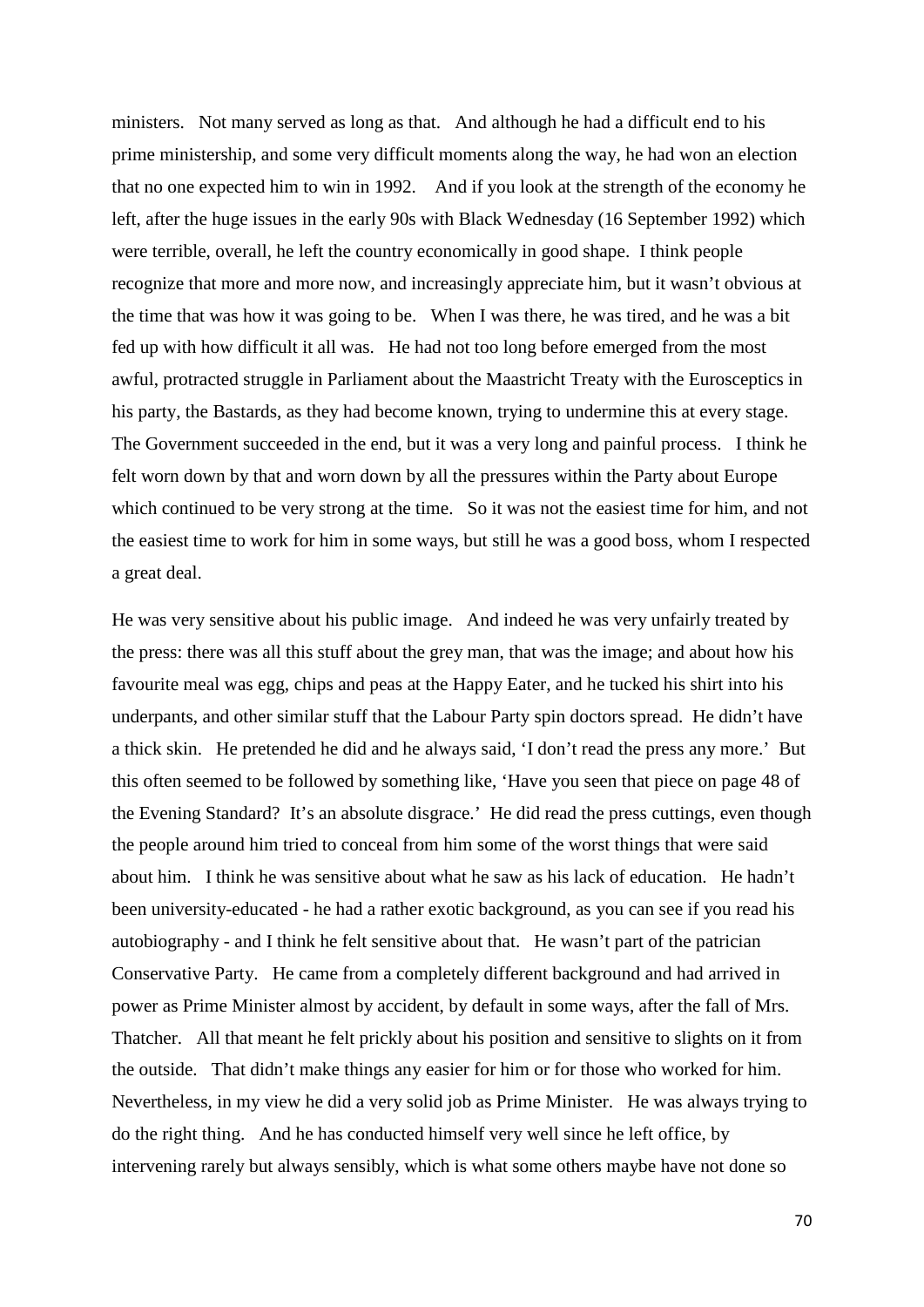well. I think his reputation has gone up steadily since he left office, but it is of course true that his public reputation was not so high when he left office. I think he skipped away after the election thinking, 'Thank God that's over', and went to watch the cricket at the Oval. In any case the point was that he had no real majority. The Government more or less had to depend on the Ulster Unionists voting for them in Parliament. It wasn't a specific coalition, or even a supply arrangement, but that was the reality much of the time. They had to be aware of it. And this was of course a big issue in Northern Ireland policy. Did the Ulster Unionists have a veto over Northern Ireland policy or not? The fact is that they didn't, in any meaningful sense, but of course the government had to take account of their views and be sensible about what they were trying to achieve.

If we start with Northern Ireland, which as I say, dominated quite a lot of my time with him, and even more so with Tony Blair, later, I had a pretty rude introduction. I started at the beginning of January in 1996. A few days later we had the report from Senator George Mitchell about the decommissioning of IRA weapons. This had become a huge issue in the Northern Ireland peace process, because it was intimately linked with whether you could talk to Sinn Fein and therefore effectively to the IRA. Should you talk to Sinn Fein without the IRA having given up their weapons first; or could the talking process lead to the weapons being given up later? Before my time, the Government had impaled themselves on a hook by saying that Sinn Fein couldn't be involved in talks until there had been at least some prior decommissioning. This was a perfectly defensible position in some ways, but the reality was that it was not going to lead to what they wanted, which was to get Sinn Fein into the talks. The Government were impaled on this hook and couldn't easily get off it, and the Unionists were absolutely not going to let them get off it if they could help it. So one of the devices to try to find a way through was to commission George Mitchell to produce a report on this. He wrote a report which said that one side says prior decommissioning and the other says post-peace process decommissioning. Let's split the difference and have what he called parallel decommissioning. We can then have decommissioning which can start and hopefully continue as the talks proceed, but we don't have to see it happening before the talks get going. This was a very difficult thing for the Government to accept, and certainly for the Unionists to accept. Major handled it very cleverly. I don't take any credit for this, because I had started literally a week before. Major said that the way forward here – he almost ignored the specific recommendations that Senator Mitchell had made – was to hold new elections in Northern Ireland, with the specific purpose of electing delegates to a peace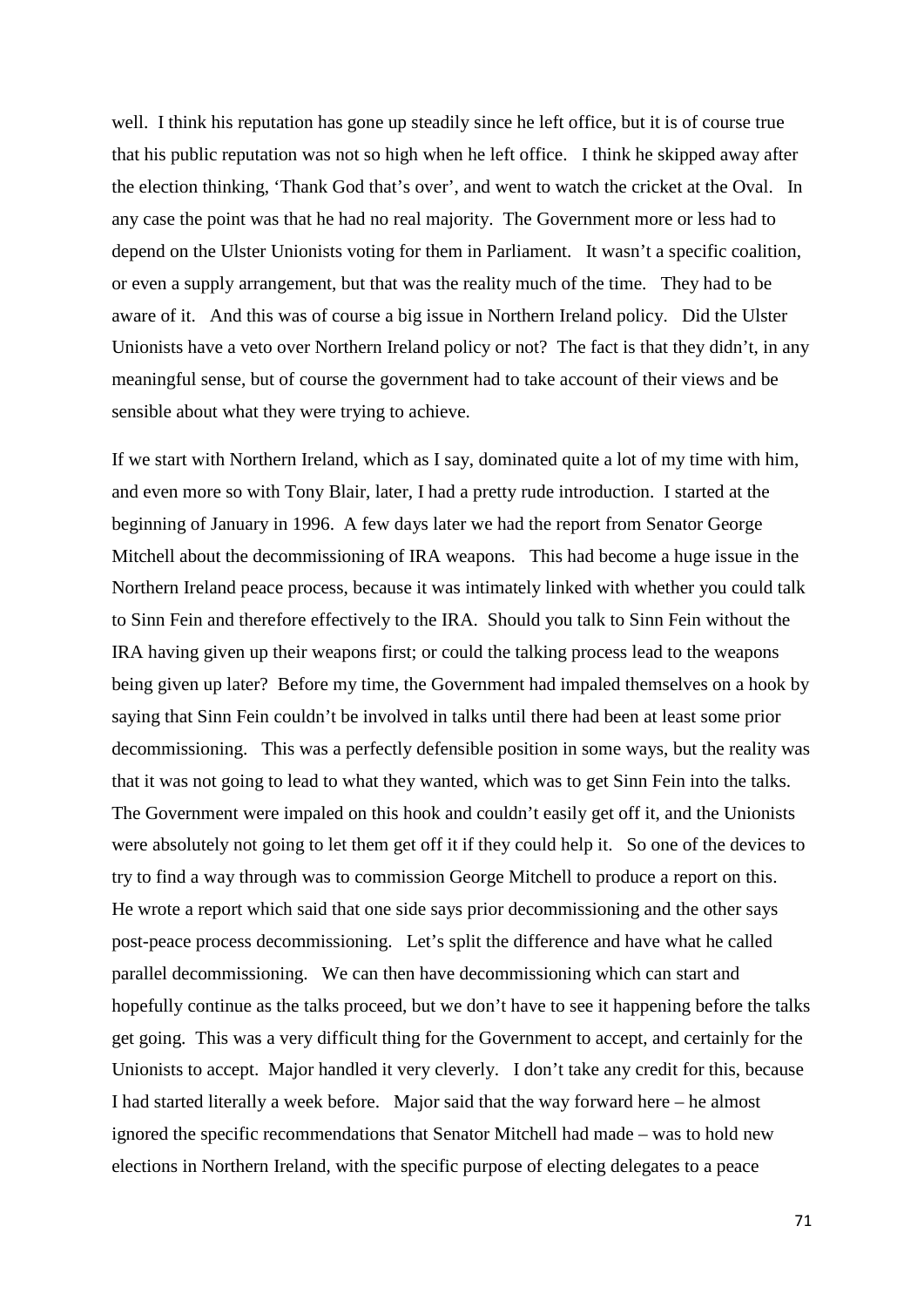process conference. This effectively shifted the emphasis away from this very awkward recommendation about decommissioning on to another process. This wheeze was of course denounced by the Irish and by the Nationalists as a device to ignore the real issue, which in a sense it was, and as adding fuel to the flames of Nationalist discontent by manifestly ignoring a sensible recommendation from Senator Mitchell. So there was inevitably a lot of to-ing and fro-ing with the Irish and the different parties about this. Then three weeks later, at the beginning of February, the IRA cease fire was broken. There had been a cease fire until then for a few months, a very fragile cease fire, with lots of accusations of the IRA breaking the cease fire in some way, through things like punishment beatings or shootings of dissidents in their own ranks, or of people misbehaving in the Nationalist community, or of the IRA continuing to reconnoiter targets and arm themselves, and therefore questions about whether it was a genuine cease fire. There was plenty of room for argument about all this. In any case, the IRA cease fire was broken by the explosion of a bomb in Canary Warf. It came out of the blue in the most immediate sense. We had heard during the afternoon of that day, from the Irish, that the IRA were going to make some kind of statement and that the cease fire might be declared to be over, but it was a bit unclear what was going to happen. While we were still wondering what that meant, the bomb went off in Canary Warf. A couple of people were killed, not necessarily deliberately: there was a watchman there and a newspaper seller. But this was a huge crisis because the whole peace process, such as it was, was thrown into chaos. The idea of getting Sinn Fein into the talks was inevitably off the agenda for the time being. It was a difficult moment to deal with. How was the government supposed to react? Did you go just for immediate denunciation of the IRA and Sinn Fein and all their works, which was obviously the most immediate temptation, and say all bets were now off; or did you do the denunciation and say this was a major setback, but also make clear that we had to continue our efforts because Northern Ireland desperately needed peace? Although a lot of hard things were said, and had rightly to be said, because of the horror of it, and the emotion of it, and because of political necessity, essentially the decision was that we had to keep trying. We had to plug on with these elections and then plug on with some peace talks, which is what eventually happened. Elections were held, three or four months later, and peace talks were started under Senator Mitchell's chairmanship, but without Sinn Fein. They were never going to go very far, because nearly everybody thought, or knew, that this was Hamlet without the Prince of Denmark without Sinn Fein there. The Irish said that openly. We didn't say that, but we pretty much knew that was the case, and that the other Nationalist party, the SDLP (Social Democratic and Labour Party) could not fill that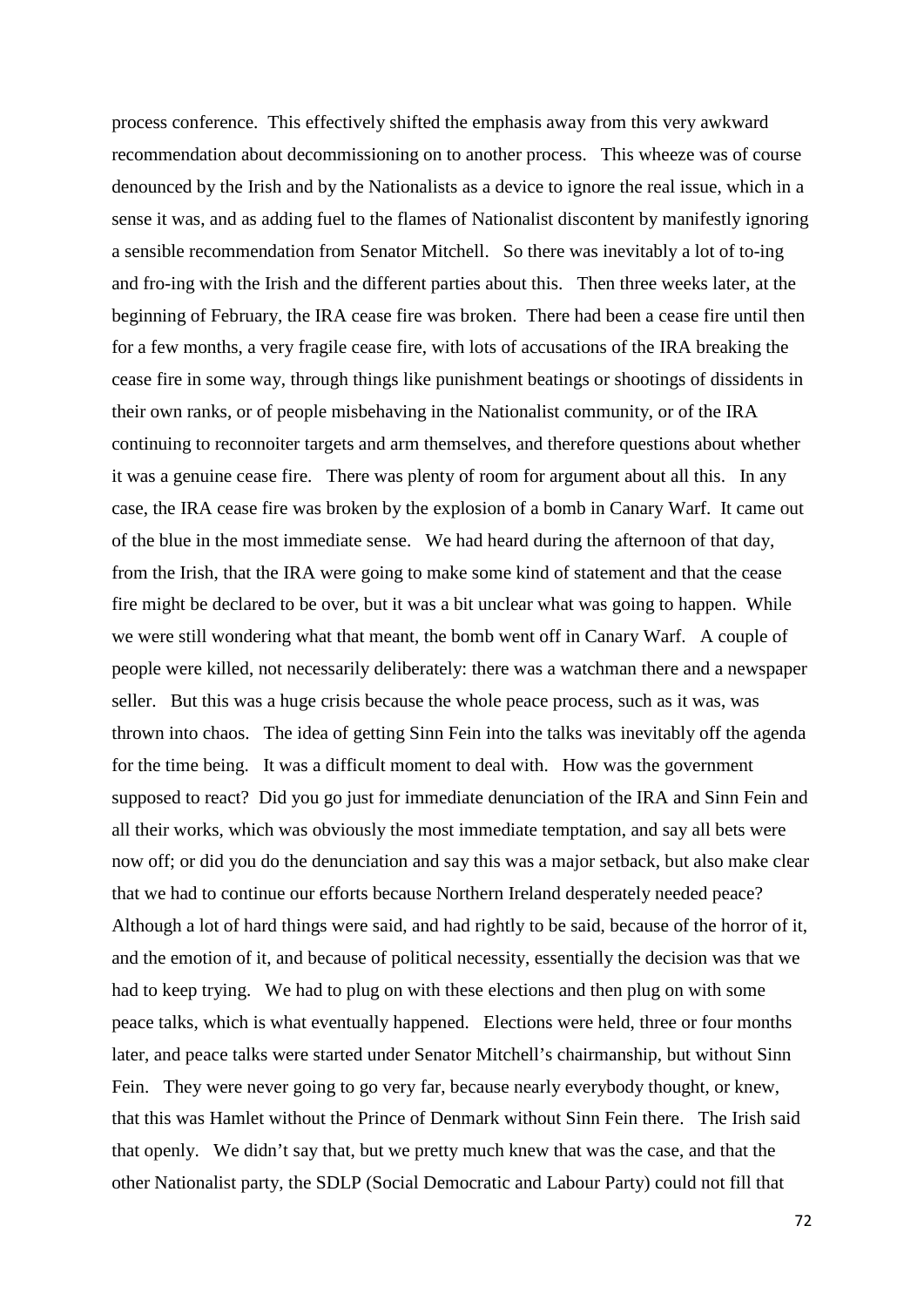gap. They were a much bigger party than Sinn Fein at the time, but they couldn't bring the violence to an end, which of course was one of the objectives, though far from the only one.

Northern Ireland policy went on for months like that. We were constantly trying or being pushed by the Irish and the SDLP to find new forms of words in statements we made to get the process back on track. This was a game that had been going on in one way or another for ten or fifteen years, to find ways to enable Sinn Fein to come in to the peace process, to demonstrate we didn't have any selfish interest in hanging onto Northern Ireland, and that we wanted to see the violence to come to an end and the nationalists and unionists to be given equal respect and esteem; but to make clear also that we had to balance that with our commitment to democracy and the rule of law, the need to respect the interests and views of the Unionists, and the consent of the people of Northern Ireland. There were endless exchanges of drafts. We didn't really have any direct contacts with Sinn Fein at the time. There were some back channels, but essentially it was done through the SDLP with John Hume, who was still a big figure in Northern Ireland in those days, and through the Irish Government, who did of course have good contacts with Sinn Fein.

We continued the process of trying to find a way to get Sinn Fein into the process and to move it on, and to find a way of getting everyone around the table so we could make some progress on the talks, until the late autumn of 1996. At that point two things became clear: one was that we couldn't find a form of words that was going to make enough of a difference, and certainly not a form of words that the Unionists could live with at that stage. The political context was tricky, as I said, because the Ulster Unionists were important for the Government in a wider sense. The other thing was that everybody was beginning to wait for the next government, so our ability to influence events was slipping away. At that point Major essentially had to say, to his own frustration: 'I can't do any more. I have done all I can. We are now about to fight an election and there is no significant point in putting more effort into this now.' He effectively had to abandon the search for further major progress from November 1996 and focus on the election.

I think he deserves a huge amount of credit for going on with that search for peace as long as he did, because there was never anything in it for him in terms of votes, and that was one of the big issues with the people around him, Michael Howard and others would say, 'Why are you doing this?' and were inclined to take a much harder line against Sinn Fein than he was. Major was clear that it was unacceptable, and this was a view that Blair adopted later as well,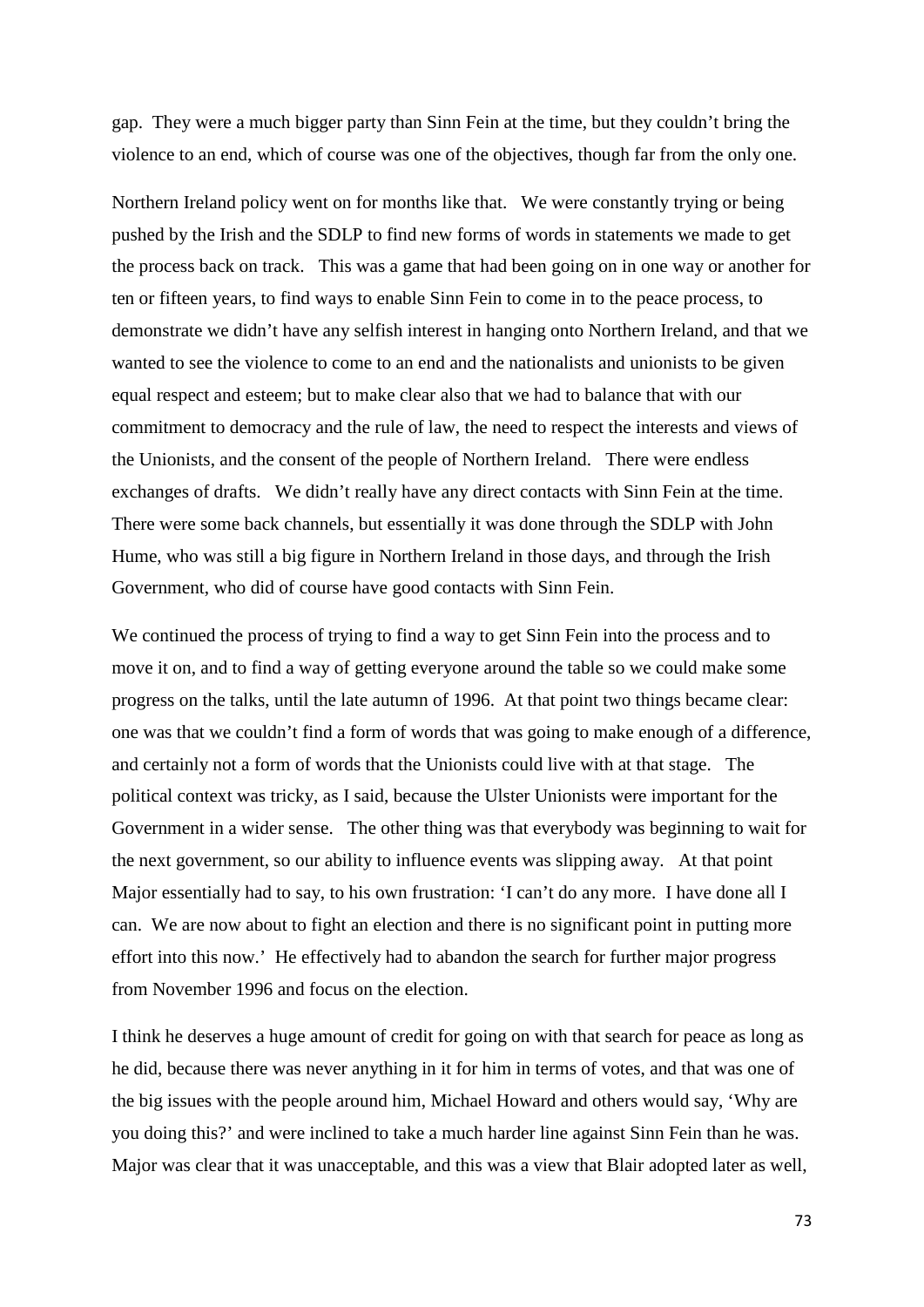that there should be violence and a civil war in a part of the United Kingdom. So it had to be one of the main responsibilities of a prime minister to try to bring this to an end in a sensible fashion.

CM: In your work on this, did you go to Belfast and Dublin or did you pretty well do it all on paper and on the telephone from London?

JH: Mostly on paper and the telephone, but I did go to Dublin when necessary and my Irish counterpart came to see me quite a lot as well. I also went to Belfast occasionally, but not very often, just to meet people and know who they were. The bulk of the work was being done by the Northern Ireland Office about the details of the peace process, but one of the peculiarities of the situation then, and this continued under Blair, was that the Unionists did not trust the Northern Ireland Office. The Unionists thought the Northern Ireland Office were essentially following what they called a Green agenda: their hidden agenda was to help the nationalists, or even to reach a position where Ireland could be reunified. The Unionists were convinced that the NIO were too sympathetic to Sinn Fein, too eager to talk to them, and not tough enough on the basics of keeping violence out of politics. So No. 10, when I was there, both myself and via me to the Prime Minister, somehow had always to be available and to be there to see fair play and to reassure the Unionists and say, 'Yes, we understand you; yes, we understand what your concerns are; yes, we shall make sure you are looked after properly, and we're not going to give the shop away.' There was in fact a continuous process of reassuring the Unionists, who were endlessly complaining about the NIO: too close to Dublin; too close links with various characters in Dublin who were in touch with Sinn Fein. It was a very suspicious relationship. I was the main conduit for the reassurance, so I was endlessly receiving calls from Unionist leaders.

There were some very difficult moments along the way. I don't know if you remember the issue of Drumcree, which was one part of the broader issue of marching in Northern Ireland. Drumcree was a little village where there was always an Orange Order march to the church and back in July, including down the Garvaghy Road, which was a Catholic area. There had been trouble for years, not only about that march, of course, - there was trouble about lots of marches every year - but this one had become particularly symbolic of the clash between the insistence of the Orange Order and others that they had the right to march, and the right to march where they liked, and the right to celebrate their victory over the Catholics in 1690 on the one hand, and the resistance of the local Catholic population on the other hand who said,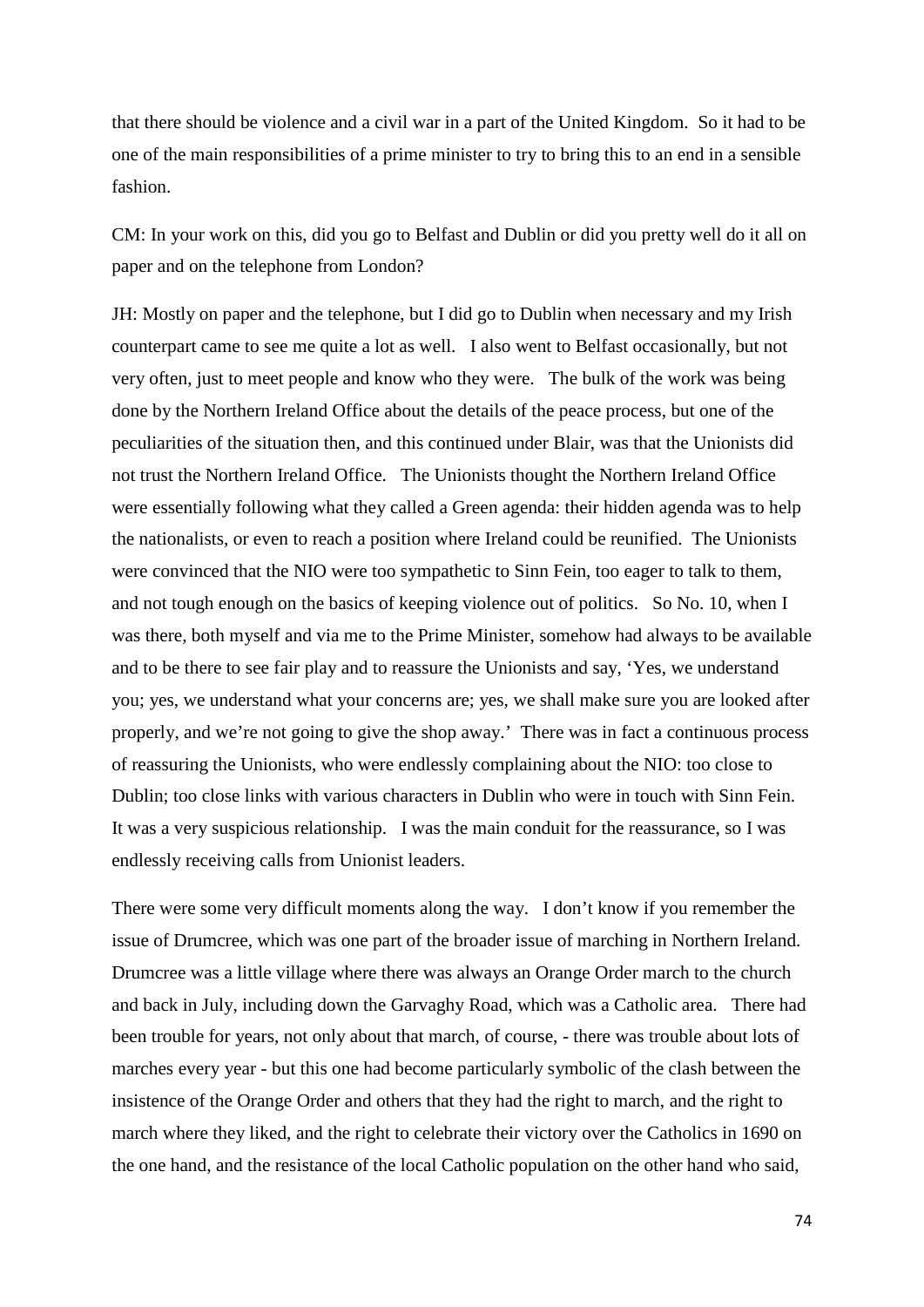'Why should we have to have these people walking in front of our houses every year, celebrating past military victories and trying to rub in their superiority?' Every year there was an issue about this but it came to a particular head in 1995. The government had decided to block the road, to stop the march from going through, but the Unionists turned it into a confrontation with a massive presence, including of loyalists, with the accompanying risk of violence. There was a stand-off of several days, getting worse all the time. In the end the government forced the march through, and there was a terrible moment on the way when David Trimble and Ian Paisley marched arm in arm at the head of this march, dancing a jig as they went through the streets of Drumcree, rubbing in to all concerned what they saw as their victory. You can imagine the nationalist reaction and the violence all around the province which this provoked. In 1996, when I was in No. 10, there was again a very long stand-off. Eventually, we again decided – No. 10 became very closely involved in this and the Prime Minister decided, on my recommendation as well as that of others, that the best thing to do was to push the march through because the risk of violence was growing at every moment, We thought that basically, if you pushed the march through, it was a terrible moment, but the worst of the confrontation was over at that point. So the march was pushed through. What was so awful was that we then had to take the same decision a year later, with ever more emotion and determination surrounding it from both sides. As I recall, with Blair we forced it through one more time, in 1997, but the next year the newly formed Parades Commission banned the march from the Garvaghy Road, which did not end the problem – far from it – but at least the government was not quite so much in the front line of decision-making. The whole business of marching and parades was and is a nightmare in Northern Ireland, and symbolized, and symbolizes, the gulf of misunderstanding and hostility between the two communities – and the difficulty of appreciating from outside quite how fraught and violent these issues so easily become.

In any case, where Northern Ireland is concerned, John Major, to his credit, persisted in the search for a break through as long as he possibly could. He would have liked to do what Tony Blair did later, which was to meet the Sinn Fein leaders, because that was a thing we were obviously going to have to do in the end, but he was not in a position politically to do it, certainly as he came to the end of his time. The Conservative Party wouldn't have allowed him to do that, I think, and would have found it too unpalatable. After the cease fire broke down, it certainly became impossible for him to do that. There were more IRA bombs that year, with a particularly big bomb in Manchester. I remember it was on the day of the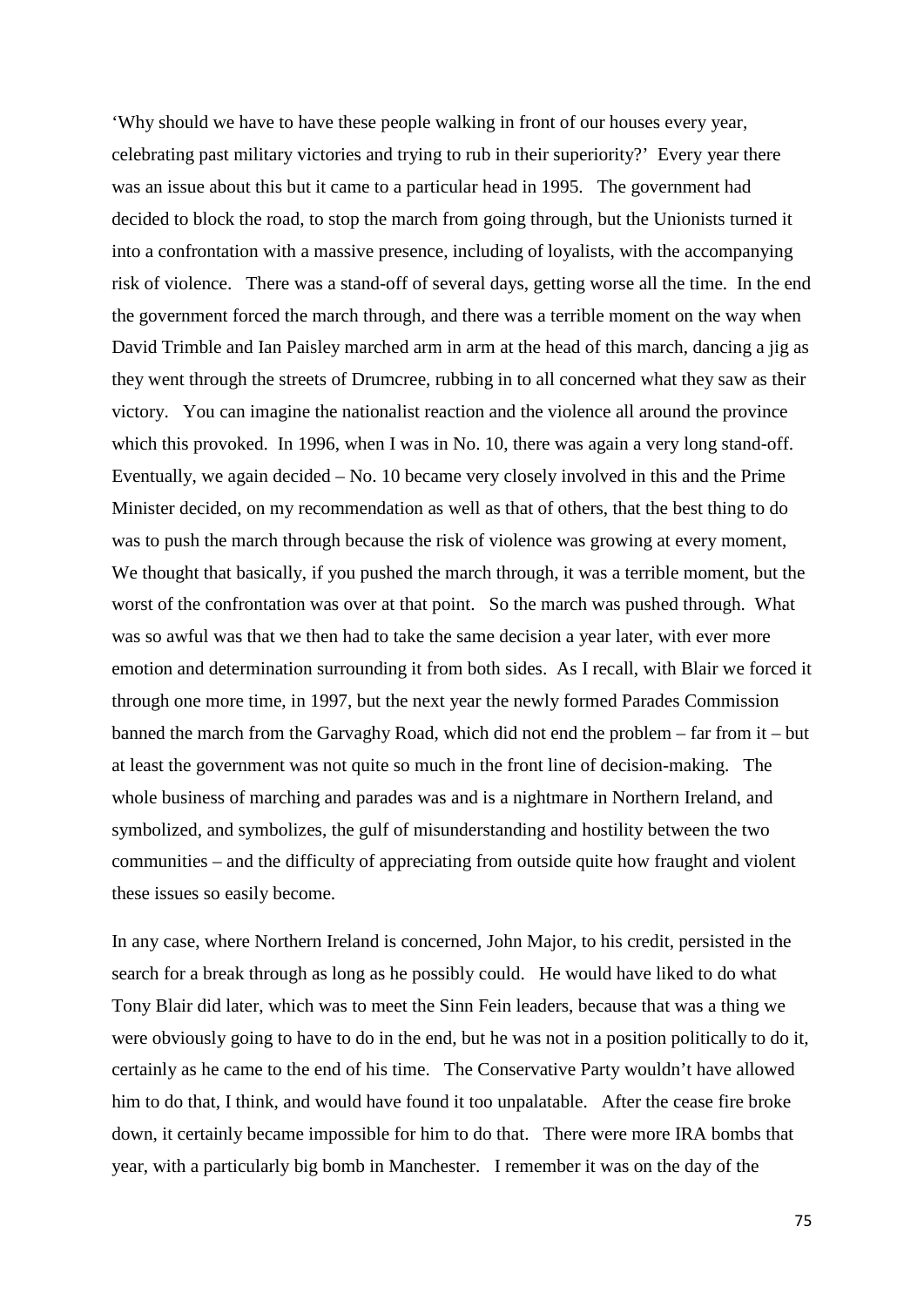Trooping of the Colour, so we were all watching the ceremony from the windows of No. 10. which the staff traditionally do on that Saturday in June, when the news came through that there had been a bomb in Manchester with huge damage and people killed. There wasn't a huge number of such things, compared to what had happened in the 1970s, but there were enough to show that the IRA just wanted to remind us that they were still there, and still capable of destructive violence. That was always extremely difficult to handle.

I was the main conduit to the Taoiseach's office in Dublin. There were lots of contacts between the Irish Foreign Ministry and the Northern Ireland Office, but again the relationship between the Prime Minister and the Taoiseach was crucial. The Taoiseach in 1996 was John Bruton; Bertie Ahern was elected about the same time as Blair and that was who he worked with, with great success as it turned out. The link with the Taoiseach's Office was my opposite number, a man called Paddy Teahon. We would speak several times a week on the phone and I would visit him and he used to visit me. We had a good relationship, though it broke down briefly at the time when Major abandoned the effort to find a way forward. The Irish thought we'd done the dirty on them. But it was just a recognition of the political reality. That relationship continued under Blair. All this to say that Northern Ireland dominated a lot of thinking and a lot of work for me at No. 10, and that it was always a very tricky business. For example the issue of decommissioning of IRA weapons was an issue all the way through the Blair years until finally it was dealt with by 2005 or 2006. John Major had laid the foundations for what Tony Blair was able to do later, which Tony Blair accepted, but Major wasn't able to finish it off, because he wasn't in the right political position to do it and it was too late in his time as PM to take it further.

The other point to make about this is that the Americans were constantly on our backs over the issues. My predecessor, Rod Lyne, had had a huge struggle with them about a US visa for Gerry Adams, but had in the end been unable to prevent them from issuing it. That was the background. There was a distinct sympathy from the Clinton White House towards the Nationalist community. They tended to see it through Irish American eyes as the last vestiges of British imperialism. They took a simplistic view that the Catholics were being oppressed by the Protestants, which of course in some senses they were, but it was more complicated than that. They also had a romantic perception of Irish violent resistance. I spent a lot of time on the phone with my American opposite number, the National Security Adviser. Of course we talked about lots of international issues too, but often we talked about Northern Ireland. I had a phone on my desk which linked straight through to him. At the

76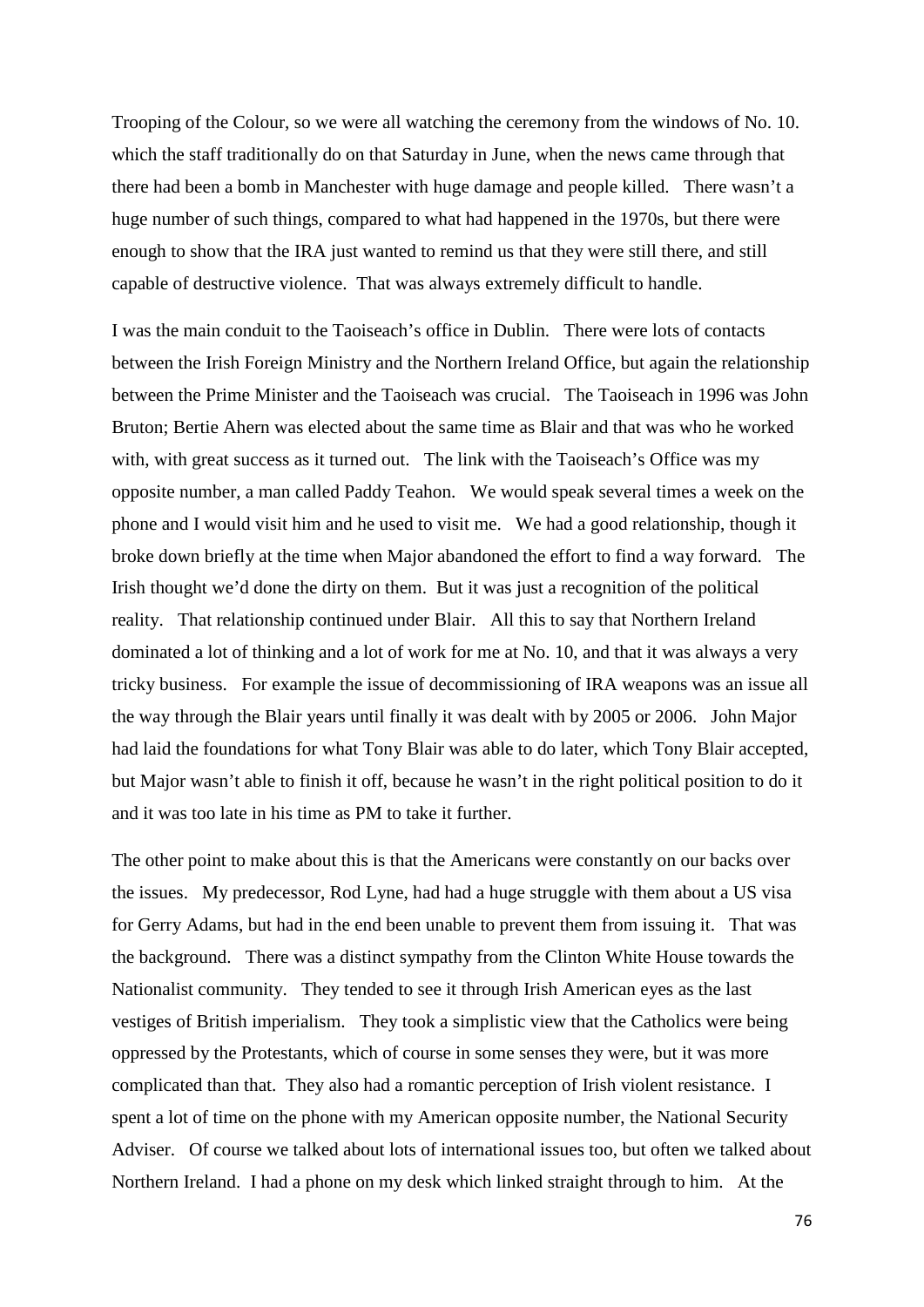time it was Sandy Berger and he had a deputy called Nancy Soderberg who was the main link with Sinn Fein. They spent hours on the phone trying to persuade me and persuade the British Government that the IRA/Sinn Fein were actually peaceful and reasonable people, were being excluded unfairly, and needed to be treated better. This debate continued all the way through my time at No. 10. I went to Washington and spent some time with Sandy Berger and Nancy Soderberg, and also met some of the key congressmen and senators. For our part there was a constant effort to persuade them that yes, the Nationalists had a case, but the Unionists had a case too. One of the good things that had happened was that the Americans had started inviting the Unionists to St Patrick's Day celebrations in Washington as well as the nationalist representatives. So David Trimble who was then the leader of the Ulster Unionists started to go and have meetings with key Washington players and to explain to them, 'We are not just a bunch of lunatic backwoodsmen; we have serious views about democracy and our rights which you need to take into account as well.' That was quite helpful in beginning to introduce a bit of balance into the American position which had not really been there before. It was interesting that the Americans at that stage were prepared to turn a blind eye to Irish terrorist tactics in a way that they weren't prepared to turn a blind eye to anybody else's. That changed later with 9/11. Gerry Adams did have privileged links to the American Administration. They were aware of his weaknesses, of course, but basically they thought we should be talking to them. At heart we did as well, but we also had to deal with the political realities of the UK at the time.

CM: The other big item on the agenda at that time, which we have all forgotten about now was the BSE crisis.

JH: It was awful, truly awful. The crisis began to develop soon after I started at No. 10, in March 1996, when it first became clear that BSE had a link with human health and CJD (Creutzfeldt-Jakob Disease). There was no concealing it by then, because the scientists had established the link. It really led to panic, political panic, public panic, about what the consequences of this might be, in a very exaggerated way. A lot of the politicians and the media did not react well in these circumstances. I think it was *The Observer*, in the initial stages of the crisis, which had a front page with what Britain would look like in 2020 with weeds growing up the motorways, because most of the population was dead from CJD. It's easy to laugh now, because the number of deaths has been less than a couple of hundred, but no one knew at that stage whether we were all incubating CJD in our brains and whether there were going to be hundreds of thousands of cases, or even millions. And as we have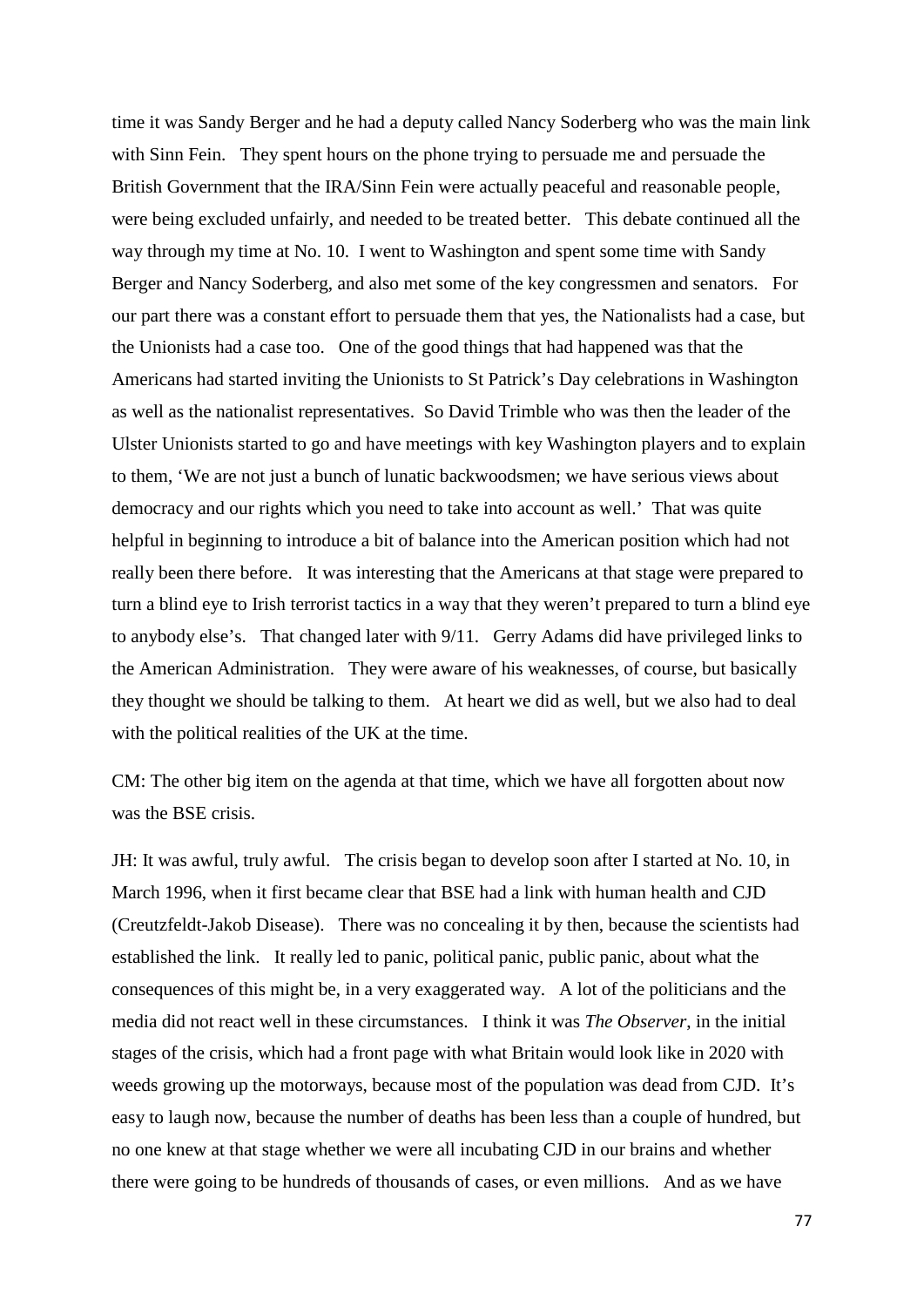discussed, the government wasn't in the best political shape at the time, which didn't help matters. The then Minister of Agriculture, Douglas Hogg, came up at one stage with a plan to slaughter all the cattle in Britain, because he thought that was the only way of combating the risks. This was obviously over the top, because there were more risky parts of the cattle population which could be identified and dealt with, rather than wholesale slaughter. The sense of proportion was also lost as to what the real risks of BSE were, compared with other things, like smoking or alcohol, but in the political atmosphere of the time, dealing with it quickly became very difficult. At the beginning it wasn't my problem, but it quickly became my problem because the Europeans very soon said, 'We are going to ban the import of all British beef', which we knew meant that the export of British beef would become impossible not only into Europe but to much of the rest of the world as well. We thought at the time that this was an overreaction, because it was such a blanket measure, and it was also suspected by some as being protectionist, because other countries who exported beef or wanted to protect their own markets from British beef, like the French, who were always the villains in this scenario, could benefit. In any case the point was that it played straight into the arguments inside the Conservative Party about our European policy, and whether we should be part of the European Union and should be obeying European rules, and why somehow we did not seem to deserve EU solidarity when something went wrong. The political pressure went rocketing up as soon as that happened. It was the one time I remember seeing John Major completely lose his temper when he was talking down the phone to Jacques Santer, who was then the head of the European Commission. John Major had rung him up to say, 'You have to reverse this decision. This is completely unreasonable.' And Santer said, 'I'm sorry. This is what the vets have recommended.' We all became experts on these obscure EU and international animal health committees, and their voting methods, whether they made their decisions by unanimity or weighted majority voting. When Santer said it couldn't be reversed, John Major completely lost it and swore down the phone at him. There was a huge panic in Europe about the effects of BSE. I remember our Embassy in Bonn getting calls from members of the German public, asking things like 'Am I in danger from wearing leather shoes?' The Germans completely lost the plot in their wish to ensure there could be no risk to anyone. This culminated eventually in Major being forced, by parliamentary pressure and party pressure, into saying, 'You have to reverse this ban or give us a promise of when it's going to be reversed, or our whole role in Europe is going to be compromised.' This then led to what was called the policy of non-cooperation, to force the rest of the EU to play ball, which a number of his Cabinet colleagues were very happy with,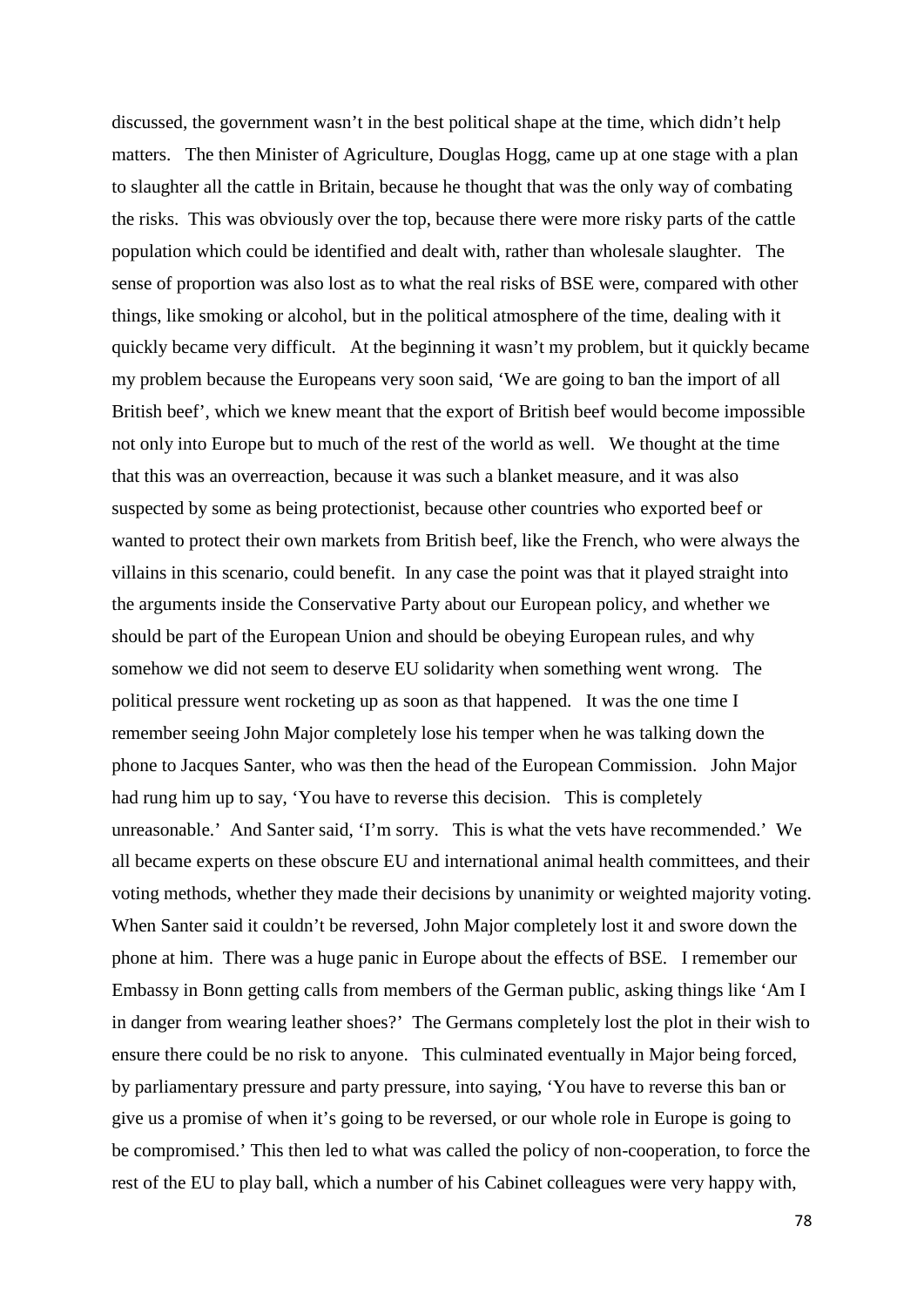those who were Eurosceptic; while others like Ken Clarke were extremely dubious about it. I remember the morning this happened. There had been a discussion in the BSE ministerial crisis group. They had said in effect, 'We can't accept this ban from Europe, so we have to go for a policy of non-cooperation until it's lifted.' This is what the French would do - this was the argument – if they were faced with a similar situation, as they had done at one stage in the past, when they had practiced the policy of the 'chaise vide' for a few months. Ken Clarke, who was Chancellor of the Exchequer at the time, was summoned over to see if he could live with this approach. He said something along the lines of: 'I suppose I can live with this. It's not what I would recommend; it's not what I am happy with, but I can see that politically we don't have any choice. But let's try to do it sensibly'. I was then left with the job of writing a statement for the Prime Minister to make that afternoon at 2:30, announcing this policy of non-cooperation, and trying to give it some substance. Because of course noone had really thought through what they meant by a policy of non-cooperation, or how it was actually supposed to work. So I had to try, with the help of European experts in the Cabinet Office and the Foreign Office as well, to make it tough enough to be acceptable to back bench opinion howling for something to be done, but not so insane that we were going to shoot ourselves in both feet. I don't know whether I did a very good job in the end, but we tried to make sure that we limited the effect, and to give ourselves an eventual way out. It was not a glorious moment, because what could you do in such circumstances which would really make much sense? In the end, we announced this policy of not agreeing anything we could block, in other words where the requirement was for unanimity, until the ban on British beef was lifted, or there was a process that would lead to it being lifted in relatively short order. I think we announced this in May. Non-cooperation went on for several weeks. At all European official meetings and ministerial meetings, we raised the beef ban, and blocked decisions on whatever we could. Of course we didn't really want to block everything - there were some important issues where we ourselves urgently wanted decisions. So a whole official and ministerial machinery was quickly set up to decide what could be the exceptions to our blocking policy. Sometimes we would not block something because it had been our idea and it was so manifestly in our interests that blocking it would be even more insane than the blocking policy was to start with. But in other cases, we did block things that we wanted to see happening, just on principle, because we'd announced a non-cooperation policy and had to seem to be at least a bit consistent. It was very difficult for the rest of Europe, who thought we'd lost our senses, but didn't have any choice but to go along with it. Every British official and every minister had instructions to block decisions, except where there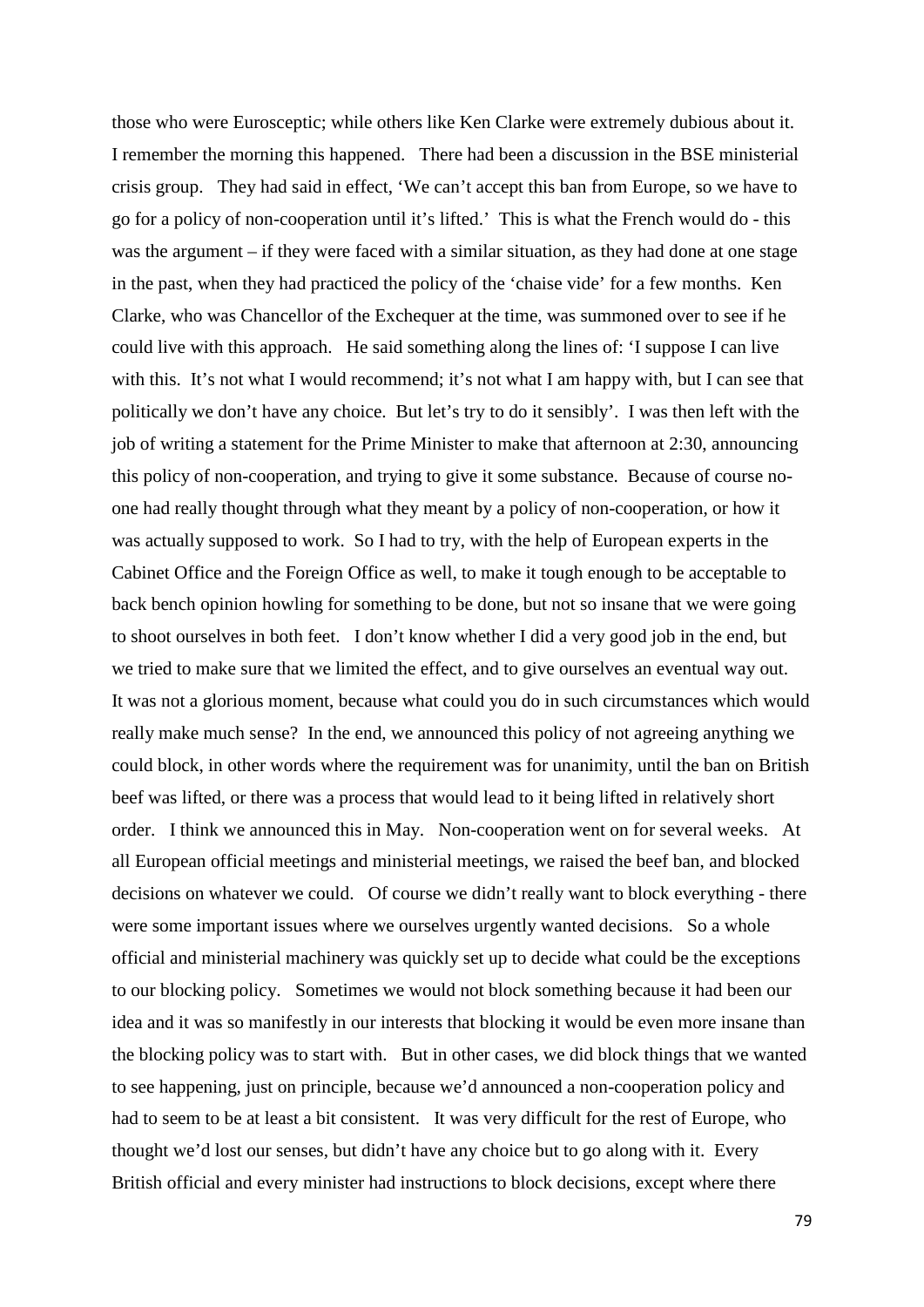were these specific exceptions which had been agreed in advance. As you can imagine the list of exceptions got longer as time went on, especially when there were things on the table where a lack of a decision was going to be damaging for our foreign policy or for our relations with friendly third countries.

There was a negotiation in parallel with all this to find a form of words for a Summit in Florence in June for the European Union to say that the blockade would be lifted when the following not completely unreasonable conditions had been met. And that is essentially what happened. A form of words was found that we decided was good enough for the policy of non-cooperation to come to an end. What I remember clearly also is that many of us somehow assumed that this would lead to a lifting of the ban on British beef relatively soon, not of course immediately, because we could see that there were things we had to do and safeguards we had to put in place things like removing spinal cords from carcasses, and not selling any brains, and only marketing beef from cattle of a certain age, which wouldn't have developed BSE. We also knew that the process would start with particular products, rather than beef in general. We became experts on all these minutiae. But we still thought we could see some progress quite quickly. At the same time advisers from the Cabinet Office, Andrew Cahn in particular, kept saying to us, 'Don't get your hopes up too high. This whole thing is going to last for years and years.' People like me knew it would be longer than we were claiming in public, but still said, 'No, no. Surely it can't possibly be that long.' Sadly he was right; it did last for years and years. Nevertheless the immediate crisis was defused, and gradually there were some cracks in the wall. There was a question of whether you were allowed to export bull's semen, for example to places like China, which was an important and valuable trade, and that crept through the decision-making process on these European veterinary committees, which were incredibly complicated. Gradually, ways were found of exporting other bits of things, but the full ban was not lifted until ten years later in 2006. In fact one of the last remnants of this was when the Chinese lifted their ban on British beef in early 2018, when Theresa May went on a visit, 22 years later! There was of course a protectionist element in some of this, because it was a good way of keeping British beef out of your market. In any case, that was how this difficult agricultural issue became at the same time a huge British crisis over European policy which fed into the whole decades long British argument about Europe. The European reaction to BSE, which was not unreasonable in many ways, given the fear and the many unknown factors, was seen as a political act by those who hated Europe. Europe was a running sore all through my time with John Major, and as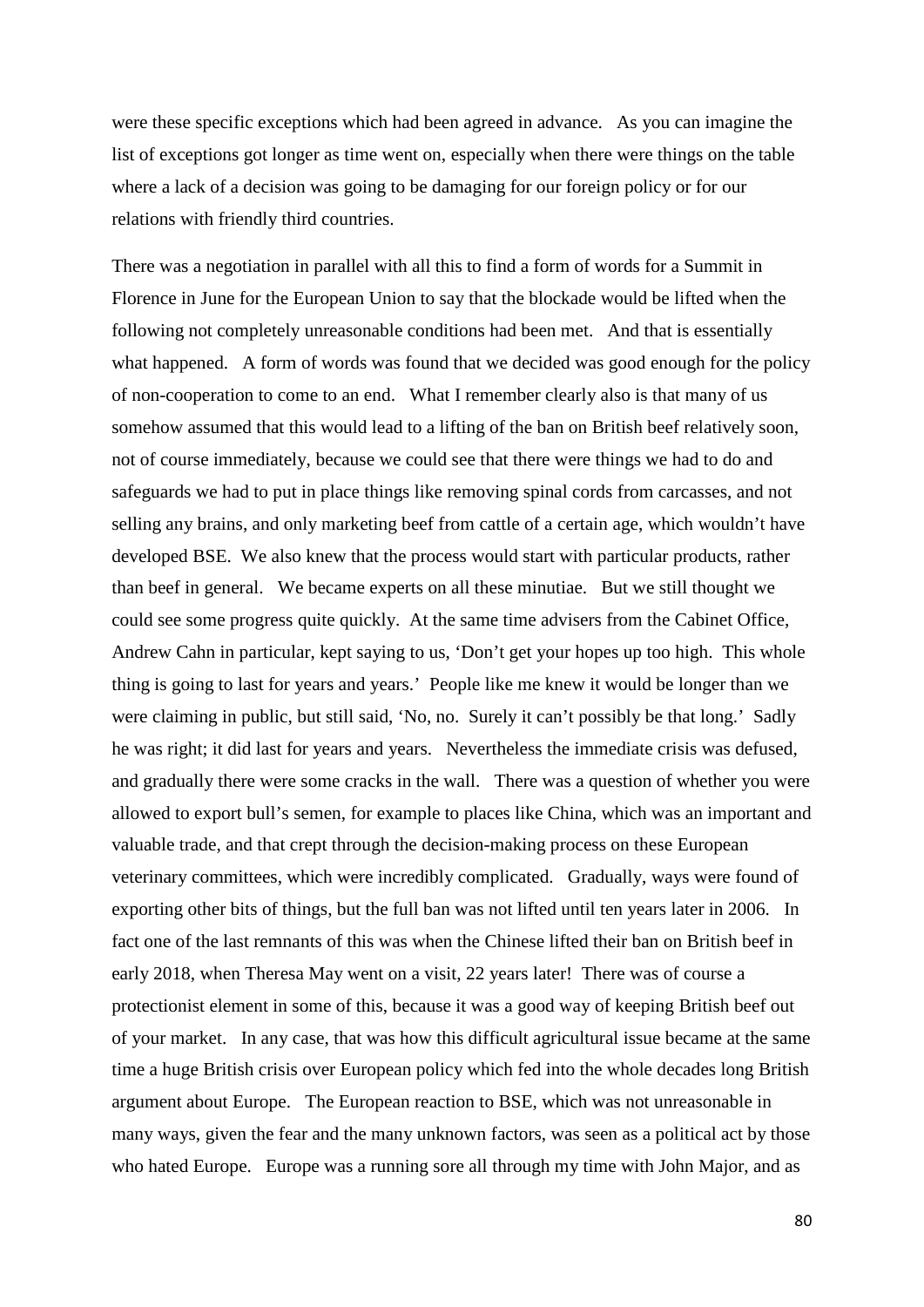over Northern Ireland, people started to wait for Tony Blair because they could see there would be someone different in No. 10, who should have the ability to make different things happen.

CM: Something else we have forgotten about that period because of the terrible things that have happened since, is Saddam Hussein and sanctions against Iraq.

JH: Yes. Don't forget that John Major was Prime Minister during the first invasion of Iraq. That policy had been started by Mrs Thatcher, but then she fell before the war, so it was John Major, with George Bush senior, who had carried the thing forward and had gone for the first Gulf War, which had been successful in getting the Iraqis out of Kuwait. They were completely overmatched by the Coalition forces that were put into place. The first Gulf War ended with this very dramatic moment when an Iraqi convoy was destroyed by Coalition airpower. The whole road heading north to Baghdad was littered with burned out vehicles and corpses, and that was the end of it. However it was seen by some, not least in the US, as unfinished business, because Saddam Hussein was still there. We had no-fly zones; we had sanctions; we had all sorts of things, but it didn't stop him suppressing the Marsh Arabs; it didn't stop him continuing to oppress the Shia population, so people felt that somehow he had been allowed to get away with it. Very strong sanctions had been put in place and of course a system of inspections, with UN inspectors to look for his weapons of mass destruction. Yet there was a rumbling issue all through my time with Major, and into Blair as well, about the gradual weakening of the sanctions regime. The Iraqis were finding ways round it; and there was a big issue about who we were punishing. Were we not punishing the Iraqi population, because they were the ones who were suffering, rather than Saddam Hussein, who continued to get what he wanted and live a life of luxury in his palaces. The poor ordinary Iraqis were suffering malnutrition because they weren't getting the supplies they need. This then led to the UN-led Oil for Food arrangement, which then in turn led to corruption and all sorts of dodgy deals. So sanctions were weakening and some countries were saying openly that the sanctions were not working; they were punishing the wrong people; so were we sure this was a good idea? There was lots of nibbling away at the edges of the sanctions. Then there were issues about the inspectors, because one of the conditions of the ending of the Gulf War was that the inspectors had the right to go anywhere they wanted in Iraq to look for weapons of mass destruction. At the beginning they had been allowed to do that, but over time, as Saddam Hussein regained confidence, he started to obstruct the inspectors. There were issues then and later about, for example, were the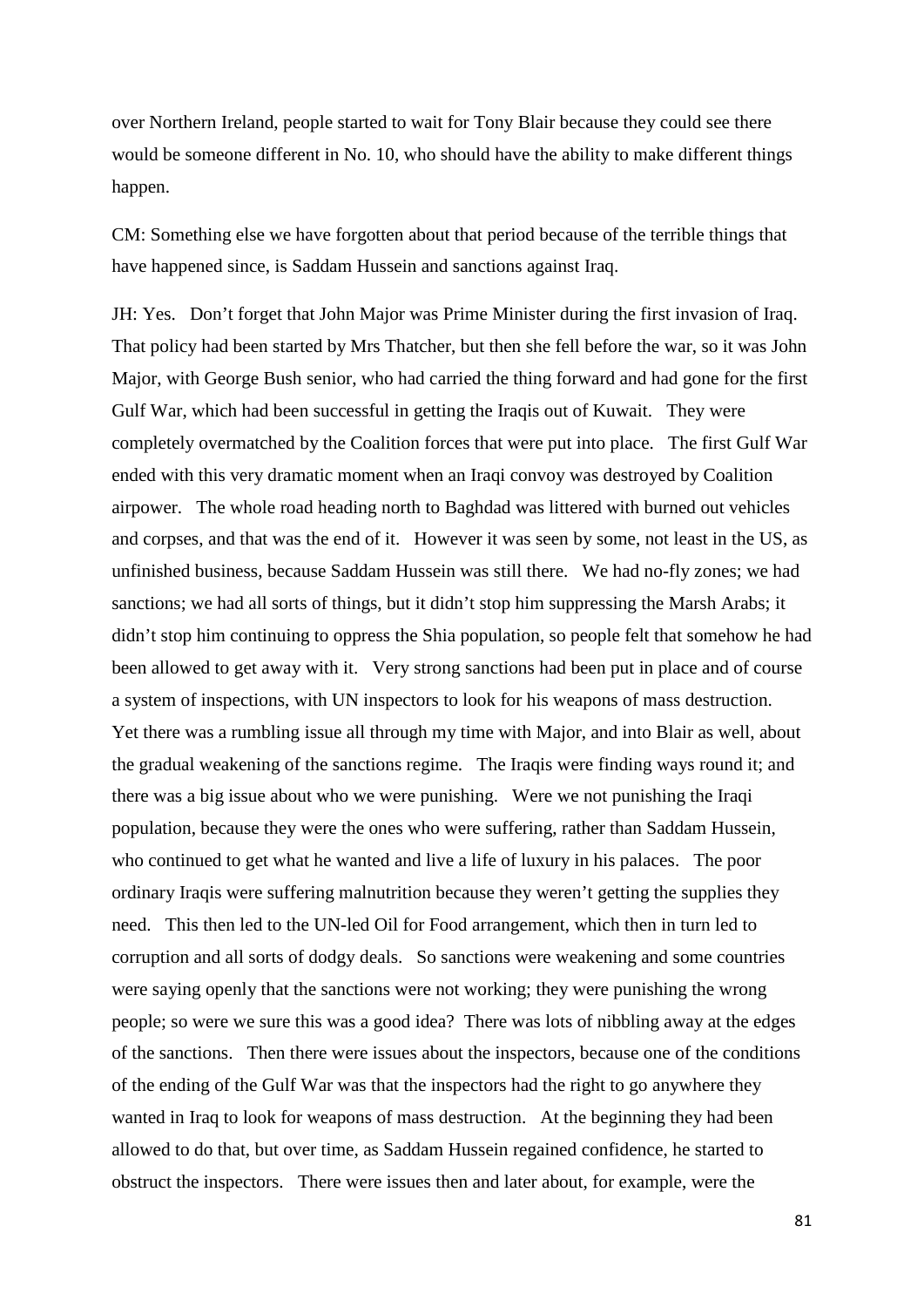inspectors allowed to go into presidential compounds. Did they have to give notice and if so how much? Were the Iraqis allowed to exclude them from certain places? This became a game of cat and mouse. For all these reasons this was a difficult time. What were we going to do to enforce the sanctions? Were we prepared to go back to military action to enforce them? Was Saddam cocking a snook at the UN and the international community? Yes, of course he was. So this crisis rumbled on and flared up in different ways at different times. In 1996 there was another mini-crisis and there was a risk of military action against Saddam Hussein, not an invasion, but bombing. Kofi Annan went to Baghdad and managed to negotiate an agreement with the Iraqis about continuing to allow the inspectors to do what they needed to do and letting them into presidential compounds. That was the moment that Kofi Annan said, 'Negotiating is always good; negotiating is always easier if the threat of military force is there.' Which it was in this particular case. Nevertheless it remained a running sore. Solidarity in Europe was beginning to unravel, because of this argument about what the real effects of sanctions were. And even then questions were increasingly being asked about whether Saddam really did have weapons of mass destruction. The inspectors did find some things; they did find some rusting old drums of chemical weapons, and evidence of biological weapons and missile sites and parts. They did find them and they did destroy them, but it was a long process, an attritional battle, led by the inspectors, that continued into Blair's time. Major was very interested in all this because he had been instrumental in the first Gulf War and the resolutions which had emerged from that, which were supposed to be controlling what Saddam Hussein was doing. And of course lots of other things were happening in the Middle East at the time. That was the time when Yasser Arafat and the PLO accepted the existence of Israel and that made it easier to talk to the PLO.

CM: John, in your notes you mention the network of diplomatic advisers which was just beginning to emerge. Is there something you'd like to say about that?

JH: It was a time when in general, and in the UK as well, prime ministers and presidents were beginning to take a much closer interest in foreign affairs. Of course, they had always had to be involved in foreign affairs to some extent, and if there was a big crisis they always had to be drawn in, but otherwise, for the most part, they had been content to leave it to their foreign ministers to deal with foreign policy, as long as they were kept informed and had a chance to direct the strategy. Now they were increasingly directly involved themselves. What was emerging to support this was a network of advisers of presidents and prime ministers who were on the phone to each other constantly and not just operating through foreign ministers.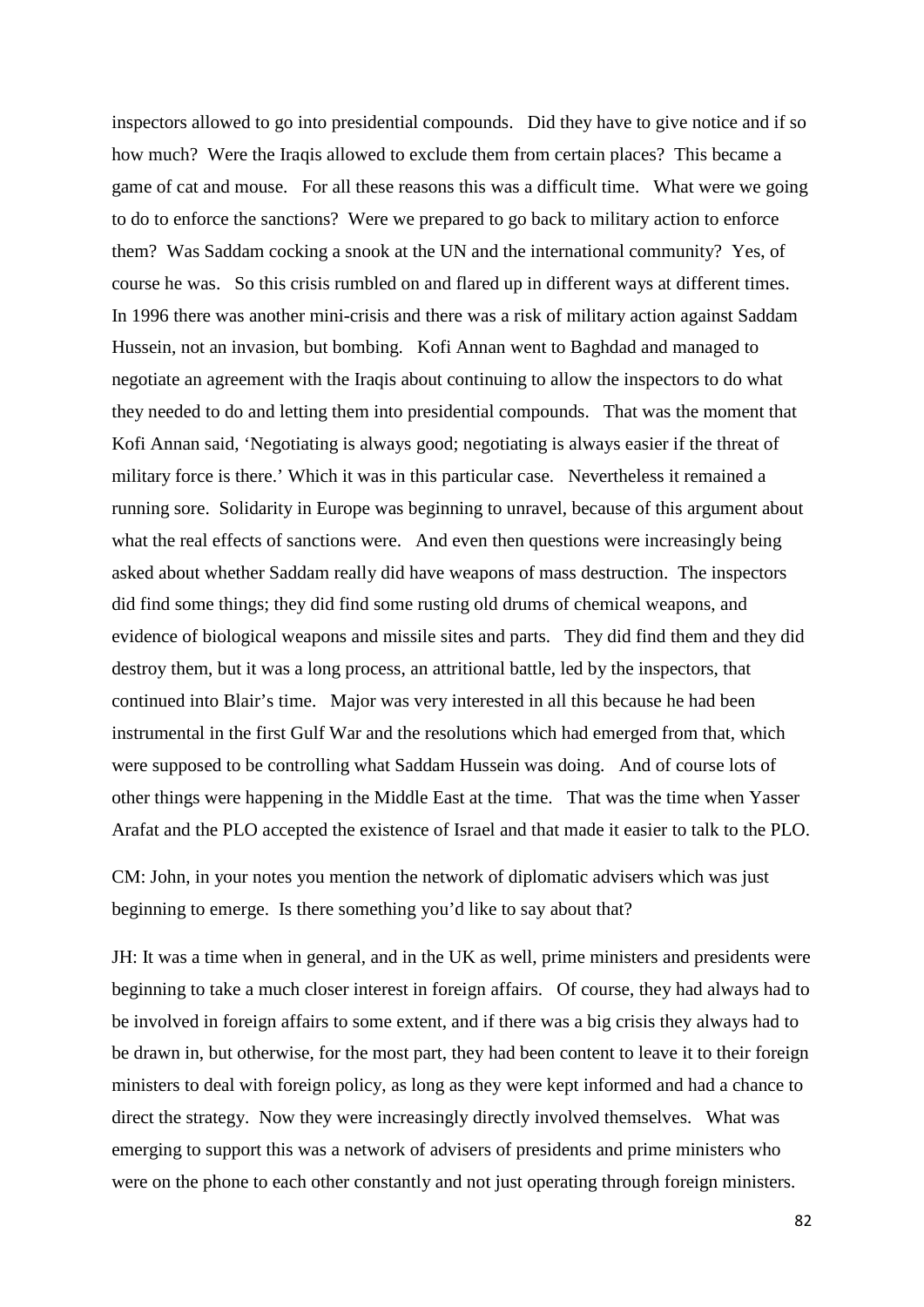These direct contacts could be very important. I had a very strong link with my American opposite number, with a hot line. You didn't need to dial anything; it just went straight onto the desk of the National Security Adviser. I had a close relationship with my French opposite number, with my German opposite number, to a lesser extent with the Italians and Spanish and Japanese. And this gradually became more of a group, rather than just individuals, and a rather powerful group because we all had the ears of the presidents and prime ministers we worked directly for.

Before we go on to Blair, could I just mention one more thing from Major's time, which was Hong Kong, which was also an issue at the time. The decision to hand over Hong Kong had already been taken, but the handover wasn't until July 1997. Chris Patten, who had been Chairman of the Conservative Party in 1992 and then lost his seat in Bath, even though the Conservatives won the election, had become the Governor of Hong Kong, and was a very close friend of John Major. There was a battle going on, including during my time at No. 10, about how you dealt with those last few years of British rule in Hong Kong. Patten's determination was to leave as much democracy as possible. This was opposed by many of the China experts, who said, 'This is an unnecessary provocation to the Chinese and they'll never wear it.' The Chinese tended to see Chris Patten as an enemy, so there was quite a struggle going on into which I got dragged from time to time. My own sympathies were very much with Chris Patten, I have to say, in his desire to build up the elected councils so that they would be in a stronger position to resist the inevitable Chinese influence when it came, when the handover actually happened. He was successful up to a point, but he was also criticized by people in Hong Kong for not going far enough and not creating a proper democracy. He certainly felt it was incumbent upon us to leave strong institutions in place, that were properly elected, and you can see, I think, that those democratic traditions are still there in Hong Kong. It is a very unequal struggle now between them and China, but popular resistance is still there. I think Chris Patten was trying to do the right thing, even though he got no thanks for it, either from the Chinese or from a lot of the foreign policy establishment to do with China.

CM: Now we come to the big change in the middle of your time in No. 10 when Mr Blair won a landslide victory in the general election of May 1997. It was a change you had been expecting?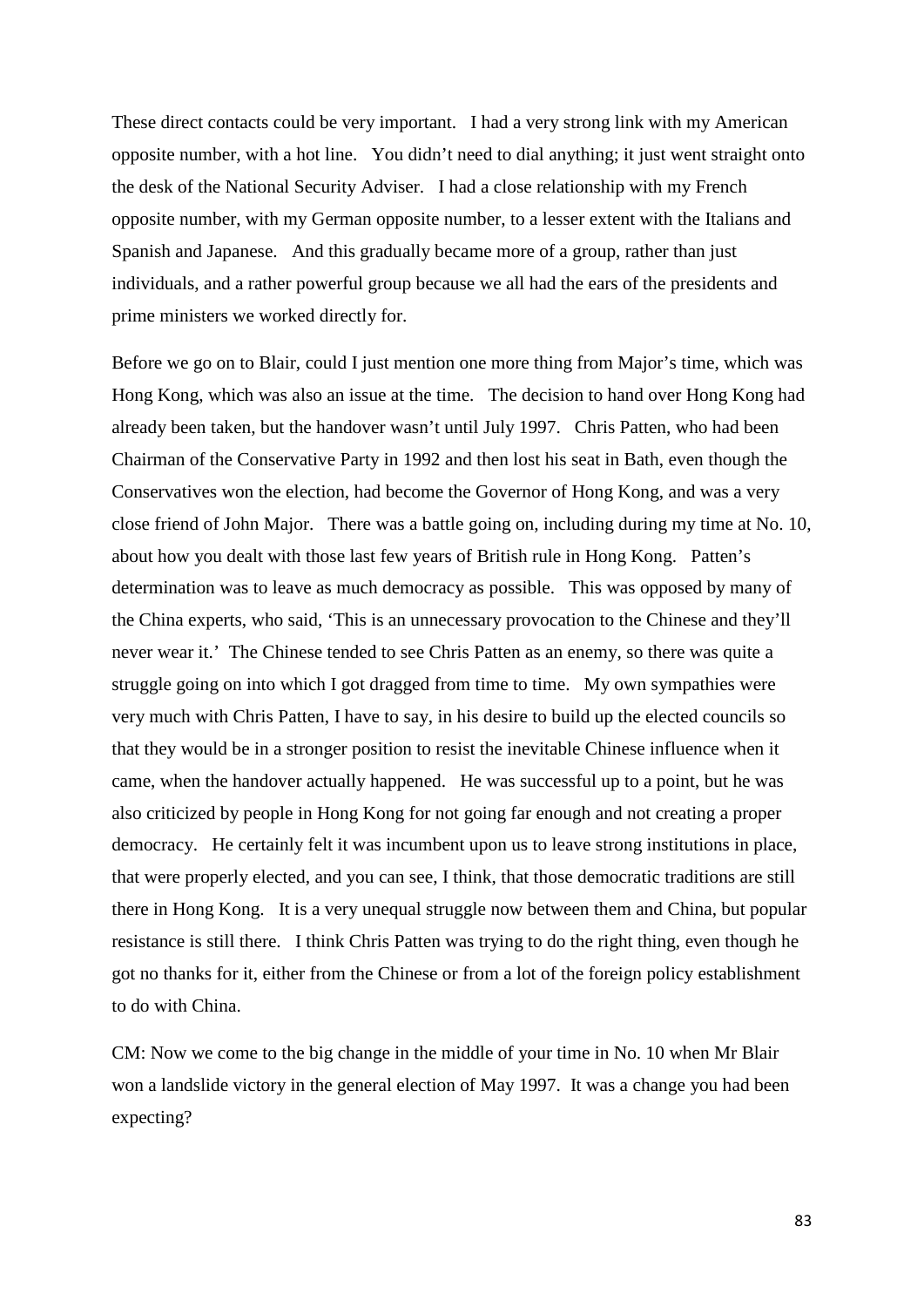JH: Yes, I think everybody assumed that the Labour Party was going to win the election in 1997, not least because the Conservative Party had been in power for eighteen years. They were tired and disputatious, didn't have a majority, and had unsurprisingly run out of ideas. The Labour Party seemed fresh and interesting in comparison, and Tony Blair was certainly young. The election was an amazing moment. He won a big majority and the incoming team were full of enthusiasm. It's an odd moment in No. 10 when this happens, because electoral change is a very brutal process in Britain. The Prime Minister is literally out the next morning. It was very sad for those of us who had been working closely with John Major to say goodbye; he left at ten o'clock in the morning or maybe even earlier. The removal vans went, and then the next lot were straight in there, and we were all lining up to greet them. The king is dead; long live the king. The Labour Party were very good at this sort of thing in those days: they had organized people to line Downing Street, so there was a triumphal entry to Downing Street for Tony and Cherie Blair. I was reasonably confident that I would be asked to stay on, because I had had some contacts with people like Jonathan Powell before the election, but there was no guarantee that that would be the case. I knew they would probably want to replace a lot of the officials, just because they wanted their own people there, people they'd chosen, even if the incumbents had done a decent job. It was unusual, but not unprecedented, that I stayed on. People usually stayed on for a little bit. Alex Allen, the Principal Private Secretary, stayed on for a few weeks, to make sure that everything was handed over properly. Out of the other private secretaries, a few stayed on but most left, so there was quite a wholesale change. All the political staff changed. It was not that Tony Blair had very different policies from John Major. Both of them wanted to be at the centre of Europe, for example – much easier to say than to  $d_0$  – so it wasn't as if there was a huge change there. Blair was probably more enthusiastic; Major by then had the scars on his back of lots of European summits and scores of arguments. Blair came in, full of enthusiasm: I can do this; it'll all be fine. His views on relations with the Americans were not very different. Overall it wasn't as though there was going to be a foreign policy revolution, so in that sense it wasn't difficult for me to stay on. I wasn't going to be contradicting myself from one day to the next. I think the incoming team were quite keen that, because I had been doing the Northern Ireland policy, I should continue to do that, because it would be helpful, because it would be a continuum. In that sense, it wasn't going to be a hugely difficult transition. The big difference between Major and Blair was not what their views were, either domestically or in foreign policy, but most of all their ability to get things done. Blair came in more or less able to walk on water. He had a huge majority; he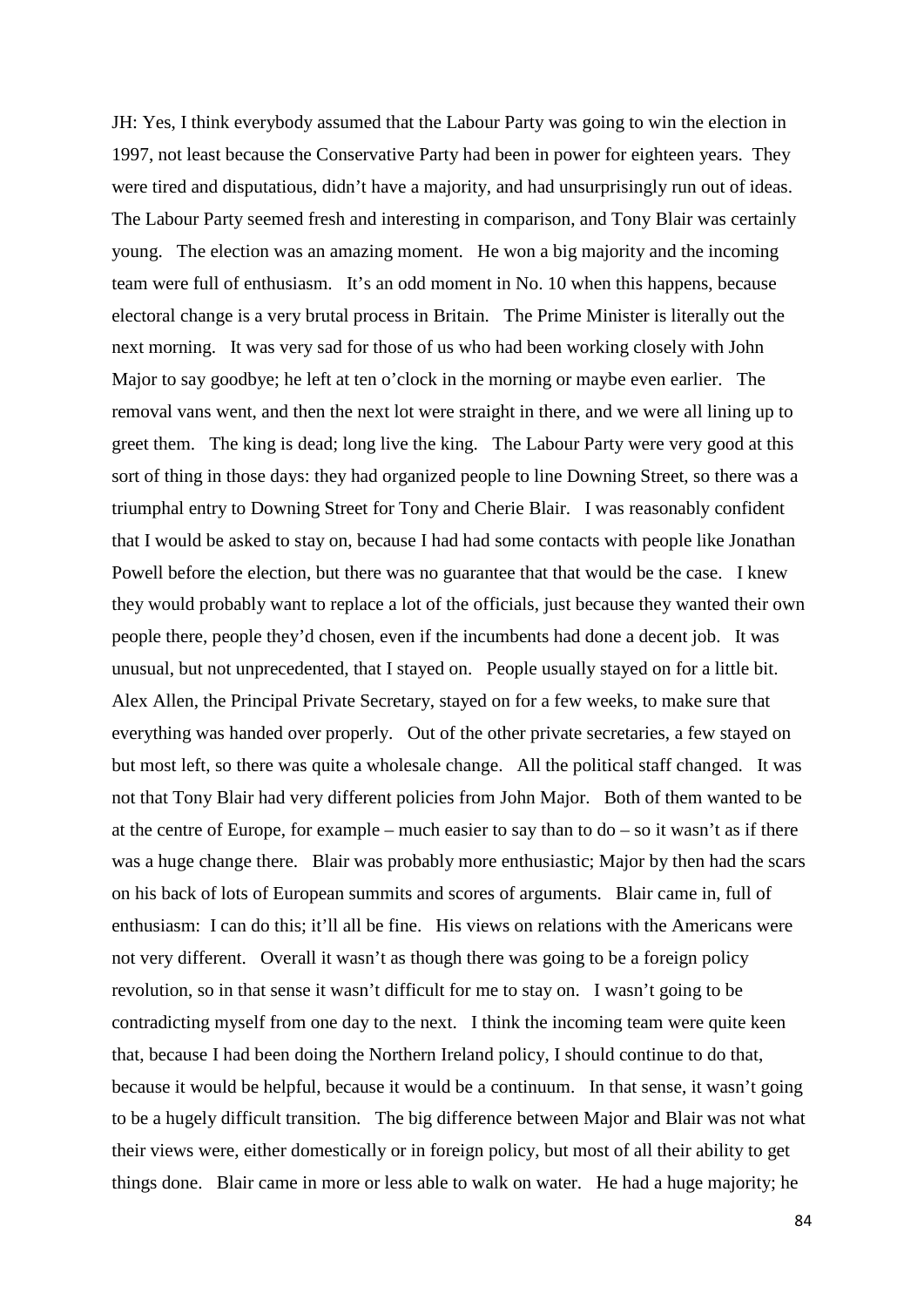had for all my time with him, and a little bit longer, pretty much a free pass from the press. He could do almost what he liked. The British system is a bit of an elected dictatorship, if you have a decent majority. New Labour had lots of ideas; they had been out of power for a long time and they wanted to make things happen. And they did make changes, lots of changes, very quickly.

One of the issues straightaway was the influence of people who were not civil servants in No. 10. Jonathan Powell came in as the Chief of Staff, a post that hadn't existed before, an American import, to replace the previous Principal Private Secretary, Alex Allan. He was a former diplomat, but now a political special adviser; while Alistair Campbell came in to take over the Press Office, again a very political operator, and special adviser. Previously the Press Office had also been in the charge of a civil servant. This alarmed the powers that be, particularly the Cabinet Secretary, Robin Butler, because while special advisers had been around for a while, they had not been in those kinds of positions. How was the system going to deal with the fact that these political appointees now had civil servants working for them? What I lived through was that it wasn't in practice very different from what had gone before. I knew Jonathan already; I didn't know Alistair Campbell, though I got to know him well. They weren't difficult to work with and the operation went on relatively smoothly, not only on my side, but on the domestic side as well. Nevertheless there was a great concern that this was a revolution in British political life. The immediate solution was to make me the Principal Private Secretary, not because I was going to do that overall job, because clearly I wasn't - I had a more than full time job dealing with overseas affairs already - but simply because I was the most senior civil servant in the building. They wanted someone to be able to write reports on other civil servants; take responsibility for running the place as a civil servant, so the proper hierarchy of things would be preserved, even though I wasn't going to operate in the way that principal private secretaries had operated in the past. I did have a role in running the practical side of No. 10, which I tried to do in between doing everything else, but I didn't have any role in domestic policy, nor did I seek one. That satisfied the need to see No. 10 not taken over completely by these dubious political figures. That's why I became PPS, slightly against my wishes, because I was the best resort they had.

CM: This is probably a good moment to ask you about working for Mr. Blair.

JH: It was a good experience. It was a good time. As I said, he could almost walk on water at that stage; he could do anything he wanted to, politically. He wanted to get things done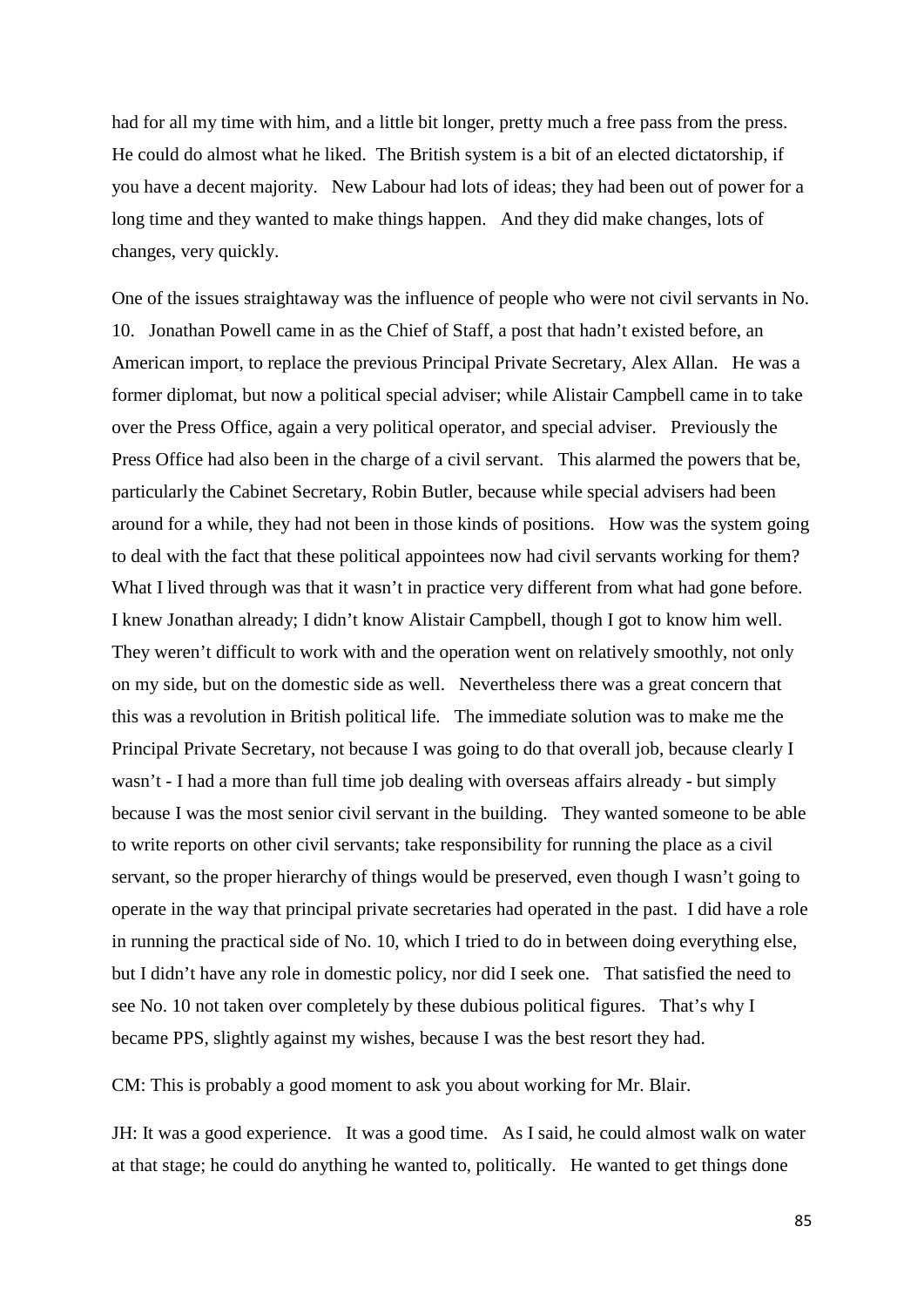and he had the ability to get things done. He was very pleasant to work for. It was much more informal; it had been quite informal with John Major, but there was a very deliberate policy by Tony Blair to be even more informal. Call me Tony, and all that. I always struggled with that a bit, because he was the Prime Minister, after all. I switched a bit between the two, depending on the circumstances. You'd always call him 'Prime Minister' in somebody else's presence, but you might call him 'Tony' in private. I got on well with him; and I got on well with Jonathan Powell and with Alistair Campbell and the other parts of the new administration; David Miliband was head of the Policy Unit at the time. I didn't feel myself that the institutions were being undermined by this change in the way things were run. They were just trying to run things in a different way. One of the issues, then and later, was the attempt to run the government through a series of young special advisers, giving them more influence in some ways than the senior ministers, who were the heads of the main departments. Tony Blair had never been a minister. He'd never been a senior minister running a department, so he didn't know what that meant. He was – is - not someone who is interested in structures. He wanted people around him whom he liked and trusted and he could discuss policy with. That's how he'd done it as Leader of the Opposition. When he wanted something done, he wasn't interested in whether this was respecting the hierarchy of ministers, but just wanted it to happen, and quickly. This all led to the issue of sofa government and whether the Cabinet and Cabinet committee system were being subverted. I think a lot of that talk was and is highly exaggerated. Yes, Blair did like sitting on sofas and discussing things with people he knew and trusted, but so did his predecessors. Cabinet meetings had been highly formalized for some time, and not many real decisions were taken at Cabinet meetings. Decisions may have been rubber stamped in Cabinet, but that was not where the real discussions took place usually, although there were sometimes more lively, strategic debates at so-called political Cabinet meetings, which officials like me did not attend. Cabinet committees, similarly, were not this fantastic institution before and a weaker one later: it was a continuum. Nevertheless a lot of people saw Blair's arrival as marking a different way of running the government, and that was what people like the Cabinet Secretary worried about. Blair took over the office Alex Allan used to work in, and put a sofa in it. Maybe I found all this easier because I became to some extent part of the inner circle at that point, and a lot of the things he wanted to do were in my area. He was easy to work for, pleasant, respectful and I enjoyed my time working for him.

CM: And the really big thing at the start was Northern Ireland.

86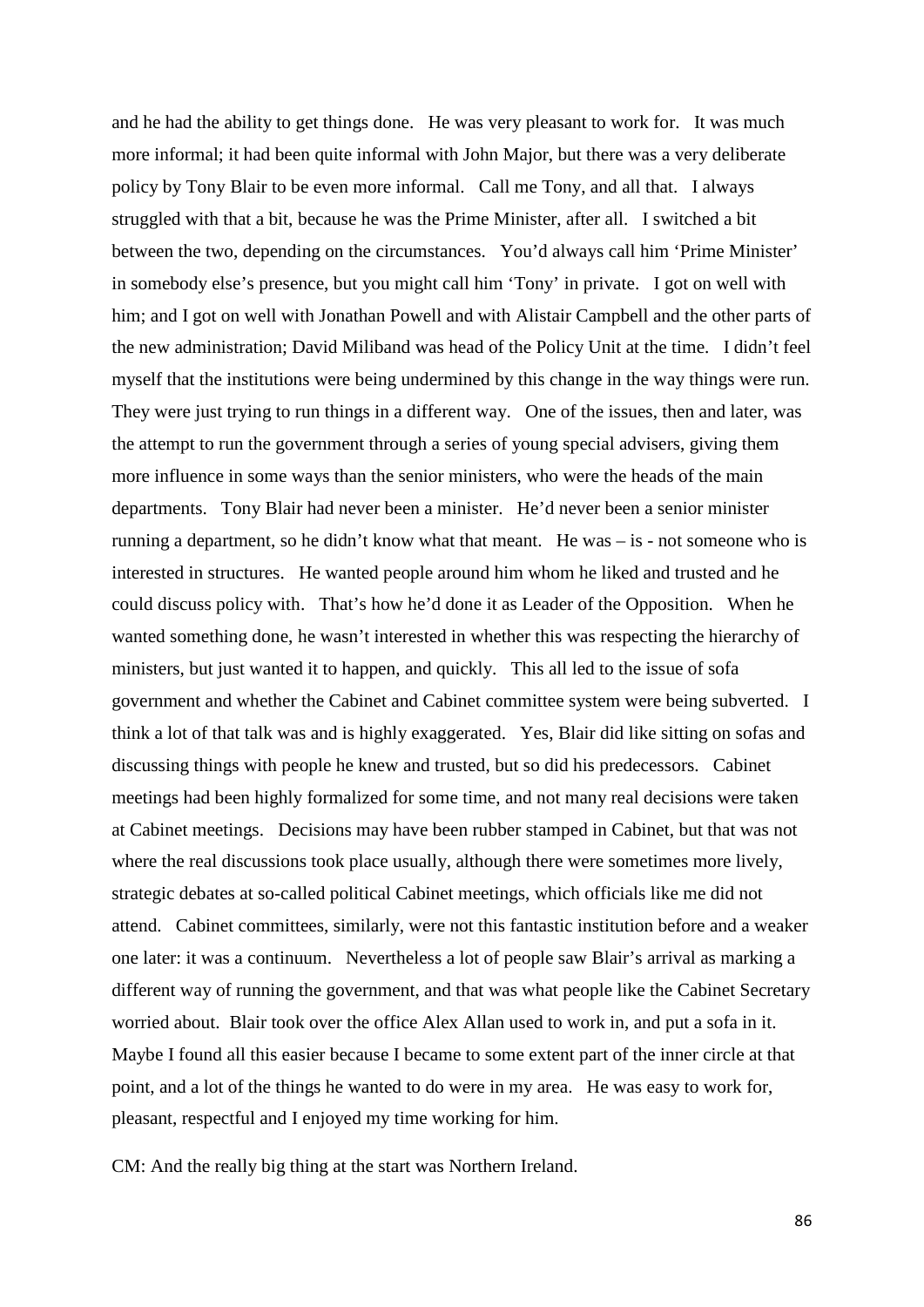JH: Yes, it was clear before he came into office that he saw an opportunity here, correctly. He had arrived in power with a lot of prestige. All the parties could see that not only was he there with a big majority now, but in all probability he would be there for another term as well, which is indeed what happened. Therefore they were going to have to deal with him. They thought to themselves that Blair was a very powerful individual, so they had better get on with him. That gave him a lot of authority and a lot of power, including on the Northern Ireland front. He wanted to make his mark on that and move very quickly. The particular aim was to get Sinn Fein into talks quickly. So the question was, how do you do that without looking indecently hasty, given that the cease fire had not been restored, and without alienating the Unionists? How do you get them to restore the cease fire and then start some proper talks? He wanted to go to Northern Ireland quickly, so one of the first things we did was to arrange for him to give a speech. I wrote the first draft of this speech, much of which survived, and it was given, bizarrely, at an agricultural show near Belfast. We were trying to balance appeals to the Unionists and appeals to the Nationalists, which is always very tricky, because you can very easily fall off the tight rope on either side. What Blair wanted to do was to reassure the Unionists that he was in favour of the Union, because the Labour Party before his time had been tempted by the reunification of the island of Ireland, as a long term policy. They'd had some people in the shadow Northern Ireland position who'd been in favour of reunification, more or less openly. Blair wanted to be clear that that was not his policy, and at the same time, that he was open to addressing all the Nationalists' grievances and finding an inclusive way forward and talking to Sinn Fein. He made this statement which I had drafted for him saying, 'I do not expect to see Irish unification in my lifetime, or indeed in the lifetime of the youngest person in this room.' This was a very clear message to the Unionists that he was a Unionist, which indeed he was, by the way. At the same time he was saying, 'I want to include Sinn Fein, but there has to be a cease fire. If you declare a cease fire, and you stick to it, we'll get you into talks quickly. But you have to do it, and do it soon.' He used one of those awful metaphors about the peace train leaving the station, addressed to Sinn Fein: the train will leave anyway, whether you're on it or not. The speech went down quite well with the Unionists; they liked the overall message. Sinn Fein obviously hated the bit about the Union, but were persuaded over time that it was a message Blair needed to send, and that there were opportunities in the speech for them too. The immediate question was would they declare a cease fire and if so when? They hesitated and faffed around and eventually they did, a few weeks later. Then the question was, how long should you wait before Sinn Fein could be allowed to enter talks? I think Blair had said in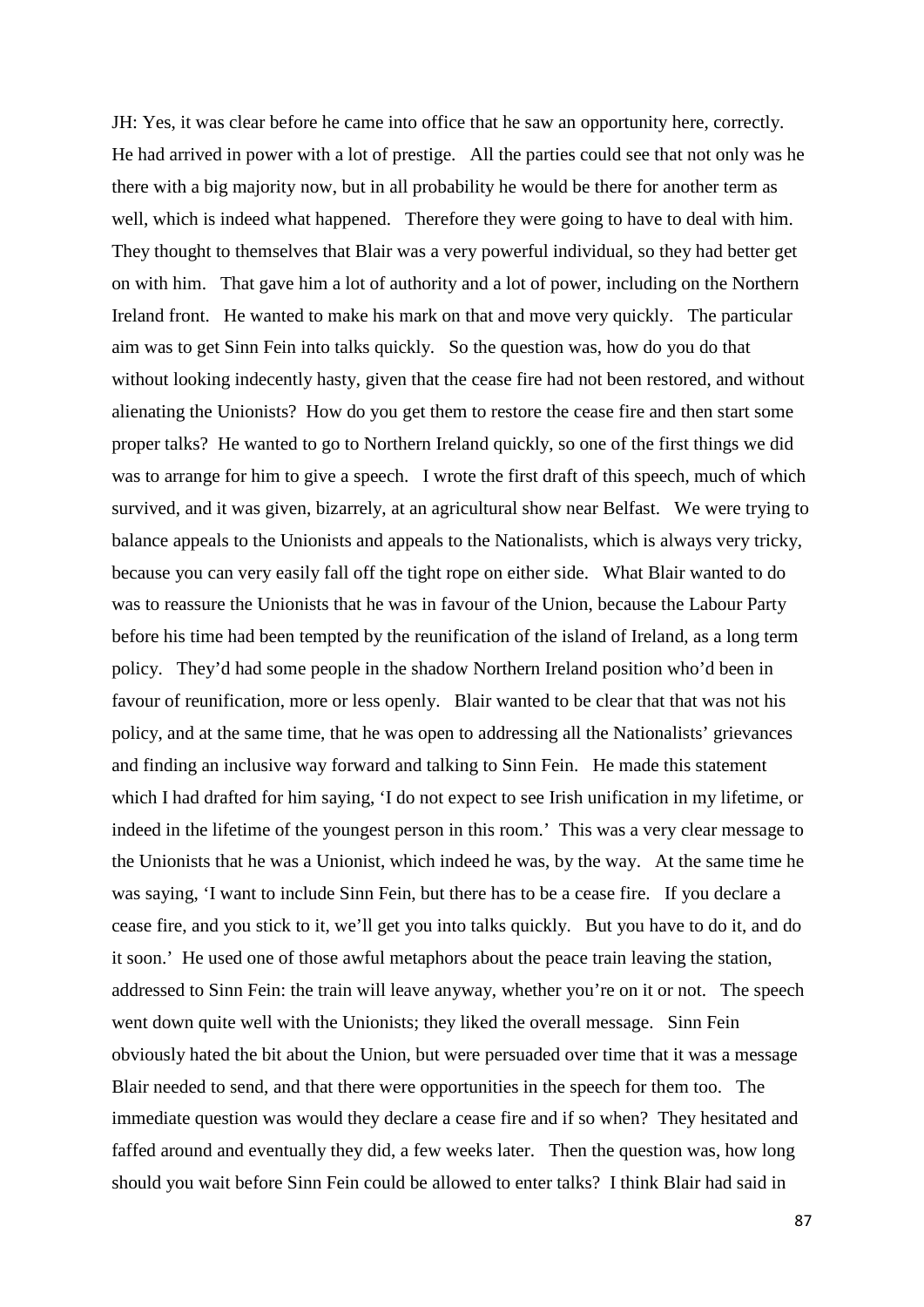the speech six weeks. Six weeks is not a very long period to demonstrate that a cease fire is genuine, to say the least, but he wanted to get on with it. And he was able to get away with this because of the political position he was in. So Sinn Fein did declare a cease fire and they were in the talks in six weeks, even though there were lots of wobbles along the way. The Unionists thought this was all a bit of a con and they protested, but in the end they went along with it.

The peace talks restarted with George Mitchell as Chair. There was a very complicated structure to these peace talks which had been around for a long time. There were three strands to them: one strand was about the relationship between the British Isles and Ireland; one strand was about the internal power sharing agreement; one strand was about policing, decommissioning and security. There was an awful lot of time spent in getting both sides in the right place to make a deal. Blair spent a lot of time, as Major had done, by the way, talking himself to the different parties. It was a very time-consuming process. They all wanted to come to see him, and to spend a long time telling him about their particular view of life and their grievances. He had to listen and he had to try to persuade them that it was in their interest to move the process forward. So we did a lot of this talking, for example with the Ulster Unionists with David Trimble, and with the Democratic Unionists with Ian Paisley, even though they were not part of the talks and were not going to join in and never did. Then with John Hume and the SDLP, with the Alliance Party, which was much more significant then than it is now and with some of the other smaller parties, including the women's group which was part of the peace talks. Officials were talking to Sinn Fein. All these people had to be seen; and of course the Irish government, to whom we also had to talk constantly. There was a real feeling that the two governments could and should work together more closely than ever before. One of the important things for the eventual agreement was the excellent working relationship between Tony Blair and Bertie Ahern, who was the Irish Taoiseach by then.

CM: The Good Friday Agreement was Easter 1998, less than a year from the date of the election. How had that date come to be set?

JH: It was set at a certain point in the previous autumn. The view was that if you let people talk without a deadline, they would talk forever, so we decided to say there had to be an agreement by Easter 1998, which was highly risky, of course, but I think it was correct to think that if there was no endpoint, there would never be an agreement. It was always easier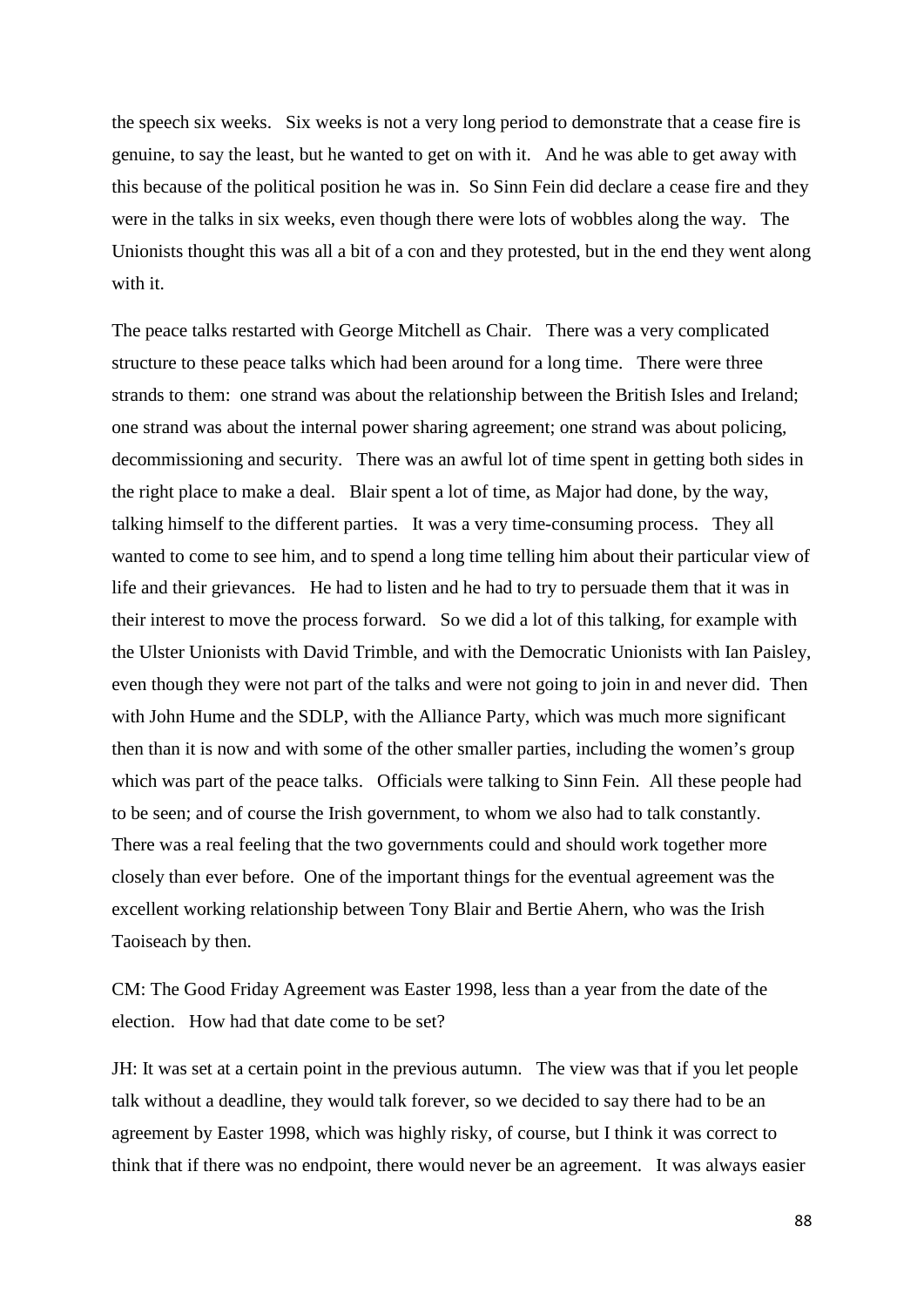for the parties not to agree. If you agreed on something, then you had to go and sell this compromise to your supporters, who were not going to like it. When the talks restarted, all the issues had been known for years and years, and indeed many of the solutions too. There was an SDLP politician called Seamus Mallon – the SDLP were almost always sensible – who said in effect, 'These talks are a rerun of the previous peace process ten years before when we almost reached agreement, but the Unionists pulled out of it. This is Sunningdale for slow learners.' The issues were known; the solutions were known; a lot of the negotiation was in a way about not much because the parties knew where they were going to get to, if you could ever get them to agree to screw their courage to the sticking place and compromise on the issues where they knew they had to do that. There was an awful lot of wooing of the Unionists in particular. I remember a long session with David Trimble and Geoffrey Donaldson and others from the Ulster Unionists at Chequers when we were trying to persuade them that their interests were not going to be betrayed. Blair could do that more easily because he was genuinely a Unionist. One of the things about him was - and this is a bit of a parenthesis – his attachment to territory. One of the first things we did when he arrived in power was to go to Hong Kong for the handover and he absolutely hated it. He hated it not only because the whole Chinese thing was difficult - you were handing over a lot of people to a Communist dictatorship - but also because the idea of handing over a chunk of land which had been British was an idea he hated. Still less did he have any wish to hand over Northern Ireland to someone else. He wanted to keep it. One of the things Blair was interestingly obsessed by was population sizes. He knew the population of just about every country in the world and he had this thing about Bigger Britain which we used to joke about. Britain needed a bigger population; you needed 150 million to be a serious country in the world. This is just to make the point that Tony Blair wasn't about to give up Northern Ireland or anywhere else if he could possibly help it. The whole point for him about devolution in Scotland was not about being ready to lose Scotland to independence and preparing for that, it was about finding ways of keeping Scotland in the Union. You can argue about whether that was the right policy, the right way to do it, but that was the idea. So in Northern Ireland he was able to reassure the Unionists that he was genuine about keeping the Union. But at the same time he was able to say to the Nationalists, 'We understand your concerns and are doing our best to meet them.' One of his skills, which is an essential political skill but also a dangerous one in some ways, was to be able to persuade both sides of an argument that he was on their side, and to say somewhat different things to both of them in private to reassure them - things which if all of them came out in public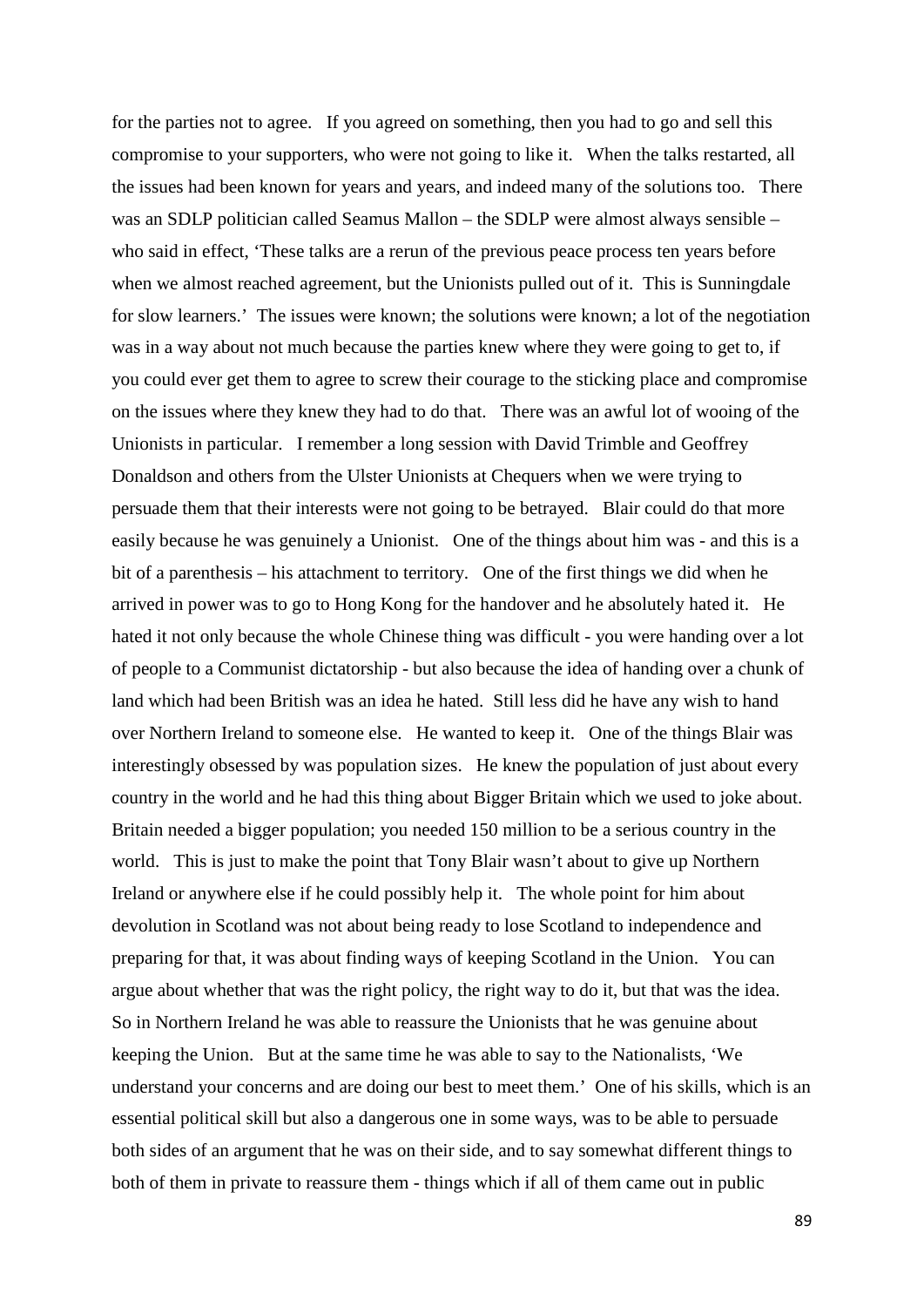might be difficult to reconcile and defend. He was very good at that and it worked in this particular case.

One of the other things that happened in the autumn 1997 was the first meeting with Sinn Fein. It is difficult to remember now what a huge moment this was. The first brief meeting was in Belfast, and then Gerry Adams and Martin McGuinness came for the first time to No. 10. It was a massive media event, not just in the UK, but internationally. It was a short meeting. Adams and McGuinness were very smart people, whatever you think of their past, and they handled it quite cleverly. They recognized the significance of the moment and one of the ironies of the situation was that they were sitting in the Cabinet Room near where a rocket had landed in John Major's time, fired by the IRA. I think one of them made a crack, not about that, because that would have been a bit tasteless even for them, but about this being where all those terrible decisions about Ireland were taken. It was perhaps a way of saying we can talk to each other now despite the history. Then we met them a few weeks later in Belfast for a more substantive meeting. One of the questions at the time was whether the PM was going to shake them by the hand. Weren't their hands steeped in blood? All that stuff. But we got over that too, and what's interesting is that, while the first meeting had been a huge issue before it happened, once it had happened, such meetings quickly came to seem quite normal. But you need to remember that meeting Sinn Fein was a very difficult thing to do in British politics; there had been bombs not only in Northern Ireland but in London and elsewhere too. Lots of innocent people had been killed. The argument was that talking to Sinn Fein was rewarding violence; and they only probably had 6% or 7% of the popular vote at the time. They were not the big political players, even on the nationalist side, but at the same time there was an awareness that if you didn't deal with them and bring them into the solution, you were not going to solve the problem and the violence was going to continue. Not long after Blair met Sinn Fein, David Trimble did it too, which was hugely difficult for him in the Unionist context, but once he'd done it, then he and others could go on doing it. It became natural. Before that there hadn't been any contact between these sets of politicians. They were having negotiations when they didn't even talk to each other: we had to be the intermediaries, or the Irish government. Gerry Adams once made a crack about this, before the direct contacts, about only meeting Unionists in the Gents in Castle Buildings, where the talks were being held. In any case, once direct contacts were established, it created a different atmosphere and allowed the negotiations to go ahead with a better chance of success.

90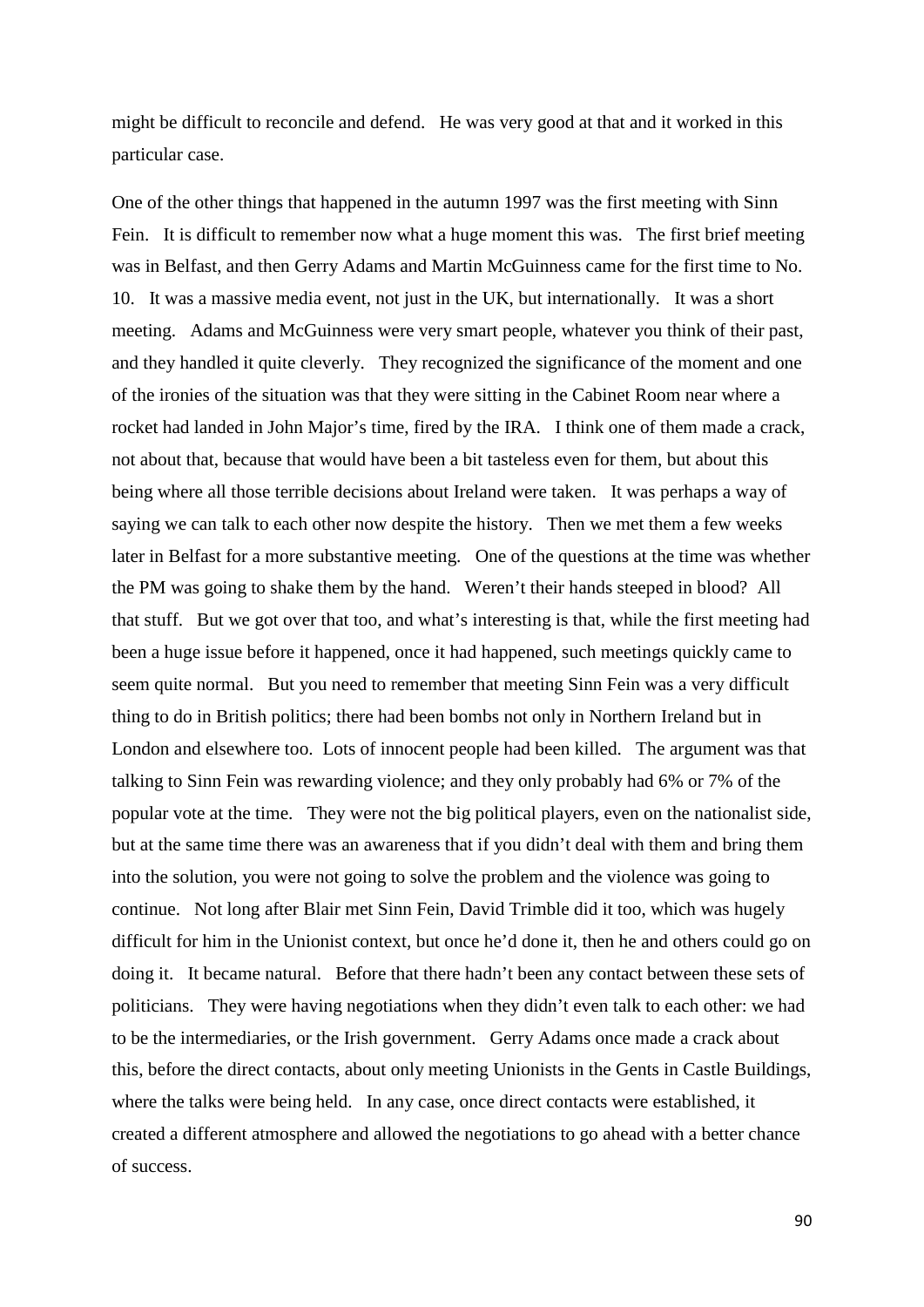All this time the stumbling block of decommissioning was still there. How far were Sinn Fein going to have to renounce violence and give up their weapons before they could become part of a power sharing authority? The Unionists said, not without reason 'They cannot be part of the democratic government of this province until they have given up violence for good.' But Sinn Fein did not feel able to say that, at least not publicly. They argued in effect that they were not allowed to say this by their own hard men, who were not willing to renounce violence until they were convinced that things had really changed: there were all sorts of arguments about this. We were constantly in the process of dodging the issue, to allow the talks to go ahead, and writing things which were constructively ambiguous in order to try to make the agreement happen. Our view was that we had to draw the republicans into the political process and in the end they would do the right thing, and give up violence, but it could not be rushed too much. Meanwhile we had to keep the show on the road. This was the issue on which the talks almost foundered, because the Unionists could see that the assurances about giving up violence were not as watertight as they wanted them to be. They were right in a sense, and it was a long time after the Good Friday Agreement before decommissioning finally happened. We had set up an international commission on decommissioning, under General John de Chastelain, a Canadian General, and a Finnish former Prime Minister, Martti Ahtisaari, to try to find a mechanism that would be satisfactory for everybody. They started to produce reports about decommissioning but it was clearly very slow and difficult.

Decommissioning was of course not the only difficult and sensitive question. The future of policing and the reform of the RUC was hugely problematic; and what were we going to do with the prisoners on both sides, which was very emotional for both of them? Another issue was what was going to happen about cooperation between Northern Ireland and the Irish Republic. The proposal was that in certain areas the two governments – the government of Northern Ireland and the government of the Irish Republic – would work together. This was an extremely sensitive subject for the Unionists because it could be seen as a slippery slope to unification; at the same time they could see that there were practical arguments for working together in areas like tourism or agriculture. So there was a whole issue about which areas they were going to cooperate in, and what structures they were going to have to cooperate, Anglo-Irish joint bodies, they were called. At some point, very close to the final talks, the Northern Ireland Office produced a list of these bodies and what they were going to do, and the Ulster Unionists were completely horrified by the length of the list. John Taylor, who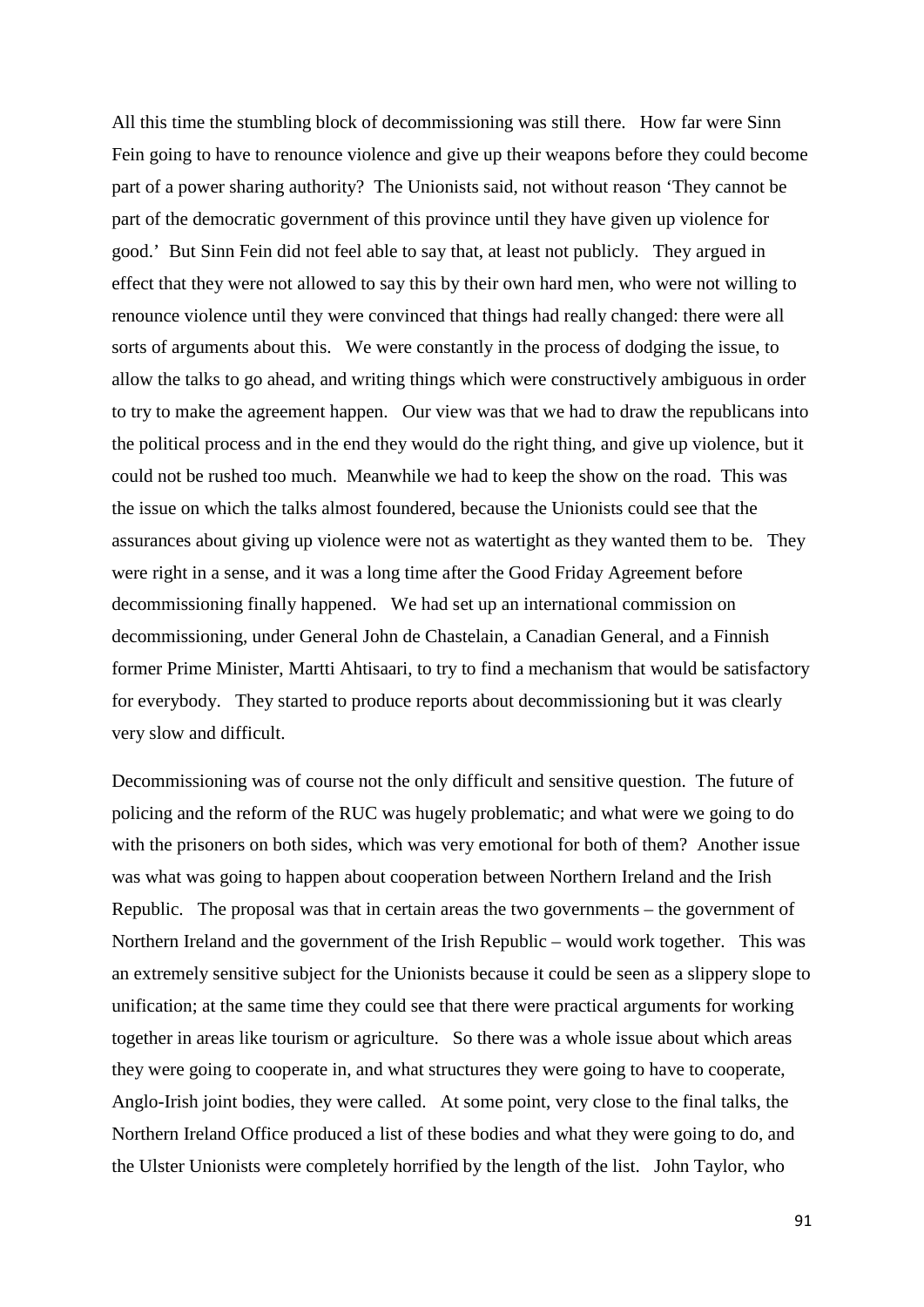was one of the leaders of the Ulster Unionists, said, 'I won't touch it with a forty-foot barge pole.' I remember I was shocked because I had been reassured by the NIO that the Unionists were on board and would not object to the list. They were quite wrong! The whole peace process was in danger of foundering; this happened just before the deadline, a few days before Easter 1998. It was decided that the only way to solve this was that Blair was going to have to go and get involved in negotiations personally and the Irish Taoiseach would come too. All the parties would be there at leadership level, and we would try and sort all this out. And that's what happened. Blair made his famous remark at the time on arrival in Belfast, 'I don't want this to be a sound bite, but I do feel the hand of history on my shoulder.' Highly amusing at the time.

An extremely intensive negotiation then followed for seventy two hours, when we didn't sleep. There was a lot of simultaneous negotiations going on, negotiations about the powersharing arrangement, but we knew that could be fixed, if you could fix the rest, because the SDLP and the Ulster Unionists could do that deal, which they did quite quickly, once the rest was falling into place. But we had to find the right form of words, on policing, on decommissioning and on prisoners. What should we do with those who had been convicted of crimes related to the Troubles, on both sides, but particularly on the Nationalist side? Many had been convicted of IRA bombings and murders. They were not political prisoners; they had been properly convicted by Northern Ireland courts of criminal offenses. But if you did nothing about them, probably Sinn Fein would never be able to sell the Agreement in their own community, for whom the prisoners were resistance heroes and a touchstone problem. The same was true on the Loyalist side, because there were violent Loyalist movements as well, which also had prisoners. So at a certain point, one of the keys to the negotiations was Blair agreeing that they could all be out in two or three years. Each case would have to be reviewed and any prisoner could be called back into prison if they went back to doing the things they'd done before, but essentially, they were going to be released. The Unionists were horrified by this, and it wasn't something that we ourselves would necessarily have wanted to do in that way, but on the other hand it was clear that if we wanted an agreement, that is what we would have to agree, with the hope, which proved largely to be the case, that those who came out would see no reason to go back to violence themselves. We also found words on decommissioning; we found words on policing, around the reconstruction of the Royal Ulster Constabulary and the formation of a new Northern Ireland Police Service, which also took years to put in place by the way - Chris Patten did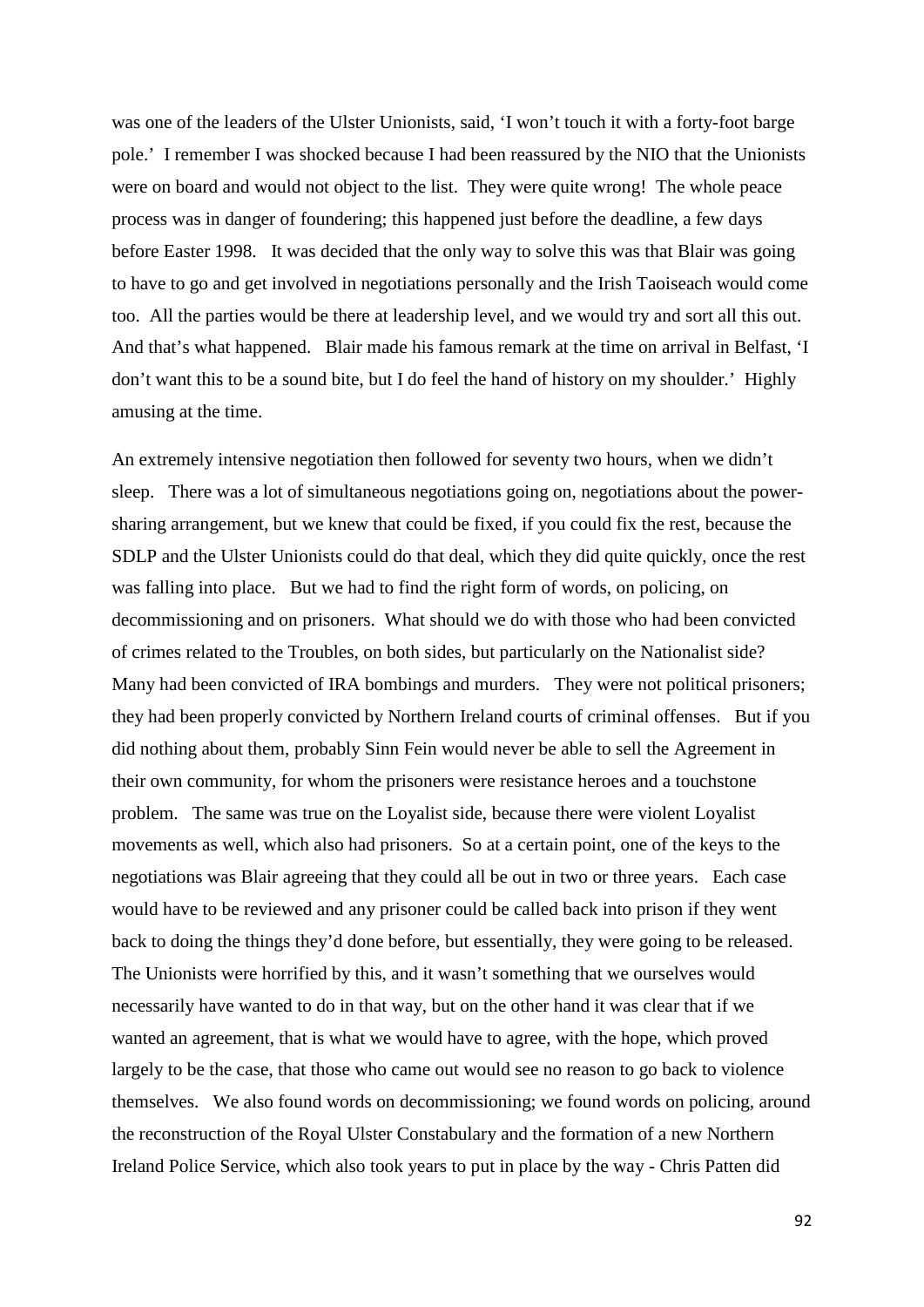that later in a separate negotiation. Then there was the question of north-south bodies, how many people would they have in them and how would they work? The Unionists were extremely difficult throughout; but so was Sinn Fein, in their own way.

One of the interesting moments, which illustrated the importance of personal relationships in such negotiations, was when Bertie Ahern's mother died just as this final phase of talks in Belfast was starting. He went back to Dublin for the funeral, but came back as soon as he could the following day to continue the negotiations. This made a huge impression on the Unionists, that he was willing to do that; it helped to soften their position. They thought, this man is really genuine about progress, and this helped to find a way forward on some of the critical issues. It was a dramatic process altogether. There were lots of parallel negotiations going on, but somehow we managed to get the whole text together. Then just when we thought it was all going to be fine, the Ulster Unionists said, 'We can't do it.' They had a meeting of their own party leadership, and said to us, 'We can't sell this agreement. It just won't do.' There was a very dramatic moment when Jonathan Powell went down to see them. We cobbled together a Letter of Comfort, particularly about decommissioning and whether Sinn Fein would be allowed into the power-sharing government, if violence continued. Bill Clinton rang up David Trimble and everybody else. Everybody put pressure on. Still we thought we'd lost it. Honestly, we thought it was all over. Then all of a sudden, David Trimble said, 'OK, I'm going to go for it.' - even though some of his party leadership refused to agree and in effect went home. Very quickly, we had a final plenary; everybody signed up and we'd done it. You felt you'd really achieved something. You didn't know if it would really stick, because there were rats on all sides, getting at it. And there was a whole process afterwards of a referendum, in Northern Ireland, and in the Irish Republic, because they had to change their constitution for this.

My overall perception was that Sinn Fein and the nationalist side had made more crucial concessions to reach that agreement than the Unionists, but they were clever and behaved as if they had won what they wanted. The Unionists had got what they most wanted, which was the principle of the consent of the people of Northern Ireland before any constitutional change, and the changing of the Irish Constitution, but they still felt that somehow they had been diddled, or forced to do things they didn't want. It was an interesting exercise in how expectations can be set or the narrative can be written in different ways. One side says, 'We won,' and sells it to their supporters, which was a very difficult sell, because they had accepted the principle of consent for Northern Ireland, which was fundamental, and were no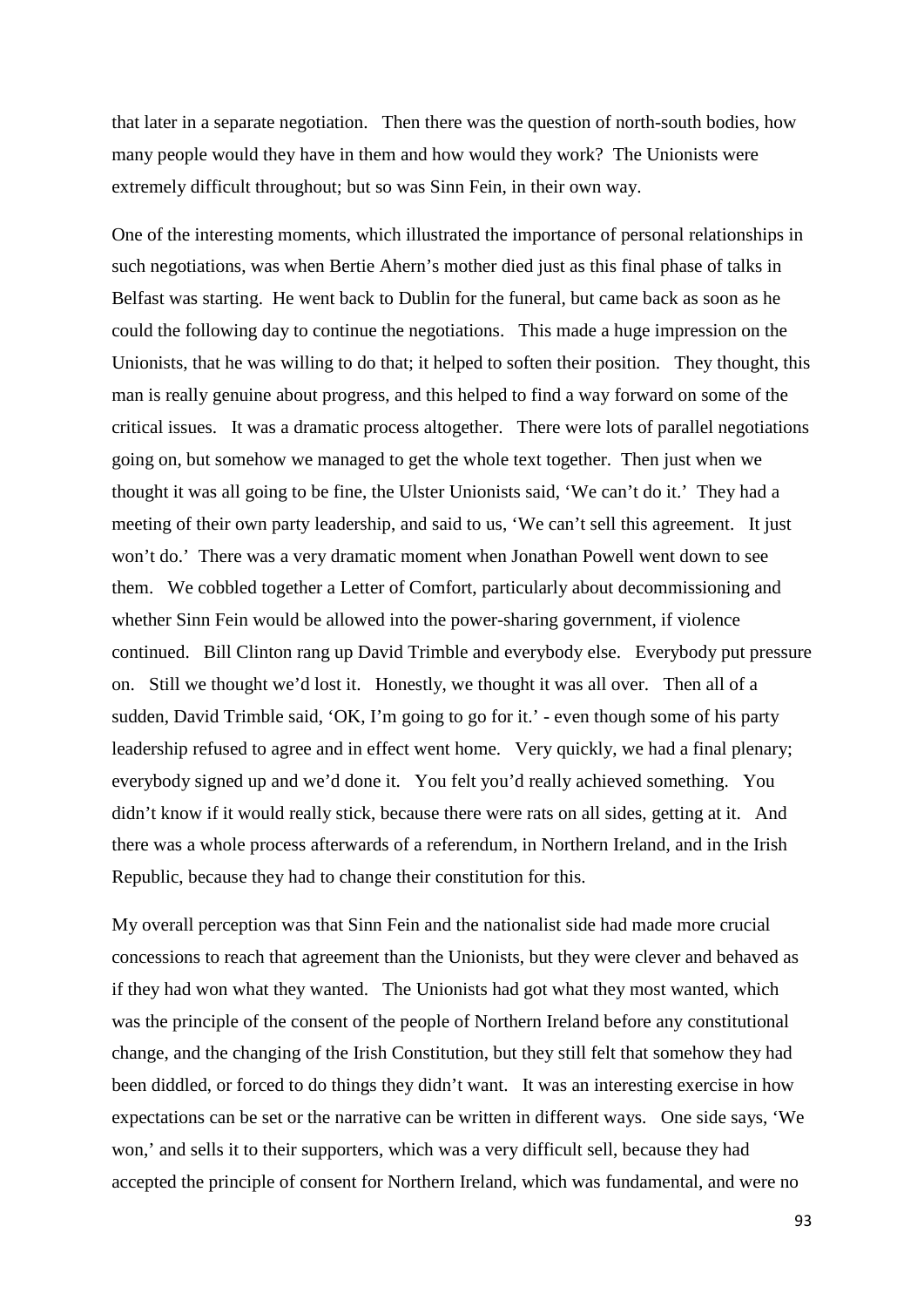nearer to reunification, which remained their ultimate goal. The Unionists had got what they had always wanted, that Northern Ireland could never be part of the Republic, unless the people voted to do so. But the Unionists still felt they'd lost, because of the issues about violence, decommissioning and policing that they were very worried about. And if the nationalists were saying they had got what they wanted, that of course made the Unionists more worried still. And the DUP were of course crying betrayal constantly, even though years later they went into power sharing themselves. So it was a real struggle to get the Unionists to go out and sell the agreement positively to people for the referendum, as opposed to saying in effect, 'This is really not a good agreement, but I've signed up to it, so I suppose you should vote for it.' They couldn't sell it well, which is why Blair then had to spend a lot of time selling it himself. To help with this we produced, Alistair Campbell and I, five simple pledges for the future, which was tricky. One or two were right on the edge of what we could really promise, but I think it did help. In the end the people of Northern Ireland did vote for the agreement with a decent majority, including a majority on the Unionist side, which had by no means been self-evident at times during the campaign. This was not of course the end of the story, because there were endless future crises and breakdowns about the details of power-sharing and, for example, about the famous northsouth bodies. We'd fudged that in the Agreement, so we had to have another crisis summit in the autumn of 1998. That's how it went on, long after I'd left, and in some ways is still going on now. Now, of course, it is all between Sinn Fein and the Democratic Unionists, who weren't even part of the original Agreement. It was an amazing moment, much later, when Martin McGuinness and Ian Paisley sat down and chuckled together over tea, and agreed to work together in government. This was just inconceivable when we started the process. The Good Friday Agreement did not solve all the problems, and did not make the two communities love or even like each other. The so-called peace walls are still there, and children are still largely educated in their own communities, to be suspicious of each other. But the Agreement was still a significant achievement, in my view. Life has become much more normal in Northern Ireland as a result, and a return to serious violence still looks unlikely.

CM: Now we come to the death of Princess Diana on 31 August 1997. What was your part in that tragedy? Mr Blair, with his 'People's Princess' really knew how to say the right thing on the occasion.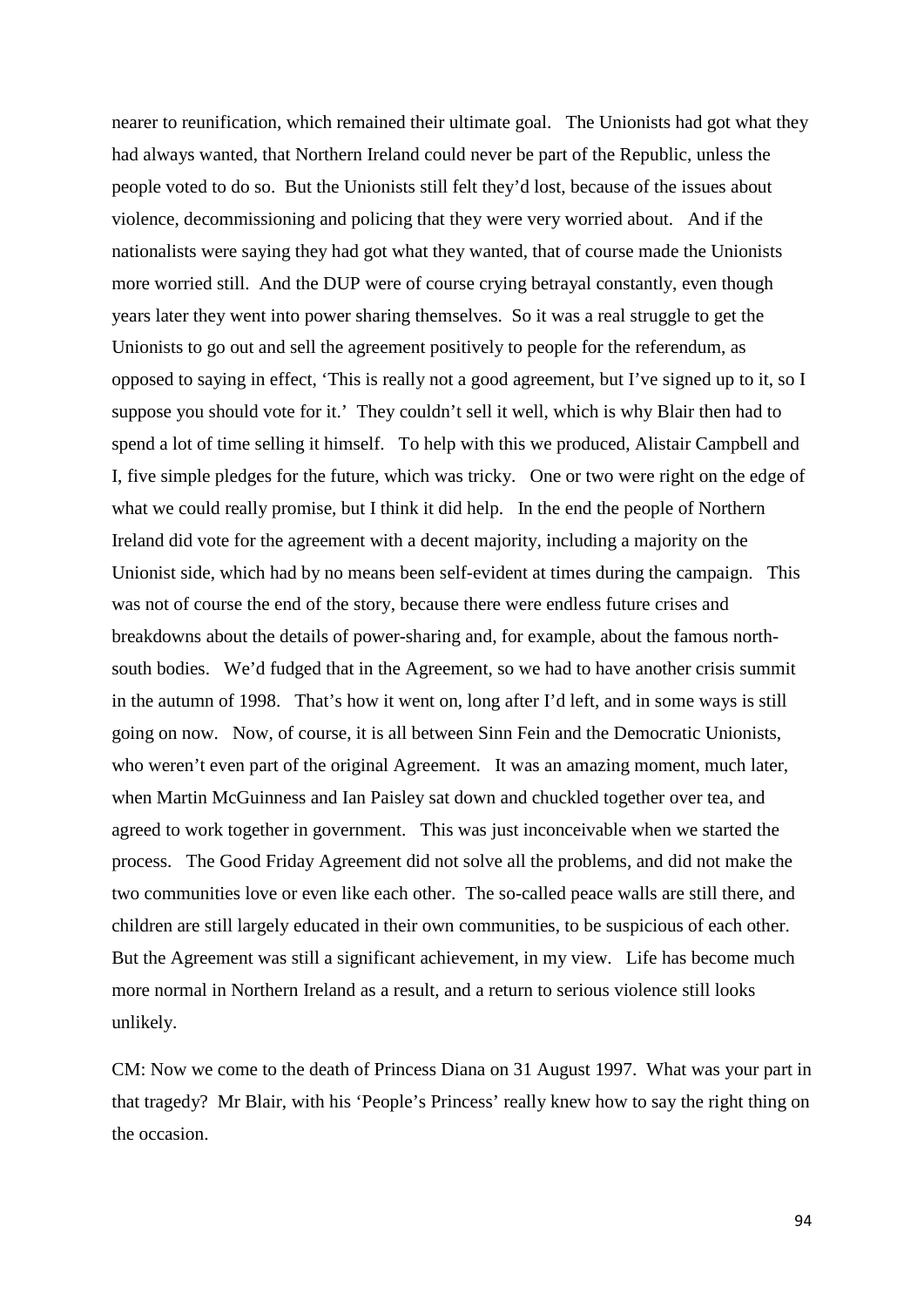JH: I was involved, but not centrally involved. I was woken up in the middle of the night to be told that there'd been an accident in Paris, and later to be told that she had died. I had to relay that to the Prime Minister. Then he made the 'People's Princess' remarks outside his church in his constituency. Alistair Campbell was crafting that, not me. This was followed by that very difficult week when the country sort of went mad. I was involved because one of my normal roles as Principal Private Secretary was liaison with the Palace; I went with the Prime Minister every week. I didn't see the Queen myself of course; I talked to the Queen's Private Secretary. That was part of the ritual. That week there was clearly a whole lot of issues about how the funeral was going to be organized. Then of course the whole controversy arose very quickly about the Queen and the Royal Family and were they showing proper respect for Diana. Why wasn't the flag flying at half-mast? Why weren't they grieving? Why weren't they back in London? You've no doubt seen the film *The Queen*. Though not true in every respect, I think that essentially gets it right that Blair was instrumental in persuading the Queen that she had to do something. She had to come back; she had to go and see the flowers; she had to make a statement on television. Blair really did play an important role. He's a monarchist, as well, by the way, which isn't obvious for a Labour Party leader in this day and age, but he certainly is. And he was instrumental in helping the monarchy get through that week in better order than they would have done otherwise. It was extraordinary, the outpouring of public emotion, which was very unBritish, as many people said at the time. It was fed by the press; they magnified it and then fed on it further, and it just got out of hand in many ways. It was a very odd atmosphere. We had a lot of foreign dignitaries who came for the funeral; Hillary Clinton came, Mrs Mubarak and many others, and we had to deal with them and give them lunch. I slept in No. 10, the only time I ever did, the night before the funeral. It was quite a thing to live through.

1998 was a very busy year for me, and that included on European policy. After all the traumas of the Major years, the BSE crisis and non-cooperation and all that, Tony Blair had come in and said, 'I want Britain to be at the heart of Europe.' This was one of the expressions used. Major had used the same expression himself at some point in the early days but it had to a large extent gone sour subsequently. There was a European summit shortly after Blair took office, in Amsterdam, which had to ratify a whole series of agreements. These were quite serious changes to the way that Europe operated, which had been in negotiation for some time. The crucial negotiation was going to be at that summit.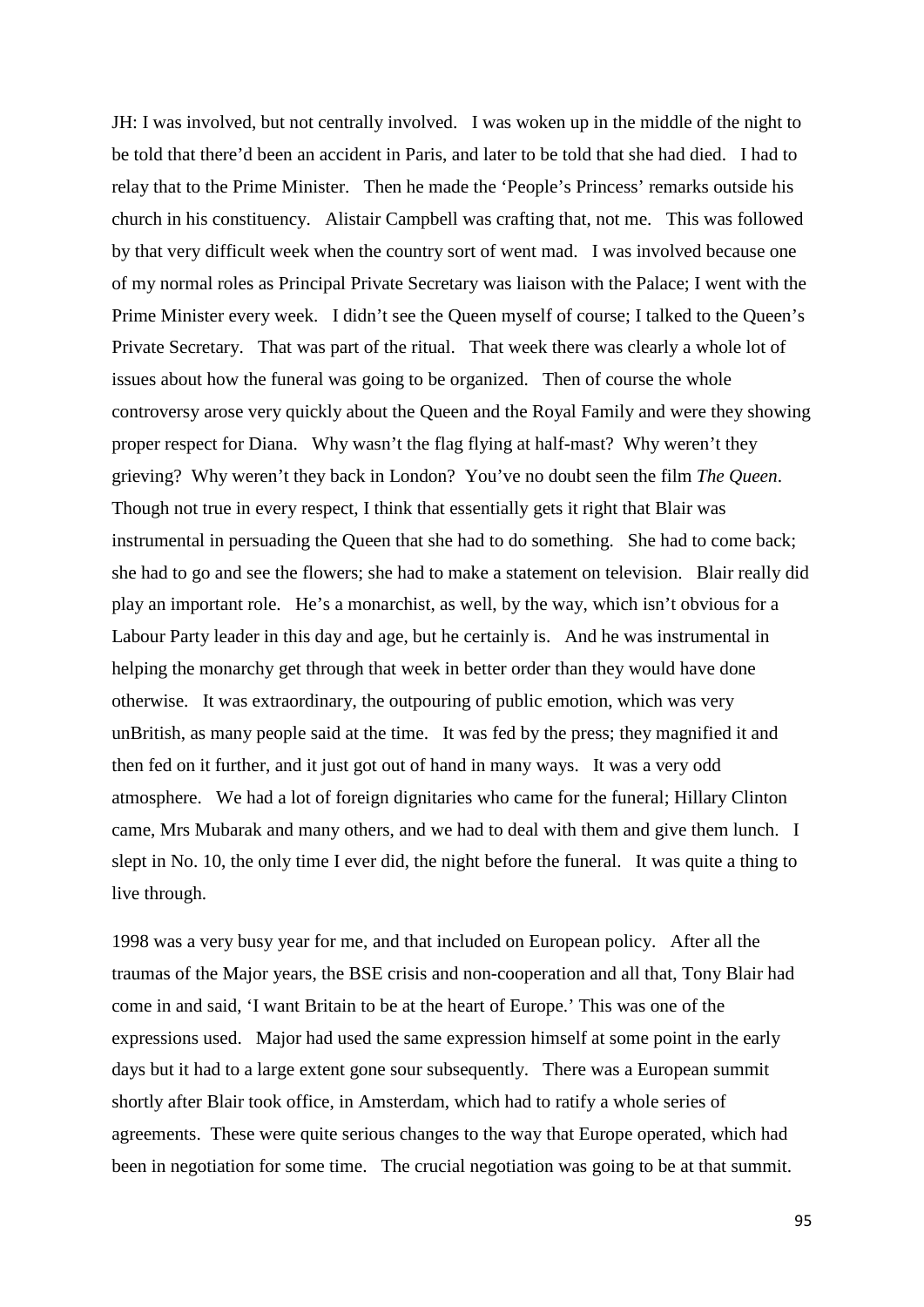He had to be briefed very quickly on all this and he quickly showed his strengths as a lawyer in his ability to absorb the main points of a brief and then regurgitate them as an effective negotiator, which he did successfully at the Amsterdam Summit. He was the new kid on the block; a lot of the other leaders there had been around for years. He was young, much younger than most of the others; he was fresh-faced and enthusiastic. At the Amsterdam Summit there was a moment when the leaders cycled from one place to another. Blair was younger and he was pretty clear that he was going to win the cycle race, which he duly did. I think Chirac refused to cycle, because that was beneath the dignity of a French president. Helmut Kohl didn't either, for different more physical reasons. Blair was – it is hard to remember now how much this was true – he was the new thing. He had huge authority from having such a big election victory. He was a breath of fresh air in all sorts of ways, including in Europe, which the media liked, and not only in Britain. But obviously this aroused jealousies among other leaders, not least Chirac, who had been around a long time. They thought to themselves, 'Who is this whippersnapper who's coming and telling us all what to do?'

CM: Did he want to join the Euro and was stopped by Gordon Brown, or was he too canny to commit?

JH: I think he never fully committed to it. But he would have liked to do it. I am not sure that he ever thought he would get it through very easily, but I think he thought that, if we weren't in the Euro, we were always going to be marginal players in Europe, and therefore we just needed to do this. Even though it was a premature project, and it had all sorts of obvious problems with it, even at that early stage, nevertheless we should just be part of it from the beginning, not the usual British thing of being late and reluctant joiners. So there was a lot of very difficult discussion with Gordon Brown and Gordon Brown's officials on how to handle this, a lot of negotiation which I was quite closely involved in, about a statement that should be made about what our attitude was, which led eventually to the famous five tests of Gordon Brown.

CM: Were you a witness to the bad relationship between No. 10 and No. 11?

JH: Yes. Not often very directly, because most of it was about economic policy and the Treasury, and I wasn't directly involved in those policy arguments. The relationship was different in those days from what it became later. Blair and Brown had of course known one another very well for many years in opposition politics; there's all the background about the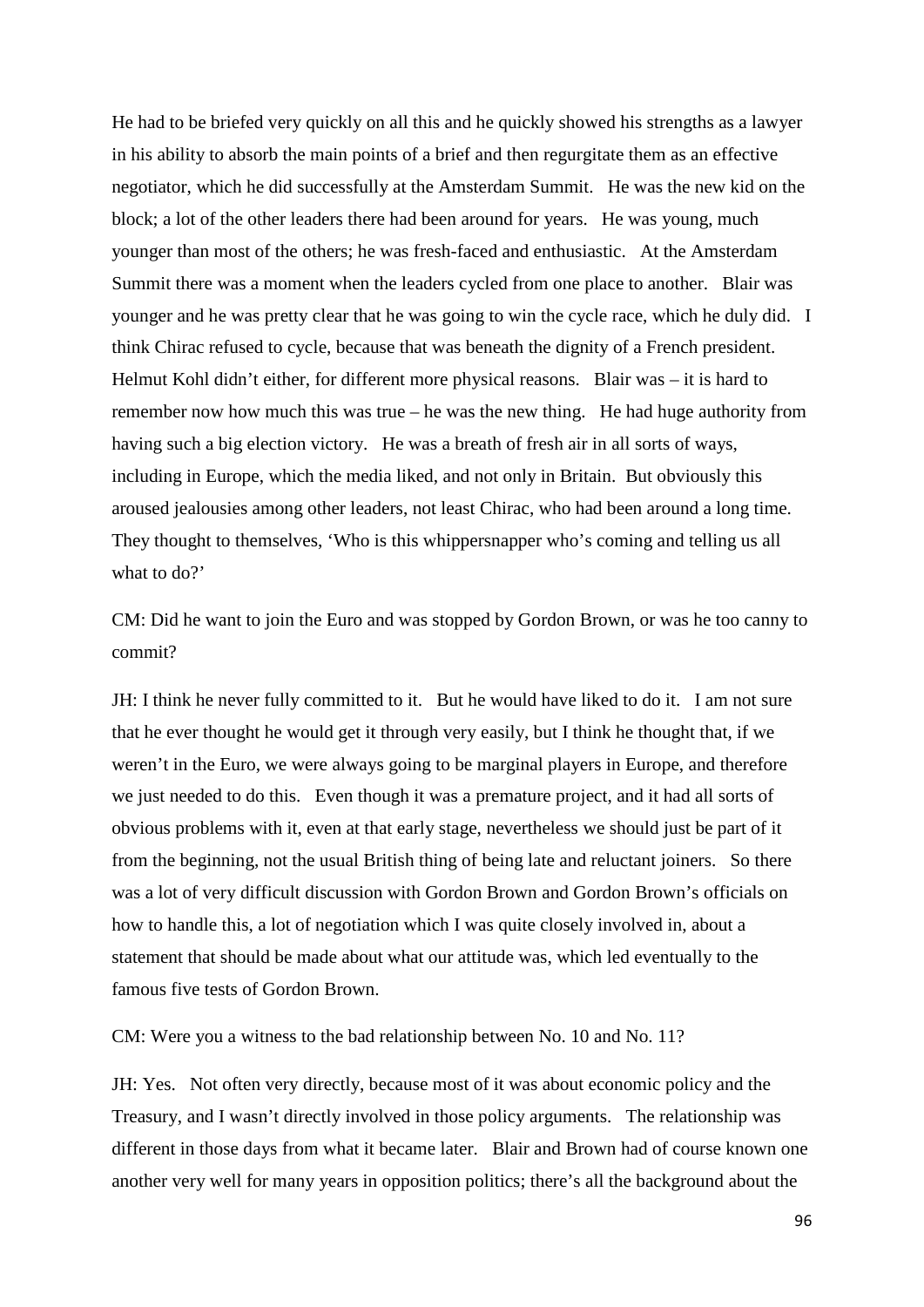leadership and the famous supposed deal in the Granita restaurant. But despite the fact that they had this sort of rivalry, they were incredibly close at that point. They used to speak to each other every day, sometimes for hours, very early in the morning, discussing issues. That habit gradually fell away over time, but in the early days they constantly discussed strategy, and pretty much everything of importance. I don't think anybody listened to some of those calls; it was just the way they did things together, personally. So there was this very close working relationship, at the same time as the rivalry and Brown even then no doubt feeling somewhere in his head that he should really be prime minister; he could do a better job than Blair did. All this wasn't so obvious as it became later when the whole issue of whether he should have handed over at some point became critical. Nevertheless, right from the beginning, Gordon Brown did operate in a very individual way, with a small coterie of people around him. You didn't get any information about their discussions; you didn't get any information about what he was thinking. He didn't necessarily share what he was going to do in the Budget, even with the Prime Minister, unless Blair absolutely insisted on knowing it. It was his way of operating, with this small group of people, which was people like Ed Balls, Charlie Whelan, who was then the Press Officer and a political bruiser, and Geoffrey Robinson who was also part of that little group at that stage. They were the ones who met all the time. Information was very tightly held between them; nothing was written down; meetings were not minuted or circulated, even official Treasury meetings. It was a very different way of operating from the way Blair operated. So those issues were there all the time. I think the only time I got directly involved was over the Euro, because otherwise the issues of controversy weren't really in my area at all. Still it was an interesting dynamic which tended to spill over into everything to some extent.

There was also issues around the relationship with Robin Cook, who was the new Foreign Secretary. Robin Cook declared he wanted a more ethical foreign policy; Tony Blair never believed much in this idea and was a more traditional, pragmatic operator interested in what was good overall for UK interests when it came to foreign relations. But he had to let Robin Cook have his head on this to some extent, so there were tensions there. One of the interesting things about those early days was that these politicians who had been in opposition for a long time continued to behave in some ways as if they were still in opposition. They would brief against each other in the press in a very unhelpful way. The personalities and the personal rivalries were quite strong, involving Robin Cook and Gordon Brown and Peter Mandelson and Tony Blair. That was one of the flies in the ointment of the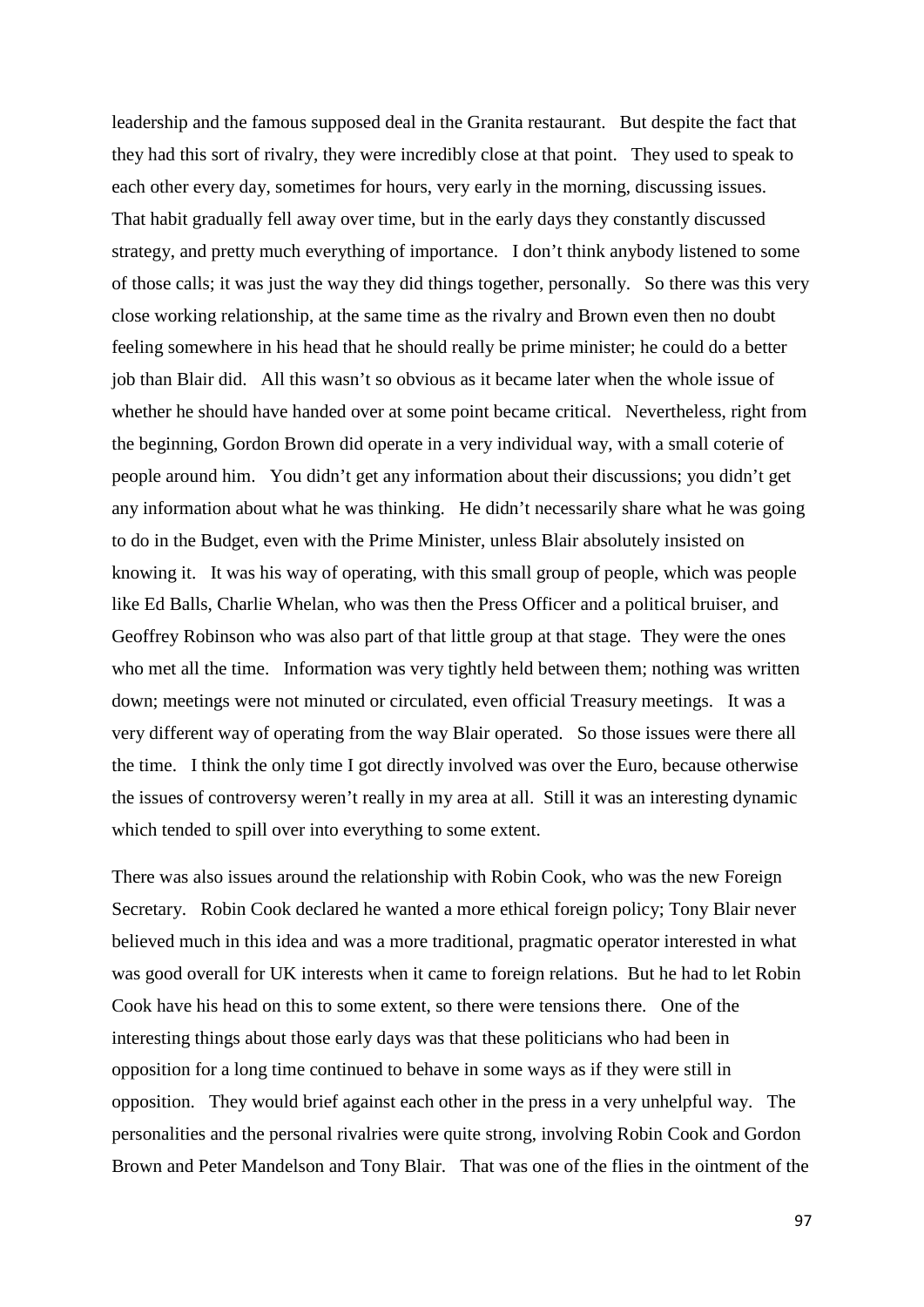new government, although in other respects they were just new and getting used to being in control, which is a very different culture from opposition. Some of those around me in No. 10 could not understand when they arrived in power how John Major had got himself into so much difficulty over everything. How had he allowed himself to be so hedged in by events, and his own party, and the press, and all the issues that had made it so difficult for him to operate? I used to say to them – just you wait and see. They came in thinking they could do anything, and indeed they could at the beginning, but they learned the hard way later. In any case at that early point they had everything thing organized. They had a grid of events and announcements which was very rigidly controlled; this led to a lot of talk, particularly in the press, about the dominance of the spin doctors. A lot of nonsense was talked about the spin stuff, and how Blair was led by public opinion and had no underlying views – the wrongness of this was proved by subsequent events, not least the Iraq experience, but it was a commonplace observation at the time. What the new government did believe strongly, and I think correctly, was that you had to build presentation in as a fundamental part of policymaking, from the beginning. Otherwise you could have the best policy in the world but if you could not persuade people of its merits, you were wasting your time. That's why they wanted to control how things were handled and the narrative of the government from the very start. And at that point, they could do that. They only learned later how events and opinion can overtake you and swamp you. At a certain point, the press will turn on you, whatever you've said, and although Blair had a very long honeymoon, that is in the end what happened, and in a way he finished up in worse trouble than Major had ever been in. Still, during my time it was all sweetness and light with the press and everybody else, although obviously I am not taking any credit for that myself.

1998 was an interesting year for me, because I was the Sherpa for the G7 summit and it was also the year when we had the presidency of the European Union, in the second half of 1998. We had to organize the G7 summit in Birmingham and we had to organize the summit in Edinburgh for the European Union, and Northern Ireland was also going on, so it was a very heavy burden. European policy was always an issue, because of the Euro, because of the budget and the rebate, because of all the usual stuff which caused trouble between the UK and the rest of Europe, despite Blair's wish for a fresh and more positive start.

There are two other issues I ought to mention: one is Iraq, related to what I was talking about earlier about Major and the rumbling of problems with the inspectors getting worse and worse and sanctions being more and more undermined. So the question was being posed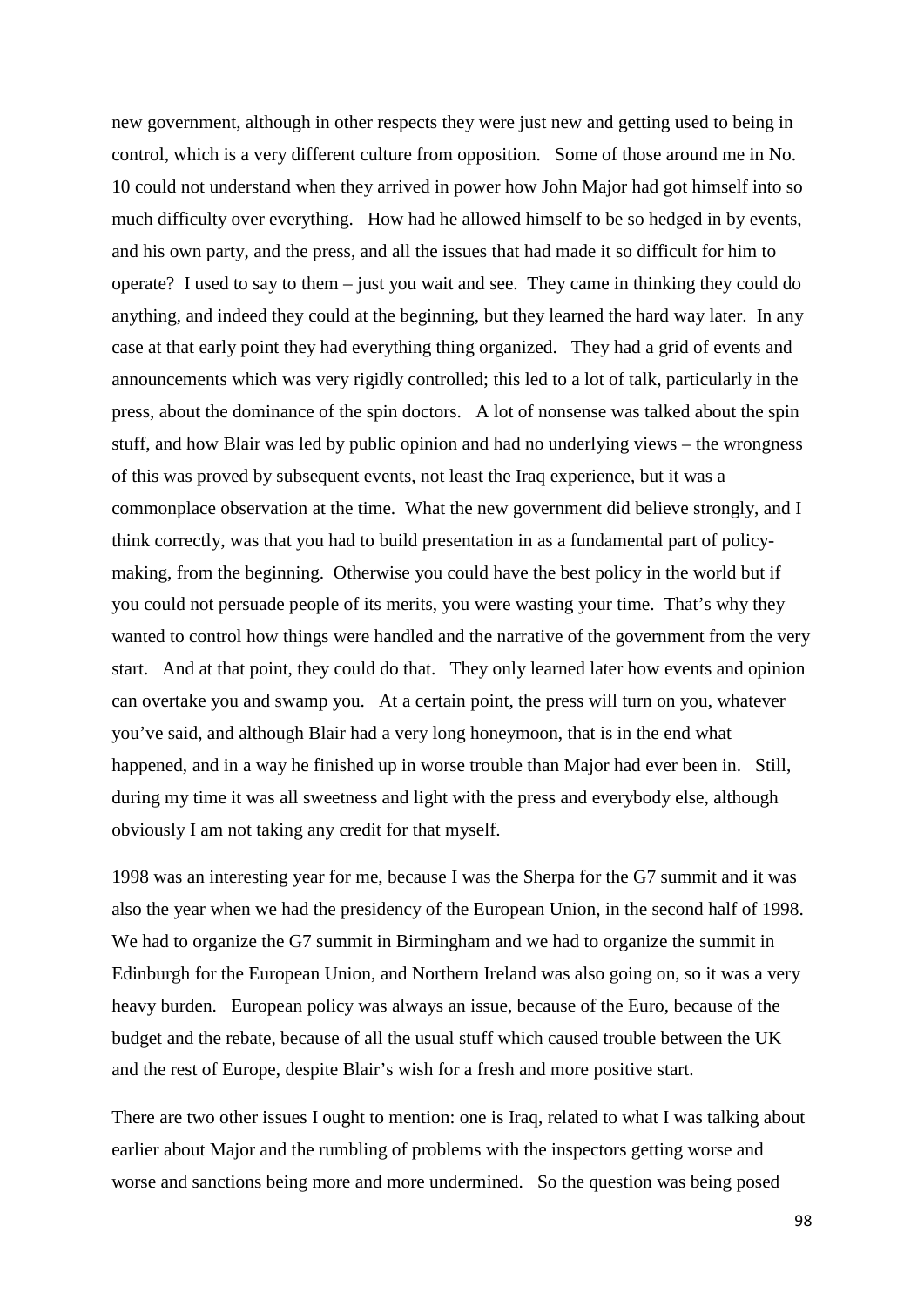with more and more urgency, What are we going to do about Saddam Hussein? Is it enough just to contain him? Or is he a real danger to his neighbours and to the rest of the world? And isn't he undermining world peace and the international rule of law by getting away with murder, literally? Blair was quite focused on this even then. We had successive dramas with the WMD inspectors, about inspecting government compounds and Presidential palaces, and being blocked from certain sites. The Americans were very keen at the time on taking military action if Saddam was blocking the inspectors. There was a crisis in September of 1998 when we set a deadline for Saddam Hussein to cooperate with the inspectors, and said that if he didn't cooperate there were going to be serious consequences, detail unspecified. We and the Americans were working very closely with the French at this stage. The Iraqis hadn't complied and we were about to take military action, when Saddam Hussein wrote a letter to Kofi Annan, saying yes, I'll do what I'm supposed to do. The Americans said, 'No, no, we don't believe that. It's just another trick. We should go ahead with military action anyway.' We said, 'Wait a minute. You've said to Saddam he has to say yes to our demands. He's said yes. You may well be right that he won't stick to it, but you've got to give him the chance to stick to it first before you take military action.' It was a difficult moment, when we and the French were on the same page on this. In the end we persuaded the Americans that we had to take yes for an answer, at least for a while, until you tested it. But it was a very close thing. And one thing I remember vividly was when this crisis was going on, and there were very intensive discussions with the US and French about whether we should bomb Iraq, there was a point when I went home for a rest, around midnight – I think it was a weekend anyway – thinking that we had more or less got to the right place. When I came back the following morning, I found that a promise had been made by the Prime Minister to the President, through military channels, that if the Americans did decide to go ahead, we would act with them. I was furious, which was rare for me. I said to the others, including the PM, 'Why have we said that? We didn't need to say that. Of course we want to be a good ally, but we don't need to sell that card in advance. I don't think that was the right thing to do.' Blair just said, in effect 'Well, that's what we've told them.' Despite that, we won that round diplomatically, and there was no military action at that point. But it did of course happen a few weeks later, when Saddam Hussein had not behaved. In any case this was an interesting early example of Blair's instinctive unconditional commitment to the Americans: 'We're with you, right or wrong,' which I didn't think, then or since, was necessary or right. As I say, we did take military action in December. There were bombing raids on Baghdad and cruise missiles making big holes in the Iraqi Ministry of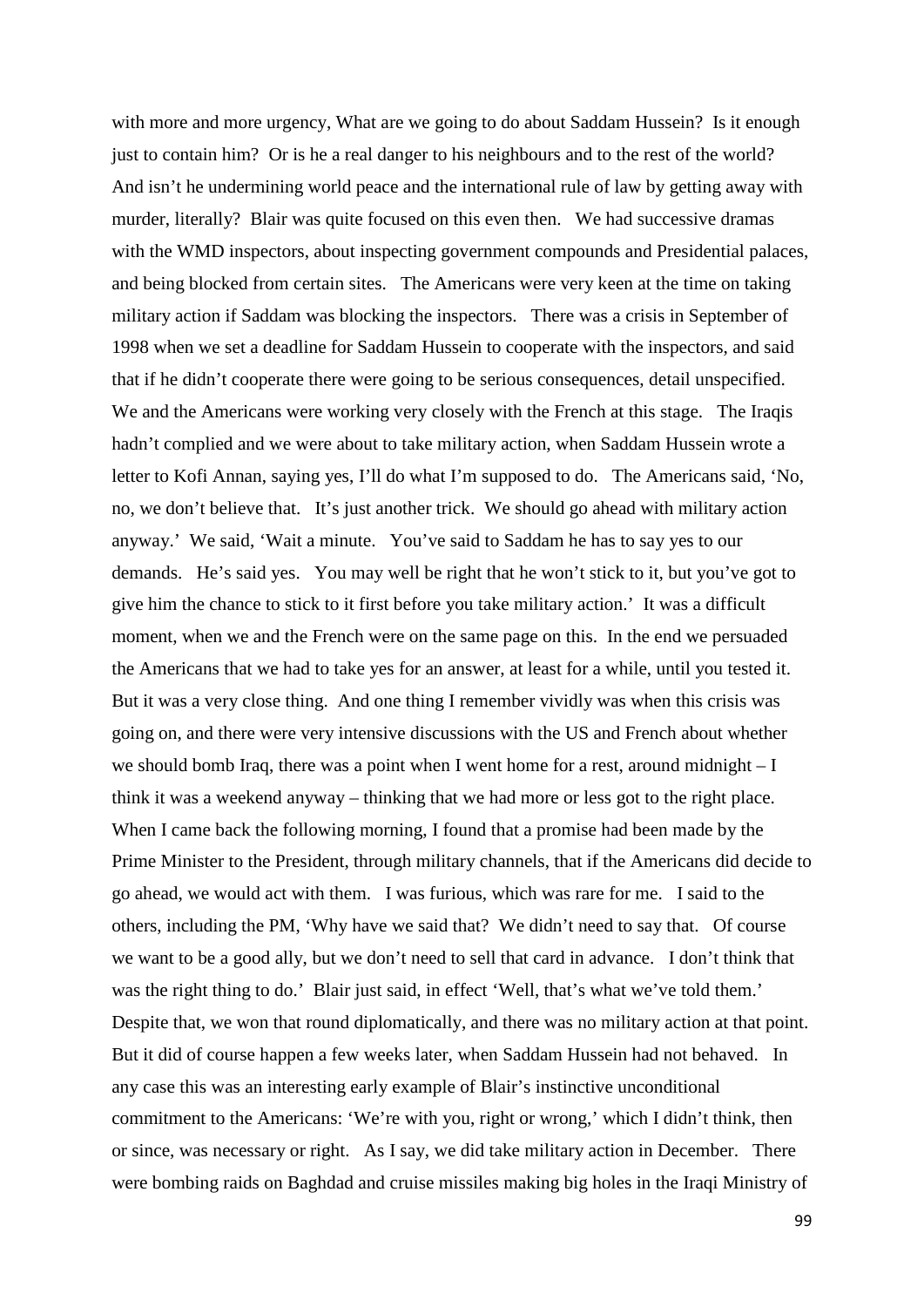Defence and other key buildings, which were designed to bring Saddam to order. Sadly, it didn't really work. One of the interesting points is that Blair didn't take the decision to go military action in any sense lightly, despite his commitment to follow the US. I think he had a very bad night when the action started, because some of our bombers were involved, and we could not be sure they were going to come back safely. In fact, they did, much to the relief of all of us. I think Blair had a much greater belief in the potential efficacy of that first bit of military action, certainly than I did, or than most people involved did. I think he believed that it might lead to the fall of Saddam Hussein or would mean that at least he would behave differently in future. We certainly did a lot of damage to his infrastructure in Baghdad, but it didn't make any difference to the way he behaved in the end, and may even have had the opposite effect by provoking a kind of circling of the wagons internally in Iraq, and preventing any chance of a change of policy or regime. In any case it was interesting that there was that tendency for Blair to have a belief in the effectiveness of military action from the start. I used to have arguments with him about this, saying, 'Are you sure this is really going to work?' He was an admirer of Mrs Thatcher in this respect, particularly because of the Falklands War. He was not gung-ho in any way, but he did believe that military force, applied in the right cause and in the right way, could be effective and sometimes needed to be done. My view has always been that he was influenced in this first of all by the Falklands, then later by what happened in Kosovo. I left No. 10 in March 1999 and the crisis blew up in a big way in April '99, with our bombing campaign against Milosevic starting a few weeks later. The point is that the Kosovo operation and that bombing operation, which was not actually very effective in military terms, went on for a long time without an apparent impact on Milosevic. Blair was the one who was absolutely convinced that we had to carry on with the operation. Some of the European allies were going a bit wobbly; there were civilian casualties; NATO bombed the Chinese Embassy in Belgrade by mistake. I did see Blair not long after after I had left, when the campaign wasn't working and he asked, 'What should we do?' One of the big problems at the time was that Clinton wouldn't say to Milosevic, 'If you don't comply, in the end we'll put boots on the ground against you.' He didn't want to do that. I said to Blair then: 'I don't think boots on the ground in Kosovo or Serbia would be at all a great idea, but if we don't make clear we are prepared to do it, including the Americans, we are not going to have any effect. So you've got to persuade Clinton to make clear that he will put boots on the ground if he has to.' I'm not claiming any originality or that's why it happened, but I think Clinton did begin to see that, though he was desperate to avoid involvement on the ground, he had to threaten it seriously, for NATO to be credible. I think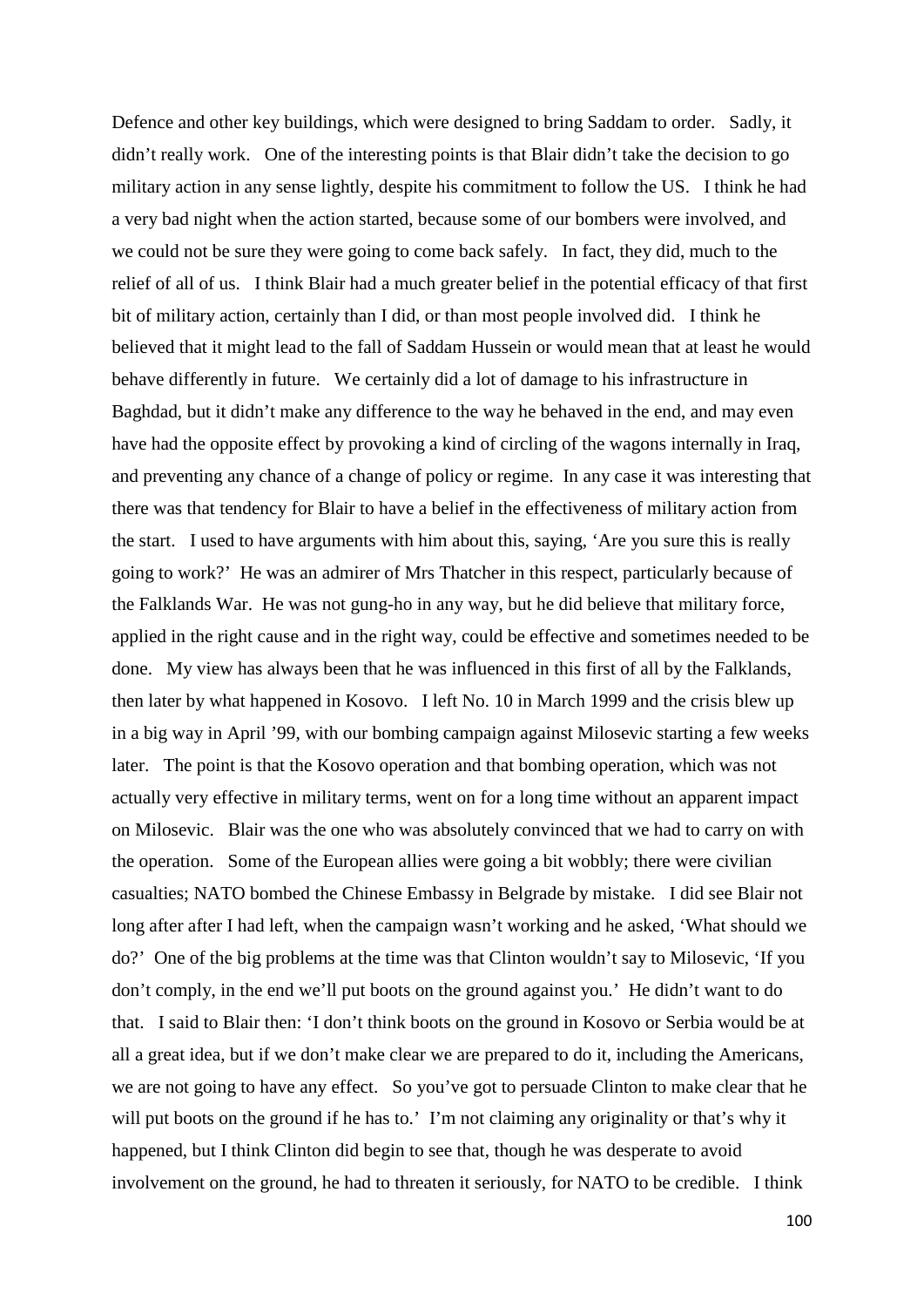in the end it was that threat, plus the fact that the Russians pulled the rug on him, which was why Milosevic in the end collapsed. But the point I am trying to make is that I think Tony Blair again saw a lesson in this about the effectiveness of the use or threat of the use of force. So one example was the Falklands; a second was Kosovo, where he was proved right: the military force did work and got rid of Milosevic, saved Kosovo and he was a hero locally. And the third was Sierra Leone, which was also after my time, when a very well-directed, though risky, surgical British military operation against the rebels made a huge positive difference to the future of that country. That helps in my view to explain why we finished up with the 2003 invasion of Iraq, in my view, because Blair was convinced that Saddam still had WMD and that a good military operation could help Iraq and help the world. By the way, I've always been clear that Blair didn't do it for Bush or for any other reason, and didn't tell lies about it; he did it because he really believed in it and really believed that it would work and lead to a better future. Of course he also wanted to be with the Americans. But he would never have done it; it would never have panned out in the way that it did, if he hadn't thought it was absolutely the right thing to do, however mistaken that view looks to most people now.

Blair was also very interested in the Middle East more widely. I think it was in 1998, after Netanyahu had come to office, that both Netanyahu and Arafat were in London for some reason. He saw them both, and in fact I think he saw them both twice, separately. And I think he became convinced at that point that he could negotiate Middle East peace if he just had the time and the mandate. I used to say, 'Hmm, are you sure about that?' The parties didn't look to me as if they were in a position to do a deal, especially Netanyahu, of whom I was not a fan, then or now. But Blair did have that conviction about his own abilities and his powers of persuasion, which were indeed very great, by the way. He was very articulate and very charming, and at that stage at the height of his powers.

One other thing to mention is the relationship with Clinton. At the end of John Major's time, there was a particular moment when Clinton was clearly not very interested in Major anymore, because he wasn't going to be there much longer and he was interested in Blair. They had had contacts before about progressive policies. So after the 1997 election, the relationship with Clinton was good and close under Blair. Clinton was an incredibly impressive politician and very knowledgeable and wise on foreign affairs, in my experience, and the two men liked and admired each other. So they worked together very closely. That was true obviously on Northern Ireland - the American influence can be exaggerated on that,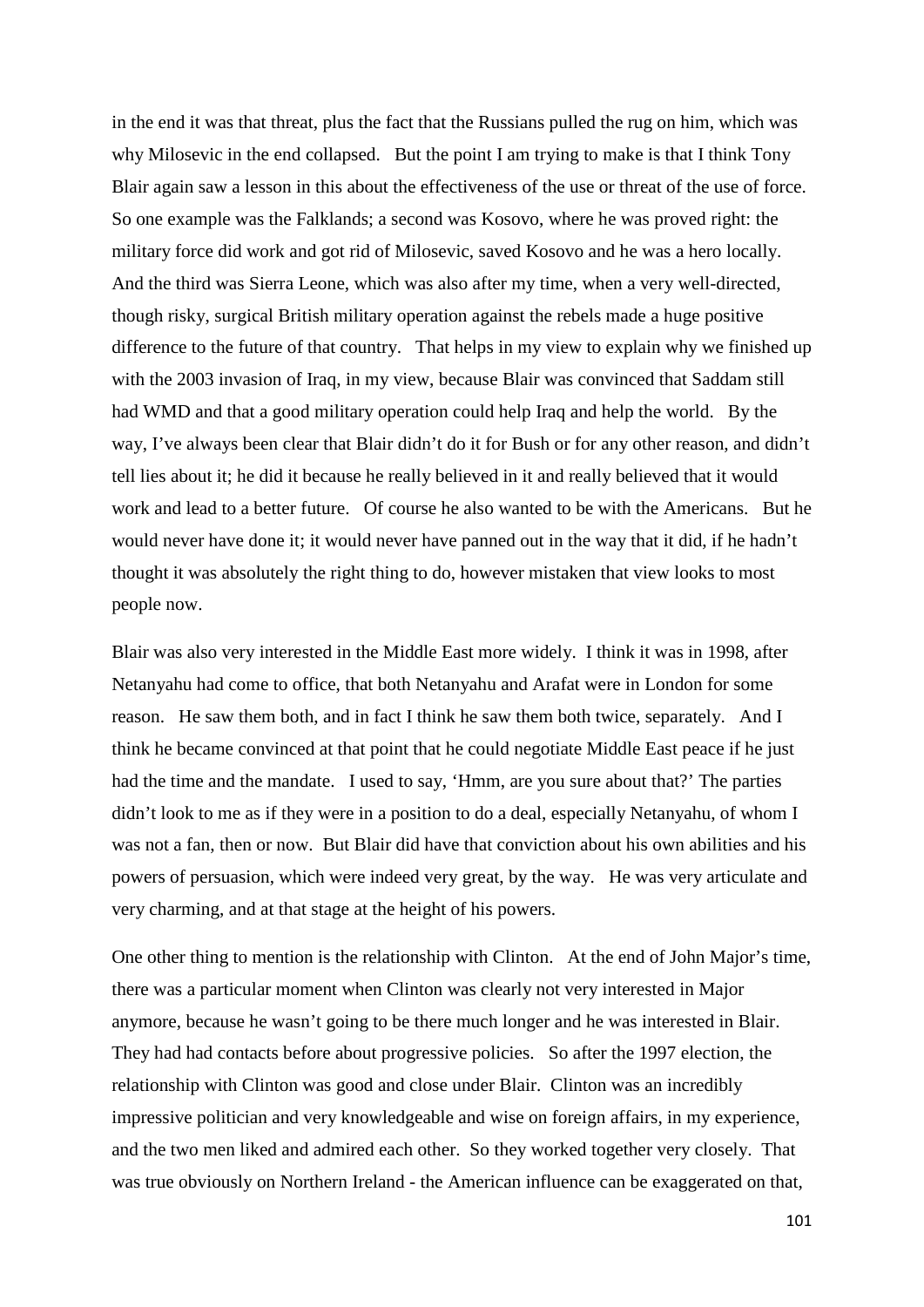but it was important that they were on the right side, not on the wrong side, and George Mitchell's involvement was a very important part of that. But it was true on other issues as well. I have already mentioned Kosovo. Blair also got on very well with Hillary Clinton, because she was also part of the new so-called progressive thinking. They had these summits together, which were not foreign policy summits, but progressive thinkers' meetings. The Third Way was a big deal at that point, about how politics didn't need to be stuck in the old ways; you could find new ways forward. You could combine market economics and social progress; there was no choice to be made between these two things. The old Right and Left labels didn't mean anything. This was also the time in early '98 of the Monica Lewinsky scandal. Clinton was in terrible trouble and we went for a summit at that time with the Americans. There was a famous moment, when Blair came out in the press conference and defended Clinton, despite all the accusations about Lewinsky and lying, which was high risk, because at the time it wasn't clear that Clinton would survive. Clinton was extremely grateful that he had been prepared to do that and stick his neck out for him. Alastair Campbell and the head of Clinton's Press Office were very close. All this made the relationship even closer. I think Clinton was in some ways the most impressive politician I have ever met, both in terms of the quality of his thinking about foreign policy, though not always reflected in action, and his extraordinary ability to charm people.

## Interview 4 with Sir John Holmes

*Today is 22 March 2018 and this is the fourth interview with Sir John Holmes for the British Diplomatic Oral History Programme; Catherine Manning recording.* 

## **Ambassador to Portugal, 1999–2001**

CM: John, last time we finished your account of your time in No. 10, which spanned the end of Mr Major's premiership and the start of Mr Blair's. In March 1999, after almost four years in No. 10, you left London and went to Lisbon as Ambassador. That must have been a lovely posting.

JH: It was. In fact, I didn't go straightaway. I had a couple of months to learn a bit of Portuguese, because I didn't know a word before I started, at the Foreign Office Diplomatic Language Centre. The posting was deliberately, in a way, a rest cure after the travails of No. 10, because I was exhausted physically and mentally. It was the ideal combination: in principle it wasn't going to be too stressful as a job because Portugal was a relatively small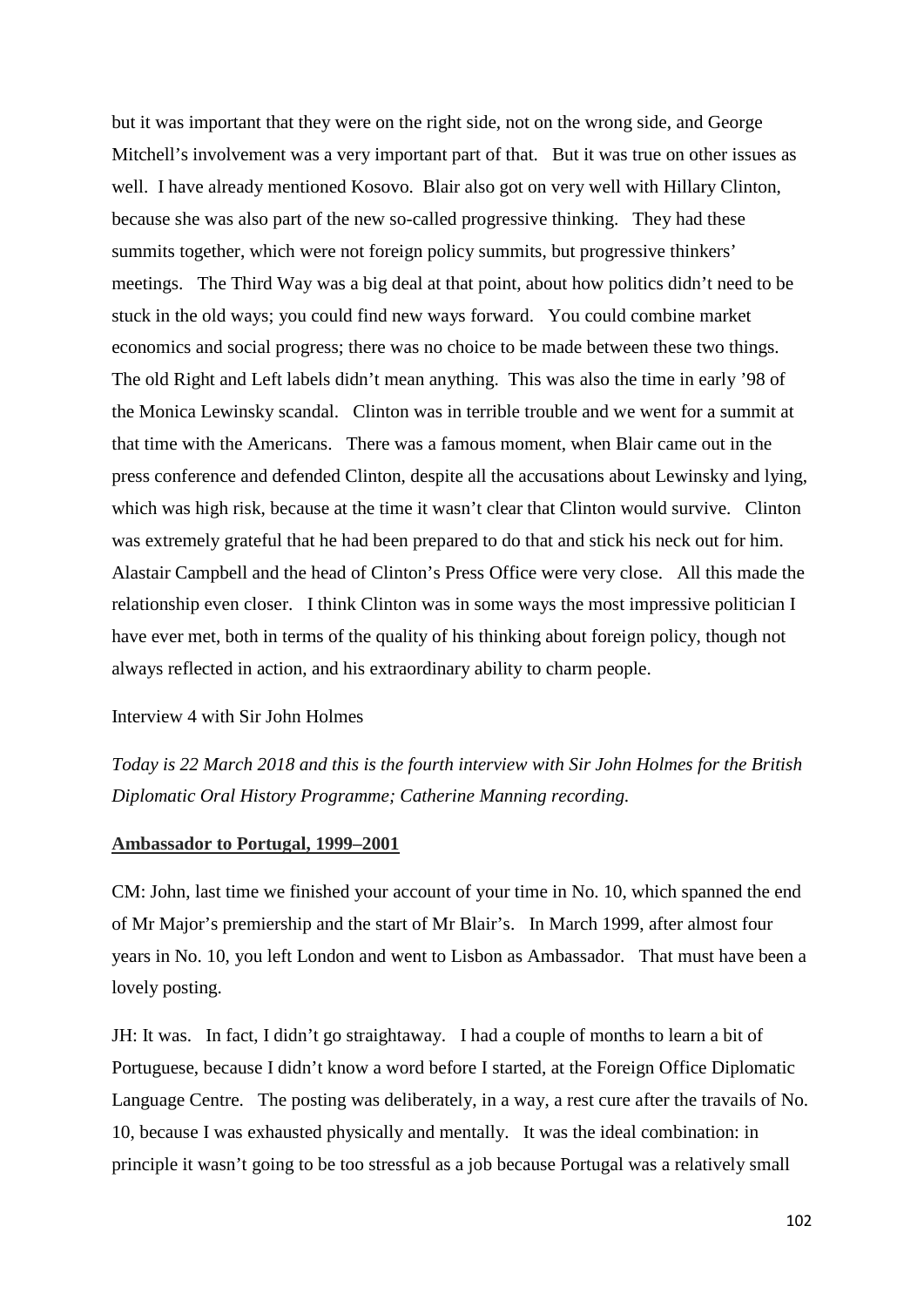country with which we had always had good relations; on the other hand Portugal was part of the European Union, so I was still going to be engaged in discussions about European issues which had been significant in my No. 10 life before that and were still important questions. Lisbon is a nice city. The Residence in Lisbon, sadly sold now, was a wonderful place, falling down, but still a wonderful place to live, and the Portuguese are very pleasant people to deal with, so it was a good posting from that point of view too. Nice for Penny and the children, but with enough to do to keep it interesting. We didn't know how long we were going to spend there. In the end we only spent two years before going off to Paris, but it could easily have been longer.

CM: You say that you were working with the Portuguese on new economic aims for the EU.

JH: Yes, the Portuguese were going to have the Presidency of the European Union in 2000. The Presidency was much more important then than it has become subsequently, because if you had the Presidency you ran the business of the European Union for those six months; you chaired all the committees and you had the summits in your own country. They don't do that these days; they do all the summits in Brussels. But in those days it was quite important to work with the Portuguese for their Presidency, which I think was the first half of 2000.

We had a strong relationship with the Portuguese, supposedly our oldest alliance of some six hundred years. The history is not as quite as smooth as that when you look at it in detail, but the official version was that it was a deep friendship going back a long time. In any case we did get on well. I think the Portuguese had always seen us as protection against the Spanish and the French, with whom they'd always had trouble in different ways. Their aims in the EU were a bit different from ours at the time, in that they were significant beneficiaries of European spending and keen Europeans. When they joined the EU after coming out of dictatorship in the 70s, they were a very poor country, the poorest in the European Union at that time by some way. Indeed in the 60s Portugal had felt more like an African country than part of Europe; they had a long way to catch up in terms of infrastructure and economic growth. So they had long been beneficiaries of European spending, and they wanted to make sure that remained high, whereas one of our ambitions was always to keep it low, because we were large payers into the budget.

The Prime Minister during the time I was Ambassador was Antonio Guterres, now the UN Secretary General. He was a centre-left politician of the kind who automatically sympathised with Tony Blair. He was a modernising force, not as much as Blair, perhaps,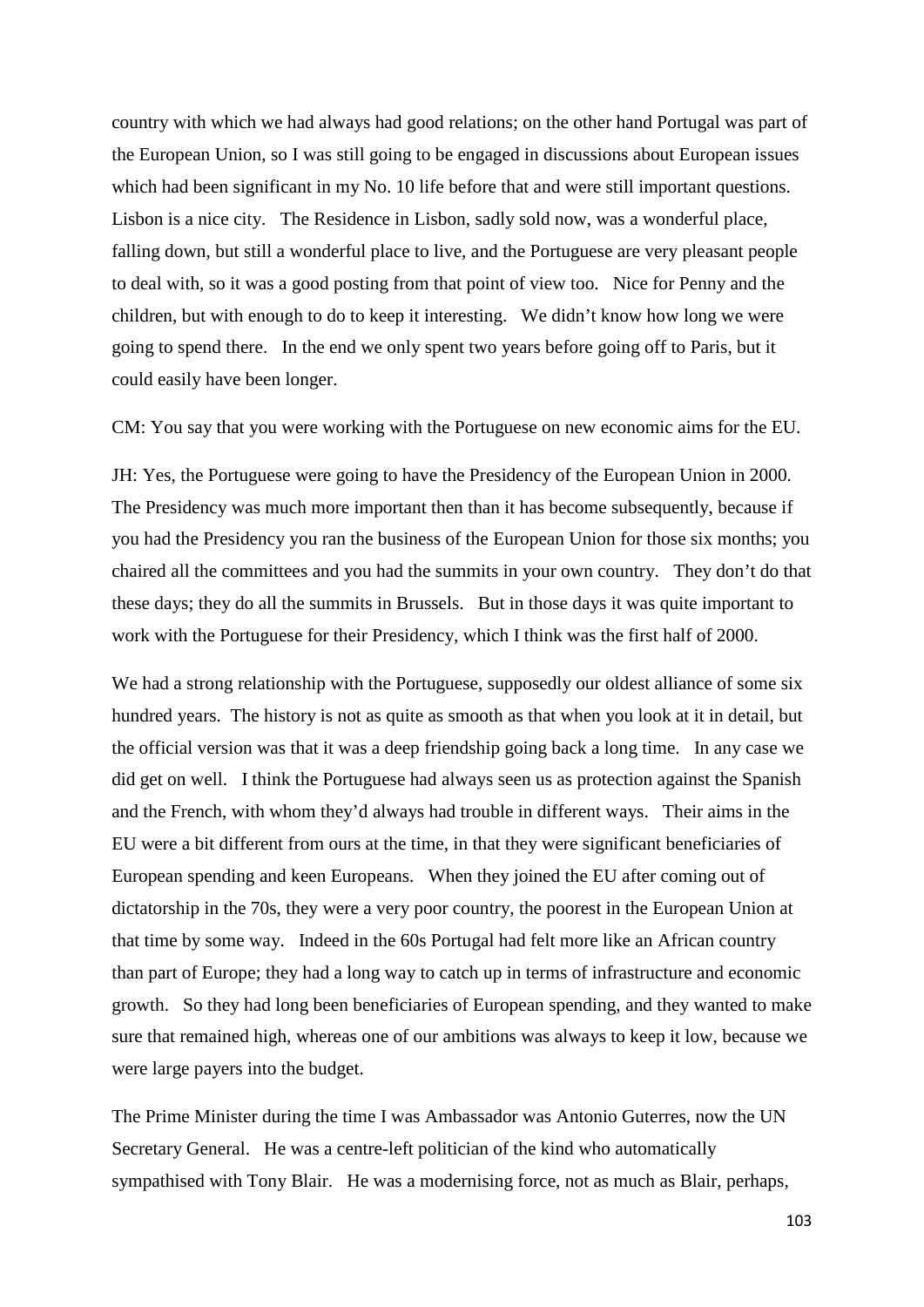but that's how he saw himself. The centre piece of the Portuguese Presidency, one of the things that the European Union had set themselves, was to produce a document which would be a ten-year plan to improve European competitivity. One of the observations at the time and it is probably still true - was that we were not as competitive as the Americans in some key areas. We didn't seem to create big new companies, like the big tech companies these days - they didn't exist in those days – such as Facebook and Google and so on. We weren't producing those; we weren't very productive overall; we weren't very competitive; our growth rates were relatively low: around 2% a year was the average European growth rate, whereas it should have been nearer 3% or more, like the US. So the idea was to produce a plan to make Europe more competitive and this was going to be decided at the Lisbon Summit under the Portuguese Presidency. We – the UK, Tony Blair – were very interested in this and wanted to make sure they got it right. One of the things I was there to do was to work very closely with the Portuguese to try to influence what they were going to put into this document. They weren't solely responsible for it, but if you have the pen you have a lot of power in how you draft these things. The Portuguese had appointed a Sherpa to prepare this document, Maria-Joao Rodrigues, so I spent quite a lot of time working with her myself, but also, more importantly, getting the real experts from London to come out to talk to the Portuguese to try to make sure that this document and these policies would be modern and forward-looking, technology-based and all those kinds of things, rather than the more leftleaning, protectionist sort of document that some people in the European Union would have perhaps liked more. We were quite successful, I think. The Lisbon Declaration was adopted eventually and did have a lot of good things in it about how to improve European competitivity.

CM: Obviously other European Ambassadors were trying to influence the text in the same way, but you felt that British attitudes to this question were well represented in it?

JH: We were the most interested in it and the most active, not just in Lisbon, but generally. I think the Portuguese appreciated this, because they understood themselves that they had limited capacity to do it and needed help and a major country as an advocate and friend, which we could be. They liked the injection of expertise that the people from London could bring, so it was a mutually beneficial relationship and I think a successful partnership. You can argue about how much the Lisbon Declaration was ever put into practice; it was a tenyear plan and covered some fundamental areas of change, and I fear the EU got heavily distracted on the way. But it was a good basis on which to work, at least.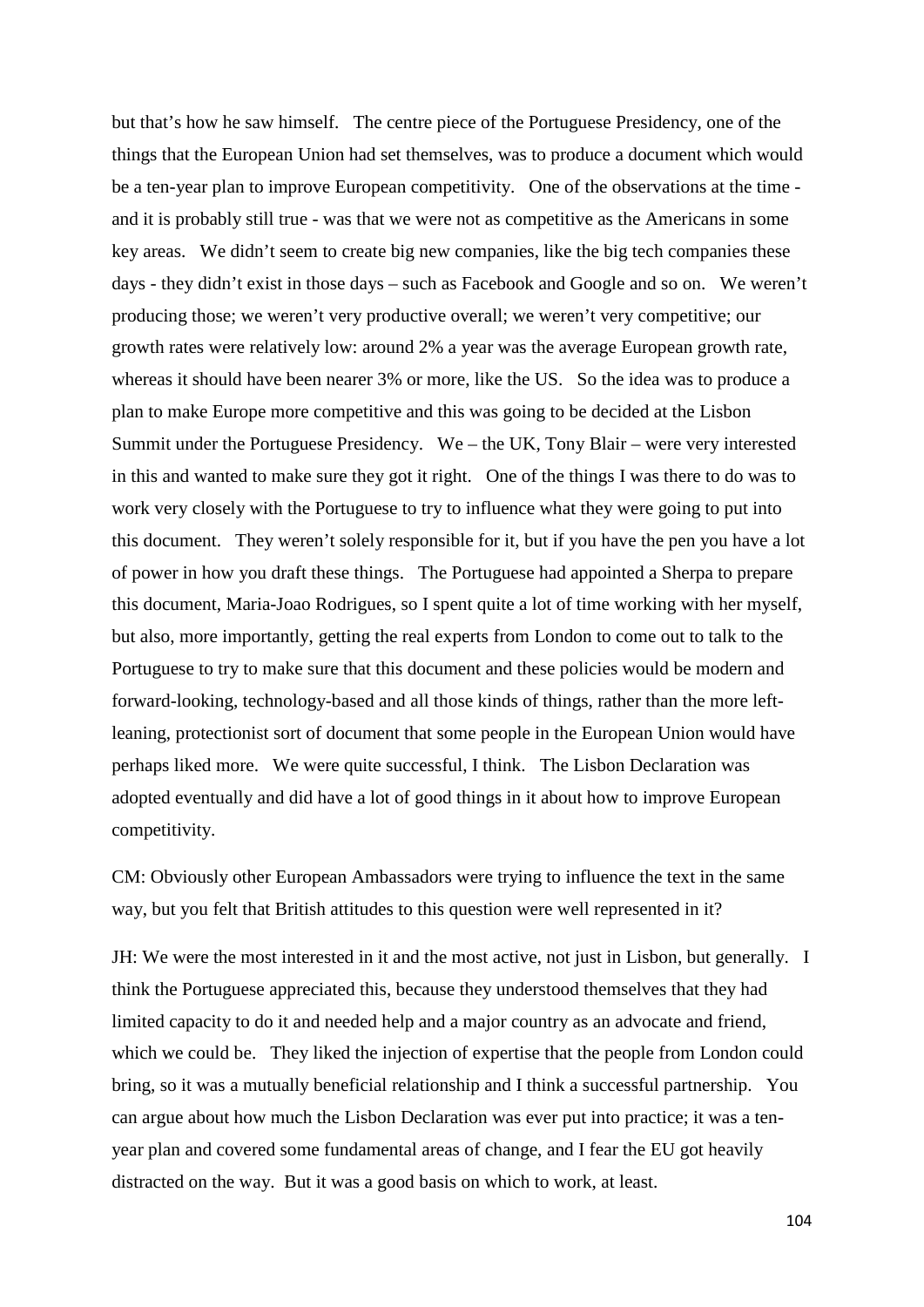CM: Lisbon is a relatively small city. Did you find that you had good access to the President or Prime Minister or Foreign Minister, or were they rather remote?

JH: I had much better access than I could ever have had in a big capital. The UK was also a bigger and more welcome player than we were in some other places. If you think about France where I went afterwards: the competition for the ear of the Prime Minister or Foreign Minister is much stronger there; a mere ambassador has quite a lot of trouble getting into that game. That wasn't true in Lisbon, so I was able to see the Foreign Minister from time to time; I was able to have good access to Foreign Ministry officials, but also Economic Ministry officials and ministers and senior advisers from elsewhere in the government who were the key people for this purpose. Obviously, the Portuguese Prime Minister's Foreign Affairs Adviser I already knew from No. 10, so I had an automatic entry in that way. The President, Jorge Sampaio, was a very accessible and interesting fellow, even if not particularly influential politically in an immediate sense because of his mostly non-executive role. Antonio Guterres, because of his relationship with Tony Blair, was prepared to see me, if I needed to see him. I'm not saying I was in and out of his office - I certainly wasn't - but I knew him. He was very charming, and still is, and a well-rounded and well-educated person in every way. He wasn't seen at the time as an unmitigated success in Portugal. It wasn't an easy time. They had had a long serving right-wing Prime Minister, called Cavaco Silva, who'd been seen as very successful in reforming and modernising the economy. Guterres was a Socialist, a centre-left Socialist, but nevertheless a Socialist, and therefore came in with some attitudes which were criticised for not producing enough economic growth. He was also seen, certainly at the time, as not as decisive as he should have been - I think he was often managing problems within his own party – and not as decisive as his predecessor had been. But he was definitely part of that centre-left movement of that time, which Blair particularly symbolised. You will remember all the talk at the time of the Third Way between traditional right-wing policies and traditional Socialism - 'Let's find what works and produces economic growth and social justice combined. Never mind what the labels were in the past,' - which was being pursued with Clinton and people round Clinton and to some extent on the continent of Europe as well as in the UK. He was part of that. He was Prime Minister until 2002, after I left in 2001, and then went on to be head of UNHCR (United Nations High Commissioner for Refugees) before finally becoming UN Secretary General. He has obviously developed and matured over that time, and I worked with him a lot when I was at the UN. So I'm a bit biased. I'm quite friendly with him and I admire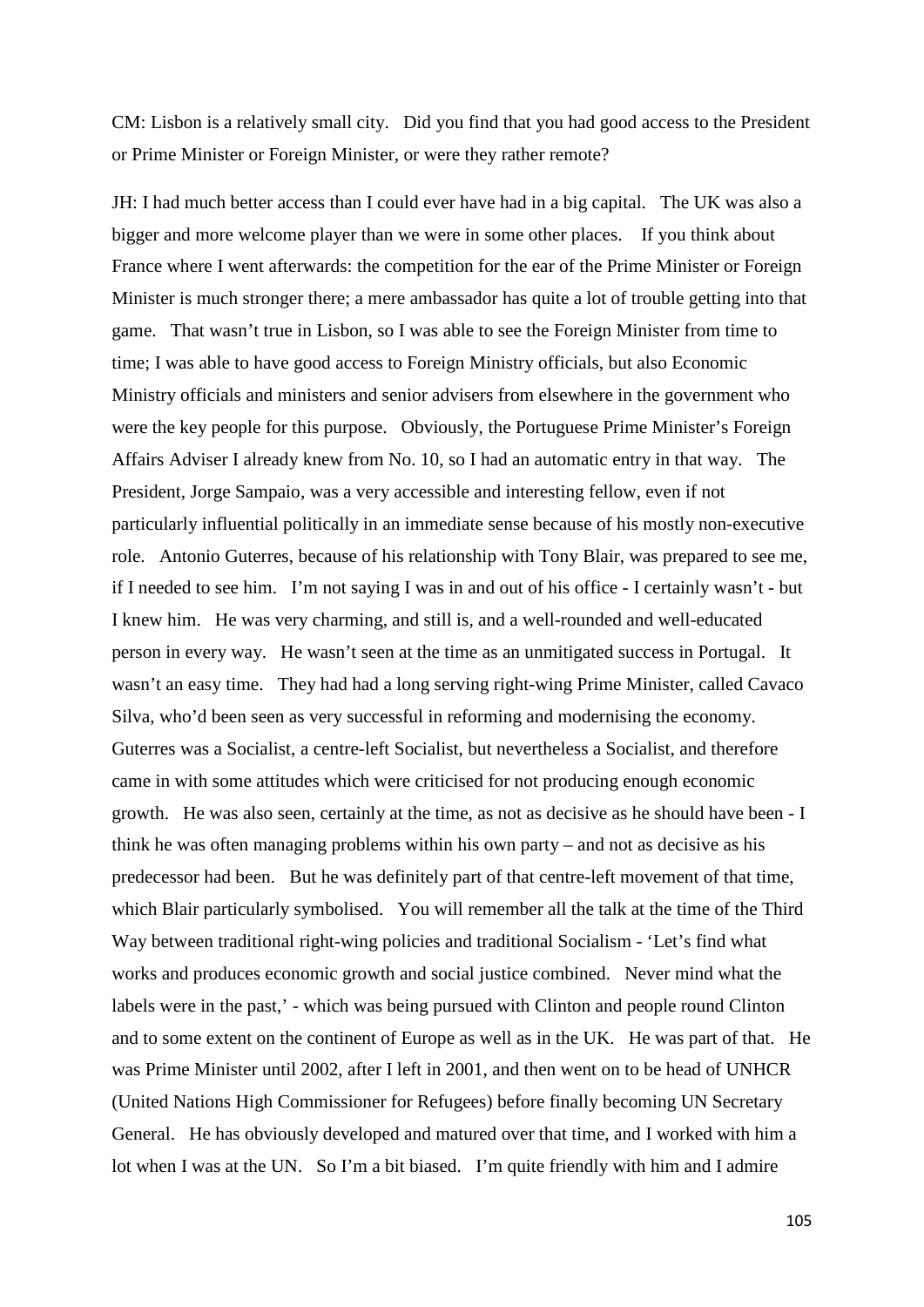him. I think he still has to prove himself as Secretary General, but that's bound to be a long haul. In general he was a good thing and favourable to us.

CM: The other big issue you mention in your notes is East Timor, which one hasn't heard of for a long time.

JH: It was a huge issue for Portugal at the time. It had been a Portuguese colony until 1974 and then when the dictatorship collapsed and the Portuguese fled their colonies in Africa and also in East Timor, they more or less abandoned it and the Indonesians took over – they had already been in charge of West Timor, the other half of the island. The Portuguese had since then had a guilty conscience about East Timor, but there wasn't much they could do about it for a long time. There'd always been a movement inside East Timor in favour of independence from Indonesia. But the Indonesians were pretty brutal in the way they dealt with it and with the island in general, as they were no doubt in the way they dealt with most things at the time. It was of course a military dictatorship most of that time. To cut a long story short, in 1999 there was a referendum on independence, which the Indonesians had rashly promised, thinking they would win it. They were offering a form of autonomy. But there was a 78% vote in favour of independence. The Indonesians were shocked by that, although they shouldn't have been. So then there was the question of how to manage getting from where East Timor was under Indonesian rule to independence, which they weren't ready for – they didn't have the political structures and so on to deal with it. The Indonesians at the time were in any case reluctant to pull out and the Indonesian Army in particular was behaving extremely brutally. The run up to the referendum had been marred by all sorts of violence, particularly from militias which were under the control of the Indonesian Army, killing people who they thought were independentists, trying to intimidate the population into voting the 'right way'. When the referendum result was announced, there was a lot more violence. All this was a big issue for Portugal, which had championed the idea of independence and a free vote. Guterres's main concern after the vote was to get the attention of the international community onto East Timor, which for most people was a tiny island in the middle of nowhere, which no one was much interested in, while some in the international community were interested in avoiding instability in Indonesia, which is such a huge and important country. His campaign was to get that international attention and he succeeded in large measure, for example in getting the Americans' attention – Clinton eventually took an interest – and also in getting ours, at least up to a point. We had no particular interest in East Timor ourselves, but we were a Permanent Member of the Security Council and the Security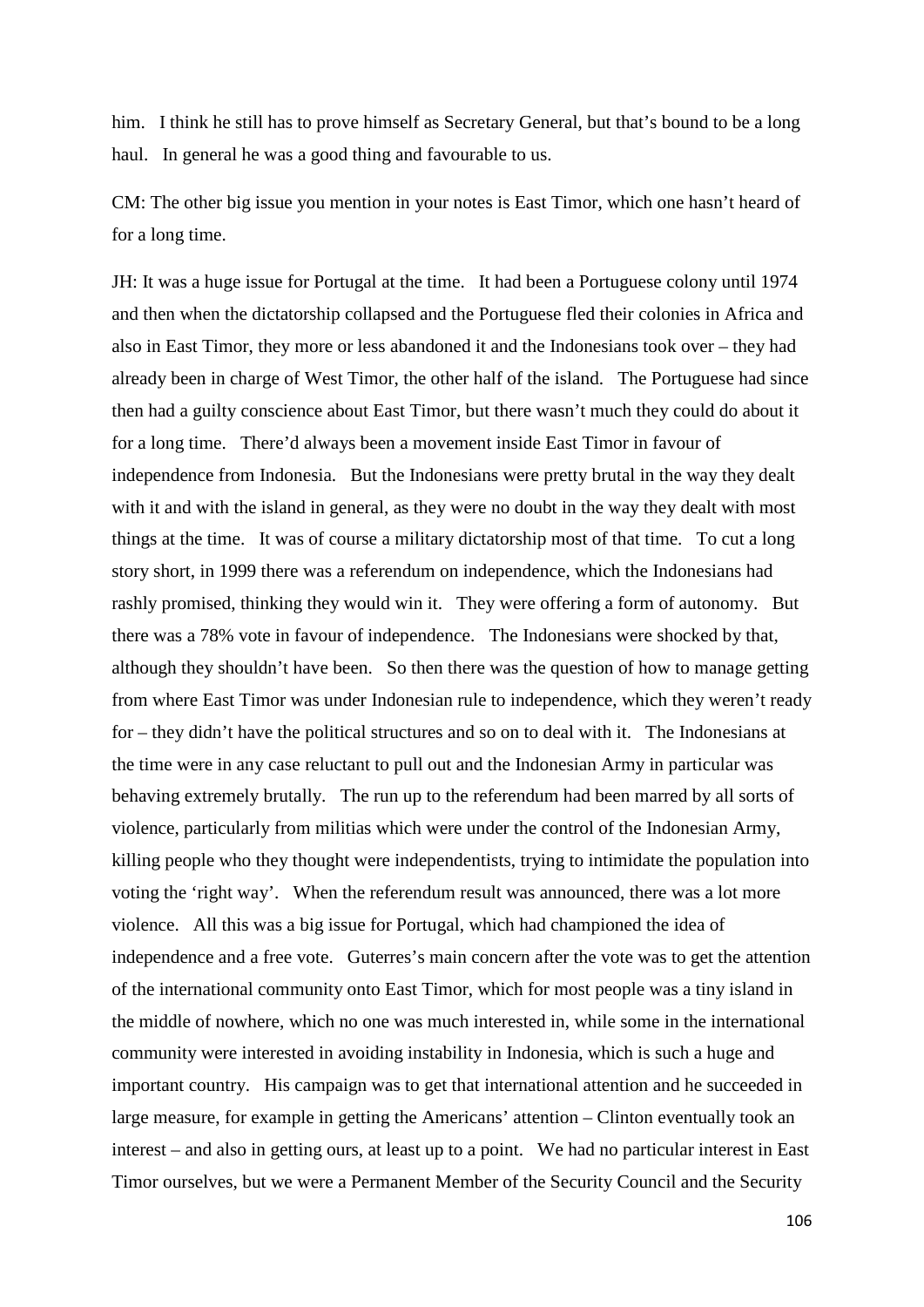Council was considering the situation and condemning Indonesian behaviour, and setting up a peace-keeping force. The Portuguese were very active on all these fronts and Guterres was working very closely with the independentist leadership, particularly someone called Xanana Gusmão. He was the Nelson Mandela of East Timor, if you like, a very statesmanlike figure, who was the leader of the independentists, or became so. Like Mandela, once the main political objective, in this case independence, was assured, he was in favour of reconciliation and pragmatism. He was not out for revenge on those who had been behaving so violently, or for hostility to the Indonesians themselves. He wanted to make independence work, and in many ways he was an inspirational figure. I remember Gusmão came to Lisbon at one point, and I and a few other ambassadors went to talk to him and hear what his views were, as well as those of another East Timorese leader called Ramos Horta, who himself became President of East Timor later. Both were impressive. Gusmão himself is still around, I think, as a minister in the East Timorese government. In any case, the point is that the people and media of Portugal were following the situation very closely, and popular feeling was being mobilised to get the international community's attention. I think the only time we've ever had a big demonstration outside the Embassy in Lisbon was a march at that time protesting about our apparent indifference, and demanding to know why we weren't being more active in pressing the Indonesians to behave. Luckily it was largely good-tempered. I remember insisting on seeing a delegation from the demonstration, despite security advice to the contrary, and they came in and gave me a petition. We talked about the issues and I was able to reassure them that we were indeed sympathetic, taking an interest and doing our best to help. I don't think we were in danger of having the Embassy burned, or anything like that, but it did illustrate the depth of popular feeling. In the end the Portuguese did the business. They got the attention of the international community; they got the right Security Council resolutions; they got a UN peace-keeping force, led by the Australians who had a big interest as well, and the Indonesian Army left, though not without leaving a trail of wanton destruction behind them. The transition was extremely difficult, and I don't think East Timor was independent formally until 2002, but it did become a successful story in the end, and not only for the Portuguese. It was also a UN success story, too, because when I was at the UN almost ten years later we were able to withdraw the peace-keeping force and say, 'Now you're on your own. It's not perfect, but you don't need us anymore.' It's now a small but reasonably stable country; they found some oil, which helped and gave them a bit of money.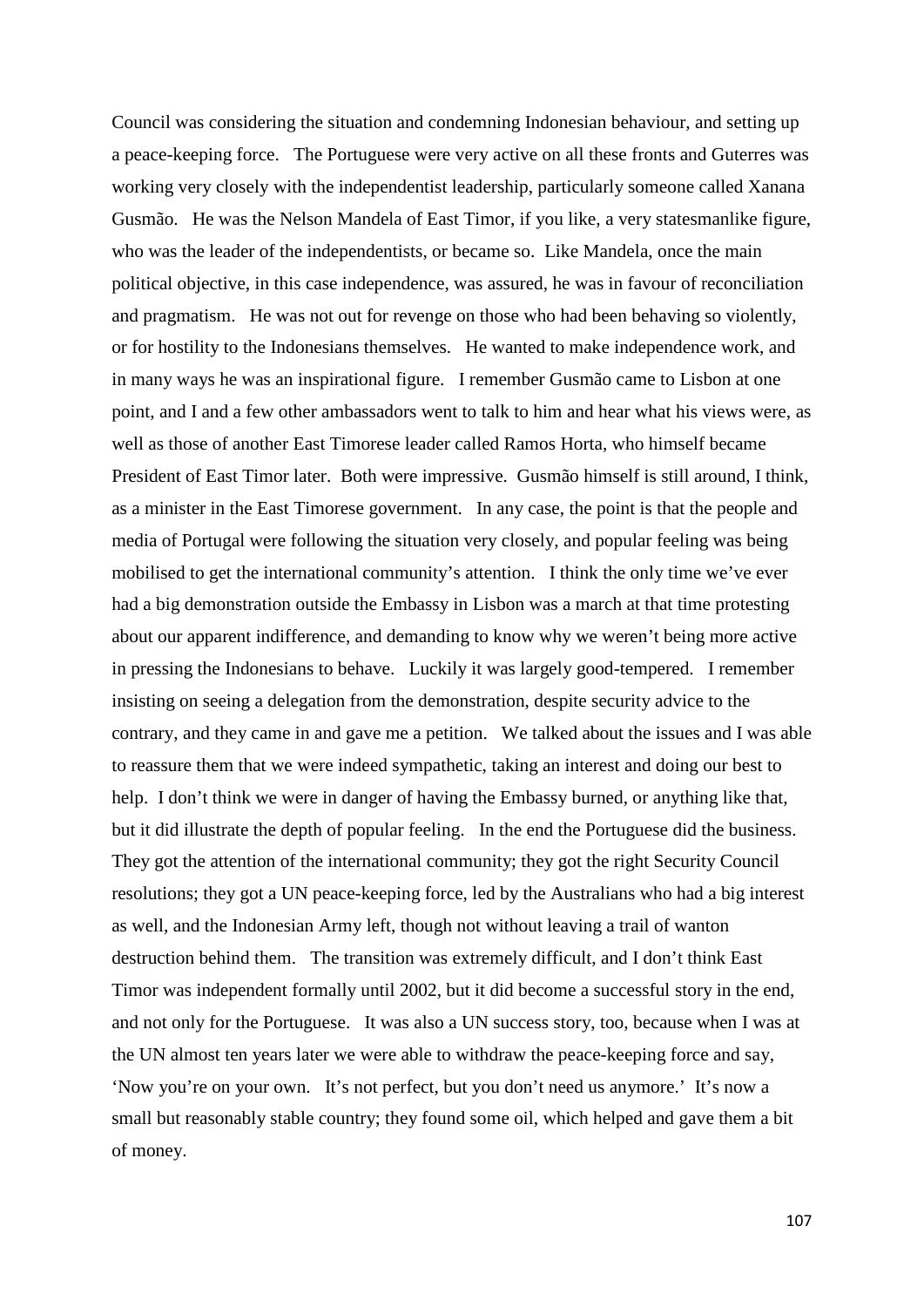Another area where we had common interests with the Portuguese was in Africa. Even though their colonies were long gone, they still took a close interest in Africa; they still had close links with Angola and Mozambique, economically and otherwise, and we had a certain amount of discussion with them about those kinds of subjects as well.

CM: Because you were living there and it was such a lovely place you had some visits from Mr. Blair.

JH: Yes, I remember one particular visit, around the New Year of 1999/2000, when I think they were looking for a few days of refuge somewhere, and asked if they could come and stay, to which we obviously said yes. This was in fact quite difficult because we had had a big millennium party and the family there as well, and we couldn't tell them or indeed anyone else that the Blairs were coming. It had to be a secret. They arrived not long after it had been announced that Cherie Blair was pregnant, to everybody's surprise, including the Prime Minister's, I think. In any case there was a lot of press interest, once they had discovered the Blairs were with us, which they did inevitably, almost immediately. So there were a lot of journalists outside the Residence doors and so on, which was all a bit difficult to manage. And there were also questions then and subsequently about whether it was appropriate for the Prime Minister to come and stay privately in a Residence and who was paying for this, which we had to manage as well. He went on after being with us to stay in the Algarve with Cliff Richard, which probably wasn't the wisest thing he could have done, because it further fuelled the stories about the Blairs' penchant for 'freebies' which were already around. Altogether it was an interesting moment. Blair also came and stayed with us at another time when the Portuguese Presidency Summit was on, which meant that Robin Cook, then Foreign Secretary, couldn't stay with us, much to his fury, and he had to go and stay in a hotel instead. I seem to remember that that was made worse because we couldn't explain to Cook in advance why he couldn't stay himself. We also had a number of other ministerial visitors to stay - more than usual because of course I knew many of them personally from my time at No. 10. There were particularly memorable stays, in different ways, by for example David Blunkett and Mo Mowlam. A night on the tiles with Mo in the Lisbon docks area was really a night to remember!

CM: You lived in an amazing residence. Is there anything you'd like to say about it?

JH: It had a wonderful situation, overlooking the river Tagus. We were in fact quite a long way away from the river, on a hill, but there was a wonderful view. We had a picture in the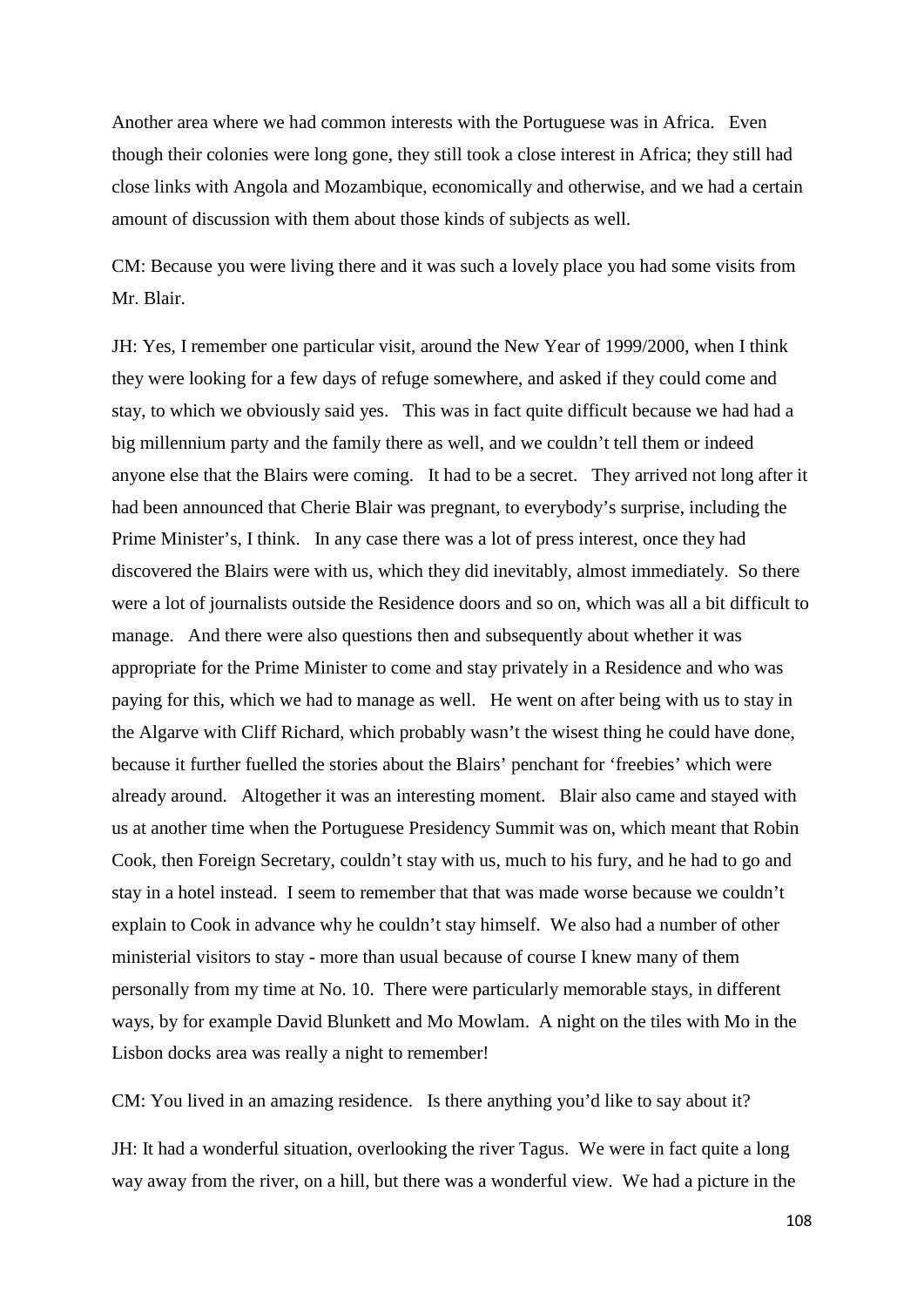Residence of the Tagus in 1850 with British ships in it, with exactly the same view that we looked at. The house had been built in the  $18<sup>th</sup>$  century and the British Ambassador had been there since 1833. The insides of the walls were built from the rubble of the Lisbon earthquake of 1755, and it was one of those residences which everybody in Lisbon knew. All the politicians knew it; they all liked coming there. It had a certain style. But it was in drastic need of repair, which the Foreign Office could somehow never afford to do, and eventually that was why they sold it. The Lisbon Residence was in fact a prime example for the Foreign Office of how not to do things with overseas properties. They had known for twenty years or more that it needed repair, so if you went back into Overseas Estates Department, as it was then, there was a file as thick as a brick about Lisbon. There had been successive plans about how to repair it, and successive visits by architects and surveyors to look at it. Every time they came up with a new plan, which was often, they never actually carried it out, because they weren't sure they had the money at the time, or they weren't sure they'd got it all right, which meant more architects and structural engineers. All the time, the structural problems were getting worse and worse and repairing them was going to cost more and more. By the time we were there, bits of it were actually beginning to fall down. The Social Secretary's office was held up by acro-props by her desk, and one day the kitchen ceiling fell in. But the Foreign Office could never make their minds up what to do about it, even though it was a historic residence which was important in Portuguese terms and in the history of the Foreign Office as well. Everybody who came to stay said, 'You must never sell this, because it's wonderful.' I developed a plan when I was there that we should sell off a bit of the end of the garden – there was a magnificent garden as well as a wonderful house which we could perfectly easily have done, to build some flats. We wouldn't build them but we would sell off this bit of land for development, and use the money to do the repairs, which were by then going to cost several million pounds. There would have been problems about planning permission, but we were trying to get the City Council - I knew the Mayor quite well – to give us some indication that they would allow that as long as we allowed for underground parking for the flats. But the Foreign Office never really went for this and, though my successor, Glynne Evans, still lived there, after her it was sold. They then rented somewhere very unsatisfactory to start with, and then they went somewhere else, also rather unsatisfactory. It almost certainly cost the FCO a lot of money in rent, probably about as much overall as the repairs would have been, for much less attractive buildings from every point of view. We went back to the residence when Penny and I were visiting Lisbon last year, and found that the developers that bought it had done a certain amount of work, but then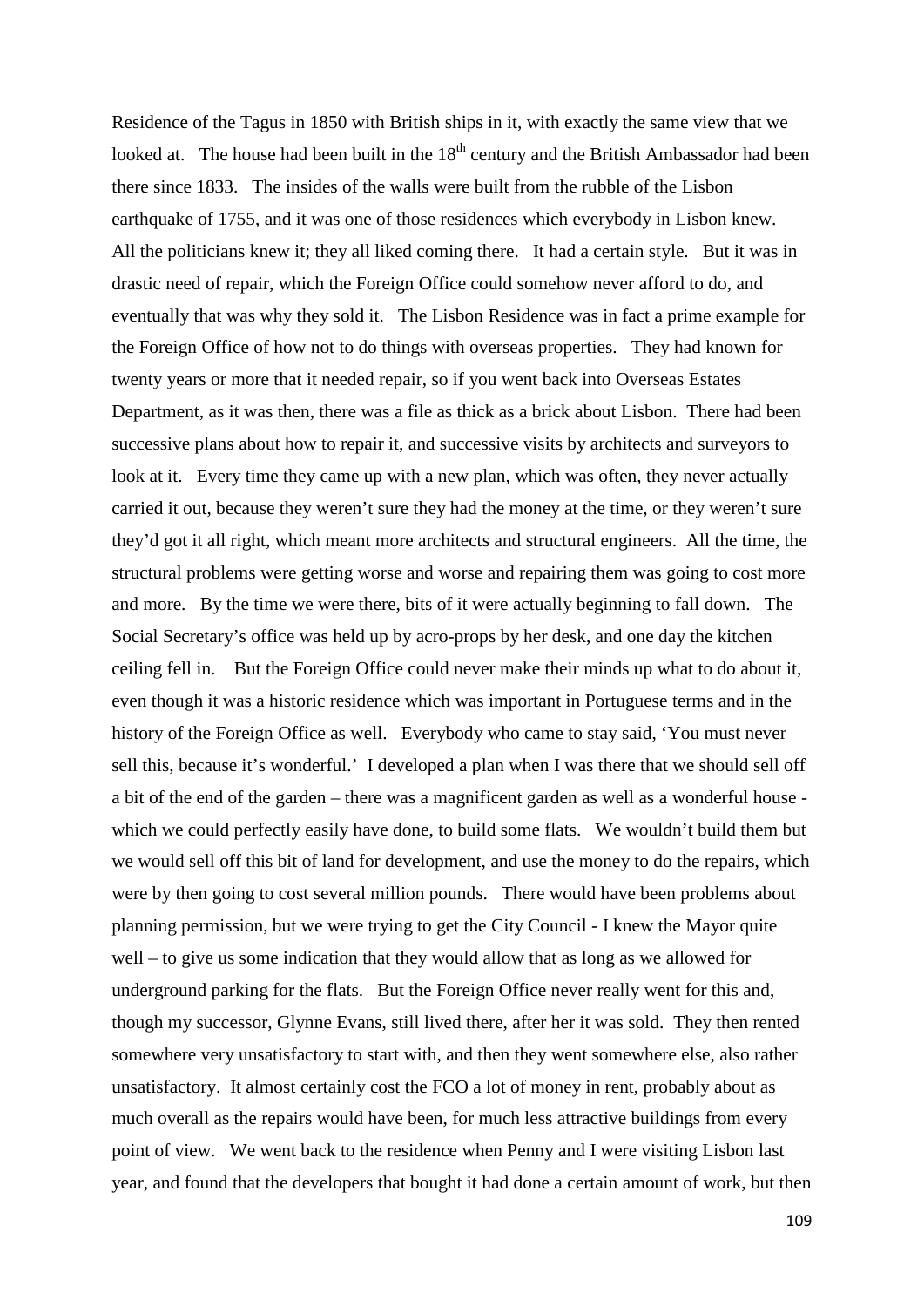run out of money and sold it. It's now in the hands of a wealthy individual, who luckily loves its history, and has preserved some of the significant bits we left behind. But what did the developers do, among other things? They sold off a bit of the end of the garden, which you don't even notice, and put some high-end flats there. The building and location are still fantastic but we lost it, and lost something irreplaceable with it. We had also had a lovely Embassy in Lisbon which Stephen Wall, one of my predecessors, sold off in his time there. My point is that I can of course understand the need to minimize the money we spend on these things. In times of austerity you can't necessarily afford to go on living in places which are out of scale. But too often, the FCO, under pressure from the Treasury, has taken bad property decisions from the national interest point of view, and not even saved money. We have tended to lose the historical prestige and power of attraction, without really gaining financially.

## **Ambassador to France, 2001–07**

CM: In 2001 you moved to an even more beautiful house in Paris. You were going back to a city and a country that you knew very well, spoke the language perfectly comfortably, so it was not quite going home, but going to a place which you really knew very, very well. It doesn't always happen, but it's wonderful when it does.

JH: It was a fantastic opportunity when it came round. It was a bit soon, because we would have liked to be in Portugal a bit longer, both to do the job a bit better and also to enjoy it a bit more, but if Paris comes up, you don't say no, so I put my name in the ring and was accepted. We were obviously delighted about that.

CM: We are on houses. Would you like to say something about the Residence in Paris, because the house is a big part in how you interact with the French.

JH: It is a magnificent house, which we have looked after very well over the years, and I hope will continue to do so. It also has a marvellous history because it was bought in the first place in 1814 by the Duke of Wellington from Napoleon's sister, not long before the Battle of Waterloo. We've had it ever since as the Residence. It is in a perfect location, right in the heart of Paris, and close to the Elysée, the Presidential Residence. It was again one of those residences which all French politicians knew, had been to, and liked going to. They would come and have lunch with you as Ambassador because they knew where it was, they liked to look at it and enjoy the surroundings, and it was very convenient for them because it was so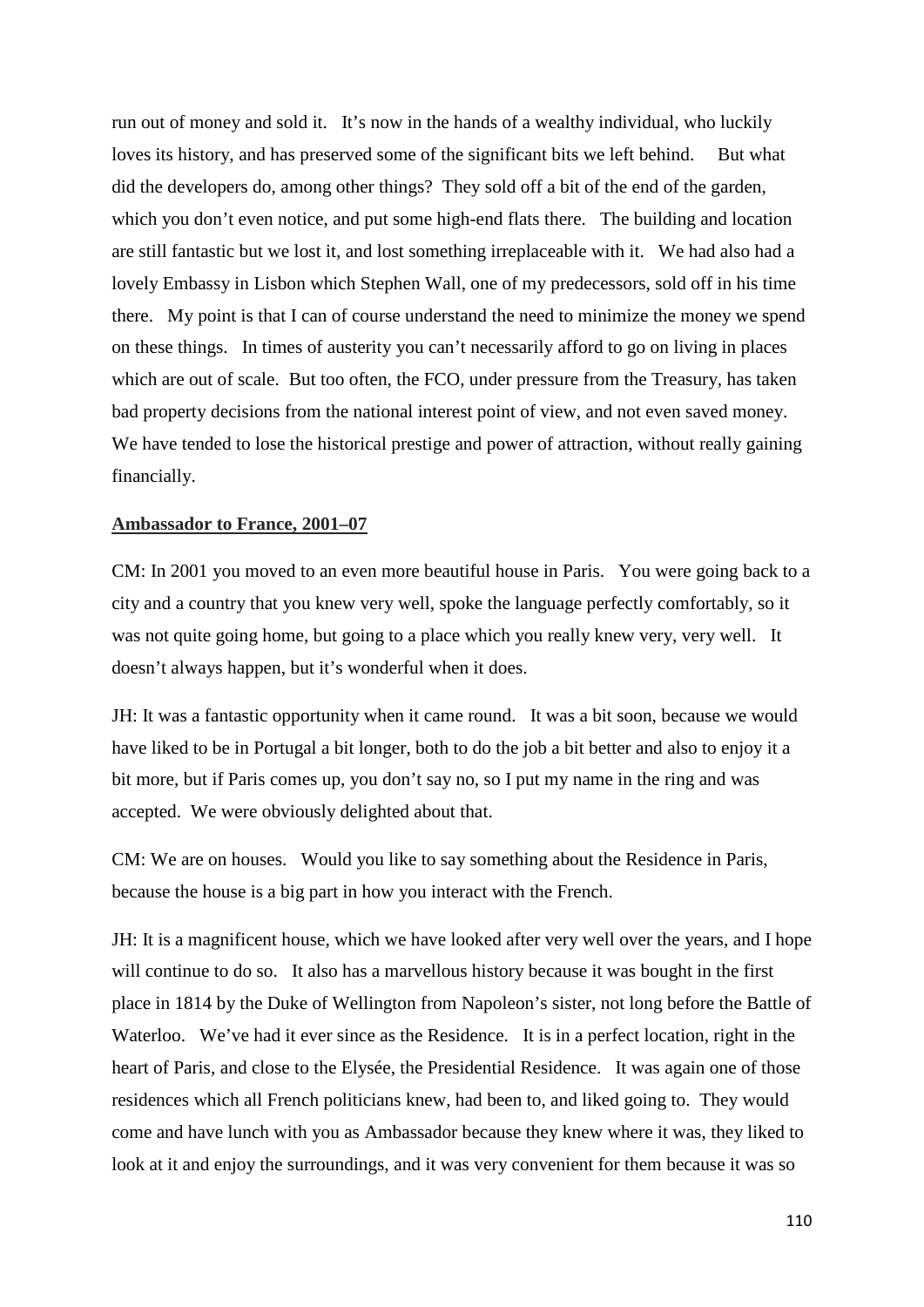central. So it was a tremendous diplomatic asset, and not just to have intimate lunches with politicians, or bigger dinners with politicians and businessmen, with everybody coming who could possibly do so, but also as a venue for other things. In line with the spirit of the times, we were using it, as our predecessors had been using it and our successors have done, to allow British things to happen there. For British companies who want to have an event to showcase their goods, or their services, or whatever it is, the Residence is there for them to use. They have to pay these days, of course, but they get in return exclusive use of a prestigious and unique location. In other words the Residence was not just for our narrow use; it was for much wider British use. The British Council could use it for whatever they wanted to use it for. We had Young Concert Artists Trust concerts there every few months, to which we attracted large French audiences. That was a showcase for British music. It was very good for the British performers who came, who were mostly young at the time, and very often went on to distinguished careers. Alison Balsom, the trumpeter, came in her very early days and gave a wonderful concert. All those things were very good for the UK in general and for what we were trying to achieve in Paris. Paris is one of those capitals, and the French are one of those peoples, who take symbols very seriously. The fact that you have a serious, beautiful, well-run residence in a good part of town, shows that you are a serious country worth dealing with and confident in your own position in the world and in your own future. You may think that sounds a bit airy-fairy, and of course you have to have the real assets to back it up, but psychologically that's the way it works in a country like France. If we ever abandon the Residence because we say we can't afford it, that will be seen as the abandonment of our status in the world, in the eyes of the French. Can you put a value on that? Extremely difficult, but my strong view is that it does have a value and that the money we spend on it is worth it. Of course you have to keep the spending under strict control; you mustn't waste money, or do things you don't need to do, but you have to maintain it. If you don't maintain it, eventually it will run down and become counterproductive. If it's shabby, your country will be seen as shabby. Clearly, there are people in the Treasury who've always had their eyes on a Residence like this, saying, 'This is precisely the kind of selfindulgence that the Foreign Office wastes money on. How many more widgets do we actually sell by having it? How many serious French decisions have we actually influenced?' But of course you can't prove any of that. And the Treasury's attitude would be that, if you can't prove it and you can't measure it, we don't believe it exists. Luckily, politicians, I think, and certainly businessmen, understand the point of a prestigious Residence better than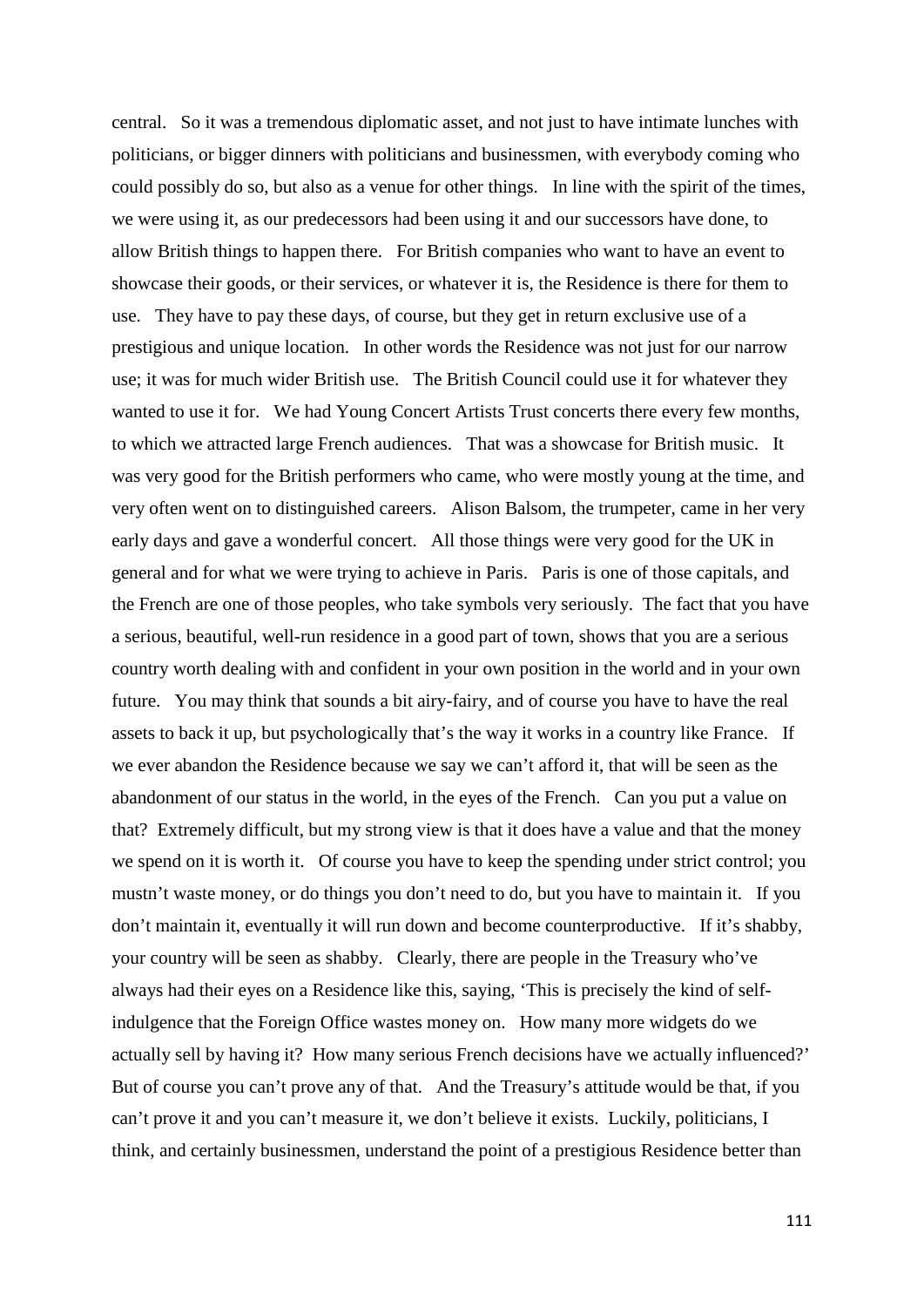civil servants and bean counters do, by and large, and so far it's been protected. Long may it continue.

CM: 2001: it's the year of 9/11 and the run up to Iraq. In your notes you say that much of your posting was dominated by Iraq.

JH: Yes. Of course it wasn't the only or even the main subject when we arrived in 2001. Our farewell party in Lisbon was on the day of 9/11 and we had to cancel it. An odd anecdote: the only person who actually came to the party was the American Ambassador; we had managed to ring everyone else and put them off, but we thought he obviously wouldn't come in the circumstances and would be far too busy anyway, so hadn't tried to contact him. Then there he was at the door when I answered it – everyone else had been sent home by then – and I had to send him away. Extraordinary. In any case we arrived in France in the immediate aftermath of 9/11, and all the diplomatic frenzy about how to respond to it. We obviously had a lot of discussion with the French at the time, not least on what to do about Afghanistan. Iraq only came into focus later; the immediate issue was Afghanistan because that's where Al-Qaeda had been allowed to establish themselves. The French themselves had interesting links into Afghanistan and had had a particularly good relationship with the Northern Alliance leader, Massoud, who was himself assassinated just before 9/11. Nevertheless they weren't convinced themselves of the wisdom of invading Afghanistan, as we went on to do. Maybe with hindsight, they may have been right. They did go along with it in the end, because they could see that politically it had to be done, but there was quite a lot of discussion with them, with their questions being along the lines of: 'Invading is fine, but what will you do then and how will you get out?' Which is always the difficult question. At that time they had a consciously and deliberately different view from the Americans on many things, and were always particularly resistant to appearing just to follow US leadership. Of course, they were very much in solidarity with the Americans in the immediate aftermath of 9/11. I think it was Chirac who said, 'We're all Americans now,' which was quite a dramatic statement for a French president. But quite quickly views diverged about what the right response was. Chirac always thought that the American response was too military and insufficiently political. He was also a Gaullist in many ways, and could never quite bring himself to accept rejoining NATO, though the logic of that was obvious to all. We were always more with the Americans on these issues, I guess, and always likely to be suspected of 'poodlism', whereas the French liked to see themselves as the Americans' 'honest friends' who told them the geopolitical truth, rather than just what they wanted to hear. So there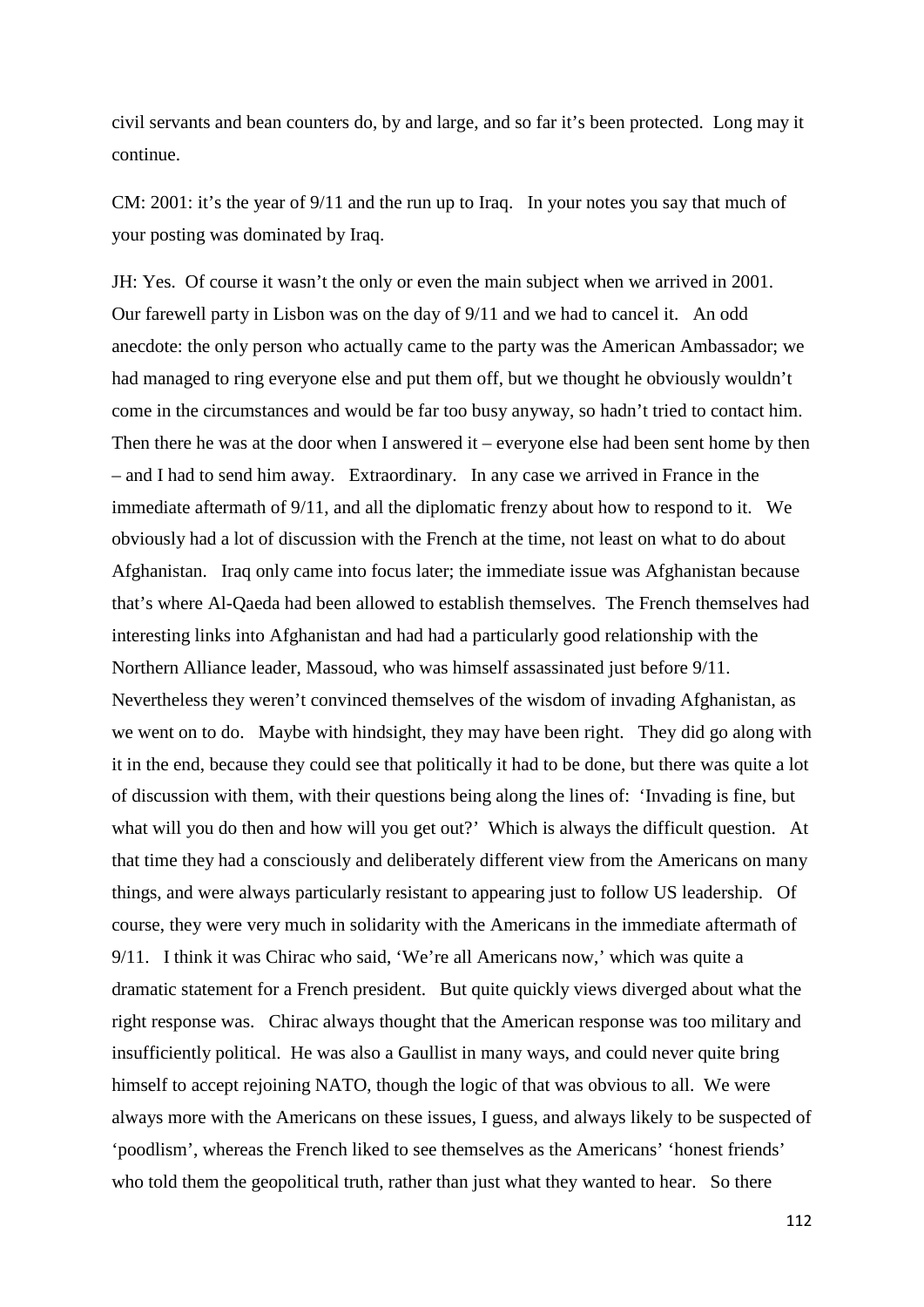were plenty of political arguments about the right response to terrorism and troubles in the region even before we got to the whole nexus of problems about Iraq.

The other thing to bear in mind is that the relationship between Chirac and Blair was difficult almost from the start. It went back to when Blair was elected, really. He was young; he was of the left, or maybe better centre-left – the British Left wouldn't think he was from the left – but he was definitely not from the right-hand end of the spectrum, from Chirac's point of view. Even though you could argue that Chirac was in some ways more left-wing than Blair, nevertheless the two weren't from the same political family. Blair was also a young whippersnapper, as far as Chirac was concerned, who never paid Chirac the respect that Chirac felt he deserved, as an elder statesman of Europe who'd already been President for two years by the time Blair was elected the first time. Chirac had been Prime Minister before; he'd been almost everything in French politics before. Like Mitterand before him, he'd been around almost for ever, before he eventually became President. He certainly thought of himself as a statesman and foreign policy expert who should be paid due respect by others. Blair didn't really do that. He thought of himself as Chirac's equal, despite the difference in age and experience, and this always grated. Although the two got on in some ways and they had some good meetings – Blair rather enjoyed the 'Chirac show' as he called it, in a funny sort of way - there were still regular rows. They had a particularly bad row at a European Summit in October 2002 about the Common Agricultural Policy and some harsh words were exchanged. We were criticising the CAP, as we often did, not just for its effects in Europe, but also for its effects on countries in Africa, effectively saying, 'The CAP damages countries in Africa, which you, Chirac, claim to be speaking for, while your policies are actually very bad for their agriculture and their development. This is hypocritical.' I'm not sure Blair used quite those words, but that was the burden of the criticism. Chirac took this very badly. There was a row; it was reported in the press and there was a frost between the two. The relationship carried on in other ways, but at the top they weren't really talking to one another, which isn't good. A lot of work went into trying to repair that breach. I used to talk a lot to Chirac's overseas adviser. I think in the end the frost was overcome by a peace offering in the form of gift: the gift of a fountain pen. It did the trick.

CM: Really? Was it one he really, really wanted?

JH: I can't remember what make it was. It was certainly a good one. But it wasn't the pen; it was the fact that Blair was volunteering to give it that was a sign: it wasn't an apology, but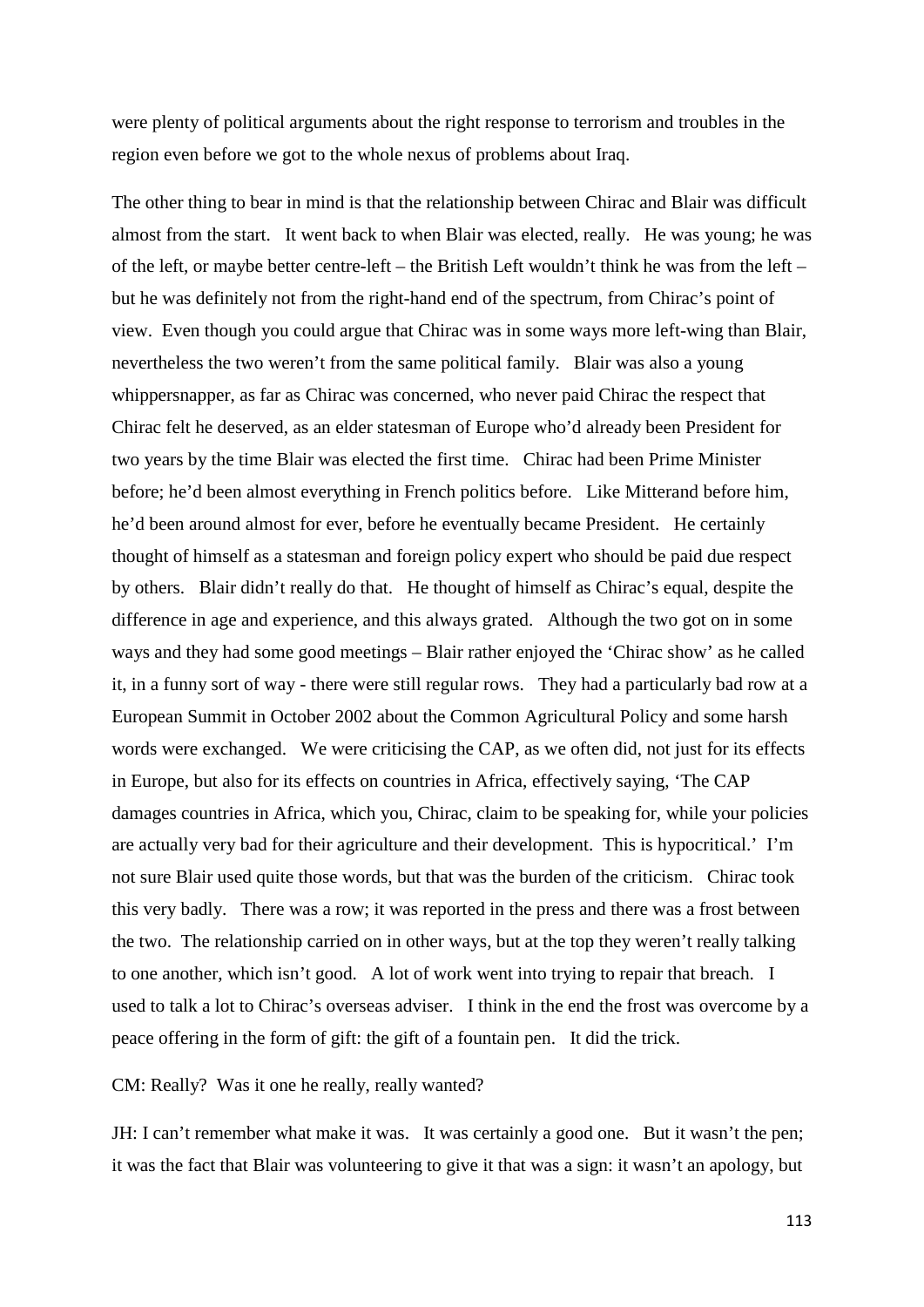it was a kind of tribute, and was taken as such. So for the time being the relationship was patched up and things were better. No doubt both sides had recognised that it was about time to do that.

In lots of ways, we were working very well with the French. Of course we always had different views about Europe, about the Common Agricultural Policy and about the European Budget. We also had different views about European defence. But one of the things that had happened in 1998, when I was at No. 10, had been the St Malo Declaration, about working together on European defence, which horrified the traditional NATO-philes in the British Foreign Office and MOD, and was also viewed with considerable suspicion in Washington, but which was a very pragmatic way of trying to work together to try to do something sensible about European defence. We'd also reached an agreement at the same Summit at St Malo, which is less remembered, about working together in Africa. One of the most stupid things about the Franco-British relationship for many years had been competition for influence in Africa. What sense could that have in this day and age? It was ridiculous, but it went back in some ways to colonial days, to French memories of the Fashoda incident in Sudan, which no one in Britain has ever heard of, but was a hugely symbolic thing in French thinking. In fact the two militaries got on very well, much better than the politicians or even the diplomats, because they thought of themselves as the two serious European military machines, which of course they were and are. We had worked together quite well in the Balkans. So there were lots of good things happening, but they were not helped by the occasional frost at the top between Blair and Chirac, which was underpinned by a real difference of strategic view about how the world should be run. Blair was someone who believed that the UK had to be very close to the US; of course, very much part of Europe too, and a bridge between the two. But essentially the priority was to stick close to the Americans because that's where you should be, and at the end of the day their protection was crucial. That wasn't Chirac's view. He knew America. He'd worked there as a soda-jerk, as he always told everybody. He didn't speak very good English, though he claimed to. But essentially, he had a Gaullist view that France and Europe should be separate, and different from America, and not in any kind of subordinate role. There were lots of efforts before and during my time in Paris to enable France to rejoin the military structure of NATO, but Chirac was always reluctant to do that, at least without some big win for Paris in return, because the symbolism would have been contrary to his instincts. He very much favoured what he always talked about, which was a multi-polar world. We had gone from the bi-polar world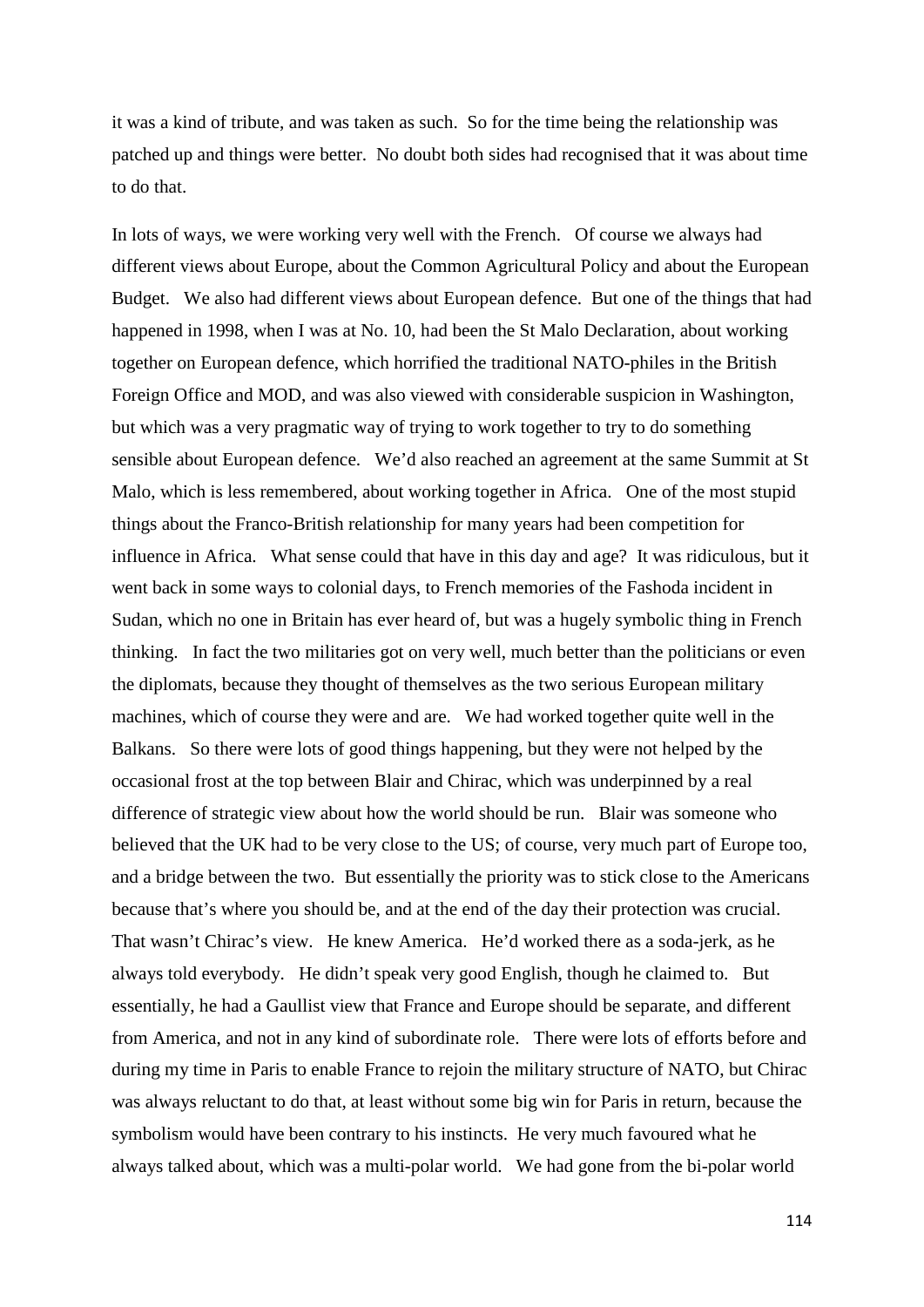of the US and the Soviet Union to the so-called uni-polar, super-duper-power of the US, because the Soviet Union had disappeared and was in chaos, and Chirac wanted it to be a multi-polar world, with Europe – with France, of course, playing a leading role – as one of the poles. The Chinese were one; the Russians were another; the Americans of course were the most powerful, but still only one of the poles. Talking about the multipolar world was code for being different from and not subordinate to, America, which was why there was an underlying tension there between Blair and Chirac and between the British and French systems. It wasn't new, but it was there very much in their relationship.

The Franco-British relationship is a tricky one in any case. It is extraordinary, in a sense, that the one country in Europe we haven't fought for almost two hundred years is precisely France. We have been allies in two world wars. We haven't fought the French since Waterloo, but listening to some people talk about it, and not least some of the British press, you would think that we had been more or less constantly at war with them for the past two hundred years.

CM: I think it is to do with the fact that every country has a corresponding country with whom they compare themselves. We always compare ourselves with France. I don't think the French compare themselves with us. They compare themselves with Germany. You don't agree?

JH: I think that is partly right, but the French do compare themselves to us to a large extent. They compare themselves to Germany economically, but historically and politically, and of course diplomatically, they compare themselves to us. That's because we both had large overseas empires and long histories in a way that Germany simply didn't, because it didn't exist as a single country for most of that period. Maybe we define ourselves vis à vis the French a bit more than they do with us, but that rivalry has long been there on both sides. My own perception in fact was always that this was worse and more negative on our side than on their side. They had a bit more respect for us than we had for them. That's no doubt to do with what happened in the Second World War, which is a particularly complicated bit of the relationship. Even without that, it's natural that neighbours of similar size and history should be rivals and have difficult relationships. Still it was and is interesting that this narrative, this myth, if you like, of hostility is cultivated by the British media or parts of the media, and by public opinion, and just remains in our culture in a way that you can't get rid of. It colours everything; it colours politicians' views the whole time,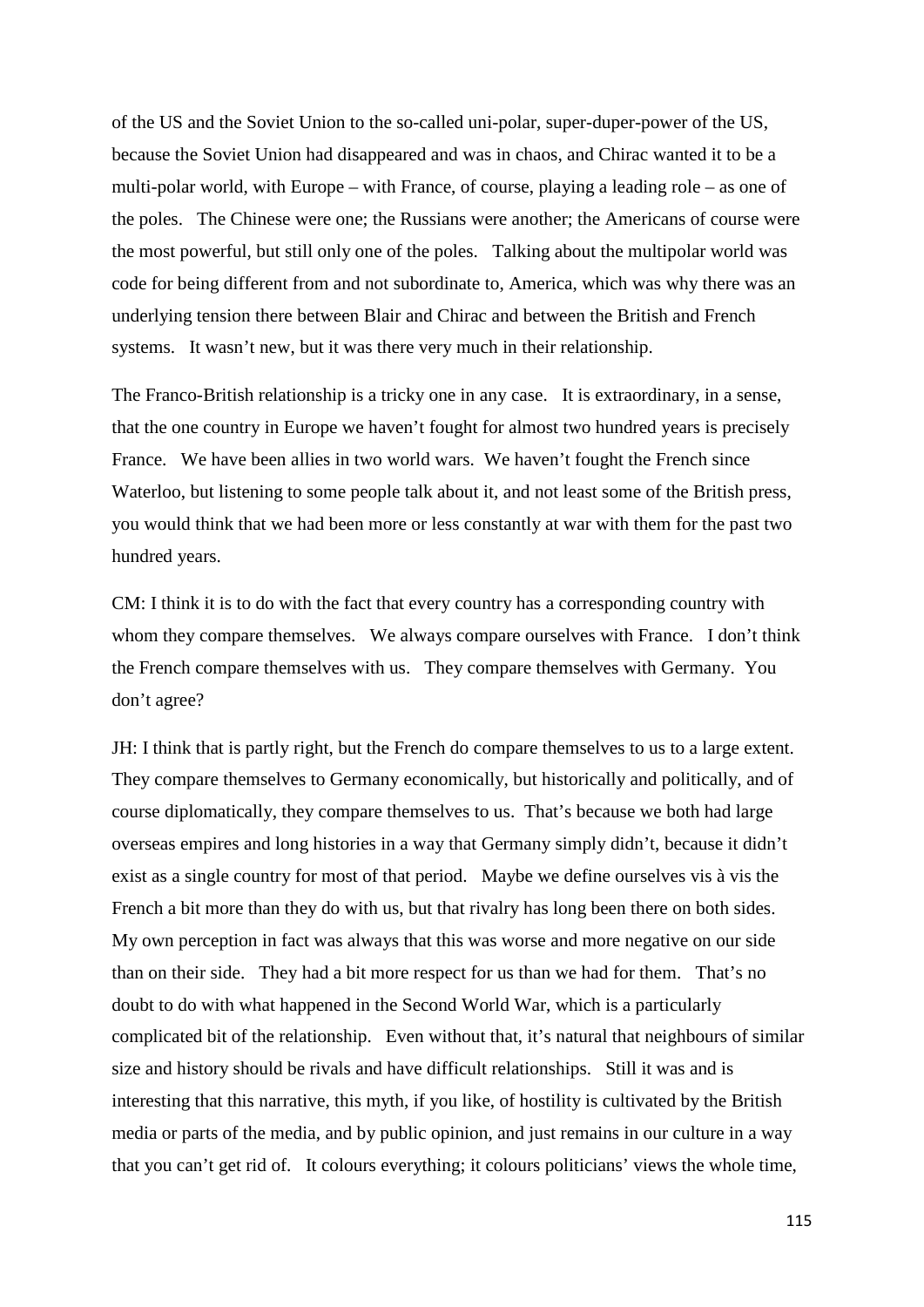particularly in the UK. It is very backward looking. To some extent we've overcome it. Even now, with Brexit, we are working together with the French very closely on some military things. But the point is that the underlying relationship of rivalry makes everything more difficult than it should be. We've had lots of efforts to have joint programmes. We've had Concorde, obviously, a great technological success; and lots of military joint programmes, many of which have not worked so well, and have fallen foul of rivalries and different technological solutions. There were plenty of such efforts going on while I was in Paris. There was for example an attempt to build joint aircraft carriers, which would have been an extremely sensible thing to do. In the end it didn't happen for all sorts of reasons. We fell out of Airbus, perhaps partly because of rivalry with the French, though we still make the wings. The psychological problems are still there and they make relationships more complicated than they should be. That's a bit of a digression, but I'm trying to make the obvious point that underlying the difficulties is always this sense of rivalry, and that hasn't helped us in the broader European picture. The fact is that we've never been able to get into the same position in Europe as the French and the Germans. We weren't there at the beginning; we've never believed in it enough, perhaps.

That's the context in which we approached the dramatic moments of Iraq. Everyone could see the Iraq drama coming from early 2002 onwards: once the Americans had changed the regime in Afghanistan, and got rid of Al Qaeda from there, they had started to talk about the axis of evil and Iraq. The association of Iraq with 9/11, which was non-existent in reality, was being promoted by some in the US. It was a psychological link, if nothing else. One of the ways for the Americans to show that they weren't cowed by 9/11 was to do something about Iraq. Tony Blair strongly agreed with the idea of doing something about Iraq, not because he wanted to follow the Americans, although he did, or because he thought there was a link to 9/11, but because he believed himself, very strongly, that Saddam Hussein was a threat to the world, did have weapons of mass destruction and would use them again, if he wasn't restrained and stopped from doing so. The French were much less sure about that, though they had not always disagreed, and the difference in the earlier days was not as clear cut as it became later. Well before the invasion itself, there were endless arguments about what we should do about Iraq, the background being that the sanctions were crumbling; the Iraqis were finding ways round them; companies were dabbling with Iraq in ways that they weren't supposed to be doing. The French weren't exactly in favour of abandoning the sanctions, but they had more of an eye than we did on the economic opportunities that would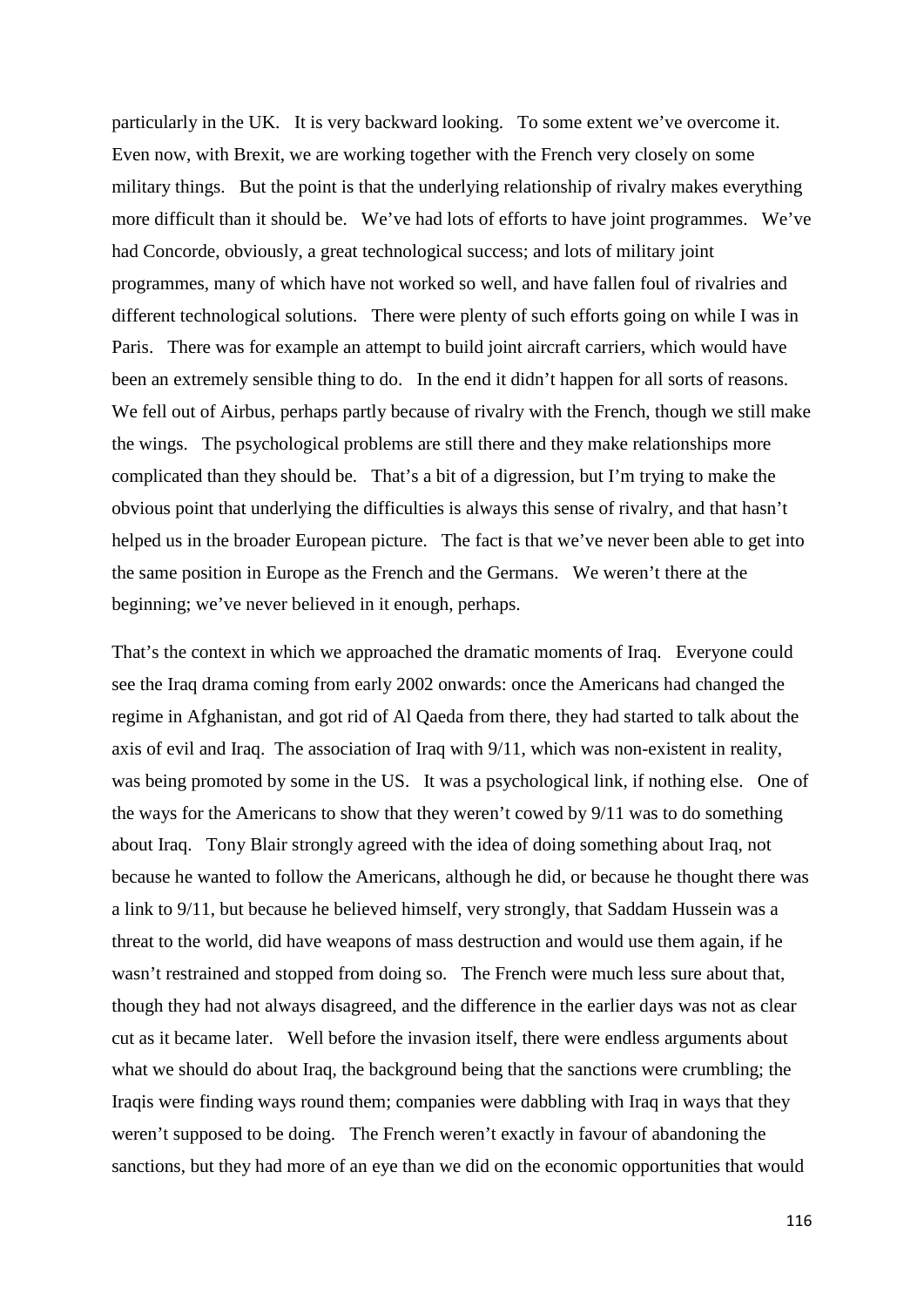come from lifting sanctions, because they had more of an historical relationship economically with Saddam Hussein, and seemed more worried about the negative effects on the Iraqi population. They always had a more nuanced view of sanctions than we did; they were never quite sure that they were effective and could really achieve what was wanted. Chirac's own relationship with Iraq was interesting. He'd had a long relationship with Iraq himself, when he was Industry Minister. I think I'm right in saying that he was the one who signed the contract for the French to build a nuclear reactor for Iraq, the Osirak reactor, which was eventually bombed by the Israelis. He'd known Saddam Hussein for a long time. I remember a dinner between Chirac and Blair in No. 10 when Chirac spent a long time explaining Saddam Hussein's personality and background - how Saddam Hussein had come up through the Baath Party and gone through great difficulties to become the leader. He told a story about how Saddam Hussein had been shot at a certain point in some internecine struggle and had swum across the Tigris or Euphrates with bullet wounds in his thigh and managed to escape, the idea being to show us what a tough guy Saddam was, and someone deserving of respect in a way. So Chirac was to some extent an admirer of Saddam Hussein and was never quite in sympathy with the underlying view of the British and the Americans that Saddam was bound to be a continuing problem. But it was also much more complicated than that as well. Chirac thought he knew about the Middle East. He'd been around the Middle East and Iraq for years and years, as a minister, as opposition leader, as Mayor of Paris, as Prime Minister. He had dealt with all these people; he thought he understood the region and its people in a way that he didn't think that either Bush or Blair did. In a way he was right. He knew far more about it, certainly. His objection to doing something about Iraq was partly to do with his perception of what would happen if you unleashed the Shia beast in the Middle East. He always said, 'You don't know what forces you're playing with here; you don't know what consequences you're going to have in the region if you do that. You've got to be very careful about the relationship between Iraq and Iran, and about giving the balance of power to Iran and the Shias.' In many ways he was right about this, although everybody, including me, was reluctant to think that at the time.

At all events, for all these reasons, instinctively Chirac disliked what he could see was coming down the line, which was the invasion of Iraq. He and Blair couldn't agree about that; they came at it from completely different places. Nevertheless it wasn't clear for a long time whether the French would actually join in our military operation in the end. History was important. Mitterrand had been very reluctant to join in the first Gulf War against Iraq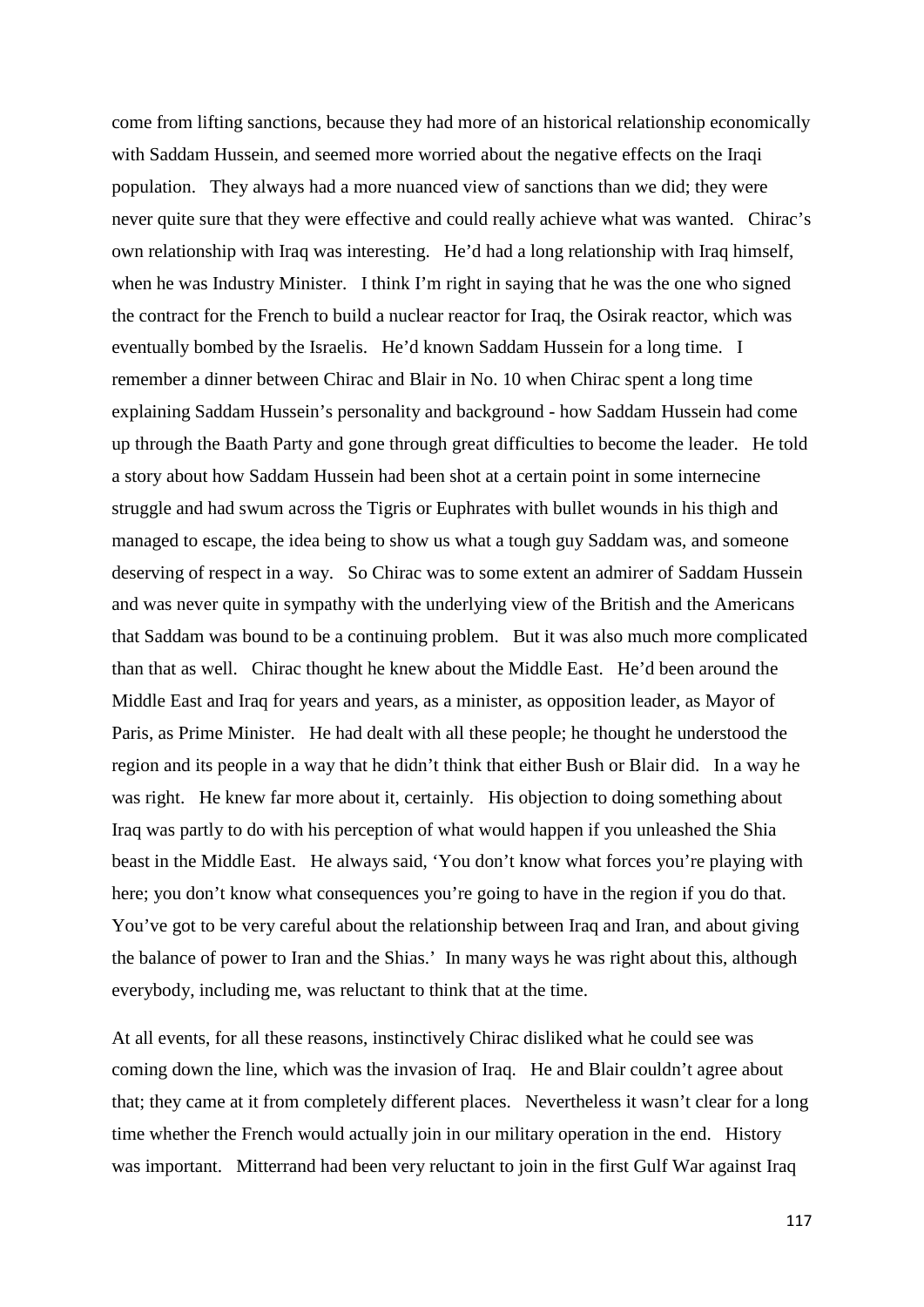because of Kuwait, but he had done so in the end. The French military had wanted to be part of it in '91, and in the same way the French military didn't want to be left out in 2003. It was an important moment, and an interesting test of modern weapons and modern warfare techniques, and they didn't want to be sitting on the side lines. The French military were not gung-ho about this, but they would have quite liked to be there. Perhaps partly for this reason, there was a conviction in London in some quarters, which I struggled against for months, to say, 'The French will be there when push comes to shove; don't worry about them. This is what happened before, and in the end the French will be fine.' I remember well the bilateral summit in France, in early 2003, not long before the invasion. There was a big story in the British press that morning that the French would be joining in the war, on the basis of no evidence at all. Maybe it was an Alastair Campbell briefing; I never did find out where it came from. It was an absolutely crazy thing to brief, whoever did it, because, even if the story had had some basis, making it public was bound to set up a counter-reaction. Even then, at that summit, it wasn't absolutely certain what the French would do, although the noises they were making certainly did not suggest they would be with us. We had spent a lot of time in the run up to the war sharing with them the intelligence that we had about weapons of mass destruction. I remember a team of experts coming out from London. I don't think they saw Chirac himself, but they certainly saw Dominique de Villepin, who was the Foreign Minister at the time, and probably Chirac's overseas adviser too. And during that visit the French didn't dispute our intelligence picture. Chirac, to give him credit again, never really believed it, but others in the French system didn't have any reason not to believe it. They didn't have any serious intelligence of their own to show that ours was wrong. They may have been a bit more sceptical of it than we were; they certainly did not necessarily draw the same policy conclusions from it. But even de Villepin didn't contest at that stage that the Iraqis probably did have weapons of mass destruction, partly because Saddam Hussein always behaved as if he did have weapons of mass destruction, always refusing the inspectors permission to go to this place or that place. Indeed, that's one of the conclusions one can draw in hindsight: Saddam may even have thought himself that he still had weapons of mass destruction. His own people may have been misleading him about how they were spending all the money he'd been giving them. Certainly he always behaved as if he was guilty, even if he wasn't, which is a bizarre feature of all this - though there is another argument which says that he was worried about revealing he did not have WMD because he thought this would embolden his local enemies, not least the Iranians. In any case, the point of all this is that the French didn't seriously contest our evidence before the war, and it was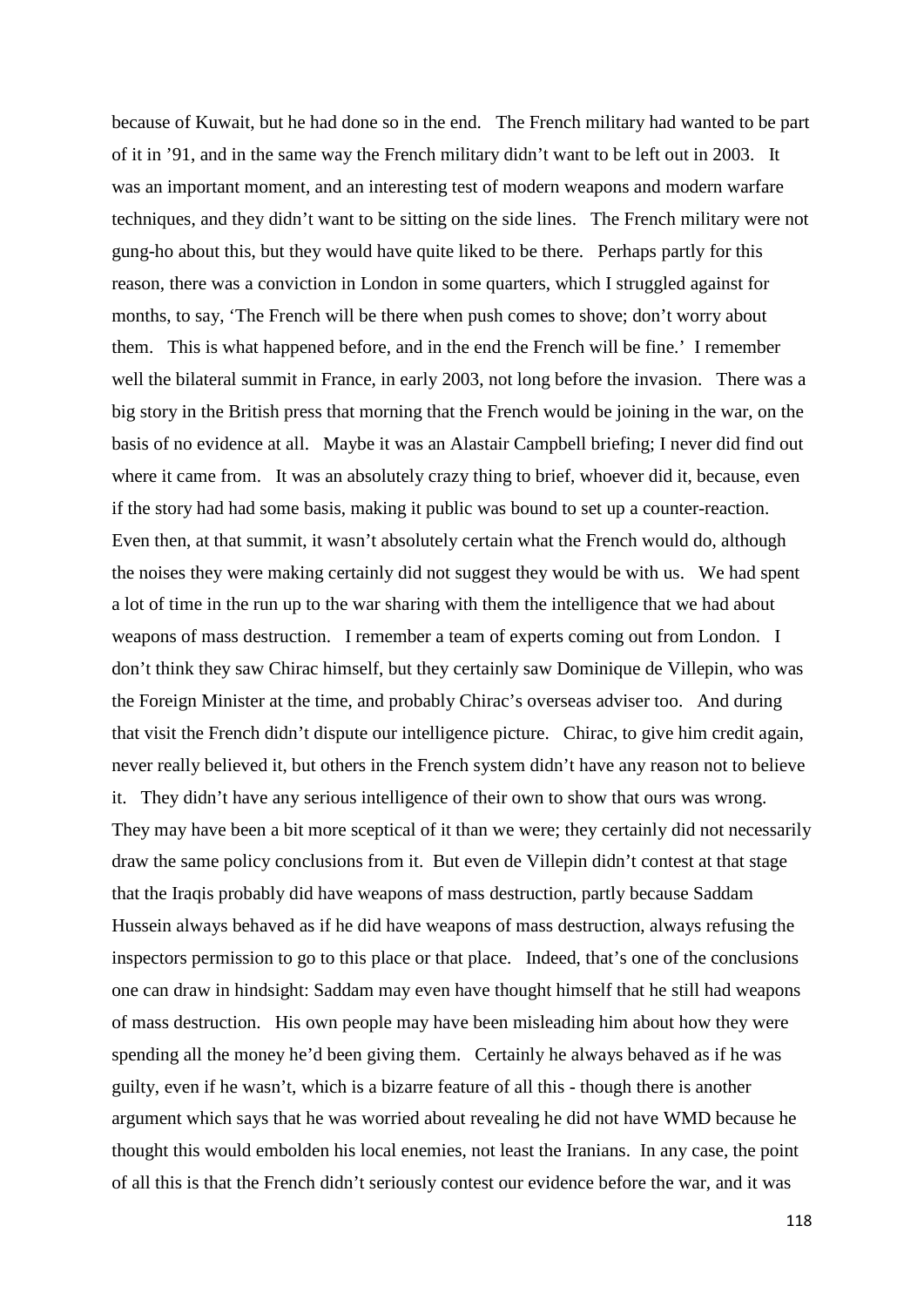still possible until quite late on that they would join in, however dismissive they were about it all later. But our advice from Paris, more and more strongly as time went on, was that we did not really think they would join us in the end. And that proved correct.

Then there were all the endless arguments in the Security Council about having another resolution; did you need another resolution and if so what kind of resolution would it be? We had a terrible time in the run-up immediately before the war, in this battle about the Security Council resolution, with the French dragooning their friends and allies into voting against our draft, and us trying to dragoon our friends and allies in the opposite direction, with a critical group of countries in the middle which we were both wooing. There was some particularly ridiculous nonsense about Guinea, I seem to remember. Guinea refused to make their mind up and kept saying they had to consult the local spirits and read animal entrails before they could decide which way to vote; that was of course a good way of keeping both of us at bay. Bribes of aid were being offered. It was all rather depressing. The French didn't want a Security Council resolution which was going to authorise the invasion, whereas that was exactly what we wanted and needed. Hence the long arguments about what it should say. Then came the moment, just before the war started, when Chirac gave a press interview – and I don't know why he did this, to this day – saying that 'whatever the circumstances, today I would veto this resolution if it came to a vote.' Frankly, this was seized on like a life belt by a drowning man by Blair and Jack Straw, the Foreign Secretary, to show that: 'Well, there you are. We want another resolution, and we could get one, but these unreasonable French won't have it, so there's no point in trying further.' I think in reality there was an overinterpretation, perhaps deliberate, of what Chirac said. What he said was ambiguous. I don't think he necessarily meant to say, 'I will veto any resolution there is.' He was perhaps saying rather, 'The resolution, as it is at the moment, I would veto, whatever the context may be.' The British at that point didn't care about exploring the ambiguity, because the more negative interpretation was a way of helping get agreement to go to war through the House of Commons, which was the crucial point in London at the time. In the House of Commons – and this goes back to what we were saying earlier about the relationship – the fact that the French were against it was a very powerful argument for it. That was exploited to the hilt, frankly. The French were seriously annoyed. I was summoned to the Elysée and told that we were being unreasonable and we hadn't properly understood what had been said; that's wasn't what had been meant and it was outrageous that the President was being traduced in this way, and so on. What could I say? I thought they were probably right about their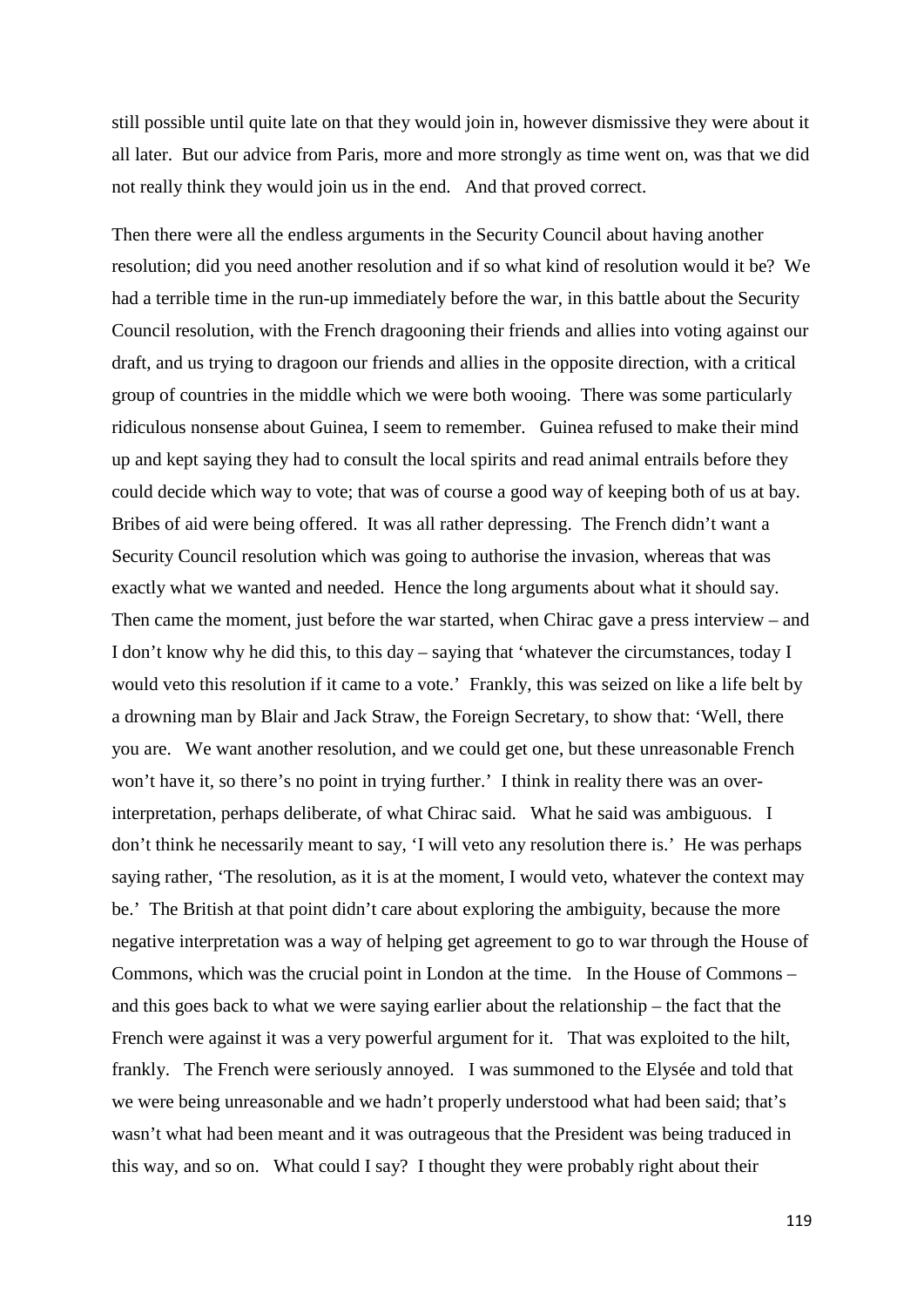interpretation of what Chirac had said, but no-one in London wanted to listen at the time, and it was certainly true in any case that Chirac was not interested in helping us, to say the least. It all became irrelevant when the war started a few days later.

Now, would the French ever have gone along and joined with us militarily? Probably not. But it was interesting to watch the way this happened. If you remember, there were two things that happened that were quite influential. One was that de Villepin gave a speech in the Security Council in February 2003 which was essentially against the war, and was applauded, which almost never happened in the Security Council. Frankly, I think this went to his head, and influenced French policy. He was a very complicated, difficult character, with a large ego. Then Chirac, at the beginning of March 2003, went to Algiers, always a difficult place for a French President to visit. He received a rapturous reception, on the streets and elsewhere, because he was leading the opposition to the terrible Americans and their war. That went to his head, in turn, and the French had it brought home to them that they were in a position they loved to be in, which was leading global opinion against the crude Americans. After that visit, that was it, really. The French were not going to join us. The question at that point became not, 'Are they going to join in?' but 'How much damage are they going to do? Are they actively going to obstruct things in the ways they could in the Security Council and elsewhere,' or are they going to say, 'We don't believe in this; we're not going to be part of it ourselves, but you are our allies and we wish you well.' It was unclear for a while which of those positions they were in; they were probably riding both horses simultaneously for a period, but gradually they went more into the opposition camp. This was easier because French public opinion was very strongly against the war; and there were very few French politicians of any stripe who were in favour of it or even neutral. So the French government was operating against the background of strong support from public opinion and elsewhere in Europe. Even in Britain, of course, opinion was extremely divided. And the wider reality was that there was a big division between governments in Europe.

There were a few countries that supported us: the Portuguese more or less did; the Spanish certainly did, and many of the East Europeans did. Which is how we arrived at the big division, as it was described at the time, between so-called old Europe, in the shape mainly of the French and the Germans, who were not quite in the position of the French, but not far away; and then the new Europe who were seen, at least by the US, as the modernisers like the UK, and Eastern Europe, who were of course beholden to the Americans in different ways and weren't going to stand in their way. This somewhat arbitrary division became rather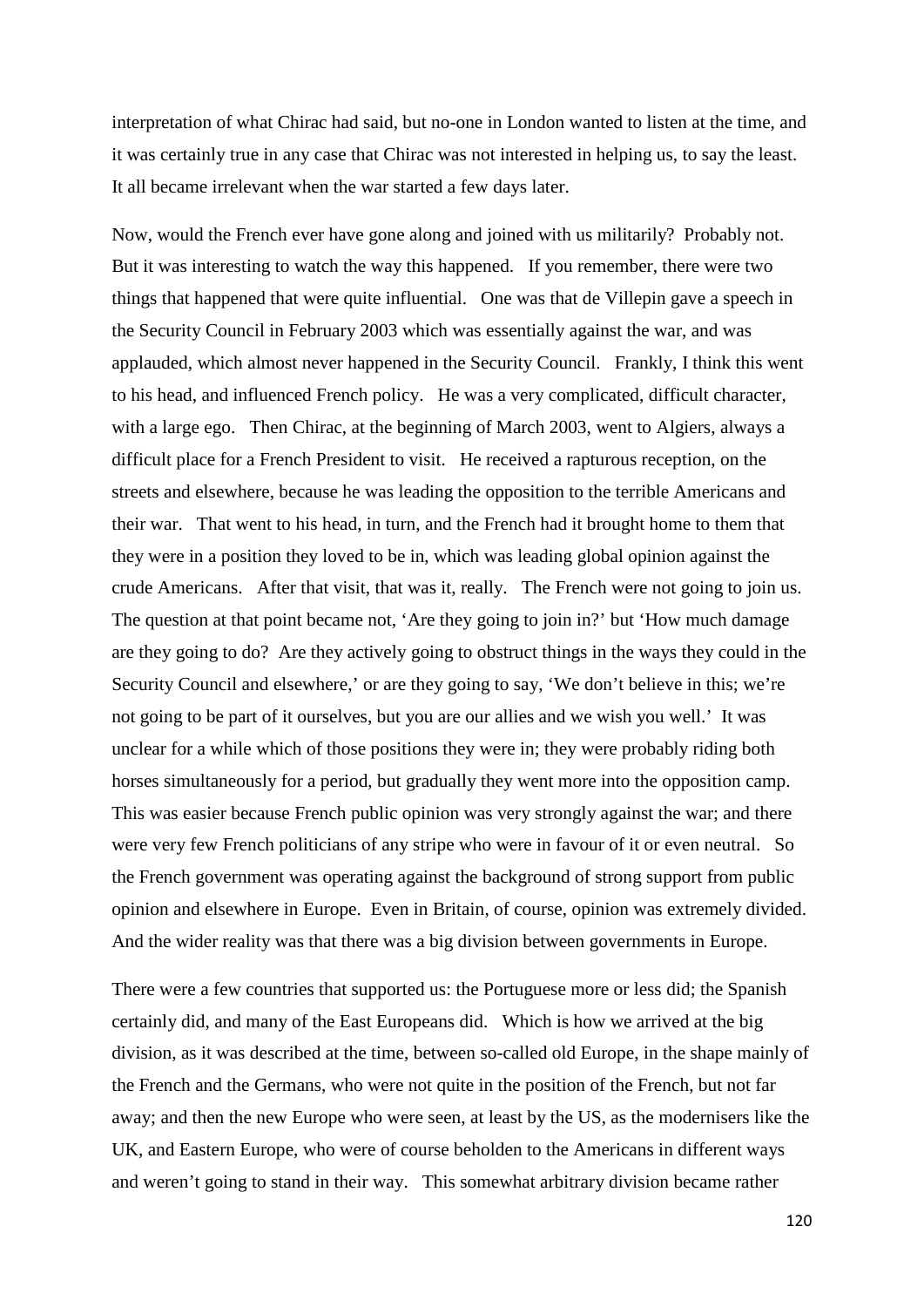nasty at times. The French were absolutely furious with the Poles in particular. They said, in effect: 'Is this our reward after all we've done for you? We've let you into the European Union; your loyalty should now be to Europe but when push comes to shove you're with the Americans, which is outrageous and won't be forgotten.' The Poles fought back bravely against this simplistic argument, but it was an unpleasant period for the next couple of years while this fundamental division persisted.

It was also a difficult period for the UK in France and therefore for me and the Embassy. The UK were easily caricatured by the French media and French politicians as America's poodles, and as I said, almost no-one in France agreed with the invasion of Iraq. I was at the eye of this storm, in a way. The American Ambassador was a perfectly nice and intelligent guy, but he didn't speak a word of French, was a political appointee and wasn't really capable of holding his own in that kind of argument. So if there was going to be anyone to defend us in French in the French media, it was going to be me. Which I did, to the best of my ability. To be fair, the French media gave me a fair hearing and I appeared quite a lot. I was often one against the rest, but I did quite a lot of radio, quite a lot of TV, quite a lot of other interviews. Interestingly, there was no personal hostility. There were no demonstrations outside the Embassy and we were not shunned. On the contrary, we were invited to lots of places because people wanted to hear our point of view, partly because they couldn't understand how anyone could believe in this war: 'This is completely mad; why on earth are you doing it? Please tell me what your thinking is.' Every dinner was completely dominated by this subject, and it was often uncomfortable, but it wasn't hostile. They didn't agree with what I was saying, but they gave me a fair hearing. I had my own doubts about what we were doing, of course, like many others, but I wasn't revealing those at the time. There were plenty of arguments you could use at the time to defend the war. The worst aspects and consequences of it only became clear later.

Once the invasion had happened and had been militarily successful, there were two priorities. One was to keep on at the French in order to persuade them to be part of the aftermath. 'OK, you haven't joined in with the military operation; you didn't believe in it. Got it. Put that behind us. Now what do we do? We need your help in the Security Council to get the right sort of internal arrangements in place. We need your help on the reconstruction of Iraq.' They were not at all helpful at the beginning, but they became more reconciled to it over time; they became more helpful, I suppose. Up to a point. They were never very helpful, because they wanted us to suffer the consequences of our own stupidity. Their attitudes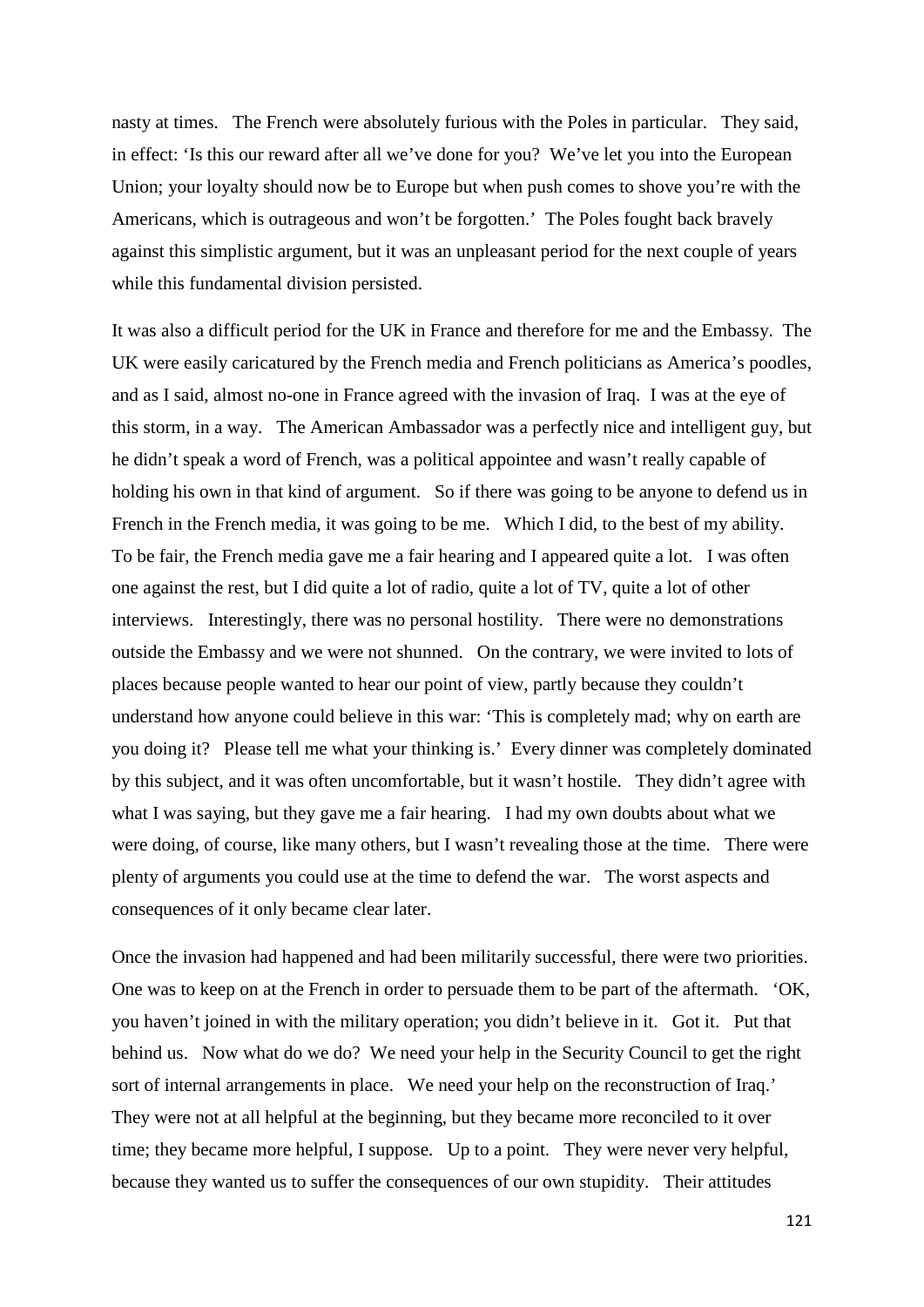went through different phases. There was a time when the war started when the French thought that we were in for a military disaster, because they massively overestimated Saddam Hussein's capacity and the capacity of his leaders. In fact, the invasion was militarily very successful and the regime collapsed quickly. The French hadn't expected that, so they were on the back foot at that point. But then quickly bad things started to happen as we made all the terrible mistakes in disbanding the army, taking deba'athisation too far, not maintaining security in Baghdad, and so on. The problems of the Shia elements came to the fore as well. So the French could increasingly point to negative consequences over time. And we didn't find any weapons of mass destruction, so what on earth had all that been about? It all became more and more difficult. Nevertheless there was a whole underlying drive for years about how we could get the French in a more helpful position about Iraq, whatever their initial disagreement about the invasion. Our line was constantly that now we have to do something constructive with the new Iraq, and we need your help to do it. We could hold out the possibility of some commercial involvement too, but only up to a point, because the Americans were not going to allow the French any commercial favours if they could help it. Overall the French did become more helpful over time, but it was a constant uphill struggle.

The other thing was to try to make sure that our bilateral relationship didn't disintegrate completely. It was clear that Blair and Chirac were not going to speak to each other much for a long time – and indeed they didn't. Eventually summits resumed, of course, but they never had the same relationship. It wasn't that good before, as I was saying, but it never even recovered to that level. They were polite to each other, but not much more. So underneath them we had to make a huge effort to make sure that the broader relationship didn't collapse. I and my French opposite number in London put a lot of effort into this, as did the bureaucracies of the two countries, which understood that there was more at stake than just Iraq, however fundamental in some ways that disagreement had been. We continued to co-operate in other areas. Interestingly, the French never took against us in the way that they took against the Americans. They blamed the Americans mainly for the invasion and thought we had just been playing our usual poodle role. And the British, luckily, never went for the French in the same way that the Americans did. We didn't have the 'cheese-eating surrender monkeys', 'freedom fries' sort of nonsense in the UK. There was plenty of rhetoric against the French, of course. I seem to remember a comparison in the *Sun* between Chirac and a worm, one of those terrible things that the tabloids can do to bring matters down to the lowest possible level. That didn't go down well in Paris. But we

122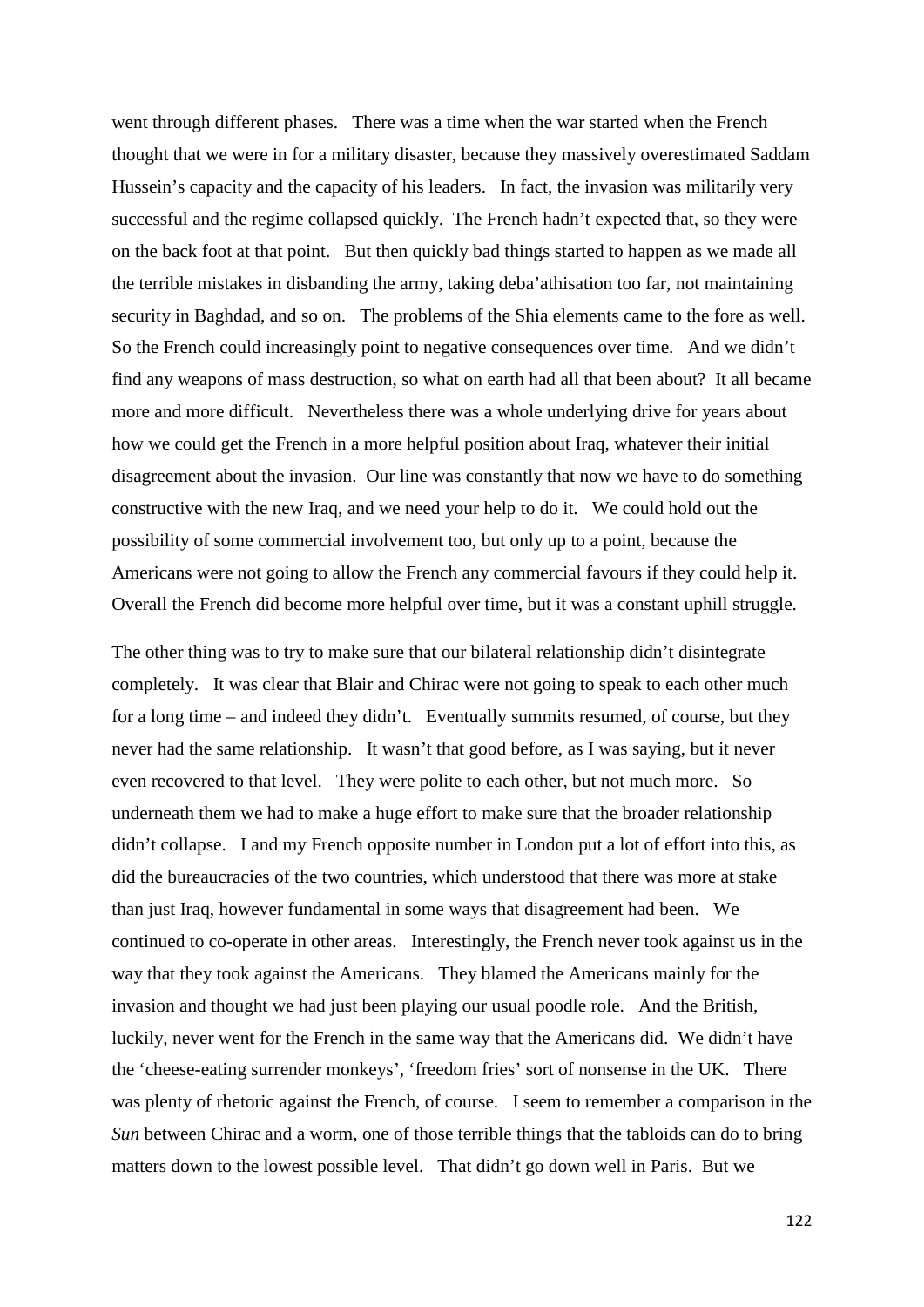managed to keep it so there weren't any sanctions between us, unlike between the French and the Americans. For example the American military were not willing to meet the French military for quite a while, which did not really make sense. We didn't do any of that. On the contrary, we tried very consciously to maintain all the links, and the two military establishments continued to speak to each other. The French military were in fact fascinated by the military campaign and its lessons, and wanted to know all about it, so they were interested in talking to us. The foreign policy establishments also continued to talk to one another and work together where we could, and all the other bits of the relationship continued so that, as we emerged from the horror of the immediate period of the war and the immediate aftermath of the war, even if we still had a bad relationship at the top, we could still work together in all sorts of ways which we needed to do. I think that was a large part of what I thought I was there for, and a large part of what we did.

One aspect of this was that 2004 was the hundredth anniversary of the Entente Cordiale, so we decided, even before the Iraq split, but reinforced by it, to make something of this, because after all, we had been with the French in the two great conflicts of the twentieth century, and had been allies and friends for the previous 60 years. You might not have believed that from the way the British press wrote about the French, but it was still true. Our relationship before the First World War was very tricky, and it wasn't at all obvious that we would be with the French against the Germans at certain points in time. The Entente Cordiale was therefore an important agreement historically, however inglorious in some respects, because it was partly about carving up empires between us, which was also why we decided to make a big thing of the hundredth anniversary. We put together an extensive programme of events for the year; the Queen came on a state visit in April 2004, and Chirac went on a return visit which, while it wasn't a state visit, did involve going to Windsor Castle for a big dinner; the Prince of Wales came for a gala opera evening. We had all sorts of lower level events throughout the year, to celebrate the fact that we had been together for a long time, had been through a lot together and shared a lot of interests and values. The French understood what we were trying to do and went along with it, even though they had doubts at times. We even had a special logo, though there were endless arguments about what it should be. I and my French opposite number had an Entente Cordiale celebration committee which met regularly. Gerard Herrera was the French Ambassador at the time; not the easiest character in the world, but on the whole we worked together quite well. There was a bicycle race from London to Paris, a pop concert, sporting events, and lots and lots of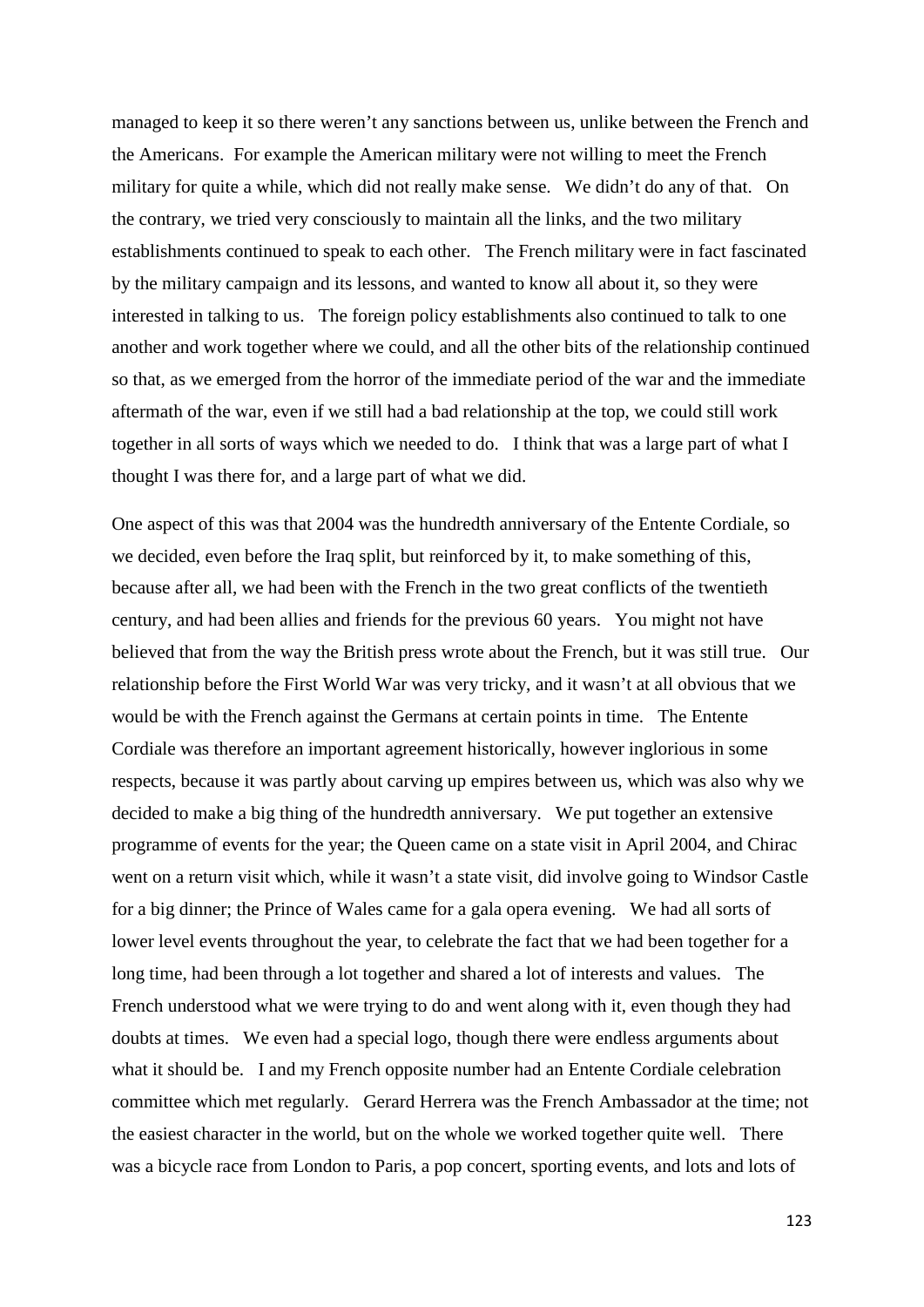minor events all round France and in Britain. We tried to give town twinning, which had become rather unfashionable for some reason, a bit more of a boost, not very successfully. I gave lots of speeches about Anglo-French relations. It was a very visible attempt to repair the relationship after Iraq, and I think it had its impact. The Queen is incredibly popular in France and her state visit was a great success. Chirac's visit to London was not so obviously a popular success, but it went well, and it also meant that, whatever their personal views, he and Blair had to get on with it and start talking to each other. All of this dominated our life for that year. Planning a state visit in particular is a major, major operation in terms of time and effort.

CM: On the EU front were the British and the French always on opposite sides?

JH: Well, fundamental differences were very often there. We were always more on the free trading side while the French were usually on the protectionist end of the spectrum, in terms of trade and investment policy. We always had the same old arguments about the Common Agricultural Policy and the European Budget, which made life difficult, and sometimes about fishing policy as well, though that wasn't necessarily a big issue bilaterally. But we did have some areas where we were usually with the French: foreign policy and security. On those subjects the French didn't take the Germans seriously and they wanted to talk to us, because we were fellow members of the Security Council, with large and effective armed forces, global reach, and global ambitions. The Germans are a bit more in the global diplomatic game now, but even now, not as much as we are. If the French wanted to talk about big world issues, which they did, because they think of themselves as a great power, in Europe they had to talk to us. That means we could work together in some foreign policy areas quite well; not Iraq obviously, as we have been discussing – and the rest of the Middle East was often a bit tricky – but on other issues and in other parts of the world we could work together perfectly well. Nevertheless, on many internal European Union subjects, we didn't naturally agree. The French never thought that we were sufficiently committed to the European Union, and always argued that we had to make a choice between the US and Europe, which we always rejected as a false choice. We hadn't joined the single currency, and one of the underlying arguments was, even after the single currency had come in, was whether this was going to work. We would say, 'We don't see how the basic conditions for the success of a single currency are lined up, given the degree of economic and political integration needed.' The French would say, 'The euro is vital and is going to work. It has to work. We'll make it work. Whatever happens, we'll make it work.' Which is where they still are right now.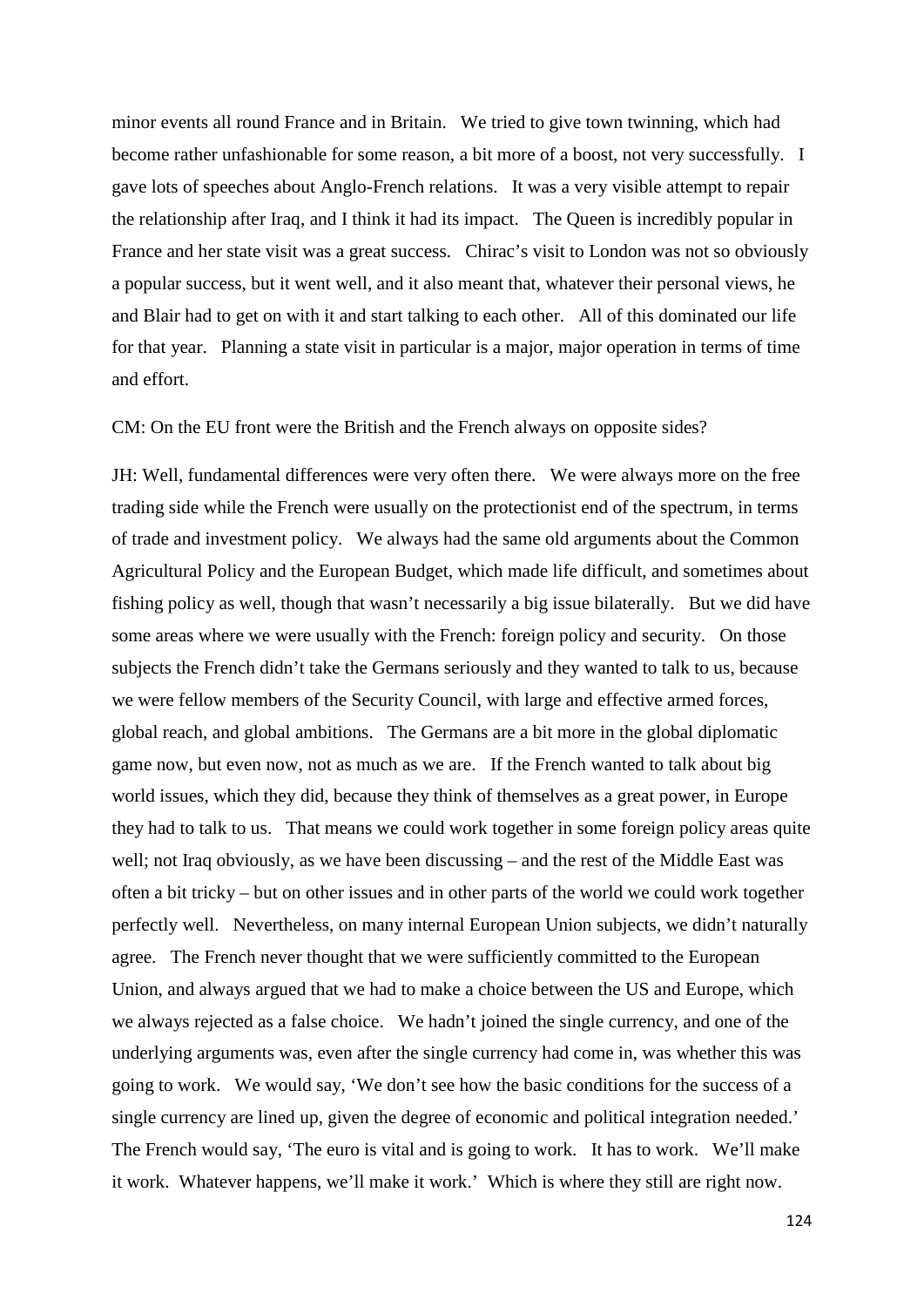So there were plenty of things to disagree on around the future of Europe. But at the same time there were plenty of areas where we could agree and work together. In some respects – this is a curious thing about their relationship – the French were driven mad by the Germans, even though they knew they had to agree with them, because of the lack of foreign policy perspective that the Germans had about so many issues and because of the way the German system works. It's a very decentralised state in some ways, with different ministries having different views, and states around Germany having significant powers. Sometimes it's very hard to get a unified view. If you talk to different ministries you get different views, whereas if you talk to ministries in France or Britain you tend to get the same view, because we are more joined-up systems. So the French found us easier to talk to in some ways, just as we found the French easier to talk to about foreign policy and security, though we found the Germans easier to talk to on many economic subjects. Both times in Paris when I was there, there was an endless underlying argument between the British and the French about whose economic model was more successful. Was it the Anglo-Saxon model of less public expenditure, and more competition and free markets, what the French often called *capitalisme sauvage,* or was it the larger French public sector, and greater protection model, which was working better? This argument is still going on, by the way. The nature of it changed a bit under Sarkozy, because he at least started out by buying into more of the Anglo-Saxon model, but this argument, whenever you are talking about the relationship between the two countries, is always there somewhere. It is irresolvable, at least for the moment, because attitudes on the two sides of the Channel remain different, although Macron may also be moving in a more Anglo-Saxon direction to some extent.

Another big argument we had while I was there was about immigration. There were two angles to this. One was the camp at Sangatte, where people trying to get illegally to Britain from Calais to Dover gathered. These people wanted to be in the UK, but as long as they were in France they were a French problem, not ours. So there was a lot of bilateral discussion and difficulty about how this problem should be dealt with. It was complicated. The EU rule was that people should seek asylum in the European country where they arrived. But we agreed with France that these people hadn't usually originally landed in France; they'd usually come from Italy. We both knew that the Italians were even handing out train tickets, saying, 'Go to France. Get out of here.' The Italians wouldn't take them back, though that was the so-called Dublin rule. So we had sympathy for the French position. It wasn't their fault that these people were there. Nevertheless there was a problem about what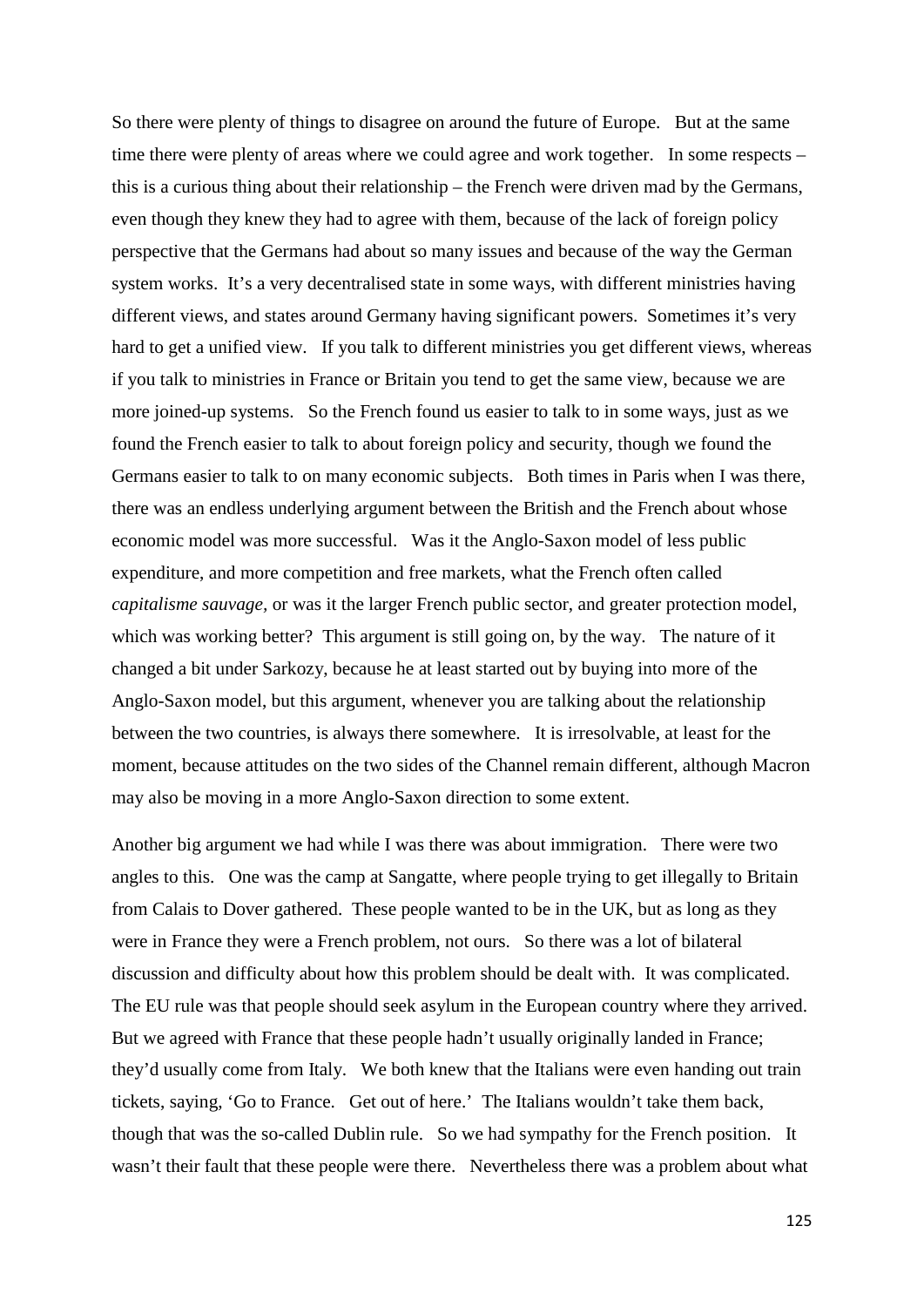to do with them. We gradually accepted that we had a responsibility to pay for security around Eurotunnel on the French side, so if we wanted more fences to be built, we would at least share the cost of them, as well as for other systems of, for example, carbon dioxide detectors and movement detectors for lorries. I went to Calais several times with ministers and other officials to see what was happening there. I was trying to argue with the Home Office that we needed to take our responsibilities seriously, because it was a big problem for the French, not least for the local authorities and local population, who had to live with the thousands of people stuck on the French side. Eventually, while I was there, Sarkozy, Interior Minister at the time, closed down the camp, the hangar, at Sangatte, dispersed the people there and tried to get rid of them. Of course, they came back, and started to hang around later in a rough area which came to be known as the Jungle. Every time they try to get rid of the problem, it comes back, because people are still trying to get across – and it will be a problem again after Brexit, no doubt. There was a whole lot of bilateral discussion during my time in Paris about how we should best handle the issue, including between the two Interior Ministers. David Blunkett was very pragmatic about it all when he was Home Secretary. We did agree to pay quite a lot to help to pay for protection on the French side, since we understood that they were trying to deal with something which was at least partly our problem, and that if they had opened the border, we would have faced very grave difficulties with those coming across, and with those who would be drawn to Calais and Dover in even greater numbers if they thought they could get across easily.

But there was also an underlying issue between us, which was the French question about why the UK was so attractive to immigrants. They couldn't understand why it seemed to be so easy to be an illegal immigrant in Britain. The French would say that the reason they wanted to go to Britain was that they could get a job there illegally without the authorities doing anything about it. We were therefore asking for trouble, but then the French were stuck with the consequences. Part of our answer to this was to say: 'The reason they want to come to Britain is not our lax controls, but because our economy is successful: there are jobs, unlike in France. And we are not going to apologise for that or make our economy less successful.'

Another French criticism was that we were too soft on Muslim terrorism. You may remember the catch phrase for this was Londonistan. The French claimed that there were mosques in London where people were preaching sedition openly, with impunity, and that rabble rousers like Abu Hamza were being allowed to walk the streets when they were known to be preaching violence. Why were we allowing this to happen? There was a lot of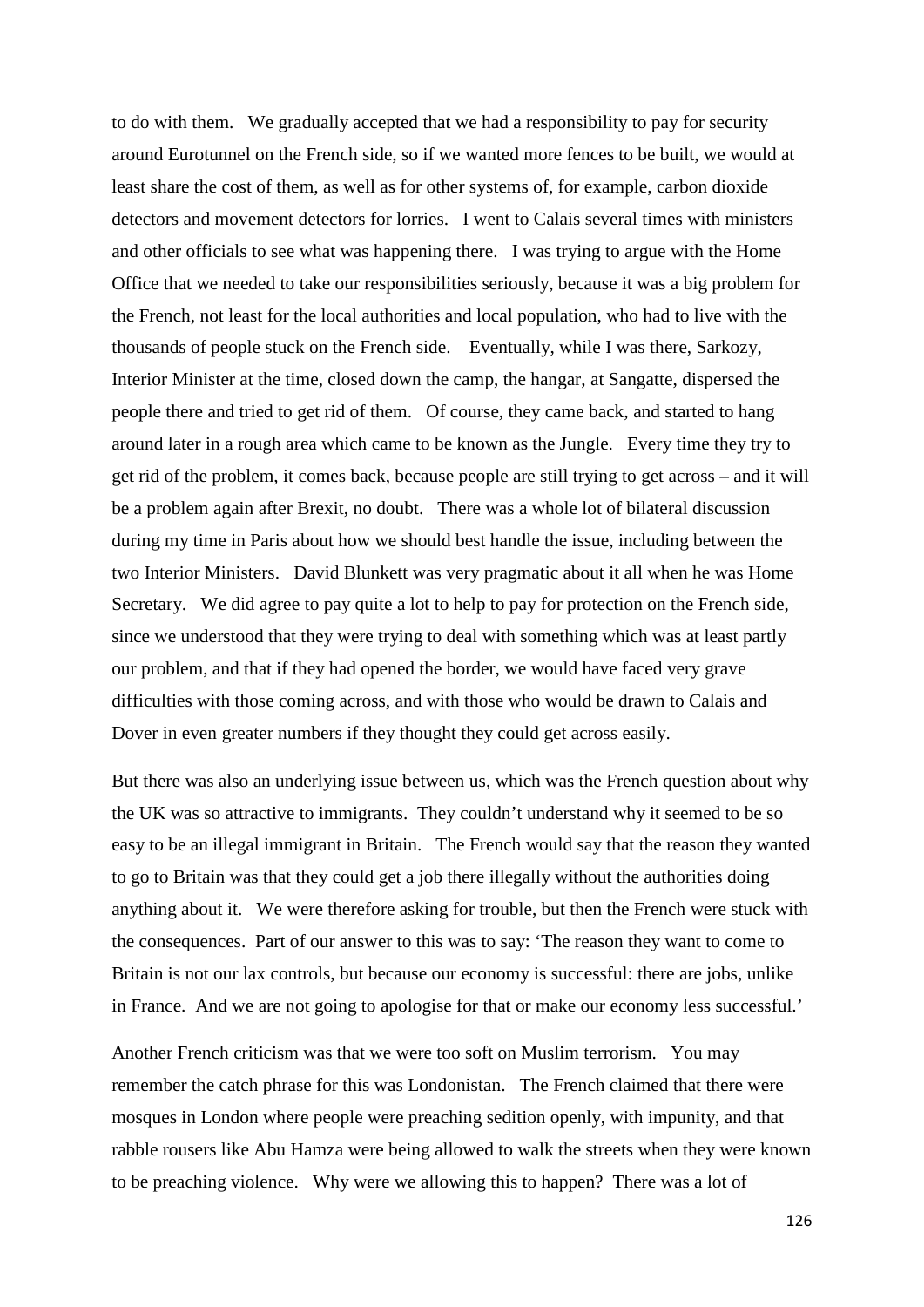criticism of this kind from the French media and French politicians, that we were just not alive enough to the real dangers out there. Our argument was that we could not put people in prison if they hadn't done anything. If they were openly inciting violence, that was a crime, but preaching in a mosque was not a crime. Still the French thought we were much too soft in comparison with the way they dealt with things in France, and some of our tabloid press agreed with them – especially when they somehow got hold of a telegram of mine setting out the French view.

There was also the underlying question of who was dealing better with their Muslim community. I was pretty sure at the time, and I think it is still true, that our attitude was better. We were much more tolerant of immigrants, including the Muslim community, doing what they wanted to do in their private lives. We wanted to integrate them, but not through assimilating them. The French had this whole thing about needing to assimilate different communities, and insisted on not differentiating between different groups of French citizens, even to the extent of refusing to find out how many people of different ethnic origins were in France; multi-culturalism was a dirty word in France, while it was not in the UK, at least not at that time. This was all symbolized while we were there by the argument about the headscarf. The French government said that Muslim girls could not wear headscarves in public buildings and schools because this was an unacceptable religious symbol, contrary to French insistence on the government and public sector being entirely secular, and also a sign of difference which would undermine assimilation. There was a huge internal argument about this, including the point that Muslim girls were sometimes forced to wear the headscarf against their will, and legislation against it was therefore liberating for such girls. We looked at all this from a British point of view, and said, in effect: 'What on earth are you having this argument about? What's the problem? How can headscarves be such an issue?' One interesting contrast at the time was to cross the Channel by train and be met by a British passport official or policewoman wearing a headscarf. At the time, we on occasion brought representatives of the two Muslim communities together, to look at our different experiences of integration and how things like radicalisation happened or could be prevented. When that happened the British Muslims would tend to say, 'We are glad we live in Britain and not in France, because at least we have a better life experience than our French counterparts, whatever problems we have.' There were all the issues of the *banlieues* while we were there - car burnings, riots and so on. Sarkozy, when he was Home Affairs Minister, was trying to suppress them and talked at one point about using a Karcher, a power hose, against those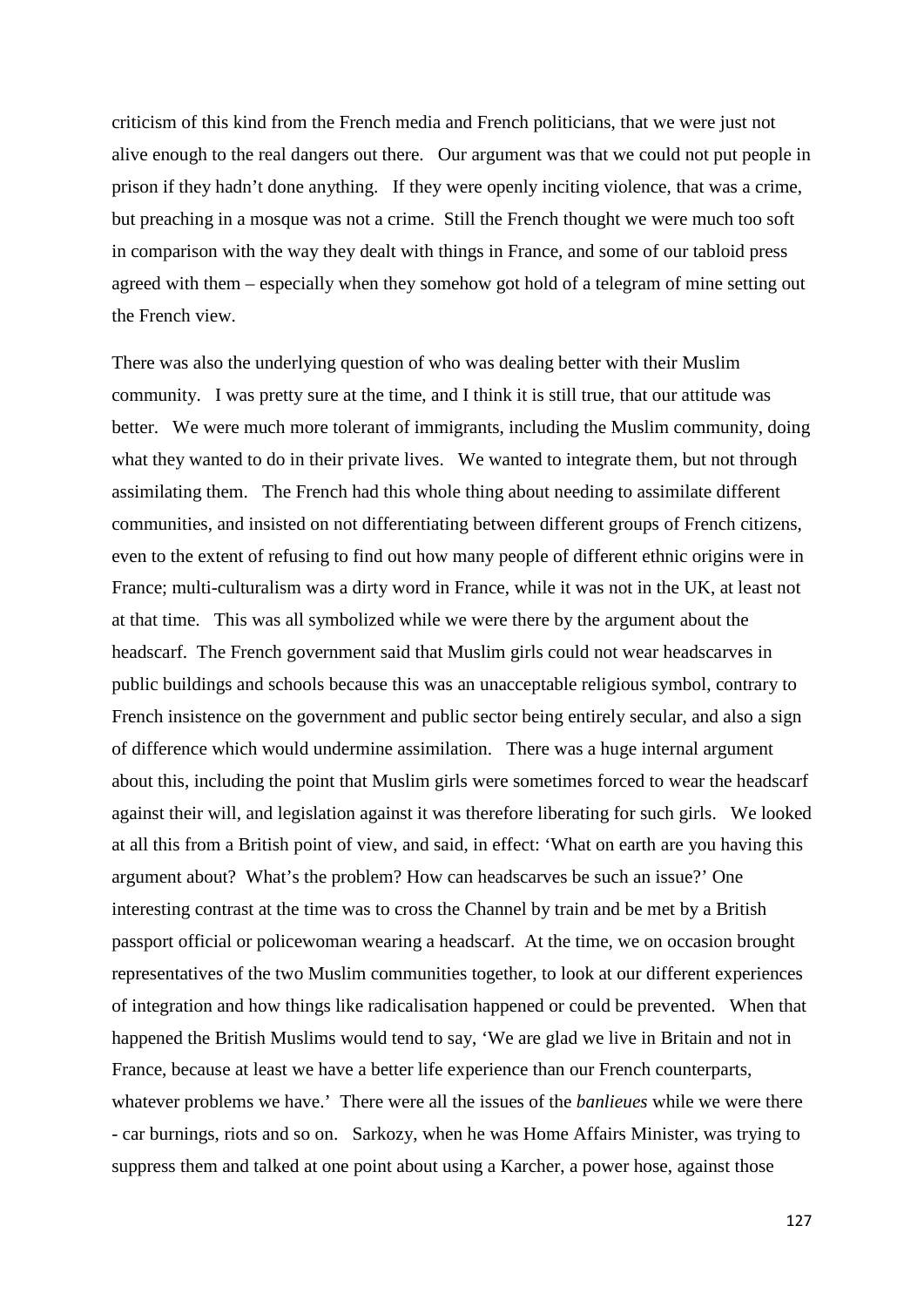responsible. It was hard to imagine that happening in the UK at the time, though we had many problems of our own. Comparing our two societies in all sorts of ways, politically, economically and socially, was a constant of living there, and one into which, as Ambassador, I was often drawn. Which of the two countries was doing better was a constant question. Journalists and politicians on both sides tended to make these comparisons the whole time, which was in a way healthy and helped us to learn from each other, but was also quite difficult in other ways because it tended to exacerbate other tensions. At the Embassy we were always in the middle of such arguments, trying to explain to London why the French felt the way they did, and trying to explain to the French why things from London didn't look quite the way they did from Paris. Against this background, Sangatte was a big bilateral issue, but at least we managed it in the sense that relations between the two administrations never broke down over it, which they could have done, given the sensitivity of the issue. If you were Mayor of Calais, you certainly felt very upset about what was happening then – and that remains the case as we speak in 2018.

I was in Paris for five and a half years; it was a good innings, and a fascinating one, but it wasn't always an easy ride. I suppose I was surprised at times by the number and extent of some of the bilateral problems. But that's the nature of the relationship, much more than it should be, in my view. I always regretted that my time coincided entirely with that of Chirac, because his global view was not ours. With hindsight I can say he was right about some things, but I didn't think he was a good President for France. He was anti-reform essentially. He said he was in favour of reform, but he wasn't. He was essentially a status quo politician at a time when France needed change. In foreign policy he was always difficult for the British. Towards the end of my time, the Presidential elections were coming, in spring 2007. I left just before they happened. There was a feeling that the next President, who looked like being Sarkozy, would be much easier to deal with for us and more what, in our judgment at least, France needed. I spent a lot of time trying to get to know and understand Sarkozy. He was Home Affairs Minister for a long period, and I did see quite a lot of him during that time, and during the early part of the Presidential campaign. He was much less Gaullist, at that stage any way, than Chirac, more Atlanticist and pro-British. He openly admired the British economy; he had fewer hang ups about NATO and relations with the US. Chirac just couldn't change his views about things like that; he'd been around in politics too long. Sarkozy on the other hand looked like being the breath of fresh air that France needed, both externally and internally. I went to quite a number of events where he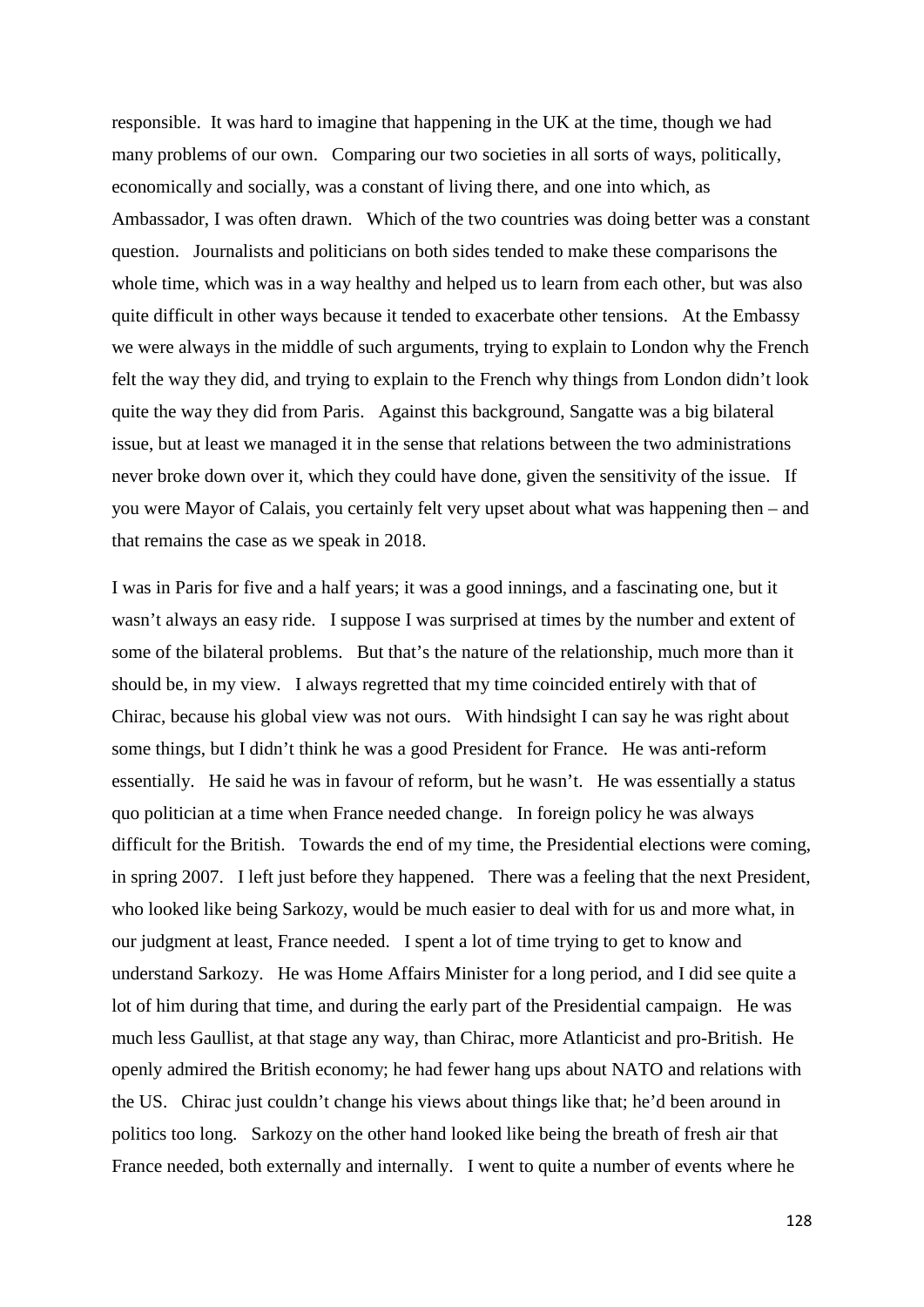spoke about his attitudes. Whatever you felt about him personally - and he was never the easiest or nicest individual to deal with - he had been very helpful to us over Sangatte and very cooperative in general. The things he said about what he was going to do if he became President sounded like what was needed. I was sorry I was going to miss this moment when he came into power and things would change for the better – though it did not really turn out like that in reality.

CM: And what about the prime ministers? Anything about your relationships with the prime ministers during your time? You had Raffarin …

JH: Don't forget we had a long period of *co-habitation (*President of the Right, Prime Minister of the Left) when Jospin was Prime Minister. This was another area of complication in that Blair and Jospin actually had rather a poor relationship, perhaps because Jospin did not regard Blair as a real socialist, but also because Jospin was quite a complex individual and not an easy one to get to know. There had been an interesting moment in 1998, when I was at No. 10, when Blair went to Paris and gave a speech to the French Parliament in French. The fact that he did it in French was a bit of a triumph, but he had to do quite a lot of practice for it, because he realised that his French wasn't as good as he thought it was. He had been a barman in Paris when he was young, but that doesn't mean you speak the kind of French needed for the French Parliament. Anyway, he gave a good speech, but what he also did which was interesting at that particular moment was that he really annoyed the Socialist Party, because the things he said could be seen as in support of the attitudes that the Right represented in France, not the Left. So the Right were cockahoop and the Left, including Jospin, were furious. Jospin was an old-fashioned Socialist and Blair certainly wasn't that, and that kept emerging. There was another moment – I wasn't present – when Blair took Jospin to his constituency in the North-East and took him to a pub. One of the characteristics of their relationship when they met was that Jospin would speak in English, because he thought his English was good, which it wasn't; and Blair would speak in French, because he thought his French was good, which it wasn't. The capacity for mutual misunderstanding was therefore considerable when they were both showing off like this. On this particular pub visit Blair said something in French which was supposed to be flattering about how much he liked Jospin, but in fact was not at all what he had meant to say. 'J'ai toujours envie de Lionel de toutes les facons.' It could be seen as quite rude, actually. *Cohabitation* was a difficult period in France because the administration was largely paralysed; they couldn't do much domestically and foreign politicians had to conduct an elaborate dance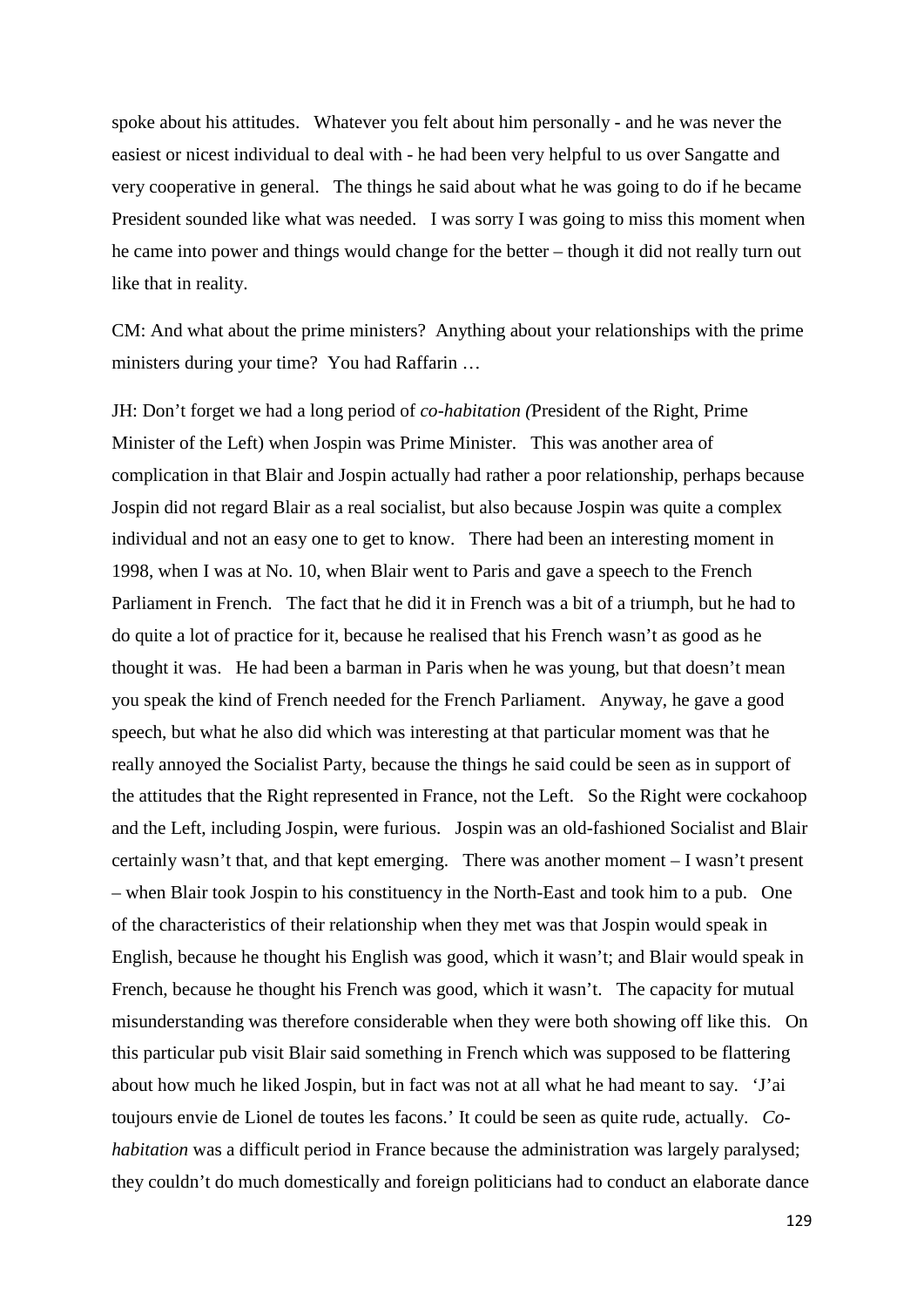around the President and Prime Minister. So it was a bit of a relief when Jospin disappeared after the parliamentary elections of 2002. His successor, Raffarin, was a good guy, not necessarily the sharpest knife in the box, but someone who wanted to do the right thing and was at heart sympathetic to us and an admirer of Blair. But he was not the prime actor in foreign affairs, and could not do much to help when things became difficult with Chirac over Iraq in particular. In 2005 he was succeeded by de Villepin, who had been Foreign Minister at the time of Iraq, and was a difficult and volatile character without much sympathy for us; he and Sarkozy hated each other, so over time there were all sorts of scandals about both of them and the relationship between them, which in the way of French scandals, never really went anywhere, but were distracting for everybody and very difficult to deal with. Then the French had a series of odd and rather ineffective foreign ministers: for example Doust-Blazy, Doust-Blahblah as he was known. It was a complicated scene to deal with, where senior officials like the heads of the Cabinets of the foreign minister and President became even more important and regular interlocutors for me than usual. This was especially true during the co-habitation period. *Co-habitation* didn't work, because there was too much overlap between the powers of the President and of the Prime Minister so actually nothing got done. I was always in favour personally, in so far as it had anything to do with me, of a different system of government in France. I thought that they would be better off with a more parliamentary system, rather than the presidential system they have which was designed to avoid deadlock from a different age and to suit personalities like de Gaulle. Too much depends on the personality of the President, who is a detached figure only partially accountable to either Parliament or people. But the French are very fond of their presidential system. Maybe it works better now, since they changed the length of the presidency from seven to five years. Fourteen years was an awful long time to be in power. Mitterrand was certainly there far too long and Chirac too, I would say, though he only did twelve, because he did one seven year period and one five. Sarkozy was in the end a great disappointment; he didn't do what he said he was going to do. I guess his excuse would be that he ran into the financial crisis which limited his ability to do anything serious.

## **Under-Secretary General for Humanitarian Affairs, UN, 2007–10**

CM: In 2007, after five and a half years in Paris, you left the Foreign Office and went to work for the UN. I think we should finish off with your UN work. You have written a book about this, which is called *The Politics of Humanity*. It makes a very interesting end to your career in international affairs. First, tell us exactly what your role was. This was one of the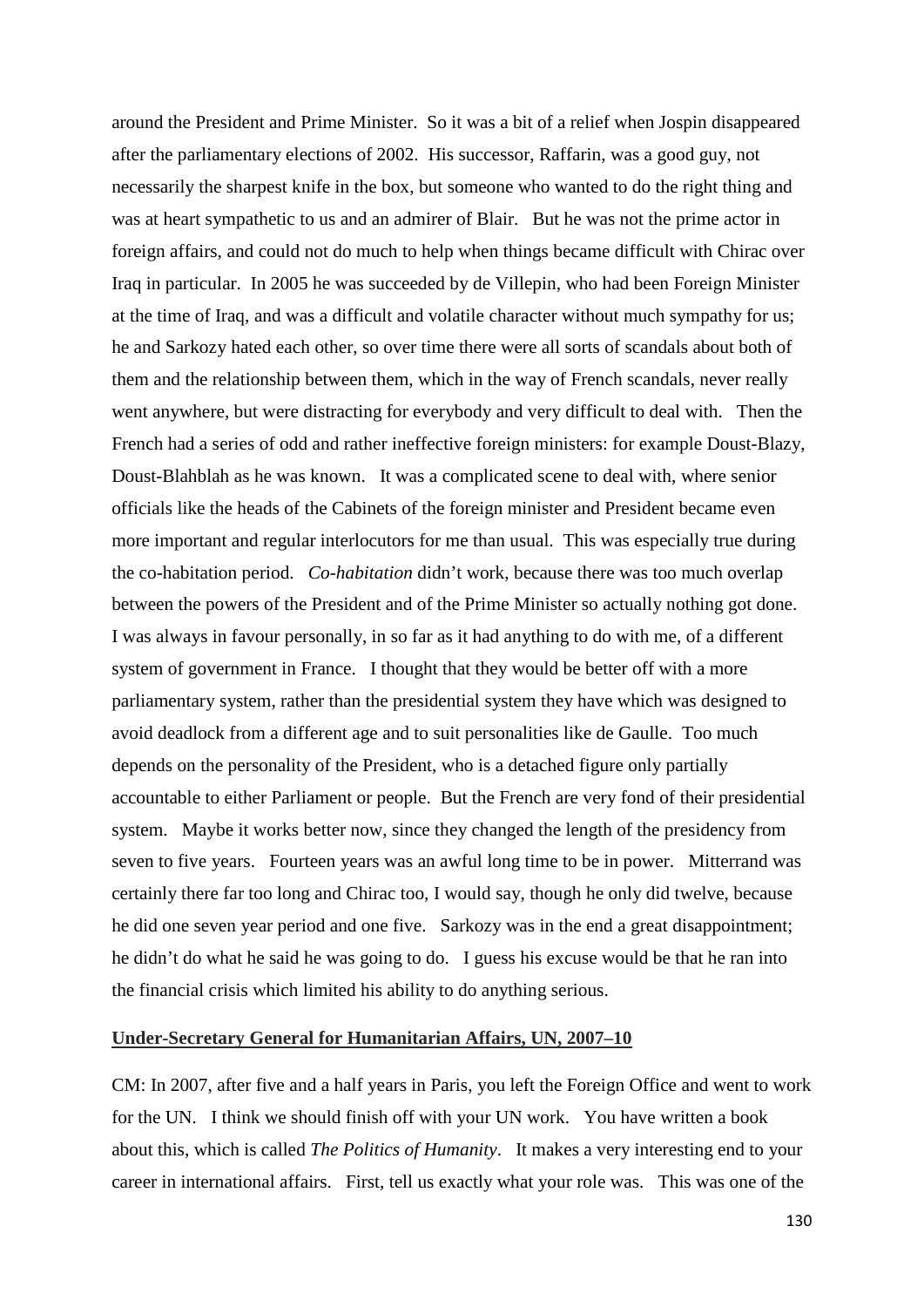more forward-facing jobs in the UN. People tend to know the name of the Secretary General and of the guy who does the humanitarian work.

JH: To go back one stage: how I got there. I was leaving Paris; I'd been there a long time already and it wasn't clear what I was going to do next. I'd tried to become the Permanent Secretary but didn't succeed and it wasn't clear what else I could do. Various other places that I could have gone to were taken by other people for various reasons, and I didn't really want to be a bi-lateral ambassador again, having done it twice. Eventually, I thought I'd be better to leave the FCO, and do something else, for example earn some money. Then I had a call from Tony Blair in late 2006, who said, 'Look, we want someone good to go to the UN,' because Ban Ki-Moon had just been elected Secretary General. The UK had always had an Under-Secretary General post; for many years it had been the Under-Secretary General for Political Affairs, although we'd just lost it. Blair said, 'I want you to go to the UN and get that job back again.' My response was, in effect,' I'm not really sure I want to do that, but if you say so, Prime Minister ...' I was sent off to see Ban Ki-Moon in New York to say, 'Here I am. I am Mr Blair's candidate to be Under-Secretary for Political Affairs. He highly recommends me. How about it?' He said, 'Thank you for coming, but I have to tell you that that job is not available.' He had already given it to the Americans, I think in return for their support for his candidacy; no one ever said that in so many words, but that's essentially what had happened. Still, Ban Ki-Moon said, 'Why don't you become Under-Secretary General for Humanitarian Affairs?' To which I said, 'Well, I don't know anything about humanitarian affairs. Anyway, I am not sure I am the right nationality. You want what you had at the time, a Norwegian, or a Swede or a Dane or a Canadian or a Dutchman, a nice humanitarian, cuddly nationality, not a Brit. We are seen as going around the world killing people, more than looking after them.' He said, 'No, no. I like the British. I think they're reasonable, sensible people. Please think about it.' I went away and thought about it and talked to people about it, though I was not at all convinced. DFID (the Department for International Development) were, I have to say, not very convinced about me doing the job either, because I didn't know much about aid, while the wider British system wasn't sure they wanted this job, rather than an influential political job in the UN system. But the obvious political job had gone, so in the end I was encouraged to do it. Other people said to me, 'The political job is all very well, but in reality you don't have much influence, because it's managed by the big powers; in humanitarian affairs you can actually do something useful.' So in the end I said yes.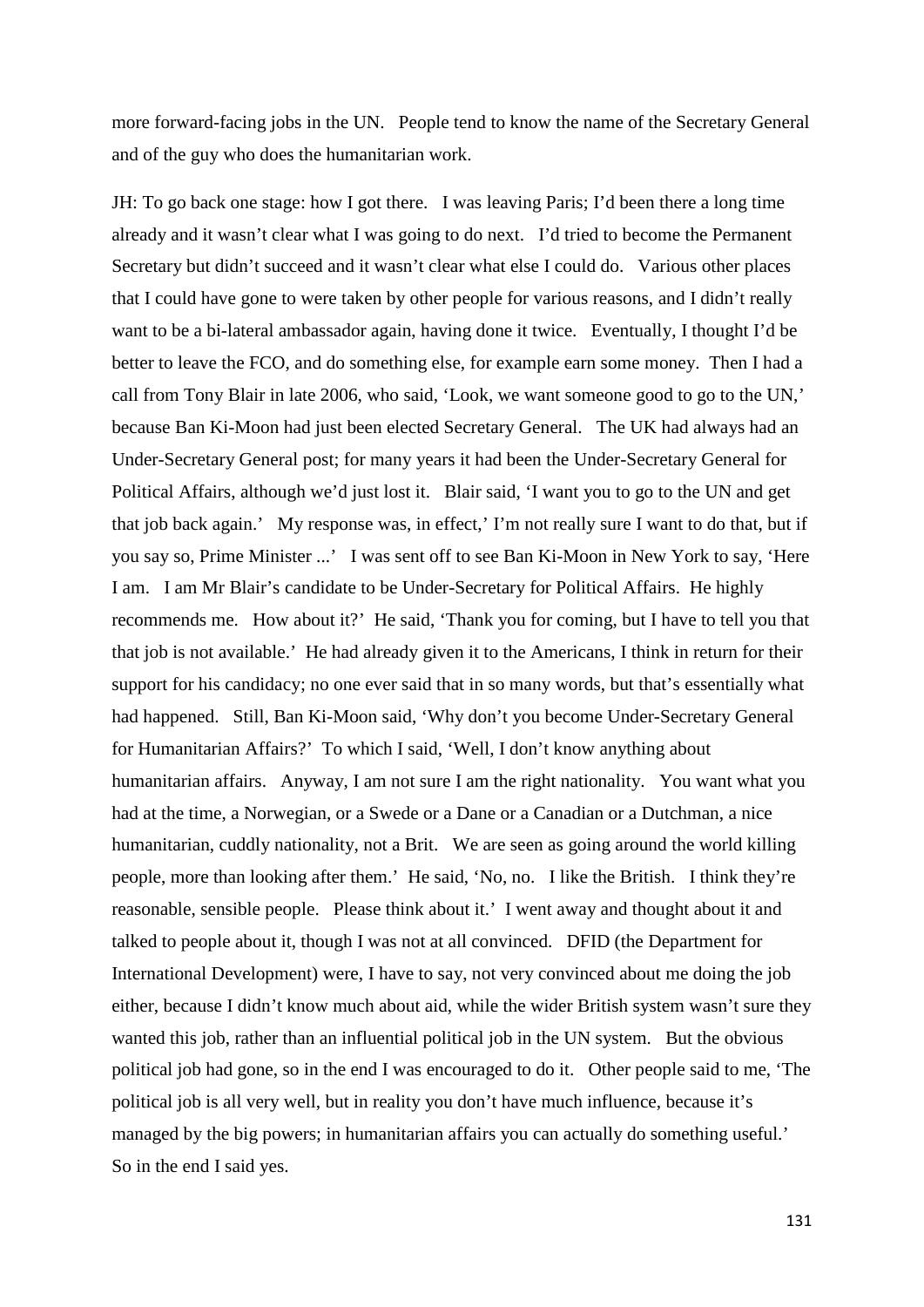My title was Under-Secretary General for Humanitarian Affairs and Emergency Relief Coordinator. The job had been created a few years before because of the perception that international humanitarian aid was uncoordinated. You had all these UN agencies, NGOs and the Red Cross descending on a place in a random fashion, all doing their own thing. To simplify, there might be ten aid workers over here in this area of the crisis, and nobody over there; everybody providing water and nobody providing food, or whatever. So there needed to be some way of organising and coordinating everything. This was what the role was created for and that's what it tried to do. It was basically like herding cats, because you don't have any power over these groups. They are all independent organisations with their own mandates and their own boards and their own *raisons d'être*. But you have a bully pulpit power through your power of persuasion, and of course there is a recognition by all concerned that coordination is in the end necessary. The organisation I ran is called the Office for the Co-ordination of Humanitarian Affairs, which is not the most inspiring name ever, but it does what it says on the tin, and we had offices wherever there were crises and conflicts. I was trying to bring together the system. I was also a sort of spokesman for the whole system; not officially, because as I say the organisations were all independent, but unofficially I often spoke for the system. I had a fund-raising role for the whole system, with an appeals process, which brought everybody together and said, for example 'Here's the Indian Ocean tsunami of 2004. It's affected these countries; this is what the needs are in the different sectors, and we need \$2 billion. So donors, please give us what you can for these specific things.' Then donors would choose what they wanted to give money for. This appeals system is used for all the main crises and conflicts.

The good thing about the role is that you have some influence to change things on the ground. You can make things happen, by directing attention to them, public advocacy as it's called; by raising money for them, as I was just describing. We also had our own fund, the Central Emergency Response Fund. I was personally in control of where this money from donors was used. I could allocate money if I thought no one else was helping, to get an aid operation started quickly, if we needed to. I could also shine a light on crises that needed a light shining on them, when the press might be ignoring them, and put in some money. The problem is that the press will always focus on the big issue of the day, but there are probably five other crises which are just as bad in humanitarian terms, but which the press are not interested in because they are not 'sexy' in political or human terms, or because they are yesterday's story. That's why you need to make sure that they're getting some light shed on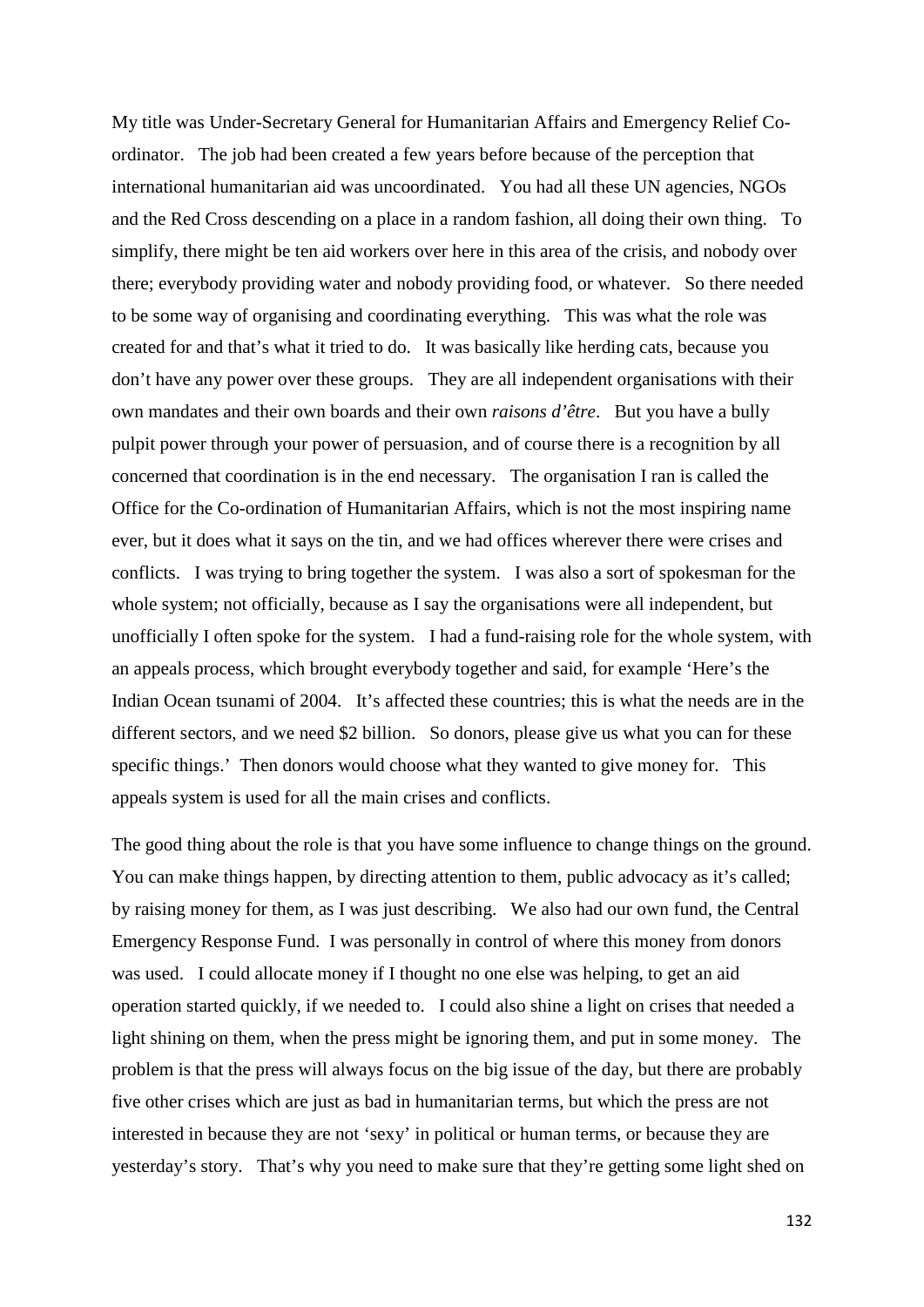them as well. What quickly became clear to me also was that I needed to go to the crisis places and see them for myself, so that I could understand them and talk about them with knowledge and authority. I also had a role, not officially designated, but in practice, of negotiating with governments on behalf of the whole humanitarian community, about issues of importance to all relevant organisations - humanitarian access, for example. So if a government were saying to humanitarian organisations: 'No, you can't go to a particular place', it was my role to say, 'But we have to be able to get there, because that's where there are people desperately in need. We don't have a political role. This is not about supporting a rebel movement or the opposition; it's just about keeping people alive. You have to let us in.' That was a kind of combined humanitarian and political role that I could play, which was difficult at times, because some governments were very difficult. I spent almost four years doing it, which was longer than anyone else had spent in the job at the time. It was stressful because I had to spend a lot of time travelling, almost always to places which no one in their right mind would want to go to. I spent a lot of time in Sudan, because of the Darfur crisis, which everyone has forgotten about now, but which, by the way, is still pretty much as bad now as it was then. That was the big cause of the day, when I first started in 2007. We had endless problems with the Sudanese government. I also spent a lot of time in Sri Lanka, because it was the end of the war between the Sri Lankan government and the Tamil Tigers, and we had a huge problem with the Sir Lankan government and the Tamil Tigers about getting access to people who were in desperate need. There were a lot of very difficult and quite high-profile negotiations and visits to Colombo and the affected areas. The underlying question was whether we should we stay or go, when faced by a government behaving unacceptably. If we walked out of the country, who would benefit? Should we stay there to look after the people, even though the situation was unacceptable from a humanitarian principle point of view? I spent a lot of time in the Democratic Republic of Congo, where there are always endless humanitarian problems, as there still are. No one pays much attention, because it's not on the super powers' radar. But it's a massive and important country in the middle of Africa, as big as the whole of Europe, with problems to match. There were also of course natural disasters, for example Cyclone Nargis in Myanmar, I think in 2009. That was interesting because the Myanmar military regime, as it was then, refused to let international aid workers in. I had to go there and tell the government that that was not acceptable. 'You can't deal with this. You have no idea what to do' - which was the case - 'and you need our expert help and international funding.' We did eventually persuade the government to let us in and that it wasn't a political problem to do so, and we did manage to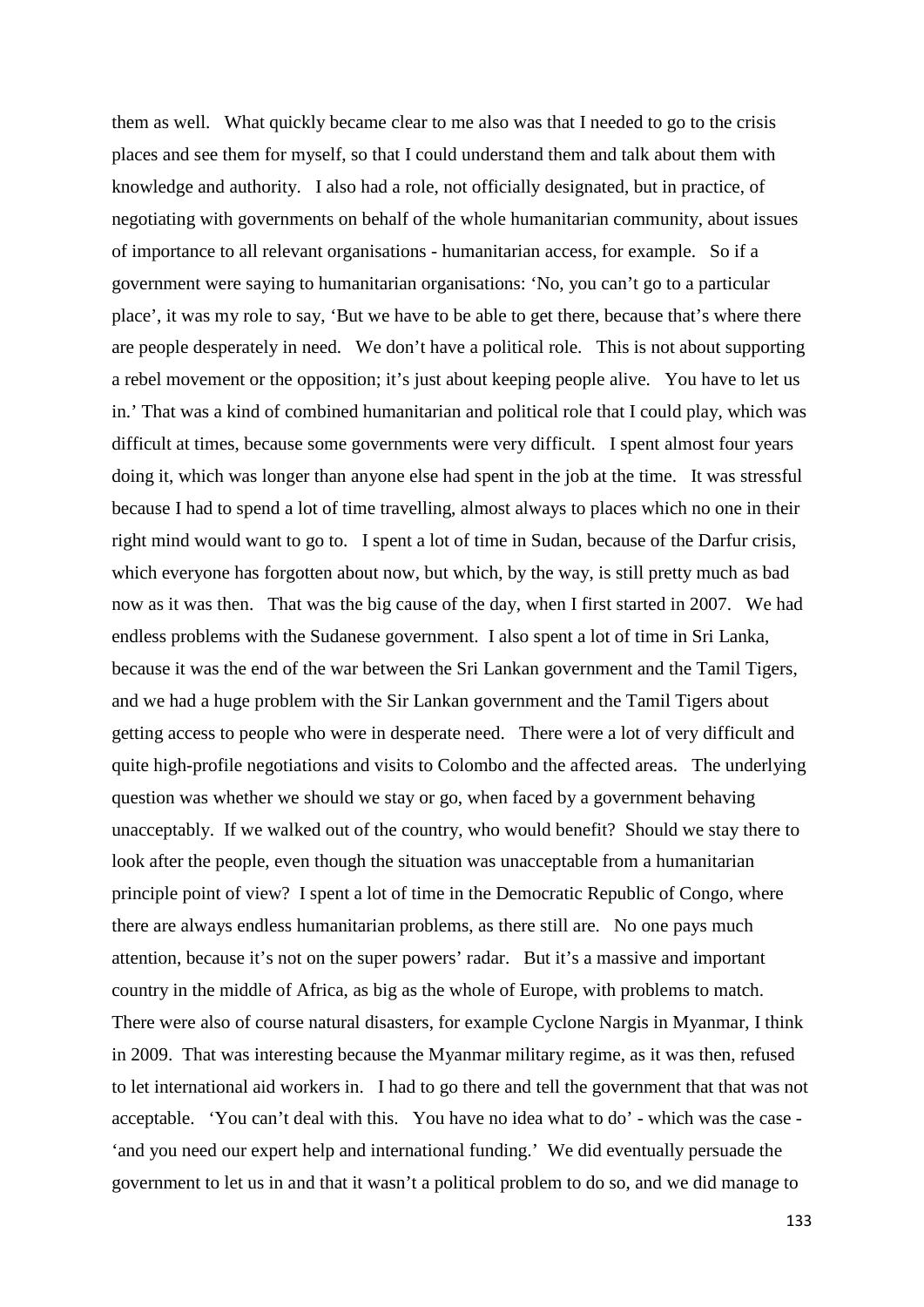mount a decent rescue and relief effort. I think that experience may even have had an effect on loosening the grip of the military regime on the country, and helping pave the way for what happened next politically. The earthquake in Haiti towards the end of my time in 2010 was a massive disaster. We faced huge difficulties getting aid to Haiti even though it was only two hours' flight from the US mainland. Somehow it was and is one of those places where nothing worked. There were also the many running conflicts of the time. We didn't have Syria, but we had Somalia and Northern Uganda, and there were already problems in Yemen, though they are much, much worse now, between the Houthi rebels in the north and the government. There were problems in Kenya, with the Kenyan elections; we had to mount a humanitarian response to the people who had been displaced by the tribal violence. There was always some new crisis.

At the beginning, I was part of a small group of advisers to Ban Ki-Moon, who met him every day. That became more complicated later, because others thought that myself, the American Under-Secretary General for Political Affairs and the French head of Peace-Keeping Affairs, acting as a core group of advisers to Ban Ki-Moon, was unacceptable because we were three white men from Western countries. They had a point. So he had to broaden things out, and we became a bit less central. Still I much enjoyed the experience of working in a genuinely multinational environment. There were some excellent people in the humanitarian area, and we really could get things done in a way which some of the less action-oriented bits of the UN secretariat could not do. We had less politically correct time servers and more young but experienced aid professionals. But one shock was that the political and diplomatic information on which the UN was often acting was not very good, certainly compared to what I had been used to in the FCO – the UN depended a lot on a few member states to keep them properly up to speed. That was not incidentally the case so much in my area because our offices right on the spot kept us very well informed of what was really happening on the ground.

## CM: How do you think Ban Ki-Moon will be seen as a Secretary General?

JH: I got on very well with him and he allowed me to do what I wanted. He thought that aid to relieve human suffering was very important. He came from a very humble background, in an area which had been badly affected by the civil war in Korea in the 1950s. He had been helped by the UN when his family were destitute and he was bare-foot. So he had a genuine human sympathy for what we trying to do. He thought, correctly, that humanitarian relief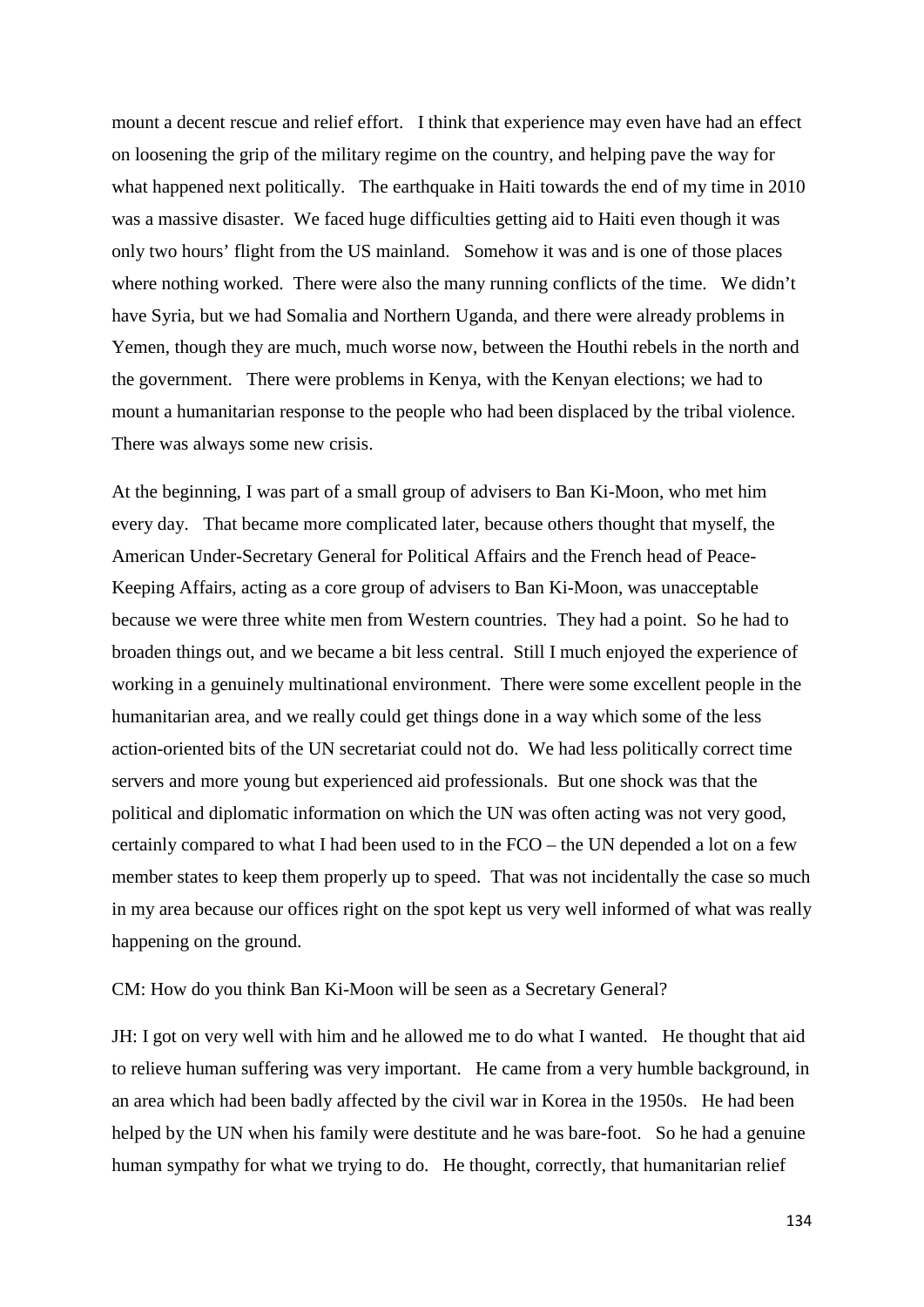was one of the areas where the UN could make a difference, and could get a good press, as opposed to lots of other areas where it couldn't and didn't. He was very supportive, but didn't try to interfere too much. His political instincts were also good, though he was seen by many as too close to the Americans, which arguably he was, again because of his formative years in Korea. He had other perception problems. He was seen as a bit wooden his English was quite good, but not very good, so he could never really manipulate the language well enough to give a strong and effective press conference. He was also seen as weak, which was really not quite fair. I've seen him in meetings with world leaders saying some tough things to them, without pulling his punches, in situations where politicians often tend to resort to being too indirect. But he tended to read out his talking points, as they were called in the UN, some of which were very tough, but then not really move on from there; somehow there was no follow up discussion which could then lead to agreement on action.

CM: He's not going to be seen as one of the visionary and charismatic leaders of the UN.

JH: No. But I think he will be seen as having done a decent job in difficult circumstances. I think he would say, rightly, that he did a very good job on climate change. He made that a big thing of his tenure and kept the world focussed on the need for action, with some success. The Millennium Development Goals were another area on which he put a lot of emphasis and they were also partially successful, shall we say. He was honest and straightforward and incredibly hard-working. And he was not afraid to head into a hot spot. Indeed he often relished it. I remember when the Israelis invaded Gaza, I think in early 2009, he was there in Gaza immediately, as soon as they had left, and made clear that what the Israelis had been doing was simply unacceptable. I was with him on that visit and was impressed by his courage at the time. So he did some good things. But he always suffered by comparison with Kofi Annan, because Kofi Annan did have charisma in a way that Ban Ki-Moon simply did not. Kofi Annan himself had enormous problems at times, if you remember; certainly over the Iraq War; over his son and a corruption scandal over oil for food in Iraq, for example. But somehow he always managed to command respect and great allegiance from those around him. And some of those people subsequently did not hide that they thought that Ban Ki-Moon was a very inadequate substitute for Kofi Annan. So he will no doubt not be seen as a great secretary general. The problem is that it is very difficult to be a great secretary general, especially these days: the great powers do not want you to succeed. If they choose someone who is not particularly dominant and charismatic, that isn't an accident. That's what they want. The standard jokes are that the Secretary General is a lot more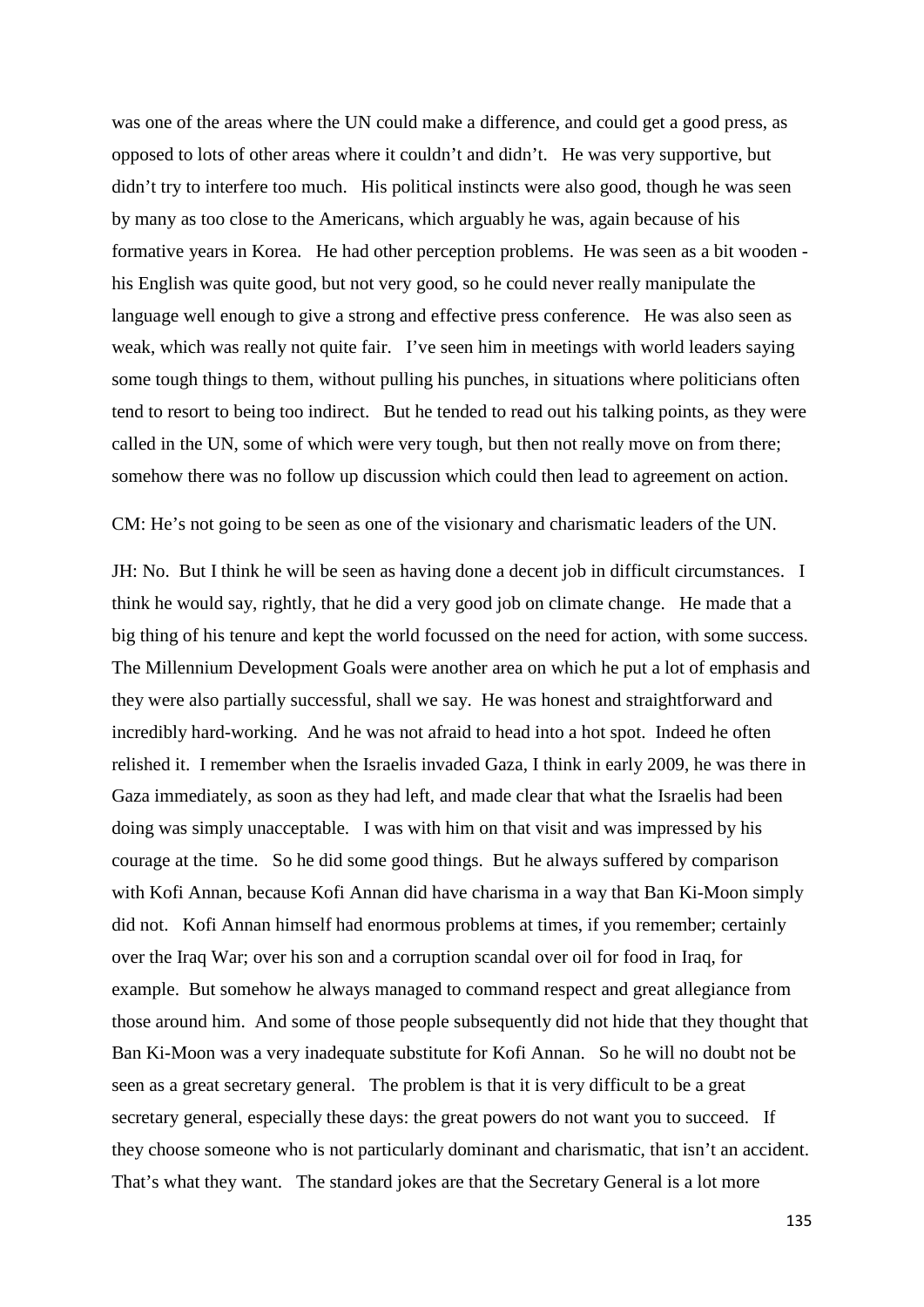Secretary than General and that SG stands not for Secretary General but for Scape Goat. You always tend to be blamed for things that go wrong, and the same countries that stop you doing anything effective will shamelessly blame you for not doing anything. I'm afraid that goes with the territory. It's very hard to succeed in a significant way - and if you take a stand on something against one of the big powers, you are likely to have a problem. There is also a basic flaw in the system: the Secretary General should be elected for one term of seven years, so he has a decent length of time to do his job, but doesn't have to get re-elected. The way it is now, he is elected for five years and can then be re-elected for another five years. What then happens is, inevitably, that half way through his first term the SG starts thinking, 'I want to be re-elected, because if I am not re-elected I will be seen as a failure'. So he starts currying favour with everybody in order to be re-elected, and makes sure he doesn't offend any important country if he can possibly help it. That is a bad system, but I fear they won't change it. In any case I do have a more favourable view of Ban Ki-Moon than many people do. I think he is much maligned. He tried to do a lot to reform the UN internally, in terms of making it more effective, with more women in senior jobs. One interesting thing about him: he is seen as very mild mannered, and he is indeed very measured in public, partly because of his linguistic problems. But he could get very, very angry in private. He became extremely cross at times, for example when he thought he was being patronised and criticised by Western newspapers and Western politicians because he was Asian. There was a lot of criticism of him for having a Korean coterie round him, which wasn't really true. He did have two or three Koreans in his private office, but that was normal and fine; it wasn't as if he was completely surrounded by his own people, or that they were unreasonable or incompetent: they were actually very good.

I enjoyed the job overall. Despite the difficulty of it and the horror of it at times, you did feel you could achieve some good in some of these crises. Humanitarian aid has the virtue that you can usually see whether it works. To put it crudely, people either die or they don't. But I did get myself into some difficult political situations, as in Sri Lanka, or in Sudan, where I was absolutely caught in two ways. Strong governments don't necessarily want humanitarians there, because they see things the governments don't want them to see, and reveal them publicly, and then there is a dilemma about how far you denounce the government. You can criticise the government strongly and effectively flounce out. My predecessor in the UN, Jan Egeland, who was a great humanitarian, was quite good at that. But if you're not careful, the humanitarians will no longer be there. And if the